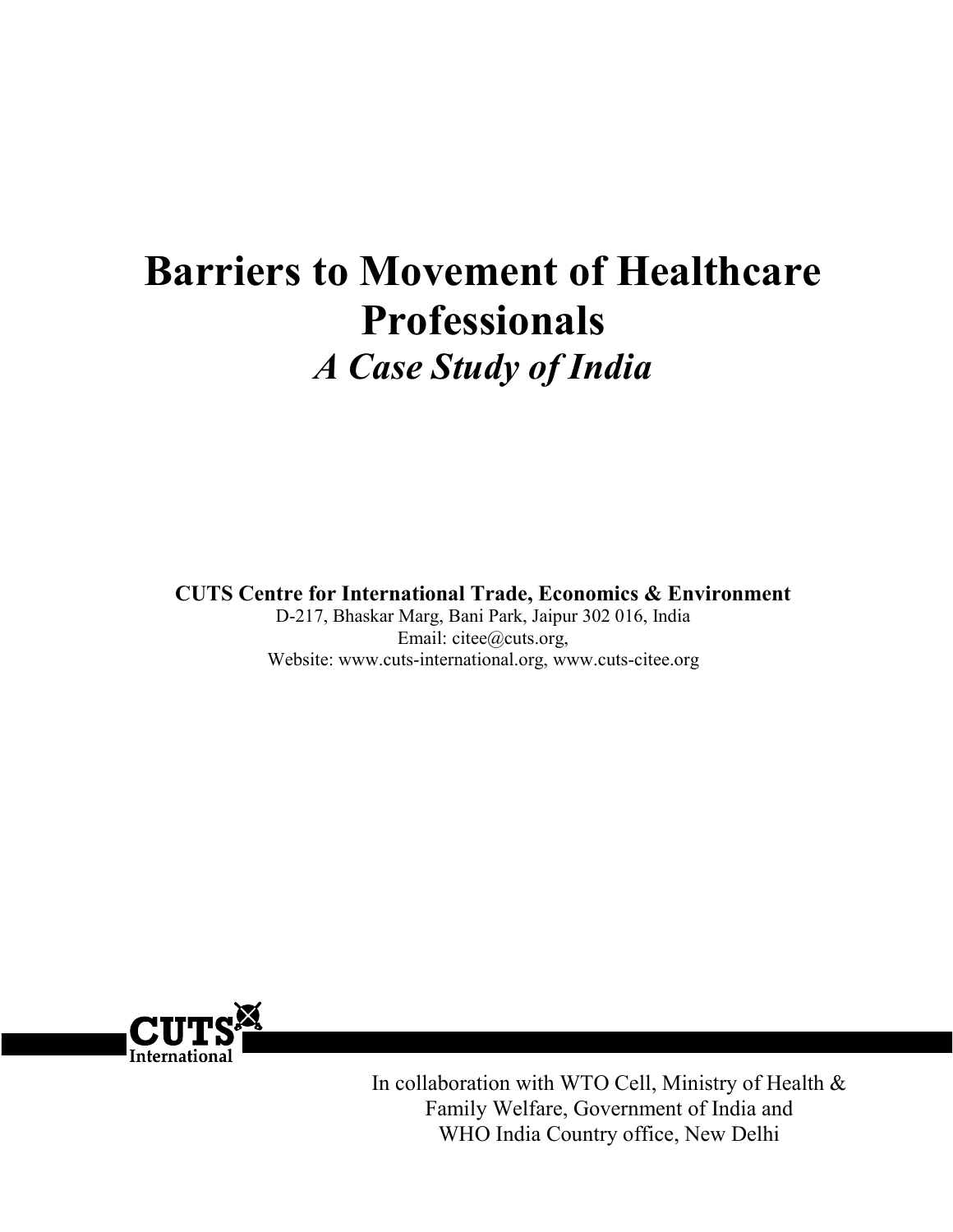## Barriers to Movement of Health Professionals A Case Study of India<sup>∗</sup>

Pranav Kumar∗∗ & Simi  $T R^{***}$ 

 $\overline{a}$ 

<sup>∗</sup> This study is jointly supported by Ministry of Health & Family Welfare, Government of India and World Health Organisation (WHO), New Delhi office to CUTS International, Jaipur. The views expressed are solely of authors and do not necessarily in any way reflects the opinion/views of supporting organisations and CUTS International.

<sup>∗∗</sup> Policy Analyst with CUTS International

<sup>∗∗∗</sup> Assistant Policy Analyst and Researcher (International Trade) with CUTS International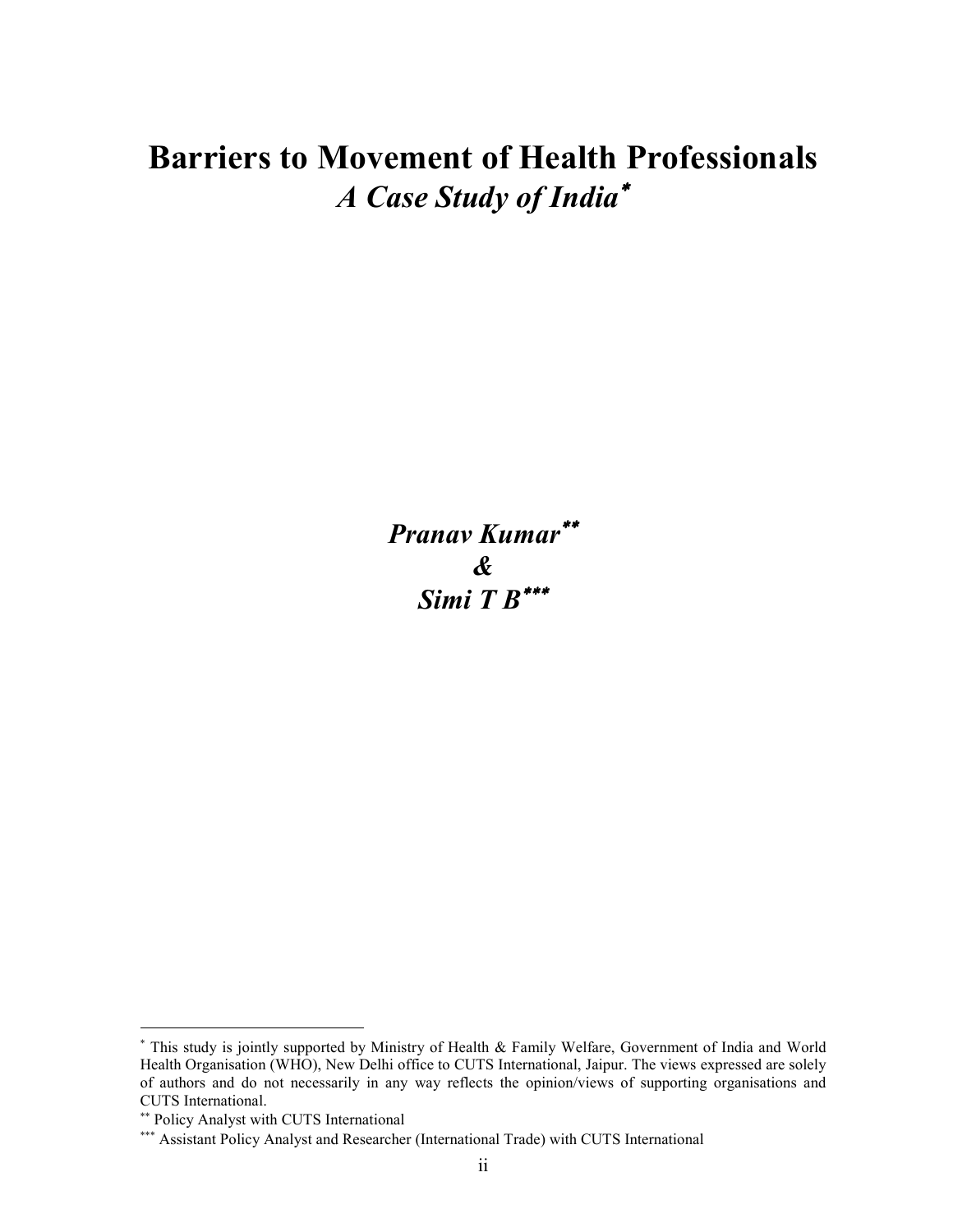| Section III. International Migration of Health Professionals: Historical and       |  |
|------------------------------------------------------------------------------------|--|
|                                                                                    |  |
|                                                                                    |  |
| III.3 Global Shortage of Nurses: Fueling the Cross-border Migration of Health Care |  |
|                                                                                    |  |
|                                                                                    |  |
|                                                                                    |  |
|                                                                                    |  |
|                                                                                    |  |
|                                                                                    |  |
|                                                                                    |  |
|                                                                                    |  |
| V.3 Temporary Movement of Healthcare Professionals (Mode 4)  18                    |  |
|                                                                                    |  |
|                                                                                    |  |
|                                                                                    |  |
|                                                                                    |  |
| Section VII. Trade in Health Services: The Impact on Home Country 23               |  |
|                                                                                    |  |
| Section VIII. Migration of Indian Health Professionals: Major Destinations  29     |  |
|                                                                                    |  |
|                                                                                    |  |
|                                                                                    |  |

## **Contents**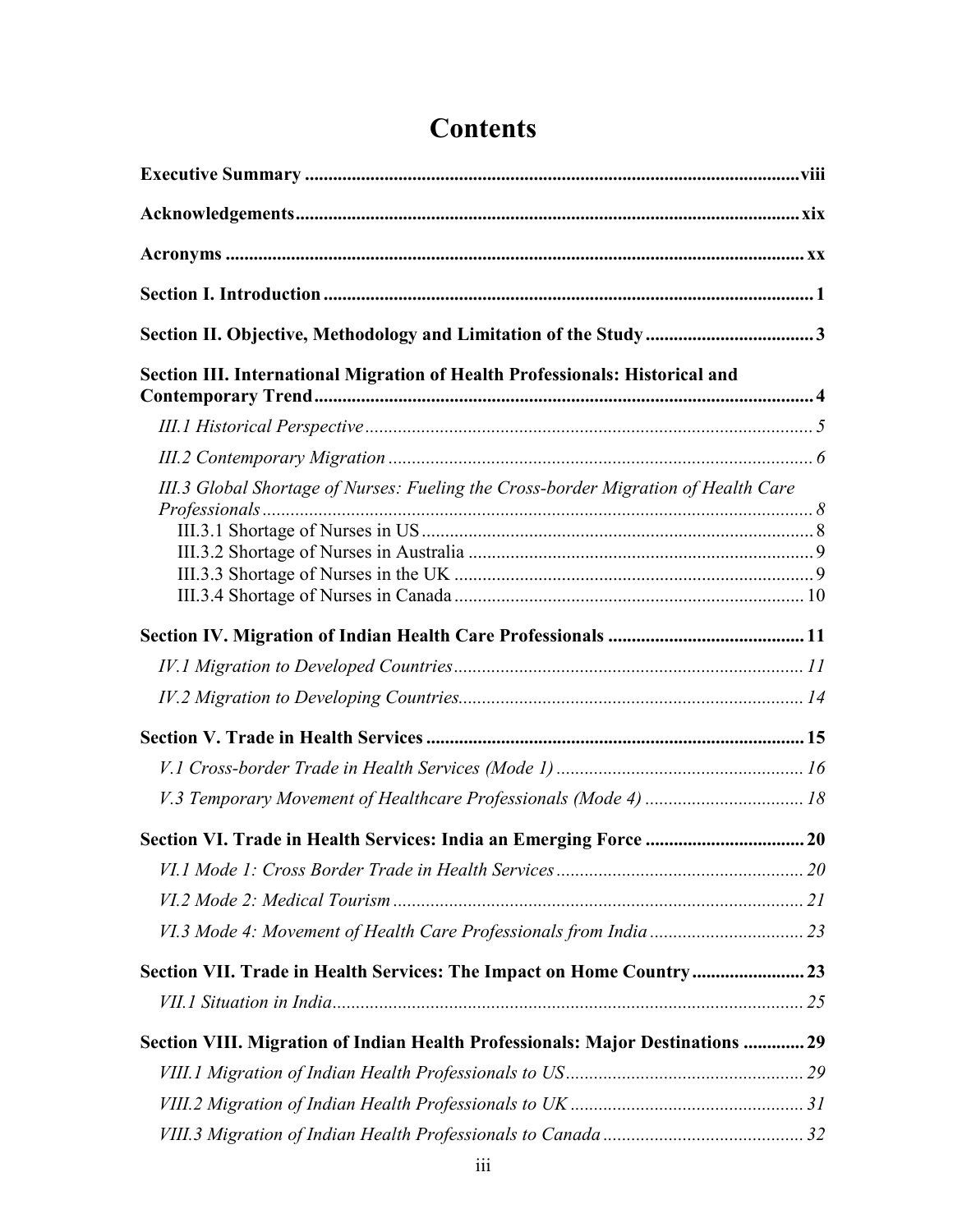| Section IX. Major Procedural Requirements in Destination Country33          |  |
|-----------------------------------------------------------------------------|--|
|                                                                             |  |
|                                                                             |  |
|                                                                             |  |
|                                                                             |  |
| Section X. Indian Health Professionals Facing Administrative and Procedural |  |
|                                                                             |  |
|                                                                             |  |
|                                                                             |  |
|                                                                             |  |
|                                                                             |  |
|                                                                             |  |
|                                                                             |  |
|                                                                             |  |
|                                                                             |  |
|                                                                             |  |
|                                                                             |  |
|                                                                             |  |
|                                                                             |  |
|                                                                             |  |
|                                                                             |  |
|                                                                             |  |
|                                                                             |  |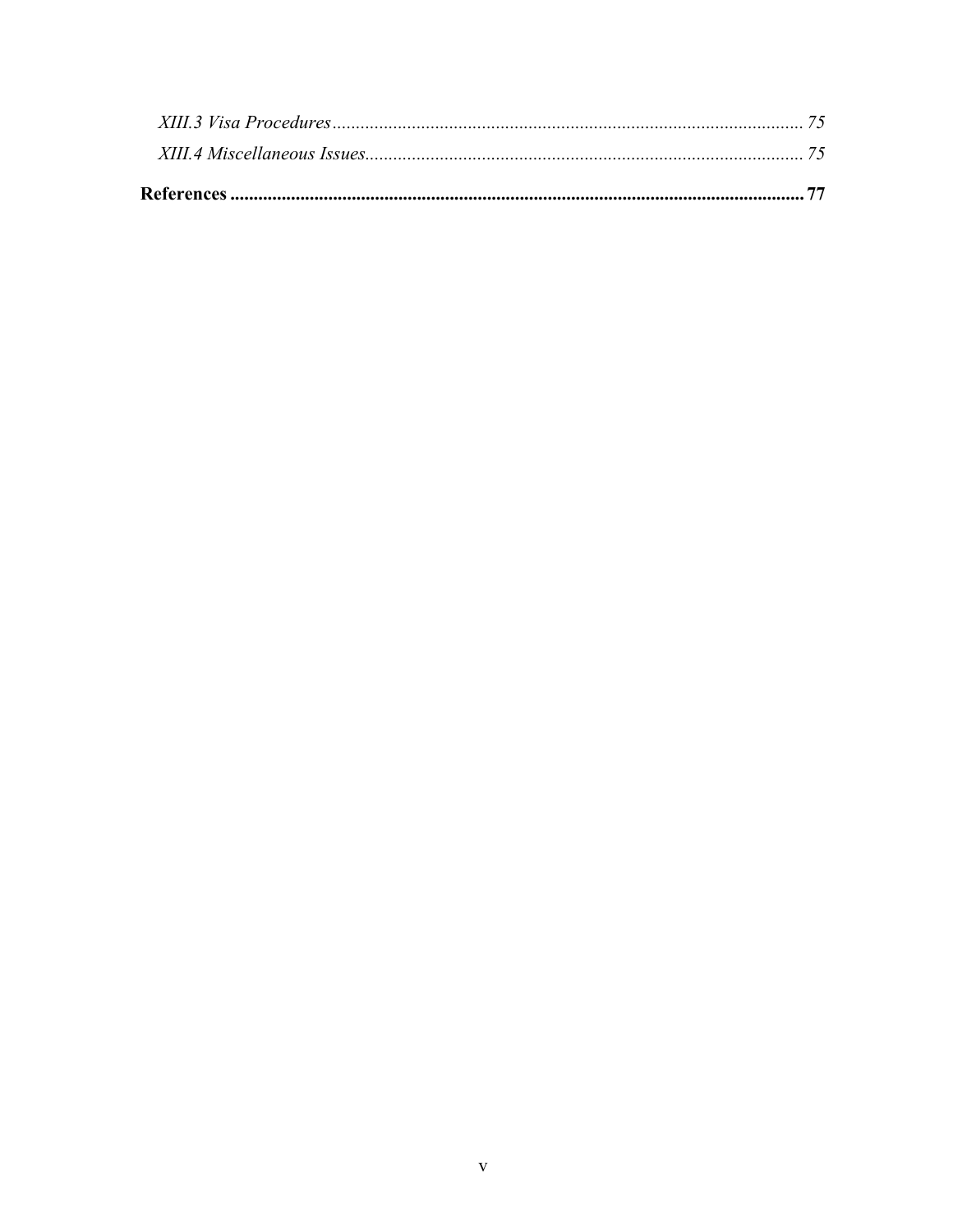## List of Tables

| Table 1: |                                                                                        |  |
|----------|----------------------------------------------------------------------------------------|--|
| Table 2: |                                                                                        |  |
| Table 3: | Destination Countries: Total No. of Nurses and Sources of                              |  |
|          |                                                                                        |  |
| Table 4: |                                                                                        |  |
| Table 5: |                                                                                        |  |
| Table 6: |                                                                                        |  |
| Table 7: | IMGs (International Medical Graduates) in the Physician                                |  |
|          | Workforces of the Four Major Recipient Countries: The Share of India 11                |  |
| Table 8: | Top 20 Countries Where US IMGs Received Medical Training 12                            |  |
| Table 9: | Supply of Foreign (-trained) Physicians in Select OECD Member Countries 13             |  |
|          | Table 10: Overseas-trained Nurses Registered per annum in the UK 1998-2004-05  13      |  |
|          |                                                                                        |  |
|          |                                                                                        |  |
|          |                                                                                        |  |
|          |                                                                                        |  |
|          | Table 15: Physicians and Nurses (Per 100,000 Populations) in African Countries, 200424 |  |
|          | Table 16: Private Transfers from Overseas Indians and Inward FDI (In US\$ billion)  26 |  |
|          |                                                                                        |  |
|          | Table 18: Nurses from India & Philippines Registered Per Annum in the                  |  |
|          |                                                                                        |  |
|          | Table 19: Active Physicians from India of MD Graduation, Canada, 1994-2007  32         |  |
|          |                                                                                        |  |
|          | Table 21: Medical Professionals Arriving as Occupational Trainees Under                |  |
|          | Visa Subclass 442.                                                                     |  |
|          |                                                                                        |  |
|          | Table 23: Cost Advantage in International Recruitment of Nurses for US 47              |  |
|          | Table 24: Total estimated costs in US for a Foreign Medical Graduate from India  53    |  |
|          | Table 25: GATS Commitments of Select Developed Country Members on 58                   |  |
|          |                                                                                        |  |
|          | Table 26: India's initial request list to US, EC, and Japan on Health Services  62     |  |
|          |                                                                                        |  |
|          | Table 28: Qualifications Requirement for Overseas Nurses in the US,                    |  |
|          | UK and Ireland                                                                         |  |
|          |                                                                                        |  |
|          |                                                                                        |  |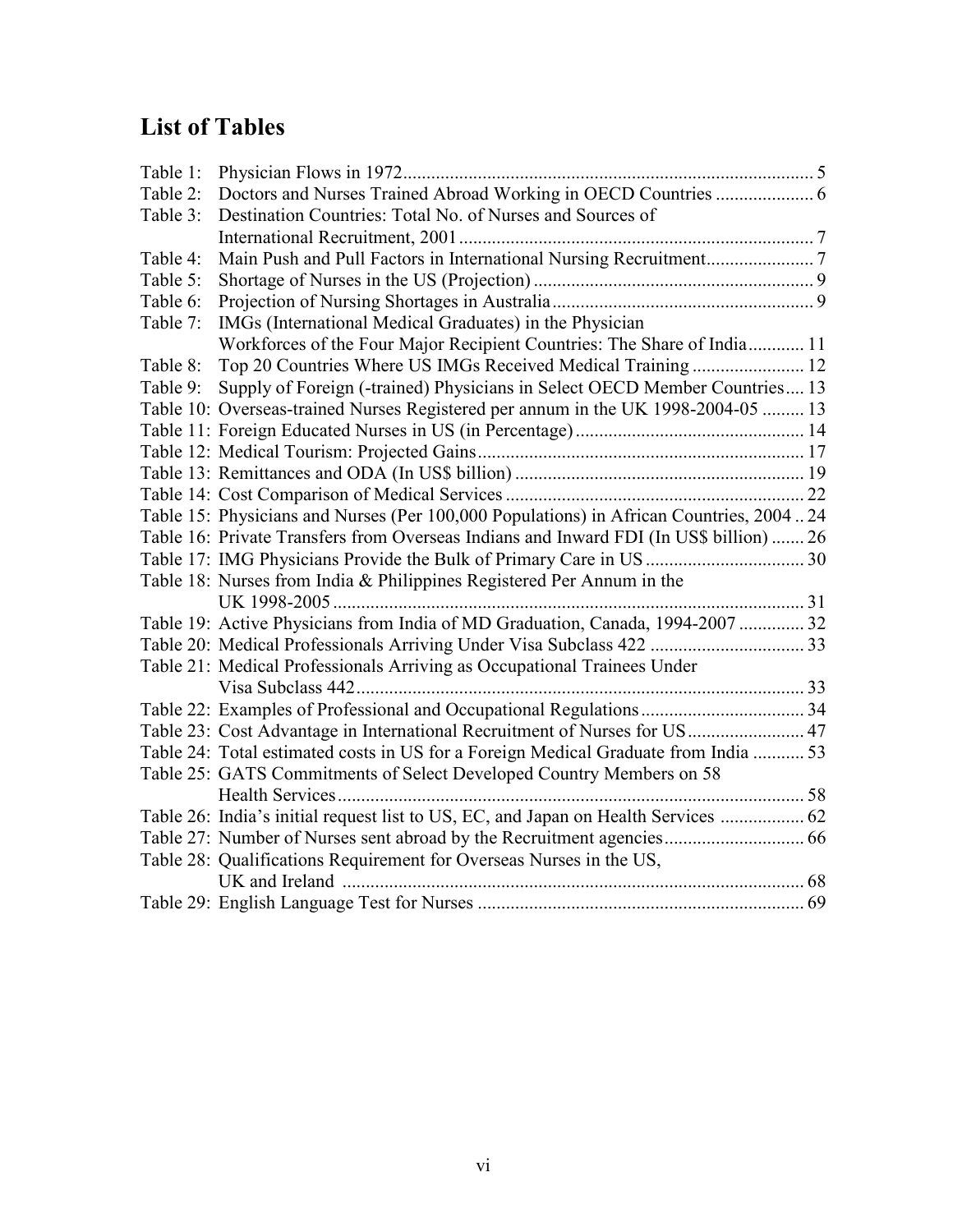## List of Figures

| Fig $1$ : |                                                                   |  |
|-----------|-------------------------------------------------------------------|--|
| Fig $2$ : |                                                                   |  |
| Fig $3$ : |                                                                   |  |
| Fig $4$ : | Admissions to the UK Nurse Register from EU and Non-EU Countries, |  |
|           |                                                                   |  |
| Fig.5:    | Percentage of Foreign Nursing Graduates by Country of Graduation, |  |
|           |                                                                   |  |

## List of Boxes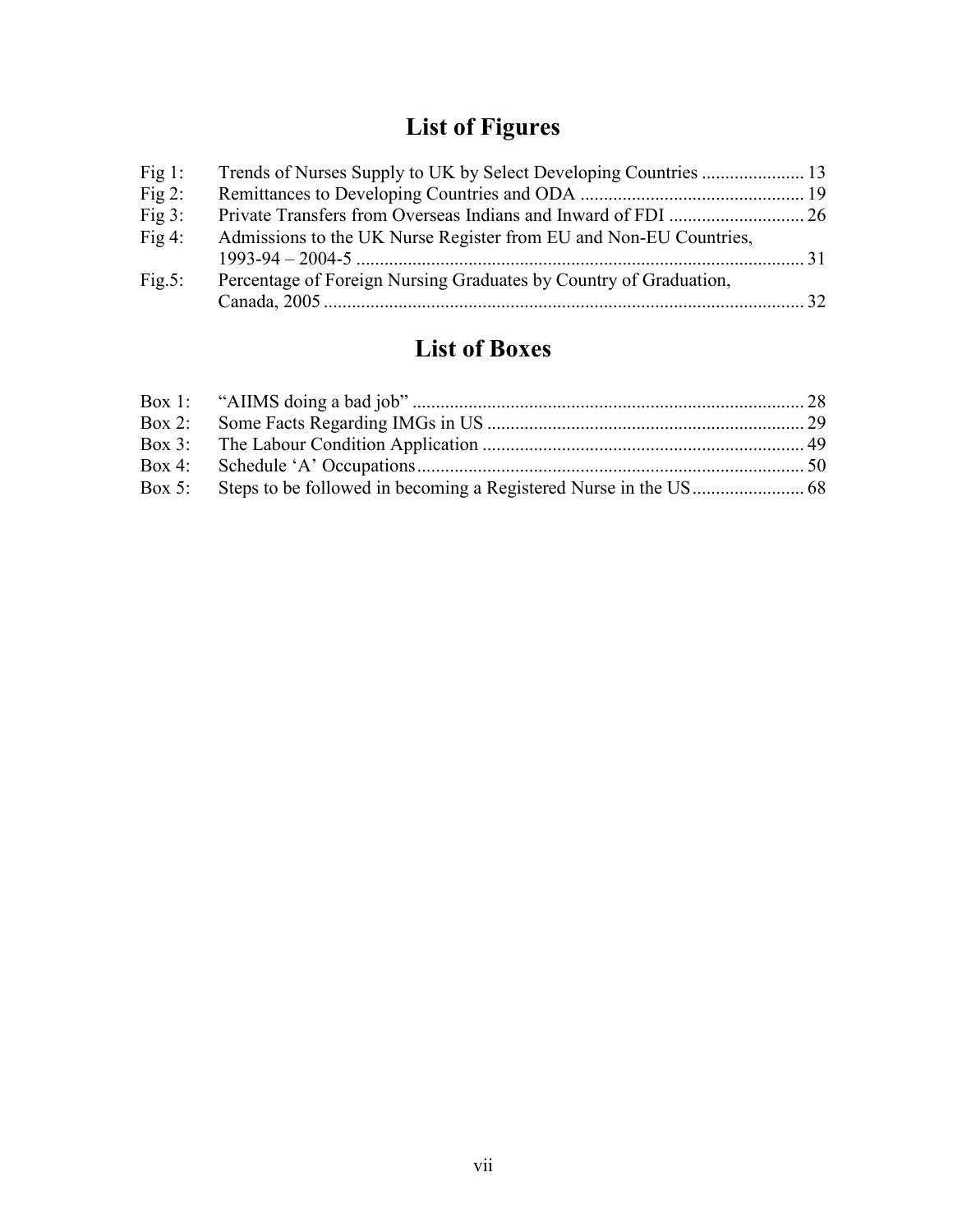## Executive Summary

Globalisation and resulting trade liberalisation in health services have caused an upsurge in international migration of health care professionals in recent years. Greater openness has created new opportunities for these professionals. In search of green pasture and enhanced career opportunities, health care professionals from developing countries have been migrating to other countries. This process got further impetus when Organisation for Economic Co-operation and Development (OECD) countries, while facing acute shortage of health care professionals, started recruiting such professionals from developing countries. Countries like the US and the UK even resorted to targeted recruitment of health care workers, particularly nurses from developing countries like Philippines and India.

The ageing of population in OECD countries and the resultant shortage of health care workers was seen as opportunities in countries like India and Philippines. While Philippines has traditionally been the main source country for supply of nurses, India is fast emerging as another important origin country to fulfill the rising global demand of nurses. And in supplying physicians, Indian trained International Medical Graduates (IMGs) tops the list in both – US and UK.

The General Agreement on Trade in Services (GATS) signed as a part of World Trade Organisation (WTO) agreement also provided an opportunity to member countries to explore new market in health services by further liberalising trade in services. Among other services, health too was brought under the ambit of GATS. It classified trade in services into four Modes: out of four Modes of service supply, Mode 4, which requires movement of health professionals, accounts for bulk of trade in health services. Since health care is a labour intensive activity requiring personal care of patients, the movement of either service provider or consumer is must. Consumption abroad (Mode 2) is, therefore, the second most important Mode through which trade in health services is taking place.

Migration of health care professionals from developing to developed countries has had negative impact on many Sub-Saharan African (SSA) countries. This gave birth to two competing schools of thoughts. While one school of thought accuse industrialised countries of sucking in labour from some of the poorest countries of the world that can ill afford to lose health care staff, the neo-liberals on the other hand feel that migration of health care professionals forms an integral and beneficial component of globalisation and the liberalisation of service sector.

Since this report is a case study of India, the objective is to identify barriers faced by Indian health professionals in select developed countries' markets. In other words, the emphasis would be more on neo-liberal perspective. However, the thoughts and findings of this study would in no way undermine the seriousness of the problems being faced by the poor African countries, who have witnessed large scale immigration of their health care staffs to developed countries.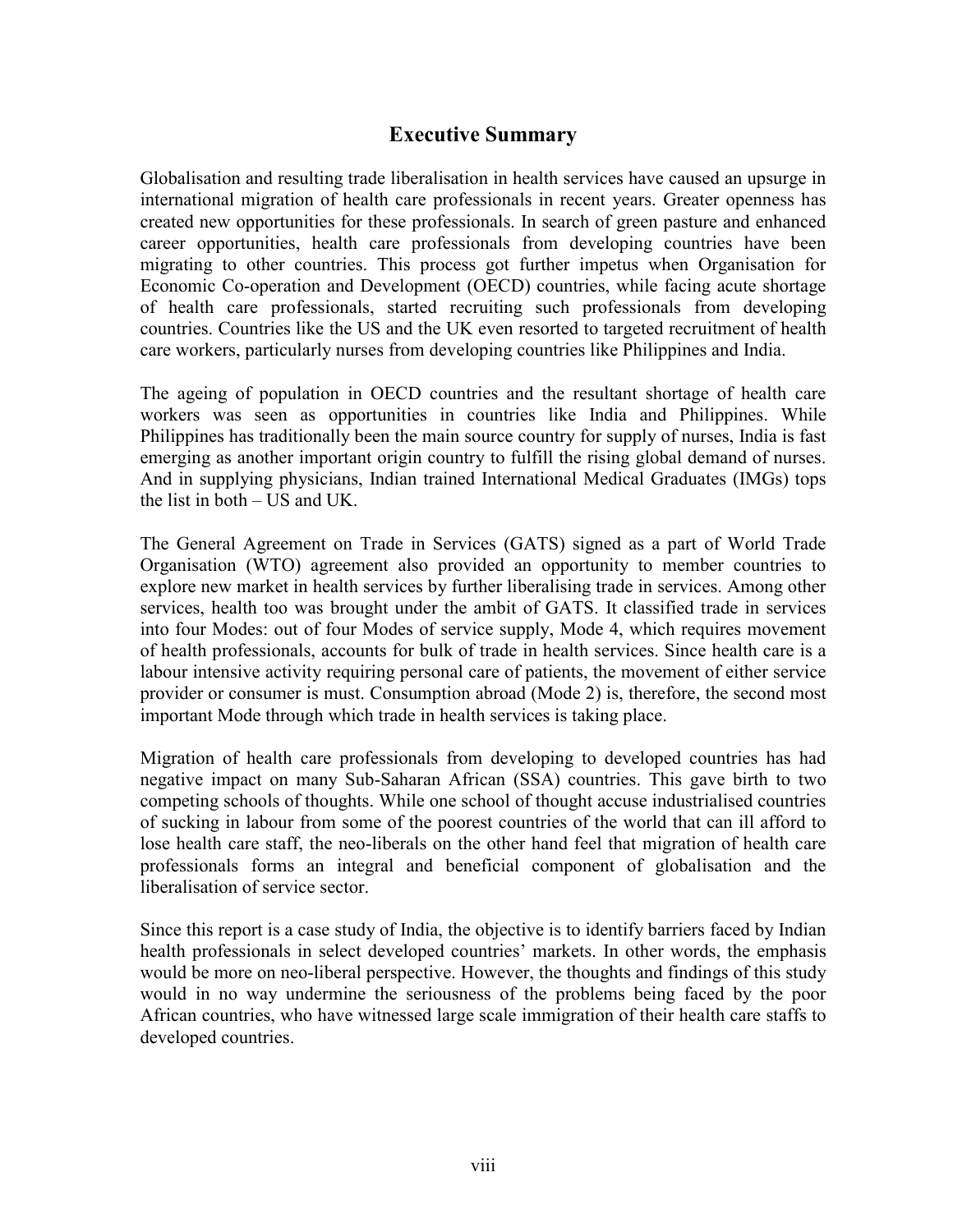As per the neo-liberal thought, migration of health care professionals brings double benefits for the home countries. While migrant workers are a source of remittances for their families and countries, the temporary outflow of physicians from developing countries may be beneficial in terms of upgrading of skills. Developed countries' technological advancement and better professional environment are major factors which induce people from developing countries to emigrate and expose themselves to qualitatively better work experiences.

### Historical and Contemporary Trend

Health care professionals, comprising mainly of physicians and nurses, make up a small proportion of all migrating professionals. The international migration of health care workers is mainly taking place from North to North and from South to North. With regard to South-South migration, there are only a few instances that Indian doctors and nurses are migrating to Gulf countries. India and Pakistan from South Asia, Philippines from South-East Asia, South Africa, Nigeria and Ghana from Africa have been the major source countries of international migration of health care professionals. While Philippines and up to some extent India, are systematically trying to produce surplus nurses and medical doctors for export to developed countries, African countries are facing acute crisis in the domestic delivery of health services because of loss of health human resources to developed countries.

The migration of health care professionals from developing to developed countries started in 1960s. After the end of colonial era, many developing countries adhered to the concept of welfare state and began to expand their health services by training their nationals in the field of medical sciences. Though developed countries too started expanding their health services by that time, they lacked sufficient home trained health care professionals. This prompted the developed countries to recruit professionals from developing countries and thus widening the divide between developed and developing countries in terms of domestic health care services facilities.

Historically, international migration of physicians appears to be driven by a number of 'pull' factors such as opportunities for professional training, offers of higher wages, and better employment opportunities in the host country. 'Push' factors such as less attractive pay and working conditions, high unemployment rates, political instability and insecurity in the home country also play a major role. Physicians move abroad for training purposes – either to obtain additional professional qualifications or to gain experience with advanced medical techniques. Unlike physicians, the percentage of migrating nurses had been quite low in 1960s and 1970s. However, at present, nurses account for approximately 70 percent of the total migration of health care workers.

The recent migration of health care professionals is characterised by host countries giving greater emphasis on recruiting nurses than doctors. The rapidly ageing population is forcing countries to go for targeted recruitment of not only health care professionals but professionals in other sectors as well. For instance, the old-age dependency ratio (the number of people 65 and over relative to those between 15 and 64) in the European Union (EU 25 countries) is projected to double to 54 percent by 2050. It means the EU will move from having four persons of working age for every elderly citizen to only two. The ageing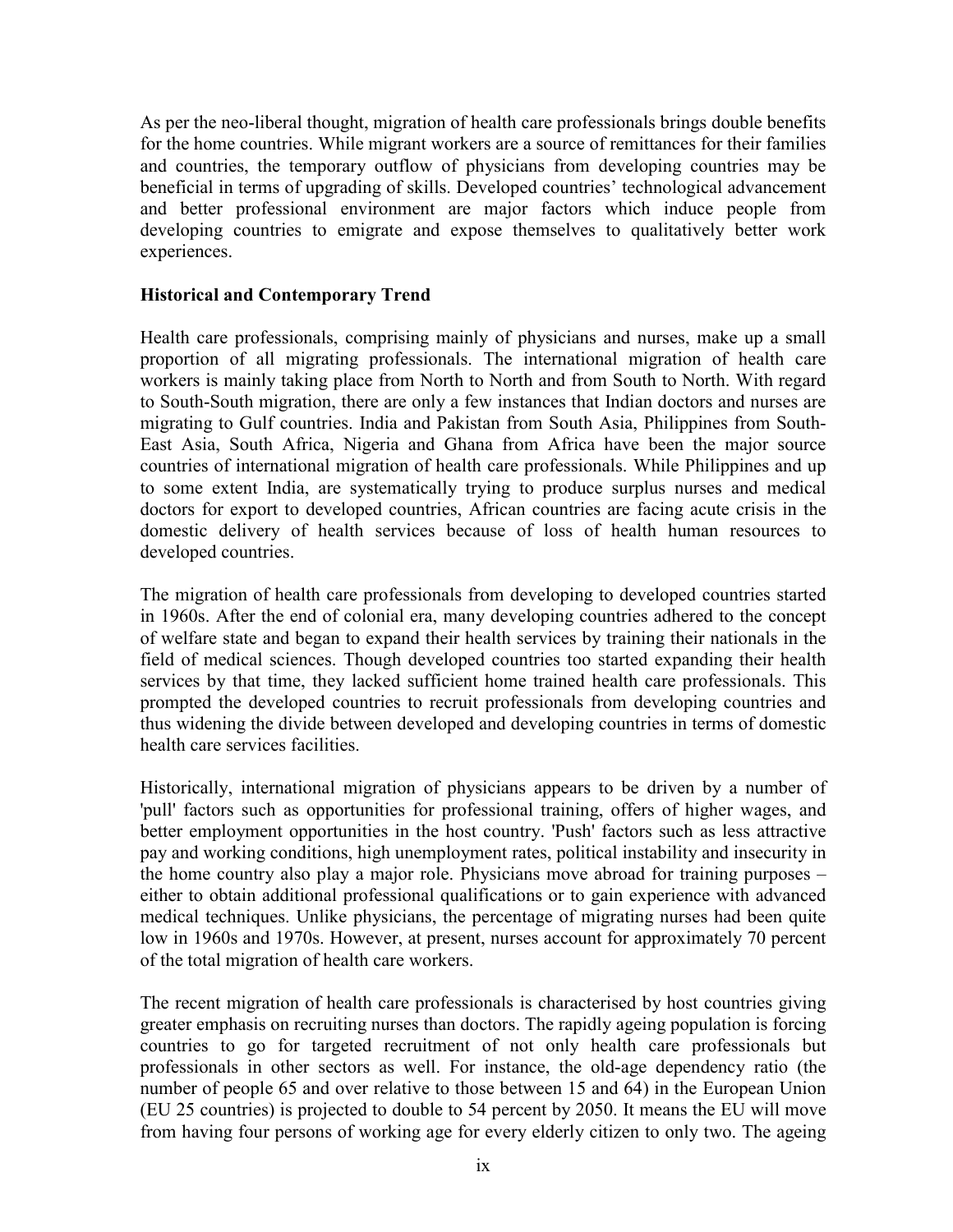of population has resulted in huge demand for nurses in OECD countries, giving opportunities to developing countries to supply such professionals. The local conditions in home countries have also acted as a catalyst in the outward movement of nurses from developing countries. Another important factor, which has influenced the contemporary migration of health care workers, is increasing realisation on the part of nations that trade in services has immense potential that needs to be exploited. This includes trade in health services.

## Migration of Indian Health Care Professionals

Health care is one area where the Indian Diaspora has earned a niche. What is more remarkable is the fact that Indian professionals have proved their competence not only in developing countries but in highly industrialised countries like US and UK. In fact, Indian doctors have been the backbone of the UK's National Health Service for long. There are estimated 60,000 doctors of Indian origin working in the UK and some 35,000 in the US. Besides, India has bilateral agreements with six Middle East countries and some others for providing private and government doctors on short-term assignments.

In case of the US, India tops the list of 20 countries where IMGs received medical training. The presence of Indian trained doctors in UK and Canada is also significant. As many as 30 percent of doctors working for the National Health System (NHS) of the UK and Northern Ireland have obtained their primary qualifications from a country outside the EU. Out of this, 26 percent of doctors employed in the NHS are of Indian origin. The physicians of Indian origin have made significant contributions in building and sustaining the NHS. It was estimated that Indian doctors contribute £4.5 billion (US\$8.9bn) to the UK's economy, taking into account the cost of training for approximately 20,600 Indian doctors on the UK register.

Of late, Indian nurses have also created a niche for themselves in developed countries health care services market. The presence of Indian nurses is not only confined to the English-speaking countries but they have registered their presence in a number of other developed countries as well. In Austria, for instance, Indian nurses are like pioneers, whose sizeable number in that country has led to the migration of their families. However, the US and the UK remained the main destinations of Indian nurses. In fact, in case of UK, India has surpassed Philippines in terms of annual registration of nurses. The US hospital, however, is still dominated by Filipino nurses. This could be because of stringent qualification requirements imposed by the US government and relatively longer wait for the US' visa.

#### Trade in Health Services

Trade in health services is minimal, particularly when compared to other traded services. However, since 1970s, there has been a growing trend of commercialisation of health care services across the world. Trade in health services can now grow rapidly as information and communication technology (ICT) makes it easier, for example, through e-health services and entry barriers for health care professionals are lowered. Health care was also included into the GATS classification of services, which seeks WTO member countries to make commitments on opening up of health sector.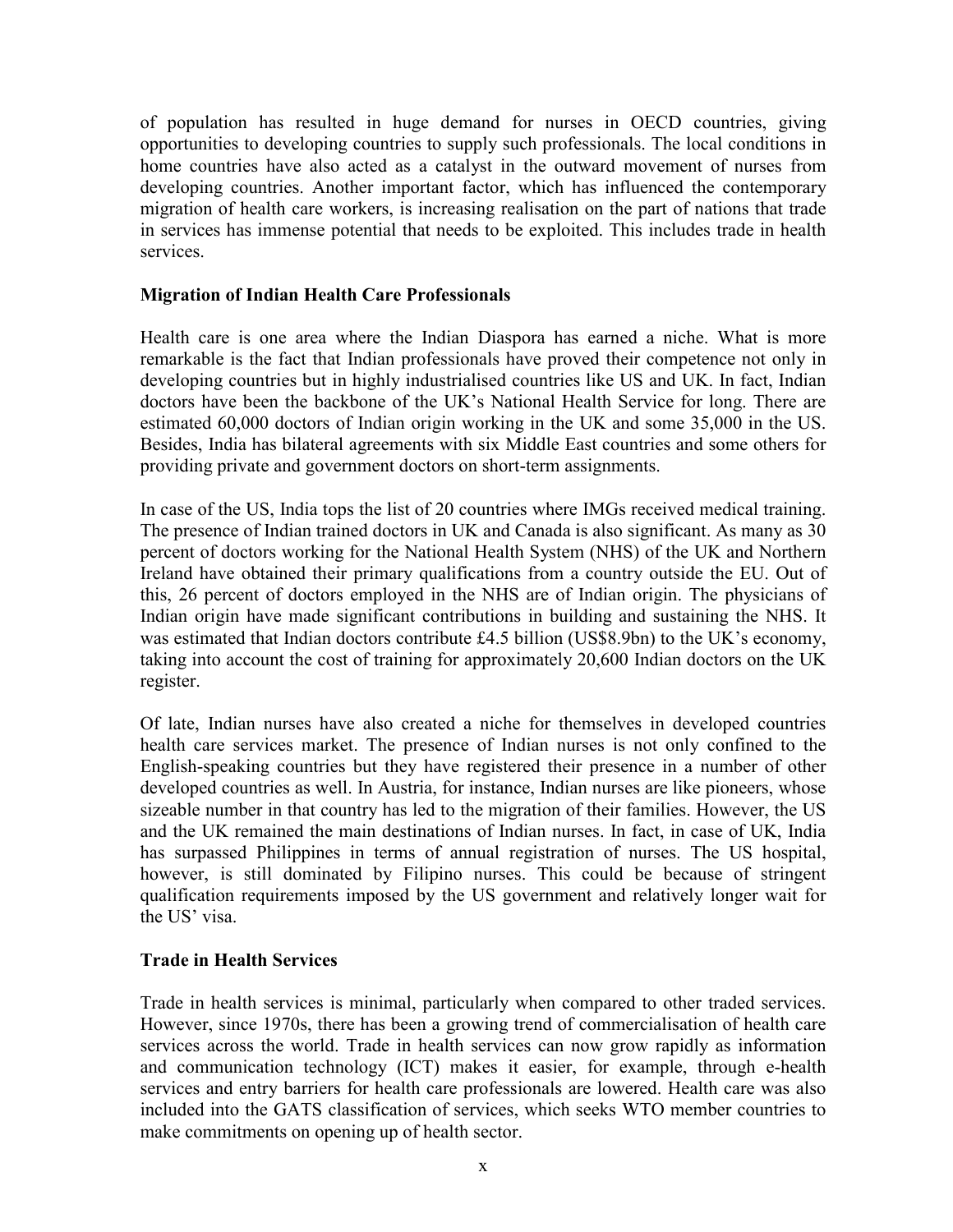The revolution in information technology (IT), which has had significant impact on almost all sectors of the economy, helped increase international trade in health services as well. Today, the health care sector is among the fastest growing sectors in the world economy. In fact, the sector was estimated to generate US\$3tr per year in OECD countries and was expected to rise further to US\$4tr by 2005. The international trade in health services has grown through all four Modes of service supply as defined by GATS. While the migration of health care professionals has been going on for the last several decades, the economic globalisation has spurred cross-border delivery of health services by electronic means and greater movement of medical tourists (patients). The liberalisation in foreign direct investment (FDI) policy by several countries has resulted in an increasing number of joint ventures and collaborative arrangements in health sector.

## Trade in Health Services: India As an Emerging Force

In the last one decade, India has become a formidable force in trade in services. India's share in world export of commercial services has increased from 0.6 percent in 1990 to 2.7 percent in 2006. Besides IT, health care services is another area where India has made its presence felt in the global market. Traditionally, India has been exporting health services through movement of their health care professionals, mainly doctors and nurses. With the revolution in IT and faster mode of transportation, India has found new avenues in medical process outsourcing and health tourism, of enhancing its exporting its health services. While the trade in health services is rising globally, the data available on it is highly inadequate.

Medical process outsourcing includes medical transcription, medical billing, medical coding, medical insurance collections, health care website designing, health care staffing etc. The Health care marketplace is recognising India as the premier provider of outsourced services owing to its infrastructure, skill base and economic environment. Currently, medical transcription offshoring from India generates US\$195mn in revenues; and is expected to reach US\$647mn by 2010.

India is fast emerging as one of the most attractive destinations for medical tourism as at present the earnings from it is an all time high. With some of the most sought-after specialists in everything from cardiology, neuro-surgery, orthopaedics and eye surgery, India alone has increased its medical tourists by more than 30 percent per year for the past few years. India is just one of several countries that has recognised the incredible benefits from medical tourism, and is now making special efforts to make the country as appealing as possible to potential patients/tourists. Medical tourism in India is becoming such a major industry that some hospitals have now taken it, as far as working with tour operators to offer potential visitors, an all-inclusive health-tourist package, which includes the desired medical procedure, as well as things like hotel, air travel, and admission to various popular tourist attractions.

Exporting health services through cross border movement of health care professionals has been one of the most important means for India. Today, Indian doctors have become a powerful influence in the field of medicine across the world. Indian doctors and nurses go to the Middle East, North America, UK, Australia, Malaysia and Singapore. In fact, Indians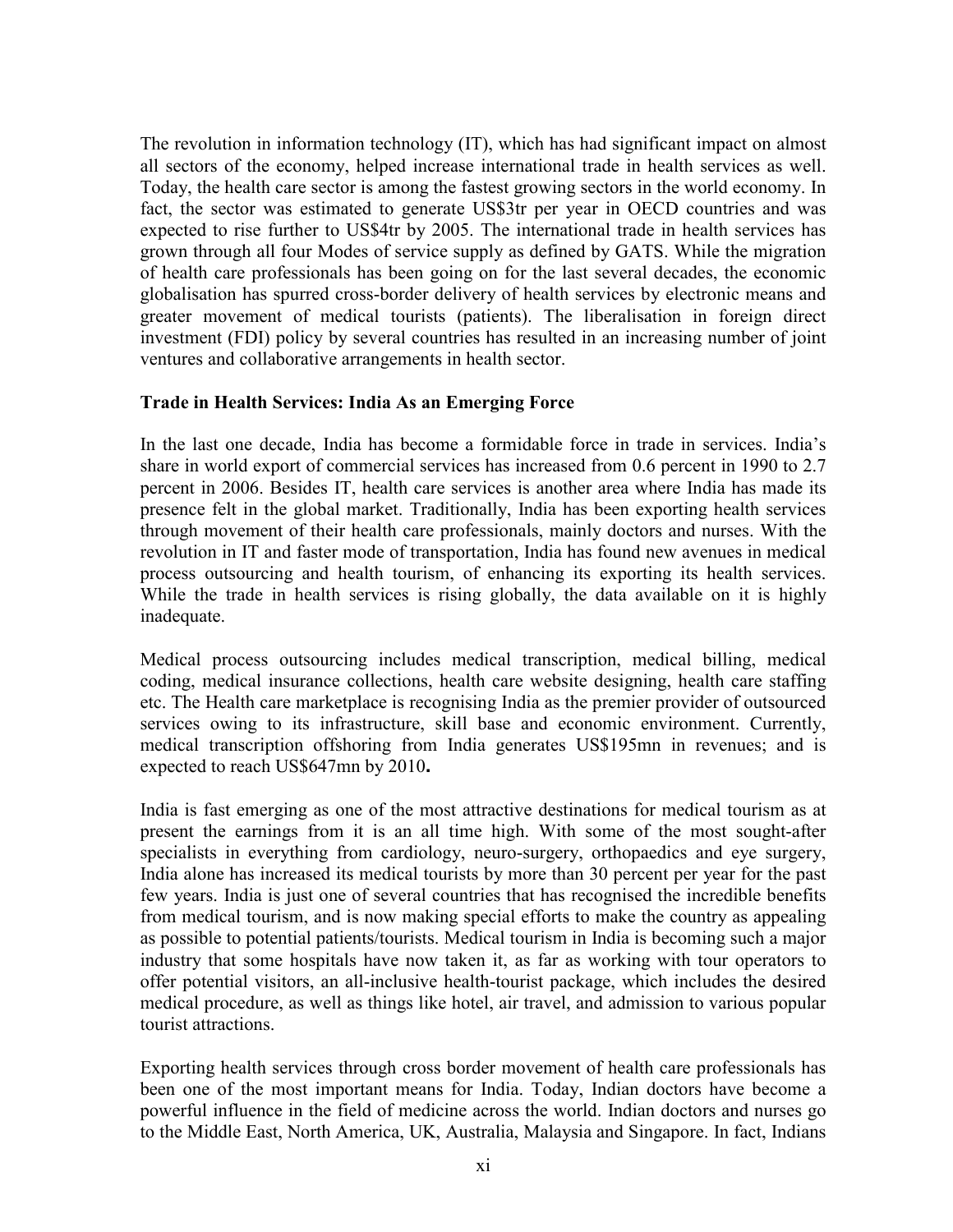make up the largest non-Caucasian segment of the American medical community. Numbering over 38,000, physicians of Indian origin account for one in every 20 doctors practicing medicine in the US. However, because of non-availability of sectoral data, there is no estimate of India's trade in health services through Mode 4. Since India has become the top recipient of remittances in the world, this could be an indication how important is Mode 4 for India.

### Trade in Health Services: The Impact on Home Country

The scaling up of international recruitment in developed countries comes against a backdrop of massive health worker shortages in developing countries. While the World Health Organisation (WHO) recommends a minimum of 100 nurses and 20 physicians per 100,000 people, many SSA countries, for example, have fewer than 50 nurses and 5 physicians per 100,000. In contrast, the average among OECD countries was approximately 222 physicians per 100,000 people in 2000. Thus for regions like Caribbean and SSA countries, the problem of health worker migration is a serious threat to their national health systems that is already reeling under the HIV/AIDS epidemic.

As regards the impact of migration of health care professionals on home country, the situation is something different in countries like India, China, and Philippines. These countries are able to produce more health care workers to take benefit of trade liberalisation in health services. For these countries, such flows have been part of an overall strategy of their labour export plan. The Philippines, India, and Cuba have intentionally invested in the training of health workers for export. Therefore, unlike SSA countries, who are facing severe shortage of health care professionals because of migration, the conditions of health sector in India is not as grave. Going by the WHO recommended minimum standards of 20 doctors and 100 nurses per 100,000 people, India does fulfill this standard in doctors but trailing far behind in case nurses availability. In 2004, there were 62 nurses and 51 doctors per 100,000 people available in India.

In case of India, the impact of health care professionals' migration on domestic economy could be measured through inflow of remittances and locals preference for medical and nursing professions. Although there is no sectoral break-up of data available on remittances received by India, the increase in overall inflow of remittances to India indicates that international migration has had a beneficial impact on Indian economy. Over the years, remittances from overseas Indians have emerged as a stable source of foreign exchange inflows for the country. The Reserve Bank of India (RBI) has reported that Indians living abroad transferred US\$24.6bn to India in the fiscal year 2005-06, which made India the highest remittance receiving country in the world.

The contributions by migrants are not only through foreign currency remittances but also through other means. Seeing the growing demand for Indian health care professionals in developed countries, the country has already moved in the direction of offering world class education in health professions thus contributing actively to national development. Medical education infrastructures in the country have shown rapid growth during the last 15 years. The continued growth of medical and nursing colleges is an indication to the popularity of medicine and the belief nurtured by the common man that the combination of growth in the Indian economy and opportunities abroad will guarantee future medical employment.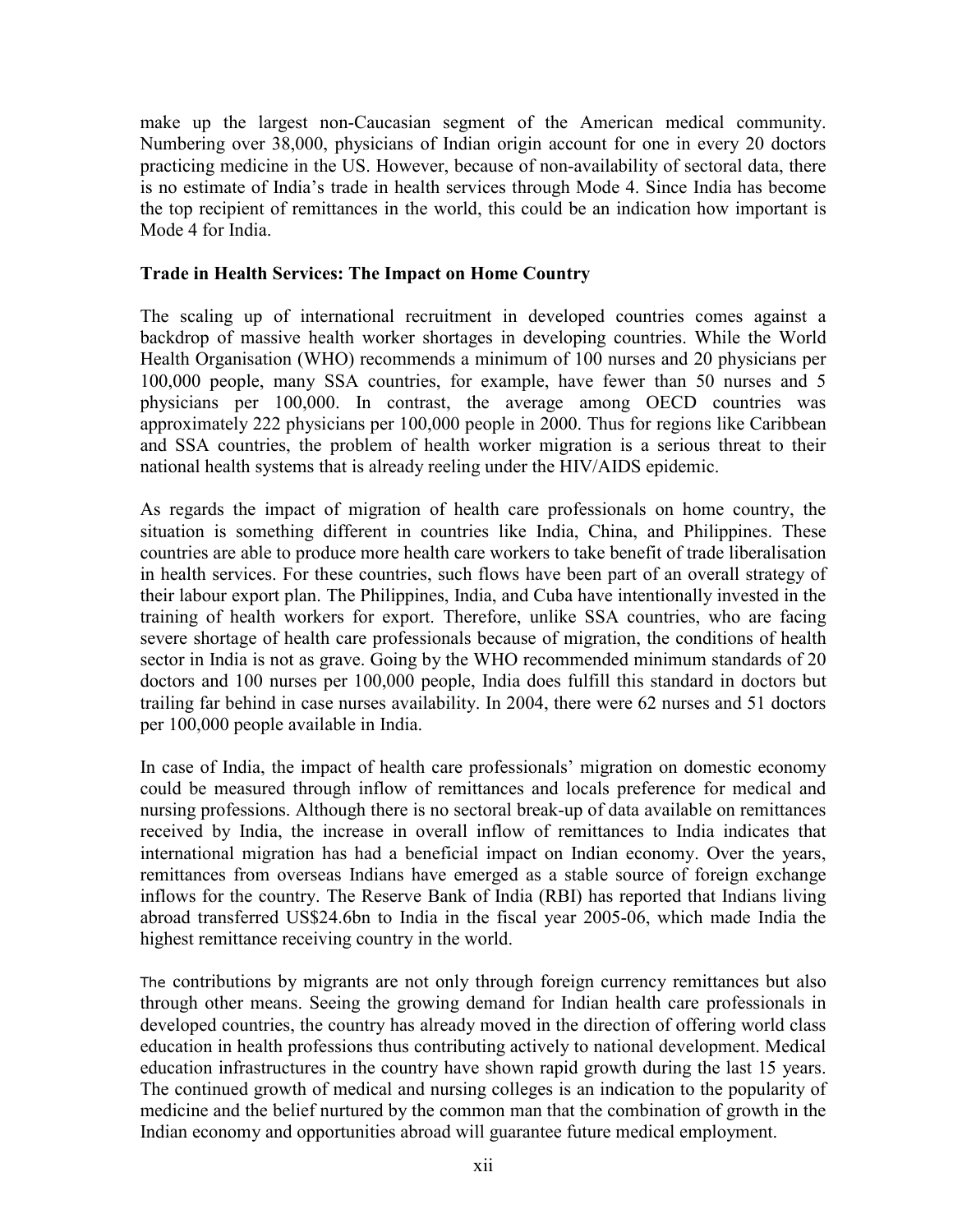The large scale migration of health care professionals from India has also had some negative impacts. This mass exodus of qualified nurses to Europe has hit nursing colleges across the country. Colleges are finding it difficult to fill vacancies, be it a principal's position, or that of a lecturer or a tutor. For instance, majority of the students passing out from premier institutions like L T Nursing College and Hinduja Nursing College Mumbai, and Rajkumari Amrit Kaur Nursing College, Delhi, migrate abroad after few years of initial training.

### Administrative and Procedural Barriers in Destination Countries

Migration of skilled professionals including doctors, nurses and other paramedicals from India to other developed countries is not a new phenomenon. India has become one of the major source countries for highly skilled migrant workers that include health care professionals. This large source for labour movement has been despite the highly regulated structure of international health care services market.

The measures undertaken by the developed countries till date have offered little to the developing countries in terms of opening their markets or facilitating the administrative arrangements or providing national treatment in the area of Movement of Natural Persons. There are a number of visible and invisible barriers to the movement of health care professionals to the developed countries. In case of medical profession, developed countries enforce the most stringent qualification requirements.

In the US, barriers to entry have been maintained through a combination of medical school accreditation and mandatory state licensing of individual practitioners. While in Australia in 1990s, a wide range of measures, many of which existing even now were implemented to curb the entry of ever increasing number of doctors from developing countries. In practice, different types of barriers exist in different countries. As per the communication sent by India in November 2000 to the Council for Trade in Services Special Session, immigration and labour market policies of individual countries are the major barrier faced by Indian professionals abroad, among various other barriers. The constraints under this are in the form of strict eligibility conditions for application, processing of visas and work permits including limitations on the length of stay and transferability of employment in the overseas market. These constraints raise the direct and indirect costs of entering the foreign market, thereby eroding the cost advantage of foreign service suppliers.

## Health Services under GATS

Health services are included under the GATS heading of 'professional services', which covers medical and dental services as well as the category of 'services provided by midwives, nurses, physiotherapists and paramedical personnel'. Health services have traditionally been subject to strong government involvement in many countries and this situation has changed far less rapidly than the role of governments in, for example, banking and telecommunications. While 90 percent of WTO members undertook some form of commitment on tourism services and about 70 percent included financial or telecommunication services in their Uruguay Round Schedules, less than 40 percent made commitments on health.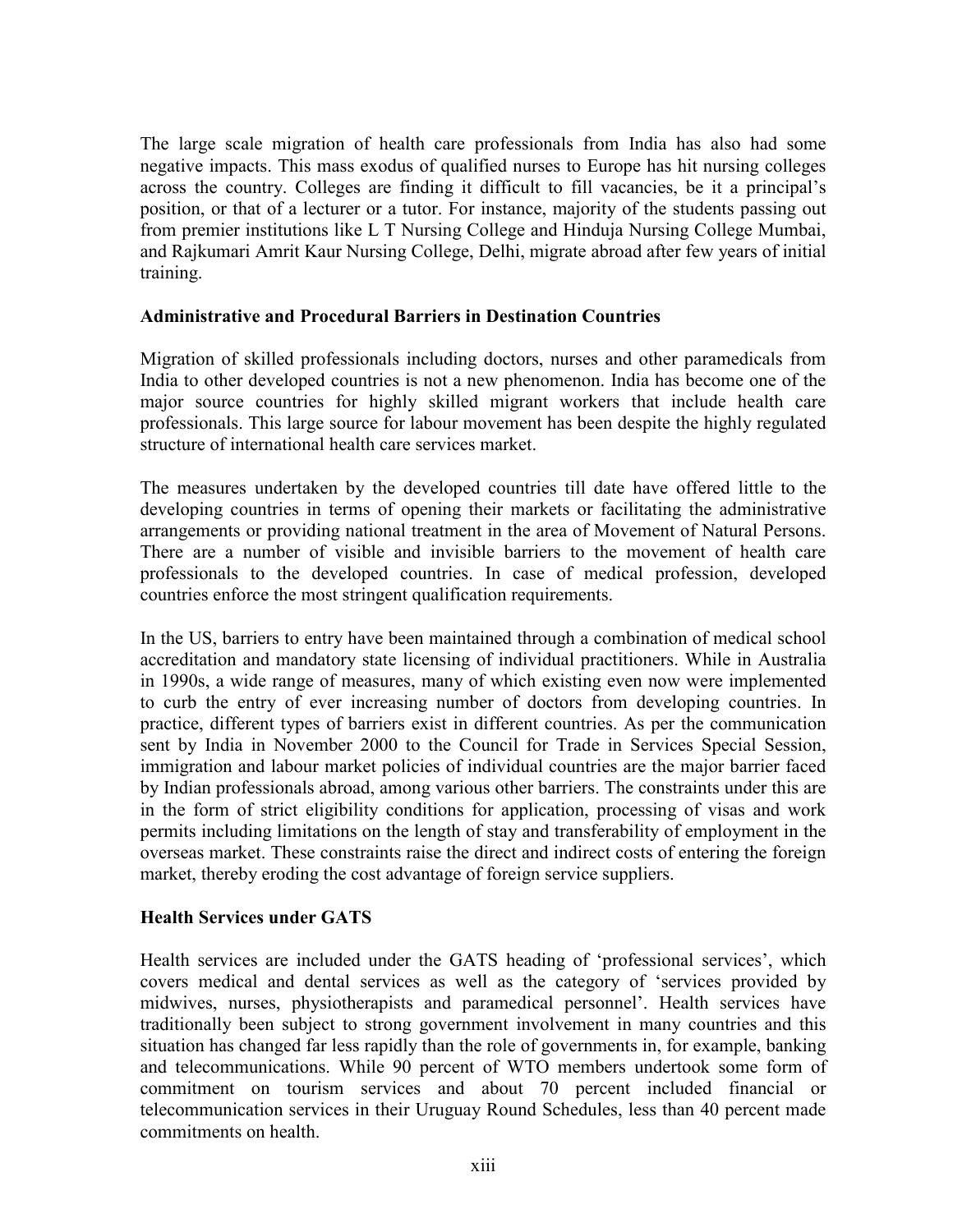While the trade in health services has been on the rise, the commitments undertaken by WTO members under GATS is very shallow in nature. GATS seems to have had a limited impact so far on the migration of health care professionals. Out of 150 odd WTO members, only 29 countries have made commitments for trade in health services and that too are very limited in nature. Moreover, within the GATS framework, WTO members are free to pursue domestic policies in areas such as technical standards, licensing and qualifications to ensure the safety and quality of health care provision. This implies that a commitment to allow entry of foreign medical practitioners is still subject to meeting all domestic regulatory requirements. GATS only states that such requirements must be transparent and administered in objective and impartial manner.

For the health services sector, commitments under GATS are made separately for four Modes of supply: cross-border trade (Mode 1), consumption abroad (Mode 2), commercial presence (Mode 3), temporary movement of service suppliers (Mode 4). The commitments undertaken in the four sub-sectors by Australia, Canada, Japan, EU and the US, where Indian health care professionals see the opportunities to migrate, are very limited. Of the four sub-sectors, no other country has made commitments in more than one sub-sector except EU. Canada has not undertaken commitments in any of the four relevant subsectors. The EU's commitments are also not uniform across its members but vary from country to country.

Like most of the developing countries, India too was defensive during the Uruguay Round. However, India's negotiating stance on services has undergone a paradigm shift since then. In the ongoing services trade negotiations, India has been very offensive in seeking market access in developed countries, particularly under Mode 1 (cross border trade) covering the whole issue of business process outsourcing and Mode 4 ( temporary movement of natural persons).

This shift in India's stance in services trade negotiations can be attributed to significant increase in services exports from India. In a short span of little over one decade, India's share in world services exports has increased from 0.53 percent in 1993 to 2.7 percent in 2006. When the Doha Round of trade negotiations was launched in November 2001, India was the main proponent of market opening under Mode 4. In fact, a year before the launch of Doha Round, India made one of the most comprehensive submissions on temporary movement of natural persons to the WTO's Council of Trade in Services. The proposal provides not only concrete suggestions for areas of further liberalisation under Mode 4, but also details administrative procedures relating to Mode 4 visas and work permits and the recognition of qualifications.

In the current services negotiations, India has been spearheading the group of demandeurs on cross border services trade (Mode 1) and Mode 4. Though India remains one of the main demandeurs of liberalisation of services trade under Mode 4, in recent years there has been some indication of shifting of focus more towards Mode 1. This change has happened mainly because of increasing complexity with Mode 4 liberalisation as it touches upon immigration and visa issues, which are beyond the mandate of WTO. As regards health services, India has made request to major developed countries for opening up their health sector.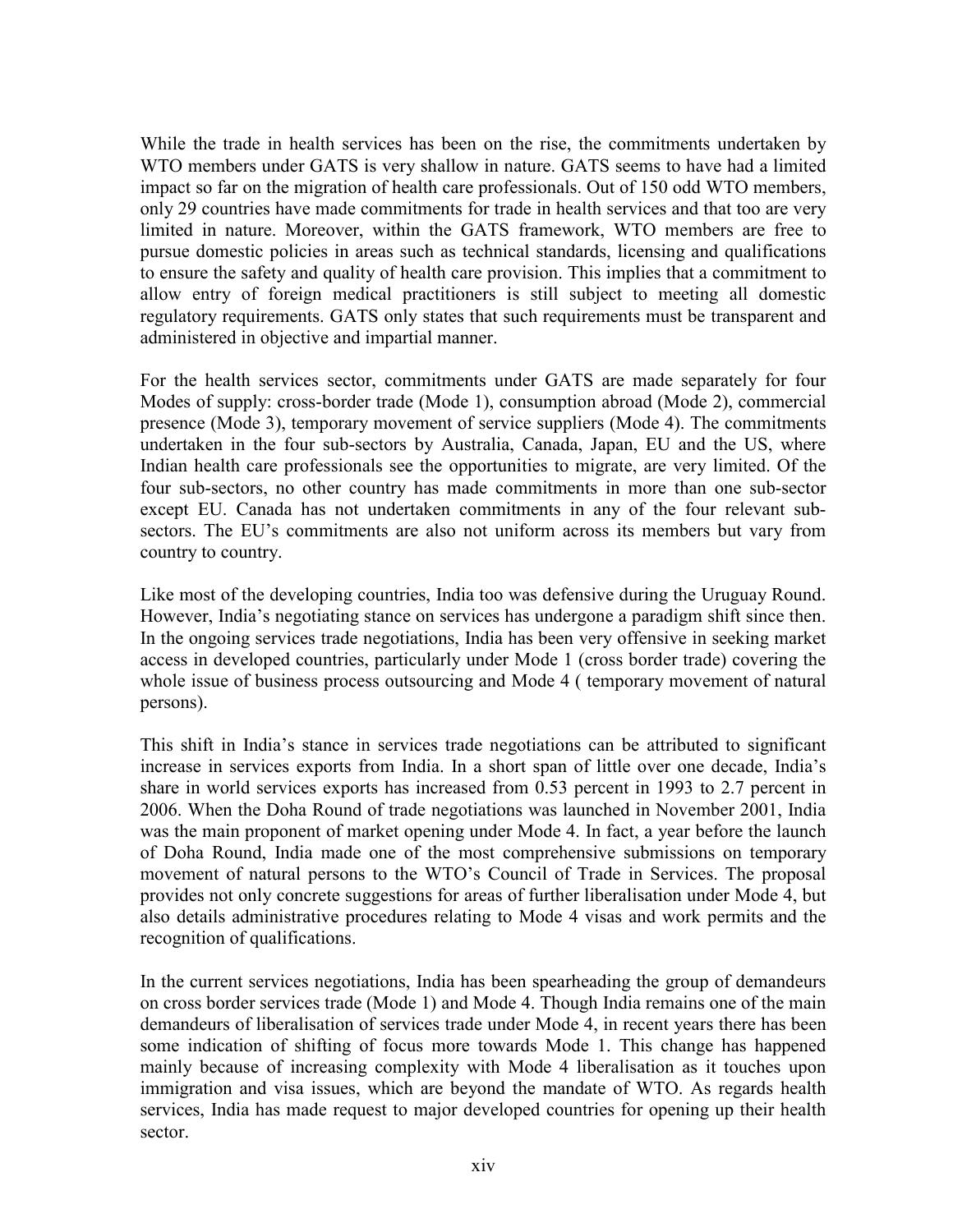### Stakeholders' Perception

The migration of doctors from India to developed countries, mainly the US and the UK, is not a new phenomenon. They have been migrating to developed countries for better training and higher medical degree since 1960s. While a majority of doctors prefer to stay there, some of them have come back. Since most of the doctors in India come from middle and higher income families, they find their own way to migrate. Contrary to this, nurses in India belong to lower or lower-middle class background. Therefore, they depend upon specialised recruitment agencies to help facilitate their migration.

The emergence of new opportunities globally for nursing professionals led to mushrooming of overseas placement agencies and private nursing colleges in India. The critical shortage of Registered Nurses (RNs) in the US has led to a boom in the recruitment of Indian nurses to America. A number of American hospitals are these days putting in requests with manpower consulting agencies and nursing schools across India for recruiting nurses. States Kerala and Tamil Nadu have established their own manpower export corporation to help the low-skilled professionals to migrate abroad. Though government agencies like nursing and medical councils do not seem to be encouraging health care professionals to go abroad, their role is crucial. These councils are involved in the negotiation of mutual recognition of medical qualifications, bilaterally as well as multilaterally. Non-recognition of qualification is one of the major barriers in free movement of professionals from developing to developed countries.

The stakeholders' perception survey has, therefore, targeted recruitment agencies, nursing colleges, nursing councils and state level manpower export corporations to gather their views on barriers, which Indian health care professionals face in developed countries' markets. Among the recruitment agencies only those were interviewed that are exclusively involved in overseas placement of health care professionals, mainly nurses. Recruitment agencies like All About Staffing (India) Private Limited, Fortis HealthStaff Limited, India International Technical Recruiters, Nurses Anytime, Modi Health etc., are working as agents of US and UK hospitals in India. Further, there is hardly any placement agency, which is involved in facilitating migration of doctors. Thus, most of the information collected through field survey relates to nursing professionals.

The major concerns, which emerged in stakeholders' perception survey, are following:

- Stringent qualification requirement is the most difficult barrier which Indian health care professionals face in developed countries market. Among developed countries US imposes the most cumbersome qualification requirement.
- It is mainly the tough qualification requirement, which delays the whole process of migration. For example, in case of US, for nurses it takes almost 3-4 years from the day of admission in recruitment agencies to the final placement.
- Visa is a problem but the process is considerably eased once a candidate clears all the necessary exams.
- Among the developed countries Ireland is the easiest place to go for nurses as it does not involve much time in granting visa. However, Ireland provides work visa only for a limited time period.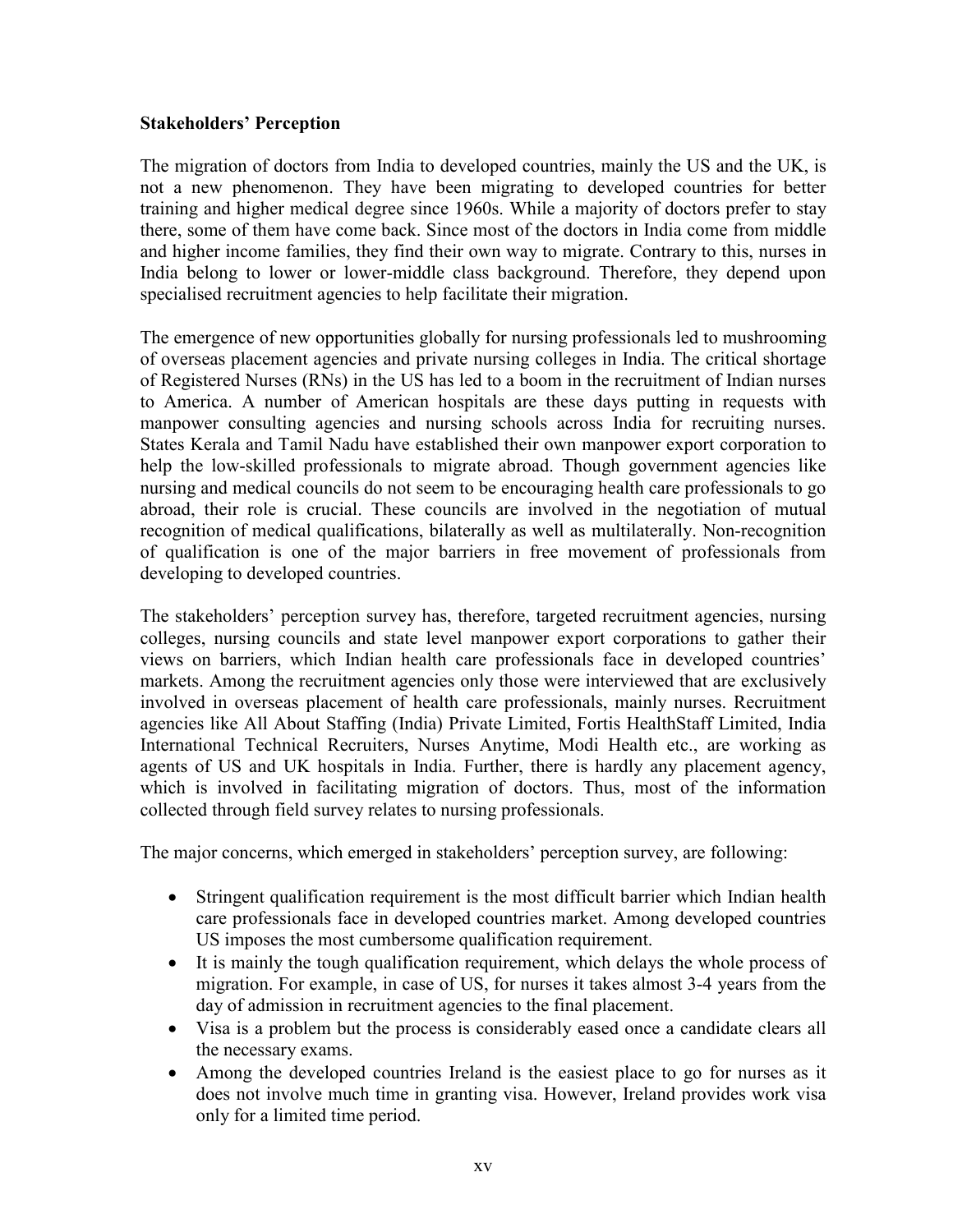- The US definitely is the most preferred destination. Because of two factors firstly, the large size of the market means a great number of opportunities and secondly the long-term family visa with possibility of upgradation into permanent residency, nursing professionals prefers the US.
- All the recruitment agencies are critical of nursing councils as they are not very supportive. Nursing councils are required to certify the degrees and other documents related to qualification. This is the mandatory clause imposed by hospitals in developed countries.
- Nursing councils and nursing colleges on the other hand expressed their views that they do not encourage their professionals to go abroad as it might impact negatively on domestic healthcare services.

### Policy Recommendations

India has identified health care service as one of the key sectors where Indian professionals have competitive advantages in international market *vis-à-vis* other developing countries. Among the various categories of health care services, nurses are in greater demand in most of the OECD countries. The severe shortage of nurses in US and UK resulted in targeted recruitment by them from countries like Philippines and India. Since Filipino nurses have already been dominating the international market, OECD countries turned towards India as the new potential source of nurses' recruitment. India too has responded positively as trade in health services gets well with India's overall emphasis to boost its services trade.

In case of health care professionals, fulfilling stringent qualification requirement is the main barrier. Most of the stakeholders (overseas health care recruitment agencies) in India are of the view that once a candidate clear all the tests required for practicing nursing/medicine in a host country, visa is not a problem. The problem arises mainly because of multiplicity of tests. For example, in order to become a qualified nurse to get a job in the US hospital a candidate has to go through minimum three tests – Commission on Graduates of Foreign Nursing Schools (CGFNS), NCLEX-RN and mandatory language tests. As per information provided by stakeholders in India, majority of the nurses fail to qualify all the three tests in one attempt. This creates problem when a passing certificate of a particular test is valid for a shorter time period. If the remaining tests are not cleared within the stipulated time period, then a candidate may have to take the test again, which she has already cleared.

Thus, mutual recognition agreement (MRA) on qualification is the most critical for free movement of health care professionals. MRA enables the qualifications of professional services suppliers to be mutually recognised by signatory member countries, hence facilitating easier flow of professional services providers. The GATS allows members to deviate from the Most-Favoured Nation (MFN) requirement and set up bilateral or plurilateral MRAs. At present, developing country participation in MRAs is limited and concerns only the most dynamic among them. Lack of recognition of professional qualifications remains a major obstacle for developing country professionals willing to provide their services abroad. Thus, there is a need to devise some mechanisms and put in place effective participation in MRAs to facilitate developing country, as market forces will not by themselves provide a solution to the problem.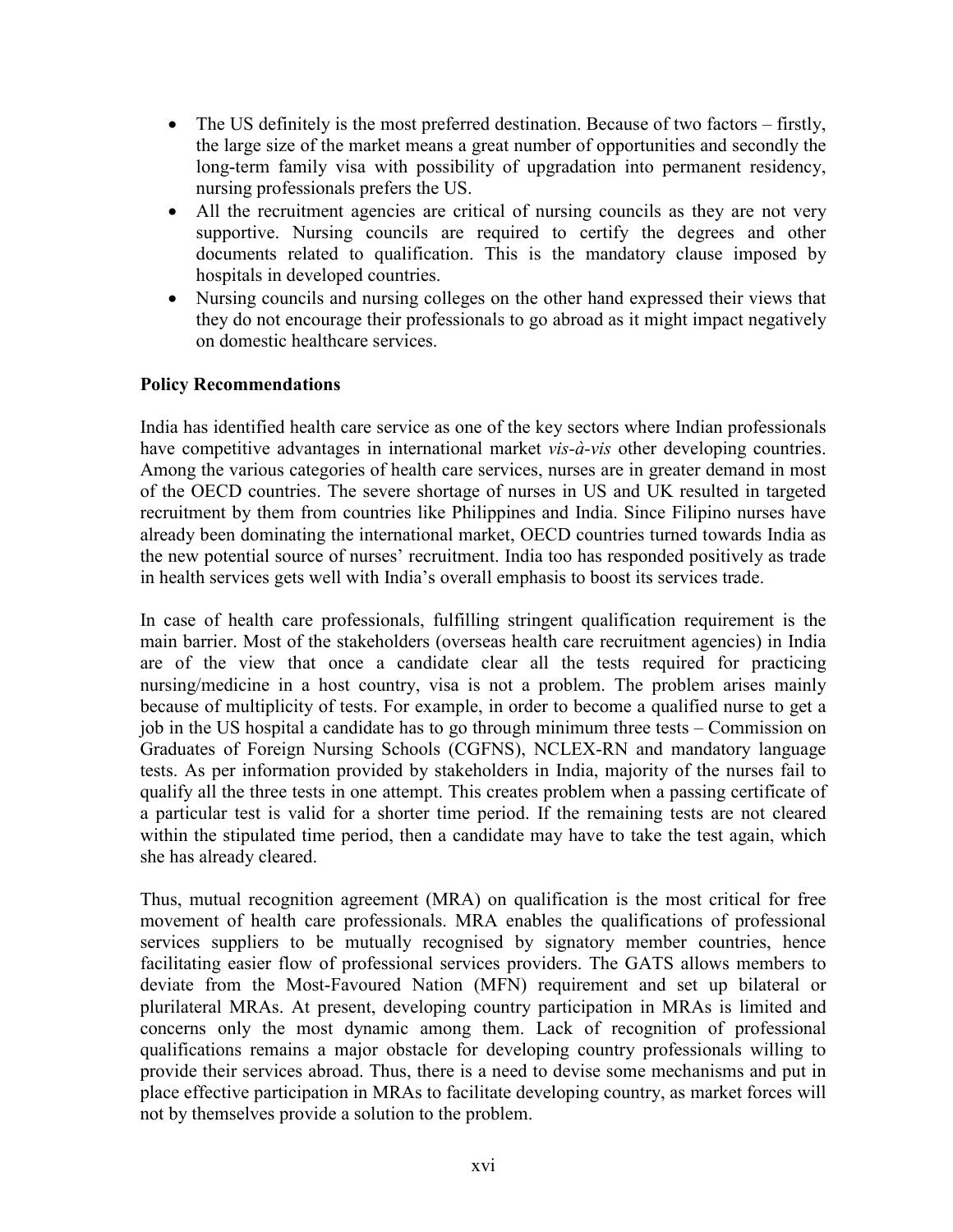The ongoing GATS negotiations may provide an opportunity for developing mechanisms that would ensure that MRAs become effective tools for facilitating the international movement of professionals, including developing country professionals. Health services is perhaps relatively easier in which MRA could be signed among at least developed and larger developing countries as professional requirements and training courses do not vary much. In this context, GATS Article IV may be highly relevant for giving recognition to professional degrees and certificates of developing countries. The Article suggests that developed countries should make efforts aimed at facilitating the recognition of the academic and professional qualifications of developing country professionals, and developing country effective participation in MRAs.

Among trade barriers, the second most important measure is Economic Needs Tests (ENTs). Although, WTO members are not supposed to use ENTs to limit the number of natural persons, if at all members wish to continue to use such ENTs, they are supposed to cite and describe them in their schedules. Some members have indicated that ENTs or labour market tests are not applicable to certain categories of natural persons covered. However, because of the lack of transparency of their commitments or lack of available information on their national and sub-national regimes, it sometimes looks as if ENTs or labour market tests are indeed operating. In health service also some countries have relaxed it but one cannot be sure.

Developing countries have pointed out that ENTs or labour market tests constitute a Mode 4 barrier that needs to be addressed in the current negotiations, so that improved market access could result. The main reason behind its arbitrary and non-transparent application is lack of multilaterally agreed definition of ENTs under GATS. Research studies have shown that within the category of labour market tests, the most frequent factor is the availability of similar workers in the host country, or whether a foreign worker would be competing with or displacing a domestic worker.

The WTO members have suggested several ways to dealing with ENTs. Canada, for instance, proposed ENTs or labour market tests should either: a) not be applied to the categories of natural persons covered by a member's Mode 4 commitments; or b) if applied, should be included in the member's schedule of specific commitments. India, however, demands either its complete removal or substantial reduction. In case ENTs are substantially reduced, their application must be non-discriminatory. But above all, what is required urgently is to define ENTs, and laying down proper criteria and conditions for its application.

Another important barrier is visa procedure. Priority should be given to standardise visa and work permit regulations for professionals. Entry visas should be easily granted for medical professionals, with a short prescribed duration for procedural formalities. Within these procedural formalities, there is a need to ensure transparency and certainty particularly a transparent application processes, simplified renewal and transfer procedures, and recourse mechanisms to ascertain the status of an application and reasons for rejections. Further, quantitative restrictions on number of visas to be granted under temporary movement of professionals should not be there, just as there are to be no quantitative limitations on trade in goods.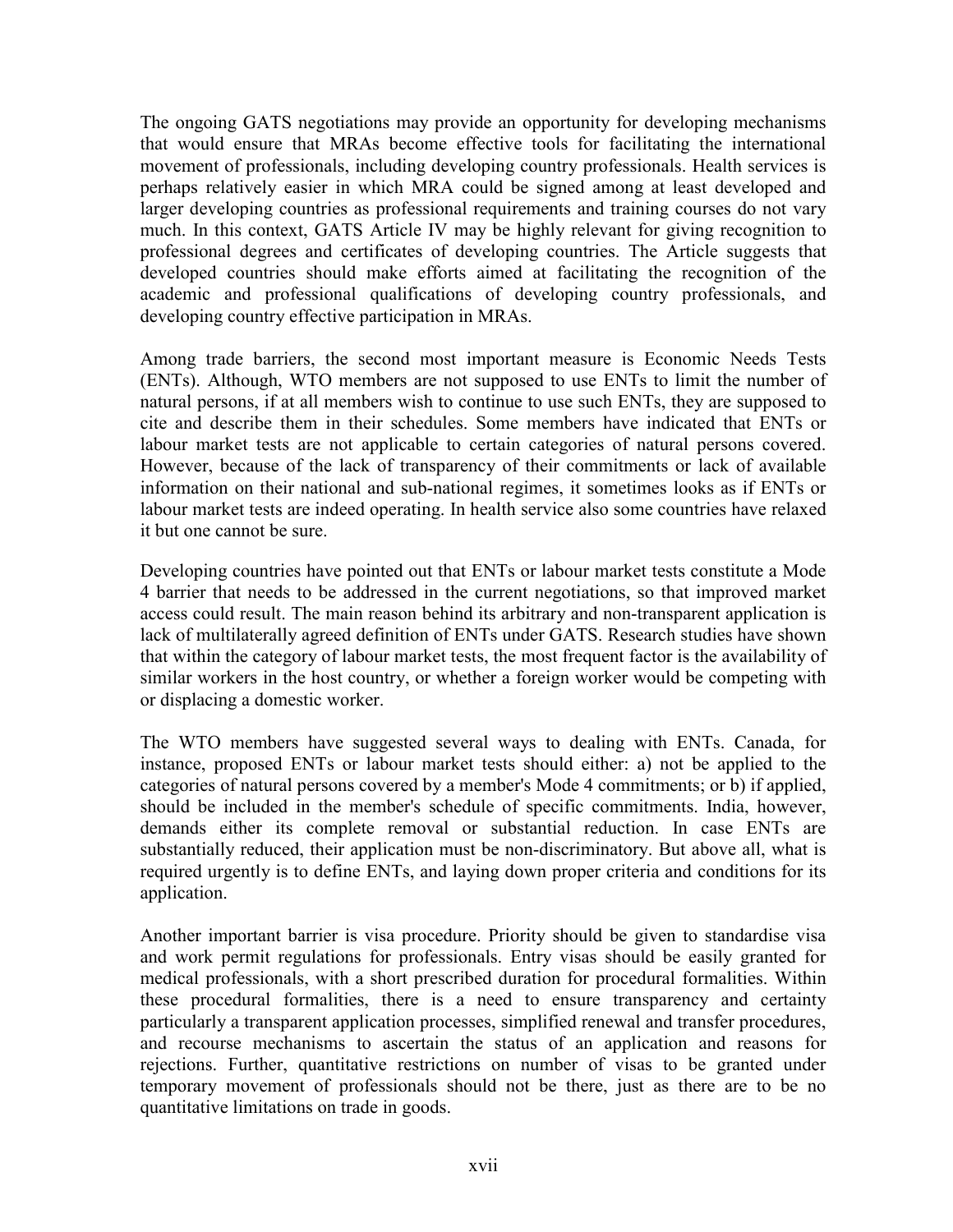Moreover, the fees, charges etc., applicable to residents and/or citizens with a view to provide social security nets or retirement benefits should not be made applicable on those foreign professionals who migrate to a foreign country only for a temporary period rather than for permanent residence or citizenship. Or if such charges are levied then these temporary professionals should be entitled to a refund of such contributions after their stay. A distinction between permanent and temporary movement of medical professionals is required so that procedures and requirements that apply to permanent movement do not hinder the commitments made for temporary movement. All the more, the conditions of entry and stay for temporary movement should be less stringent than for permanent immigration.

Apart from dealing with external barriers, there are some critical domestic issues which also need urgent attention of policy makers in India. At first, medical and nursing councils who are the nodal agencies responsible for regulation and maintenance of a uniform standard of training for doctors and nurses/midwives/auxiliary nurse-midwives respectively need to be more proactive. Since these councils prescribe the syllabi and regulations for various health care related professional degrees, it is important for them to make Indian professional and their technical degrees at par with international standard. This would help them in negotiating the bilateral/plurilateral/multilateral MRAs.

Another domestic issue is government active involvement in generating surplus health care manpower for export purpose. India has been able to substantially increase its annual flow of health care professionals but so far it has been largely private sector initiative. To produce surplus health care professionals is very crucial otherwise increase in migration of nurses and doctors would start adversely impacting the domestic health care facilities. India must pre-empt to make sure that in future as a result of greater outflow of health care professionals it should not land up in a situation where there would be a critical shortage of health care staff as being faced by many SSA countries today.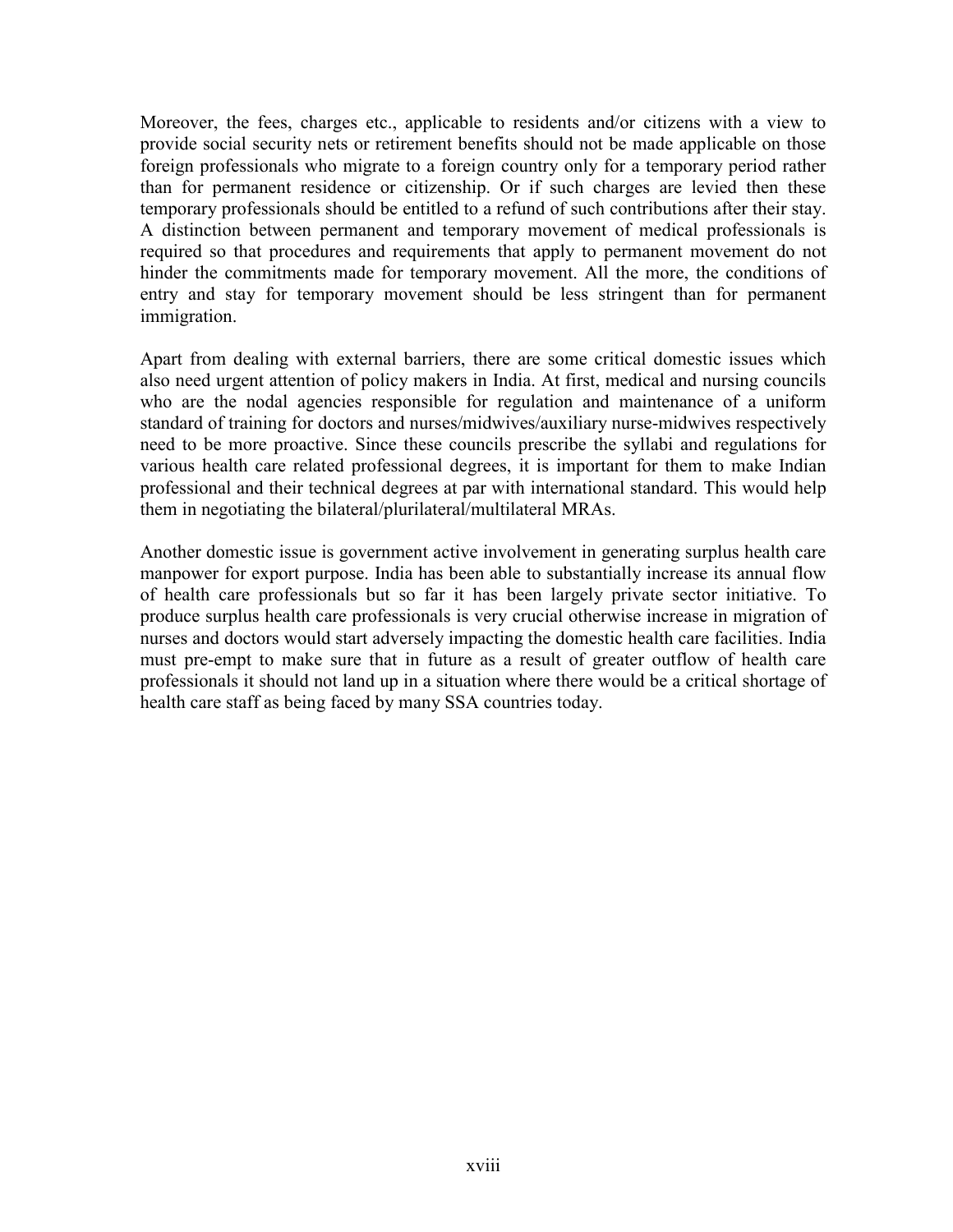## Acknowledgements

The authors are grateful to Prof Rupa Chanda, Indian Institute of Management (IIM), Bangalore, Dr Arpita Mukherjee, Indian Council for Research on International Economic Relations (ICRIER) and Dr N C Pahariya, Associate Professor in the Department of Economics, University of Rajasthan and Fellow at CUTS Centre for International Trade, Economics & Environment (CUTS CITEE), Jaipur who provided helpful comments on an earlier draft.

We also like to thank Rajendra Mehrotra and Ujjwal Kumar, WHO Consultants, Ministry of Health & Family Welfare, Government of India for their comments and constant cooperation while accomplishing this research work. We are also extremely grateful to Sunil Nandraj and Anagha Khot, WHO India Office for their valued and insightful comments.

We also deeply acknowledge the valuable support provided by the project stakeholders, who agreed to take part in the study. Without their co-operation it would not have been possible. We are grateful to them for sharing their experiences and insights with us during the field survey and at the National Stakeholder Consultation.

Finally, the authors would like to acknowledge the guidance and support provided by WHO India Office and Ministry of Health & Family Welfare, Government of India. Thanks also go to CUTS staff who have been very helpful to us in many ways throughout this study.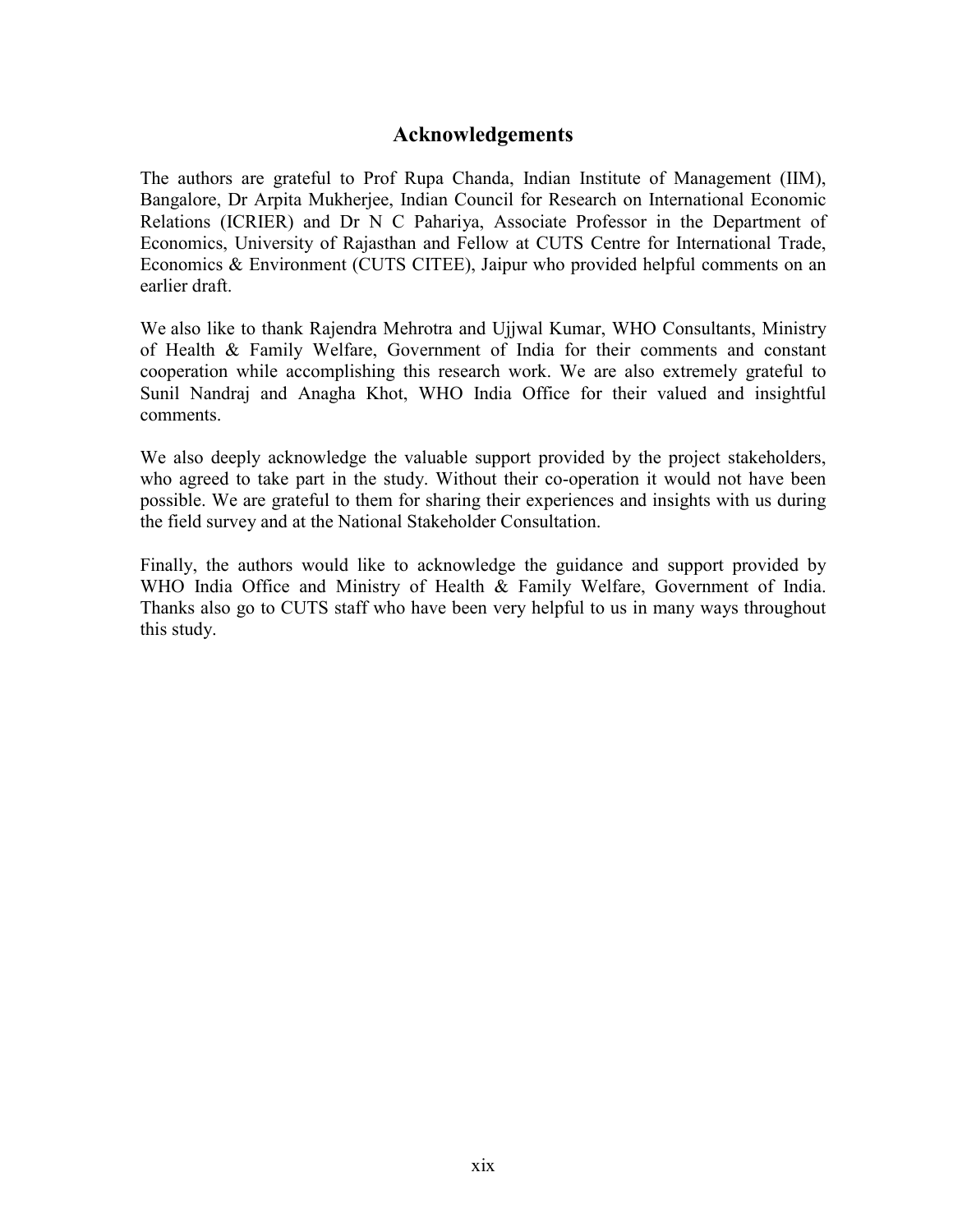## Acronyms

| <b>AAMT</b>    | American Association for Medical Transcription              |  |  |
|----------------|-------------------------------------------------------------|--|--|
| <b>AIIMS</b>   | All India Institute of Medical Sciences                     |  |  |
| <b>AMA</b>     | <b>American Medical Association</b>                         |  |  |
| AMC            | <b>Australian Medical Council</b>                           |  |  |
| <b>ANM</b>     | <b>Auxiliary Nurse Midwife</b>                              |  |  |
| <b>ANMC</b>    | Australian Nursing & Midwifery Council                      |  |  |
| <b>AON</b>     | Area of Need                                                |  |  |
| <b>BDS</b>     | <b>Bachelor of Dental Surgery</b>                           |  |  |
| <b>CGFNS</b>   | Commission on Graduates of Foreign Nursing Schools          |  |  |
| <b>CNATS</b>   | <b>Canadian Nurses Association Testing Service</b>          |  |  |
| <b>CRNE</b>    | Canadian Registered Nurses Examination                      |  |  |
| <b>CVS</b>     | <b>Certification Verification Service</b>                   |  |  |
| <b>ECFMG</b>   | <b>Educational Commission for Foreign Medical Graduates</b> |  |  |
| <b>ENT</b>     | <b>Economic Needs Tests</b>                                 |  |  |
| <b>ERAS</b>    | <b>Electronic Residency Application Service</b>             |  |  |
| <b>EVSP</b>    | Exchange Visitor Sponsorship Program                        |  |  |
| <b>FTAs</b>    | Free Trade Agreements                                       |  |  |
| <b>GATS</b>    | General Agreement on Trade in Services                      |  |  |
| <b>GDP</b>     | <b>Gross Domestic Product</b>                               |  |  |
| <b>GNM</b>     | General Nursing and Midwifery                               |  |  |
| <b>IELTS</b>   | International English Language Testing System               |  |  |
| <b>IENs</b>    | <b>Internationally Educated Nurses</b>                      |  |  |
| <b>IMG</b>     | <b>International Medical Graduates</b>                      |  |  |
| <b>INC</b>     | <b>Indian Nursing Council</b>                               |  |  |
| IT             | <b>Information Technology</b>                               |  |  |
| <b>LMCC</b>    | Licensure of the Medical Council of Canada                  |  |  |
| <b>LPNs</b>    | Licensed practical nurses                                   |  |  |
| <b>MCCEE</b>   | Medical Council of Canada Evaluating Examination            |  |  |
| <b>MCCQE</b>   | Medical Council of Canada Qualifying Examination            |  |  |
| <b>MDS</b>     | Masters of Dental Surgery                                   |  |  |
| <b>MFN</b>     | <b>Most Favoured Nation</b>                                 |  |  |
| <b>MRA</b>     | Mutual Recognition Agreements                               |  |  |
| <b>NASSCOM</b> | National Association of Software and Services Companies     |  |  |
| <b>NBME</b>    | National Board of Medical Examiners                         |  |  |
| <b>NCLEX</b>   | National Licensure Exam                                     |  |  |
| <b>NCSBN</b>   | National Council of State Boards of Nursing                 |  |  |
| <b>NHS</b>     | National Health System                                      |  |  |
| <b>NRMP</b>    | <b>National Resident Matching Program</b>                   |  |  |
| <b>NVC</b>     | National Visa Center                                        |  |  |
| <b>OECD</b>    | Organisation for Economic Co-operation and Development      |  |  |
| <b>OFLC</b>    | Office of Foreign Labor Certification                       |  |  |
| <b>OTD</b>     | <b>Overseas Trained Doctor</b>                              |  |  |
|                |                                                             |  |  |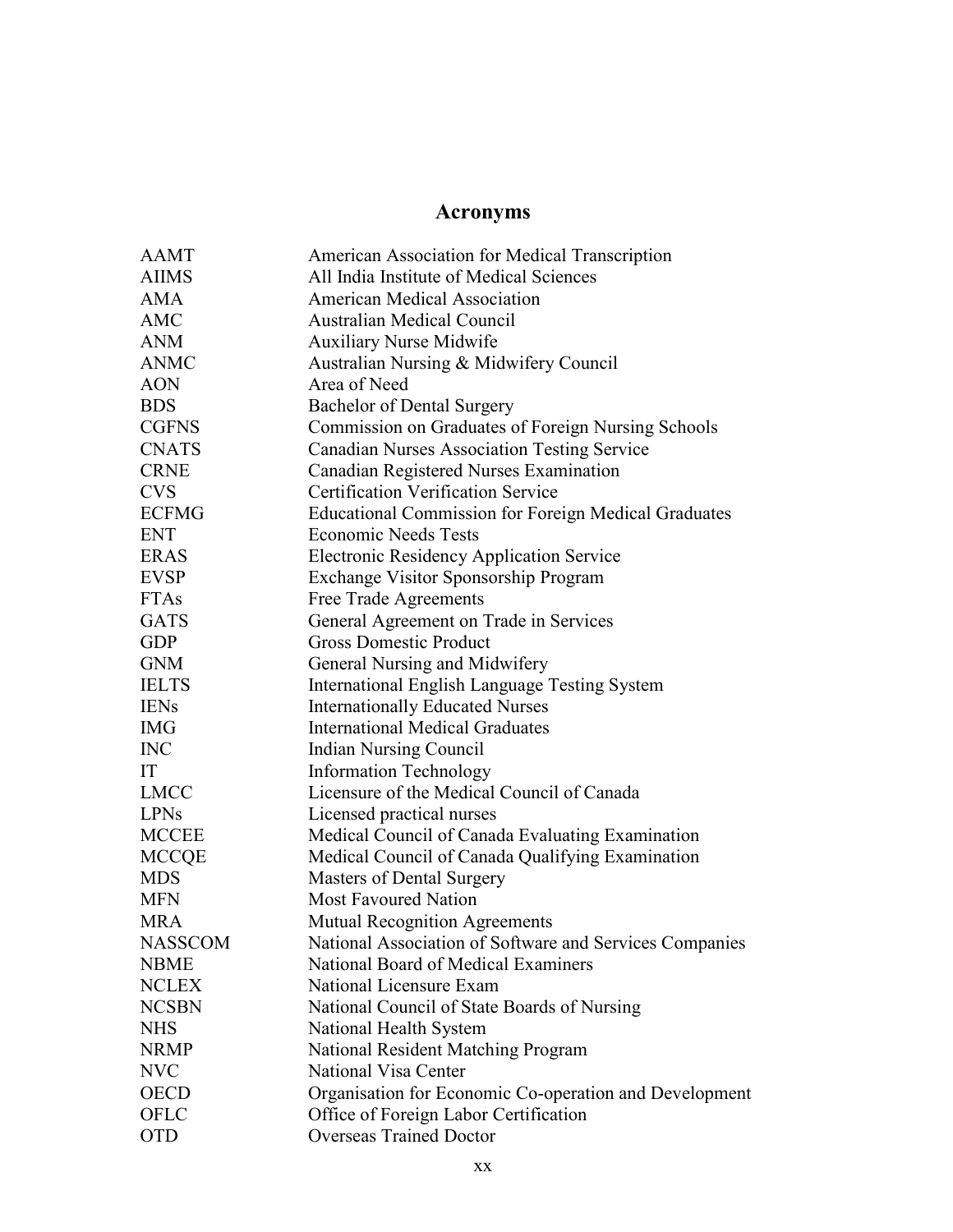| <b>PLAB</b>   | Professional and Linguistic Assessment Board       |  |  |
|---------------|----------------------------------------------------|--|--|
| <b>PMO</b>    | Primary Medical Qualification                      |  |  |
| <b>RBI</b>    | Reserve Bank of India                              |  |  |
| <b>RNs</b>    | <b>Registered Nurses</b>                           |  |  |
| <b>SEVIS</b>  | Student and Exchange Visitor Information System    |  |  |
| <b>SSA</b>    | Sub-Saharan African                                |  |  |
| <b>TOEFL</b>  | Test of English as a Foreign Language              |  |  |
| <b>TOEIC</b>  | Test of English in International Communications    |  |  |
| <b>TSE</b>    | Test of Spoken English                             |  |  |
| <b>TWE</b>    | Test of Written English                            |  |  |
| <b>UNCTAD</b> | United Nations Conference on Trade and Development |  |  |
| <b>UNDP</b>   | United Nations Development Programme               |  |  |
| <b>USMLE</b>  | United States Medical Licensing Examination        |  |  |
| <b>WHO</b>    | World Health Organisation                          |  |  |
| <b>WTO</b>    | World Trade Organisation                           |  |  |
|               |                                                    |  |  |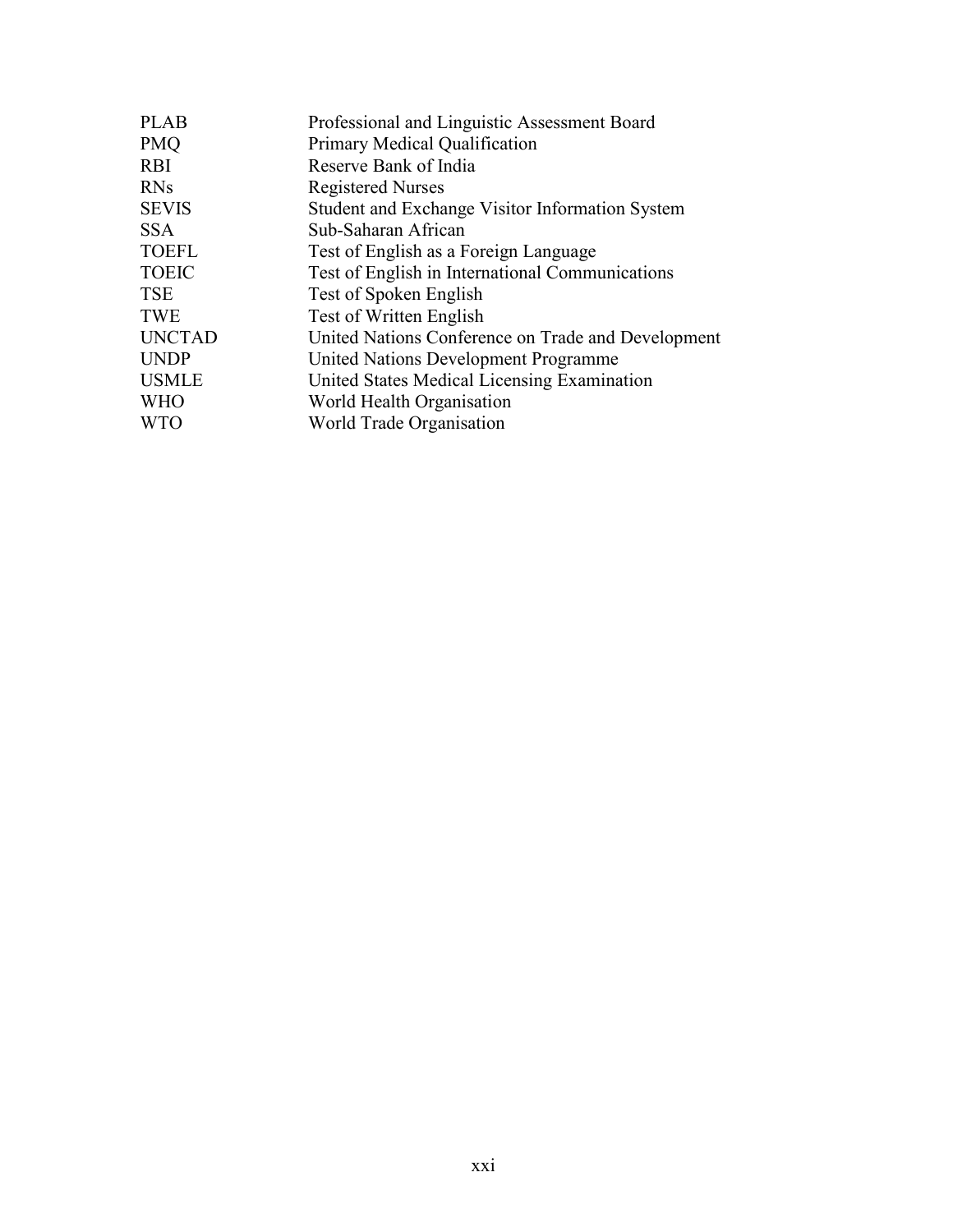## Barriers to Movement of Health Professionals

A Case Study of India

## Section I. Introduction

The cross-border migration of health-care professionals is not a recent phenomenon and its root goes back to several decades. However, the globalisation and resulting trade liberalisation in health services have caused a renewed upsurge in international migration of health care professionals in recent years. In fact, greater openness has created new opportunities for these professionals. In search of green pasture and enhanced career opportunities the health care professionals migrate to other countries. This process got further impetus when OECD countries, while facing acute shortage of health professionals, started recruiting them from developing countries. Countries like the US and the UK even resorted to targeted recruitment of health care workers, particularly nurses from larger developing countries like Philippines and India.

The ageing of population in OECD countries and resulting shortage of health care workers was seen as opportunities for countries like India and Philippines. In a recent report on health systems, the OECD highlighted increasing concerns about nursing shortages in many of its member countries. Some recent examples of OECD country assessments of nursing shortages include Canada, where the shortfall of nurses was quantified at around 78,000 nurses by  $2011$ ,<sup>1</sup> and Australia, which projects a shortage of 40,000 nurses by  $2010<sup>2</sup>$ . While Philippines has traditionally been the main source country of supply of nurses, India is fast emerging as another important country of origin to fulfill the rising global demand for nurses. This is evident by mushrooming of specialised recruitment agencies, dealing exclusively with international migration of nurses and rise in the number of private nursing colleges in India. Most of these recruitment agencies are an affiliate of big super-specialty hospitals of the US and the UK.

With regard to physicians, Indian trained IMGs tops the list in both US and the UK. In absolute numbers, India was the largest source country of physicians in the1970s (Mejia et al. 1976). Even today, Indian-trained doctors continue to make up a substantial proportion of the stock of doctors in Canada, UK, and US (Khadria, 2004). In US, out of 2.3 million total Indian populations, there are about 40,000 practicing doctors. In Canada, out of a total population of 700,000 people from India, there are 5,000 doctors.<sup>3</sup> Similarly, in the UK, India ranks first among all the source countries. India-trained doctors account for 18.3 percent of the total foreign physician workforce in the UK in year 2001 (OECD, 2006).

GATS, signed as a part of WTO agreement, also provided an opportunity to member countries to explore new market in health services by further liberalising trade in services. Among other services, health too was brought under the ambit of GATS. It classified trade

 $\overline{a}$ 

<sup>&</sup>lt;sup>1</sup> Canadian Nurses Association, 2004

<sup>2</sup> Australian Health Ministers Conference 2004

<sup>3</sup> http://www.saag.org/%5Cpapers21%5Cpaper2060.html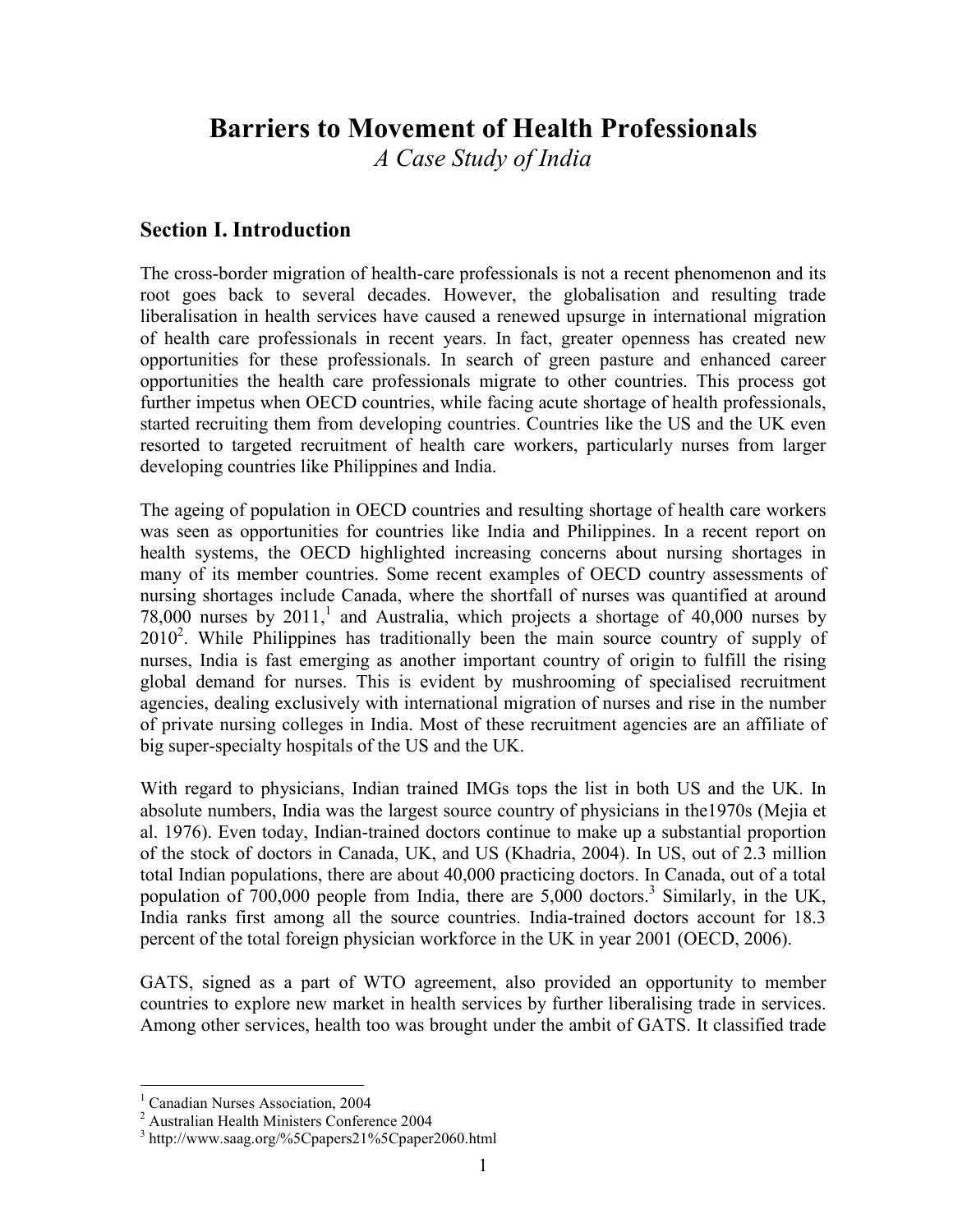in services into four Modes<sup>4</sup>. Out of four Modes of service supply, Mode 4, which requires movement of health professionals accounts for bulk of trade in health services. Since health care is a labour intensive activity requiring personal care of patients, the movement of either service provider or consumer is must. Consumption abroad (Mode 2) is the second most important Mode through which the trade in health services is taking place.

The migration of a large number of health care workers from developing to developed countries is, however, not free from controversy. The loss of scarce health care workers of developed countries has become a matter of great concern for SSA countries, as this outflow severely affected their domestic health services. Many countries in SSA countries are implementing ambitious plan on HIV/AIDS. The shortage of health care workers is widely recognised as a major barrier to reaching out to those patients who urgently need antiretroviral (ARV) drugs, crucial for treatment of HIV/AIDS. Access to drugs is a necessary condition, but will not be enough to save millions of lives at risk unless priority is also given to ensure the necessary personnel to provide such treatment.

For the purpose of this study, the focus is directed on movement of health professionals, especially from developing to developed countries. Regarding the impact of migration of health care professionals from developing countries, there are two competing school of thoughts. One view accuses industrialised countries of sucking in labour from the poorest countries of the world that can ill afford to lose health care staff (Bach, 2003). Contrary to this, the neo-liberals feel that migration of healthcare professionals forms an integral and beneficial component of globalisation and the liberalisation of service sector.

Since this report is a case study of India, the objective is to identify barriers faced by Indian health care professionals in select developed countries' markets. India along with Philippines and some other larger developing countries has been the main target of developed countries in their aggressive recruitment of overseas health care workers. In other words, the emphasis would be more on neo-liberal perspective. However, the thoughts and findings of this study would in no ways undermine the seriousness of the problems being faced by the poor African countries that have witnessed large scale emigration of their health care staffs to developed countries.

As per the neo-liberal thought, migration of health care professionals brings double benefits for the home countries. While migrant health workers are a source of remittances for their families and countries, the temporary outflow of physicians from developing countries may be beneficial in terms of skill upgradation. Developed countries' technological advancement and better professional environment are major factors which induce people from developing countries to emigrate and expose themselves to qualitatively better working experiences.

This paper is organised thus. Section II explains the objective, methodology and limitation of the study. Section III presents a historical and cotemporary account of migration of health care professionals. Section IV analyses the trend of migration of Indian health care workers. Section V tries to assess the magnitude of international trade in services, though

 $\overline{a}$ <sup>4</sup> GATS four modes of services supply; Mode 1 – Cross Border Trade; Mode 2 – Consumption Abroad; Mode

<sup>3 –</sup> Commercial Presence; Mode 4 – Temporary Movement of Natural Persons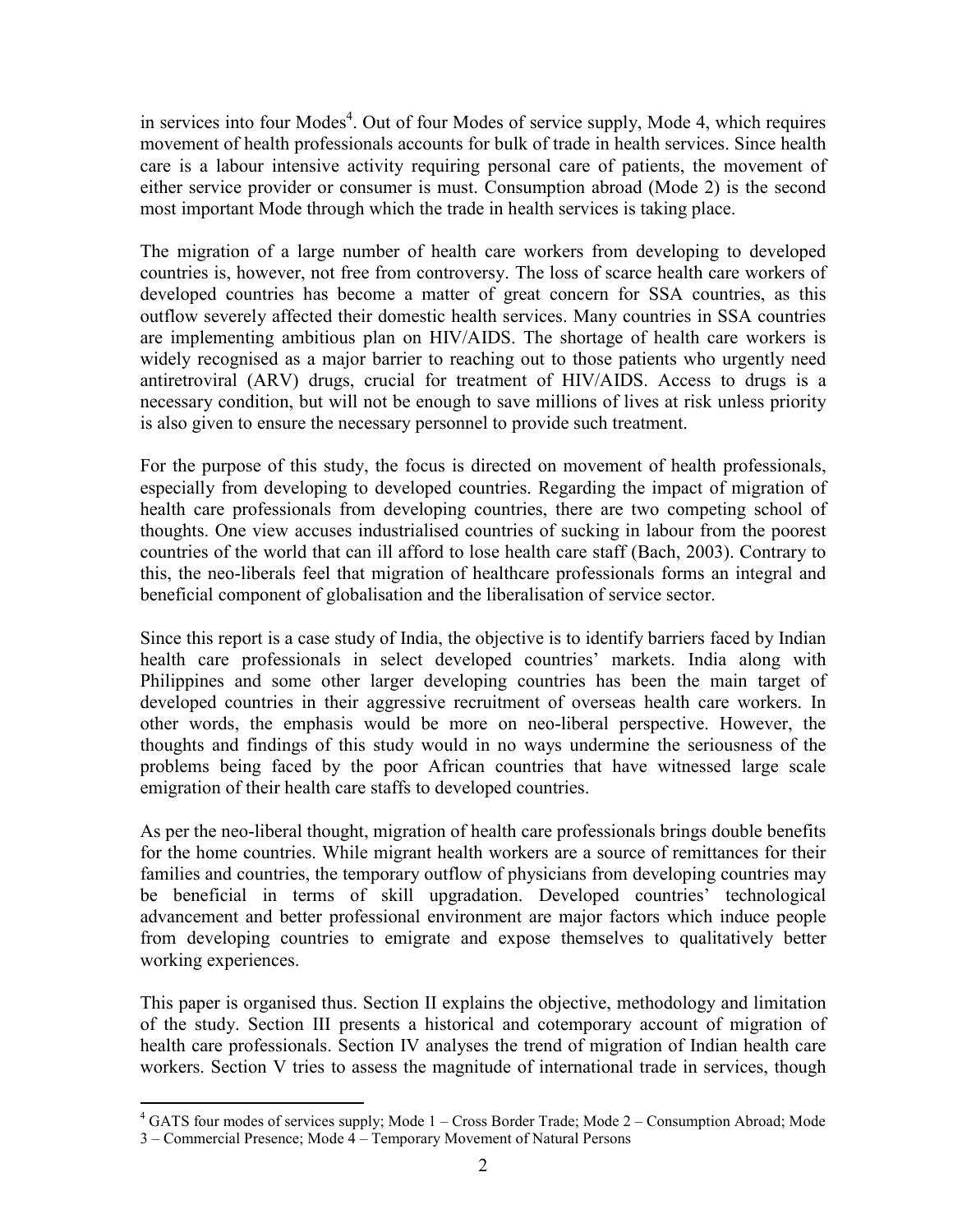there is a serious crunch of data on it. Section VI discusses how India is fast emerging an important global player in trade in health services. Section VII deals with one of the most critical and controversial issues – the impact of migration on health system of the home country. Section VIII traces the major destination countries where Indian health professionals are migrating. Section IX gives an account of the major procedural requirements which health care professionals need to follow before getting a job in major developed countries. Section X discusses major barriers other than legitimate procedures, which Indian health care workers face in developed countries' market. Section XI presents the progress in the WTO under GATS in liberalising trade in services. Section XII analyses the findings of stakeholder perception survey. Finally, Section XIII sums up the study with policy recommendations.

## Section II. Objective, Methodology and Limitation of the Study

The study aims to achieve two main objectives: first, the research is intended to examine the policy, administrative and implementation mechanisms employed by various host countries' governments at the national, bilateral and regional level to manage temporary migration of independent overseas health service providers. The study analyses the domestic regulations of various countries viz: US, UK, Canada, and Australia, to shed light on issues that have detrimental effect on the movement of Indian health service providers, aiming to simultaneously focus on experiences acquired by Indian professionals to draw lessons that can facilitate in managing the temporary movement effectively. The study has not covered Gulf countries, though it is one of the favoured destinations of Indian health care professionals. This is mainly because of two reasons: first, unlike developed countries Indian health care professionals do not face any kind of stringent barriers in Gulf countries; and second, the information about the process and regulations of these countries are not easily available.

The second objective is to identify how the procedures applied by host countries act as barriers for Indian independent health service providers (namely, medical and dental service providers and services provided by nurses) under Mode 4 of GATS and appropriately gives recommendation to strategise to ensure access of Indian health professionals to opportunities for employment abroad through authorised channels. The study intends to highlight how the ongoing GATS negotiations can be used to generate a stronger liberalising momentum in health sector. Further, the study also presents an account of GATS contribution in the liberalisation of international trade in services and India's stance on health services trade liberalisation in the ongoing services negotiations under the aegis of Doha Round.

The study is largely based on secondary literature and data. The migration data has been taken from the various reports of WHO, International Organisation of Migration, OECD, and Government of India. The study begins with critical evaluation of the current policy, administrative and implementation mechanisms employed by various governments at the national, bilateral and regional level to manage temporary migration of independent health service providers. Along side, the study examines the approach adopted by the various countries (favoured destinations) as regards their commitments on health services vis-à-vis potential for trade in services under GATS negotiations.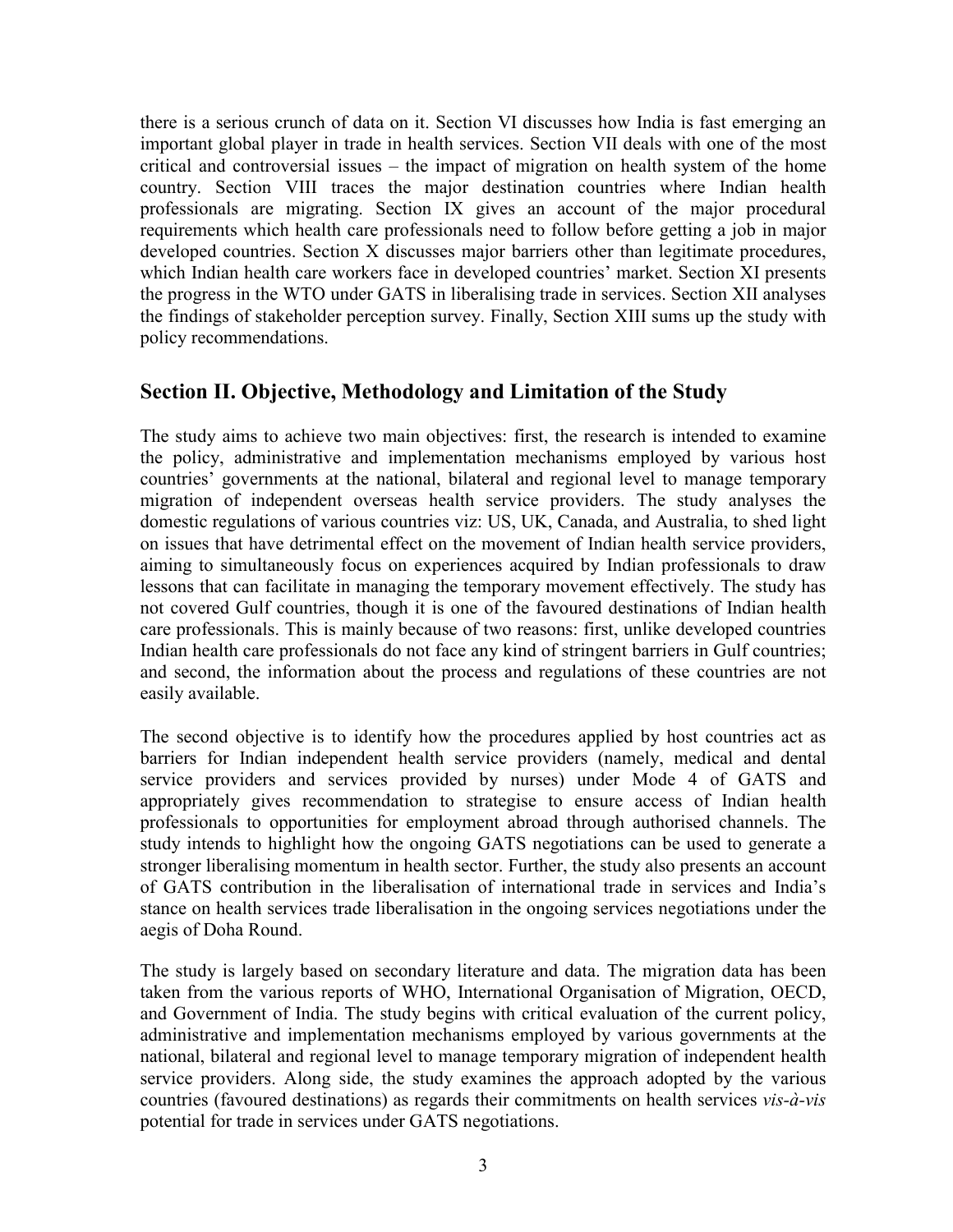As a part of the research study a stakeholder perception survey was conducted in select cities of India. This was a qualitative survey. The following set of stakeholders has been interviewed:

- Recruitment agencies dealing exclusively with healthcare professionals;
- Regulatory authorities/Government Agencies including state level agencies;
- $\blacksquare$  Health professionals from nursing colleges;
- Councils; and
- Other experts and practitioners in the field

One of the main hurdles is the lack of credible data on trade in health services. In the absence of a comprehensive and internationally comparable data, it is always difficult to properly analyse the trend in health services and its social and economic impacts on home country. Most of the data available is anecdotal in nature. No doubt services have always been difficult to quantify in terms of volumes as well as values due to their invisible, nonstorable and intangible nature. But this problem is more severe in the case of social sectors such as health where data is simply not available at a disaggregated level.

In India, the RBI provides Balance of Payments (BoP) data on services trade. But the BoP only covers traditional sectors like transport, travel, and insurance services, rest all clubbed together under heterogeneous category of "other services". There is no separate category called health services. While there has been some estimate available on earnings from health tourism and medical outsourcing, there is hardly any figure available on trade in health services through Mode 4. It is worthwhile to mention here that unlike overall trade in services, the trade in health services is dominated by cross border movement of health care professionals. Again, there is no sectoral break-up available of earnings from remittances.

## Section III. International Migration of Health Professionals: Historical and Contemporary Trend

Health care professionals, comprising mainly of physicians and nurses, make up a small proportion of all migrating professionals. The international migration of health care workers is mainly taking place from North to North and from South to North. As regards South-South migration, there are only a few instances such as Indian doctors and nurses migrating to Gulf countries. India and Pakistan from South Asia, Philippines from South-East Asia, South Africa, Nigeria and Ghana from Africa have been the major source countries of international migration of health care professionals. While India and the Philippines are systematically trying to produce surplus nurses and medical doctors for export to developed countries, African countries are facing acute crisis in the domestic delivery of health services because of loss of health human resources to developed countries.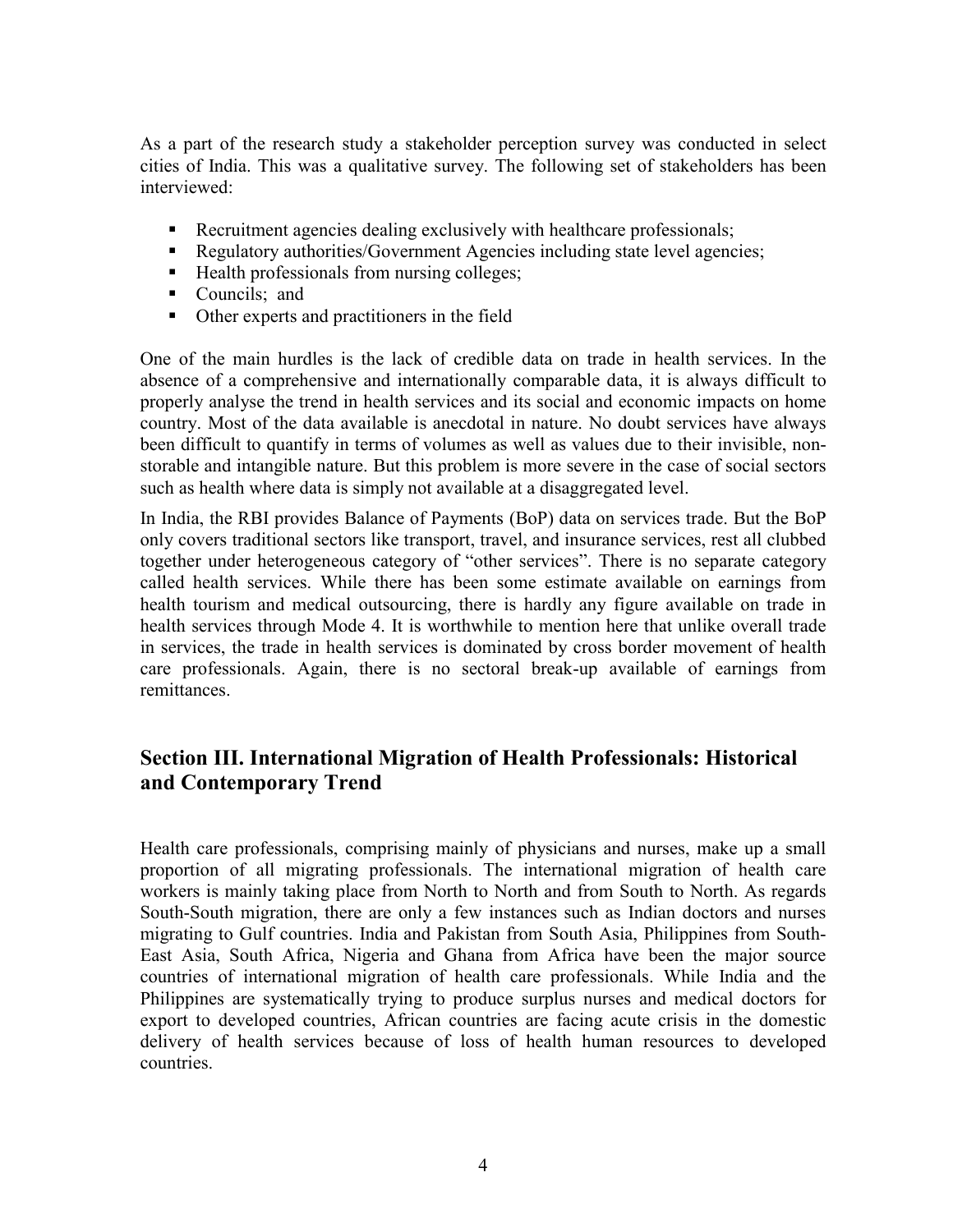### III.1 Historical Perspective

The migration of health care professionals from developing to developed countries started from 1960s. After the end of colonial era, many developing countries adhered to the concept of welfare state and began to expand their health services by training their nationals in the field of medical sciences. Though developed countries too started expanding their health services by that time, they lacked sufficient home trained health care professionals. This prompted them to recruit professionals from developing countries and thus widening the divide between developed and developing countries in terms of domestic healthcare services facilities. Mejia and Pizurki (1976) in their study commissioned by the WHO in 1970s looked at the global stocks and flows of physicians and nurses and showed this growing disparity between developed and developing countries (see Table 1).

| $\sim$ White the theory is the state of $\sim$                                                                                               |              |         |         |           |
|----------------------------------------------------------------------------------------------------------------------------------------------|--------------|---------|---------|-----------|
| <b>Countries</b>                                                                                                                             | <b>Stock</b> | Inflow  | Outflow | Change    |
| Developed                                                                                                                                    | ,746,000     | 118,000 | 52,300  | 65,700    |
| Developing                                                                                                                                   | 615,300      | 14,300  | 67,100  | $-52,800$ |
| Totals                                                                                                                                       | 2,361,300    | 261,000 | 119,400 |           |
| $\sim$ $\sim$<br>and the contract of the contract of the contract of the contract of the contract of the contract of the contract of<br>$ -$ | .            |         |         |           |

Table 1: Physician Flows in 1972

Source: Mejia and Pizurki, 1976

In 1960s and 1970s, the physician flows accounted for about 16 percent of the global stock of physicians on the move. They were mainly migrating to the US and the UK from Canada, Germany, Ireland, India, Iran, Pakistan, Sri Lanka, the Philippines, Korea and Latin America. Historically, international migration of physicians appears to be driven by a number of 'pull' factors such as opportunities for professional training, offers of higher wages, and better employment opportunities in the host country. 'Push' factors such as less attractive pay and working conditions, high unemployment rates, political instability and insecurity in the home country also play a role. Physicians move abroad for training purposes – either to obtain the additional professional qualifications or to gain experience with advanced medical techniques.

Migration for training purposes accounts for a substantial number of foreign-trained physicians in a country. Overseas physicians who were attending postgraduate training in England made up 39.6 percent of all overseas physicians in the National Health Service in 1995, 36.2 percent in 2000 and 37.3 percent in 2001. IMGs, who came to the US to attend postgraduate training, comprised 11.9 percent of all IMGs in 1980, 12.1 percent in 1990, 15.1 percent in 1995 and 13.1 percent in 2000. Similarly, training opportunities may account for a significant proportion of emigrating physicians. In 2001, the number of physicians who were registered in Switzerland, but were living abroad to attend postgraduate training and to practice was 555 and 629, respectively (Forcier et al 2004).

Unlike physicians the percentage of migrating nurses was quite low in 1960s and 1970s. However, today nurses account for approximately 70 percent of the total migration of healthcare workers. In the 1970s it was estimated that about 135,000 nurses (or four percent of the world total) were outside their country of birth or training, 92 percent of these were in Europe, North America and the developed countries of the West Pacific. In 1970 more Filipino nurses were registered in the US and Canada than in the Philippines. The migration of nurses was more multidirectional than that of physicians. This is mainly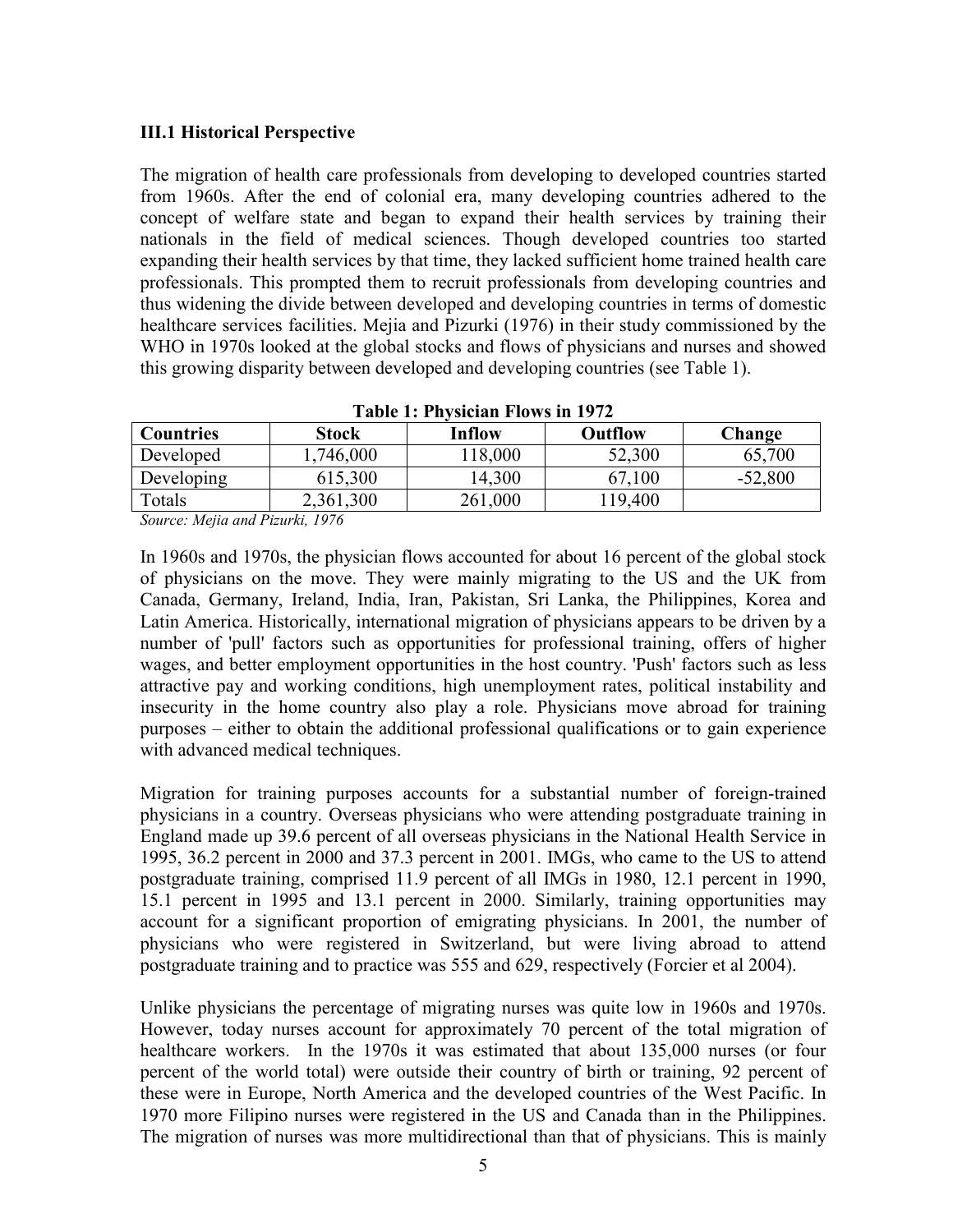because better job opportunity is the key factor which influences international migration of nurses. Major countries of origin were Canada, Egypt, New Zealand, the Philippines, and the UK and major destinations were Canada, US, UK, Germany and Australia. For instance, of the foreign nurses newly registered in the US in 1972, over 49 percent were from the Philippines, over 21 percent from Canada and the UK together and over 14 percent from India, Korea, Thailand and the Caribbean together (Mejia, 1978).

## III.2 Contemporary Migration

While the shortage of health care workers remained in OECD countries, some of these countries are adopting the ethical practices in recruitment of professionals from developing countries at the same time. As a result, there has been temporary fall in the recruitment of health care professionals from developing countries, particularly SSA countries. This has happened because international recruitment has generated controversy in 1997 when Nelson Mandela crticised the UK government for recruiting nurses from South Africa. In reaction to this criticism, the UK's department of health issued guidelines to all NHS employers in November 1999 that stated: "It is essential that all NHS employers do not actively recruit from developing countries which are experiencing nursing shortages of their own (Bach, 2003). Later, the Commonwealth Secretariat also released its code of practice for the international recruitment of health workers which calls for balancing the needs of developed countries with minimising the adverse effects on the health care of the exporting countries.<sup>5</sup>

However, there has been no let up in migration of health care workers from developing to developed countries. In OECD countries, the percentage of health and other community services worker in total foreign-born employment was ranging from as low as 2.4 percent in Greece to 20.7 percent in Norway in the year 2003-04.<sup>6</sup> Data from OECD countries indicate that doctors and nurses trained abroad comprise a significant percentage of the total workforce in most of them, but especially in English-speaking countries (see Table 2). It also appears that doctors trained in SSA countries and working in OECD countries represent close to one quarter (23 percent) of the current doctor workforce in home countries, which goes as high as 37 percent in South Africa. Contrary to this, nurses and midwives trained in SSA countries and working in OECD countries represent one twentieth (five percent) of the current home country workforce. However, in a few countries such as Zimbabwe, this ratio is as high as 34 percent.<sup>7</sup>

|                     | <b>Doctors Trained Abroad</b> |            | <b>Nurses Trained Abroad</b> |            |
|---------------------|-------------------------------|------------|------------------------------|------------|
| <b>OECD Country</b> | <b>Number</b>                 | % of Total | <b>Number</b>                | % of Total |
| Australia           | 1.122                         |            | NA                           | NA         |
| Canada              | ,620                          |            | 19,061                       |            |
| Finland             | .003                          |            | !40                          |            |

Table 2: Doctors and Nurses Trained Abroad Working in OECD Countries

l

<sup>&</sup>lt;sup>5</sup> Commonwealth Code of Practice for the International Recruitment of Health Workers and Companion Document to the Commonwealth Code of Practice for the International Recruitment of Health Workers, Commonwealth Secretariat, London, May 2003

<sup>6</sup> International Migration Outlook, Annual Edition, 2006 Edition, OECD

<sup>7</sup> The World Health Report 2006, WHO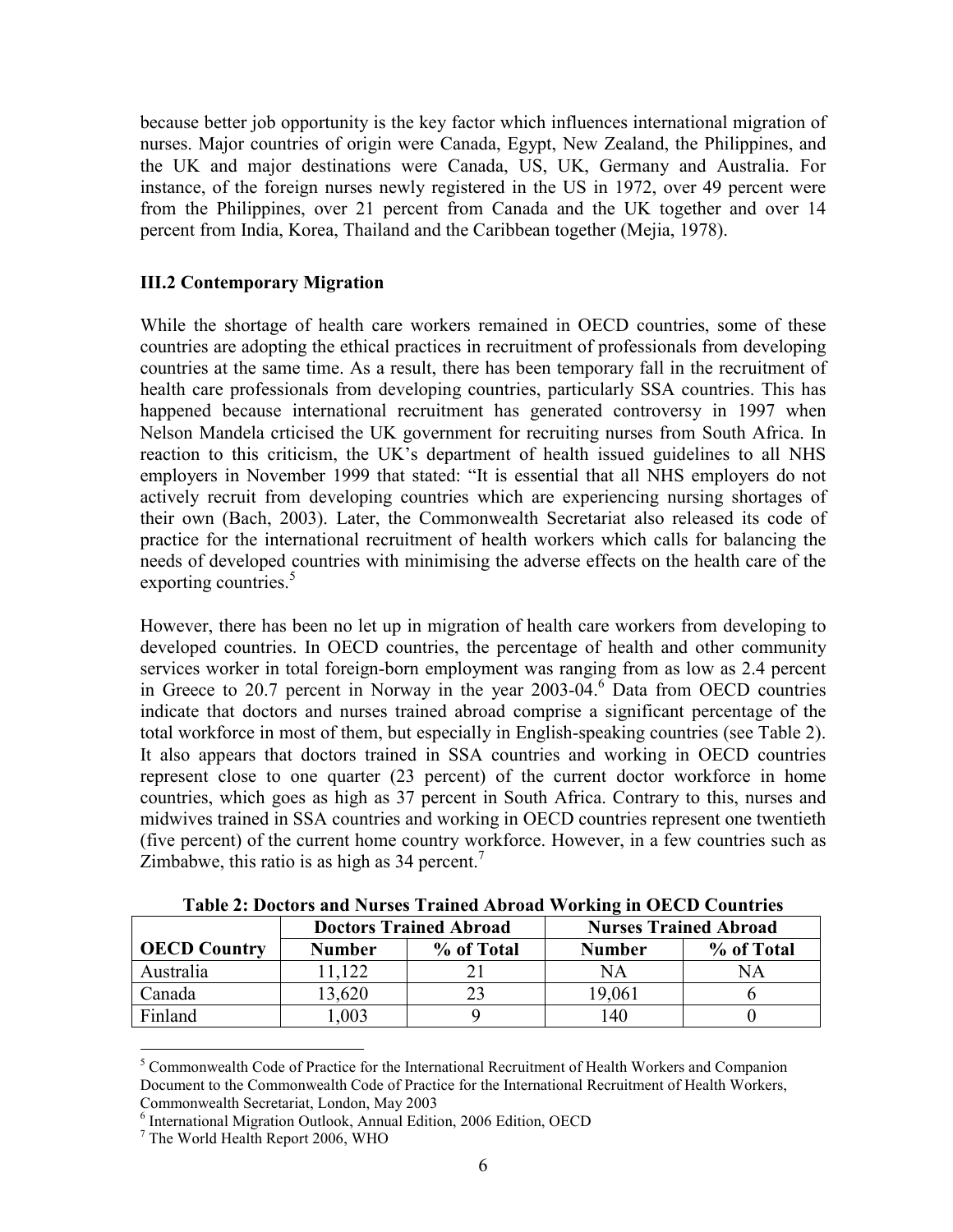| France      | 11,269  |    | NA     | NA |
|-------------|---------|----|--------|----|
| Germany     | 17,318  |    | 26,284 |    |
| Ireland     | NA      | NA | 8,758  |    |
| New Zealand | 2,832   | 34 | 10,616 | ∠⊥ |
| Portugal    | 1,258   |    | NA     | NA |
| UK          | 69,813  |    | 65,000 |    |
| US          | 213,331 |    | 99,456 |    |

Source: The World Health Report 2006, WHO

The recent migration of health care professionals is characterised by host countries giving greater emphasis on recruiting nurses than doctors. The rapidly ageing population is forcing countries to go for targeted recruitment of not only healthcare professionals but professionals in other sectors as well. For instance, the old-age dependency ratio (the number of people 65 and over relative to those between 15 and 64) in the EU-25 countries is projected to double to 54 percent by 2050. It means the EU will move from having four persons of working age for every elderly citizen to only two.<sup>8</sup> The ageing of population has resulted in huge demand of nurses in OECD countries, giving opportunities to developing countries to supply nurses (see Table 3). The local conditions in home countries have also acted as a catalyst in the outward movement of nurses from developing countries (see Table 4).

Table 3: Destination Countries: Total No. of Nurses and Sources of International Recruitment, 2001

| Country        | <b>No. of Nurses</b> | <b>Source Country of Recruitment</b>         |
|----------------|----------------------|----------------------------------------------|
| Australia      | 149,202              | UK, New Zealand                              |
| Ireland        | 61,629               | UK, Philippines, South Africa                |
| Norway         | 45,133               | Scandinavian countries, Germany, Philippines |
| UK             | 640,000 (580,000)    | Philippines, South Africa, Australia         |
| U <sub>S</sub> | 2,238,800            | Philippines, Canada, S. Africa and Nigeria   |

Source: OECD Health Data CD-ROM, 2001 as given in report, "International Nurse Mobility: Trends and Policy Implications, WHO, International Council of Nurses and Royal College of Nursing, 2003

| Table 4: Main Push and Pull Factors in International Nursing Recruitment |  |
|--------------------------------------------------------------------------|--|
|--------------------------------------------------------------------------|--|

| <b>Push Factors</b>                     | <b>Pull Factors</b>                      |
|-----------------------------------------|------------------------------------------|
| • Low pay (absolute and/or relative)    | • Higher pay (remittances opportunities) |
| • Poor working conditions               | • Better working conditions              |
| • Lack of resources to work effectively | • Better resourced health systems        |
| • Limited career opportunities          | • Career opportunities                   |
| • Limited educational opportunities     | • Provision of post-basic education      |
| • Impact of HIV/AIDS                    | • Political stability                    |
| • Unstable/dangerous work environment   | • Travel opportunities                   |
| • Economic instability                  | • Aid work                               |

Source: "International Nurse Mobility: Trends and Policy Implications", WHO, International Council of Nurses and Royal College of Nursing, 2003

<sup>&</sup>lt;sup>8</sup> "Can Europe Afford to Grow Old", Finance and Development, International Monetary Fund, September 2006.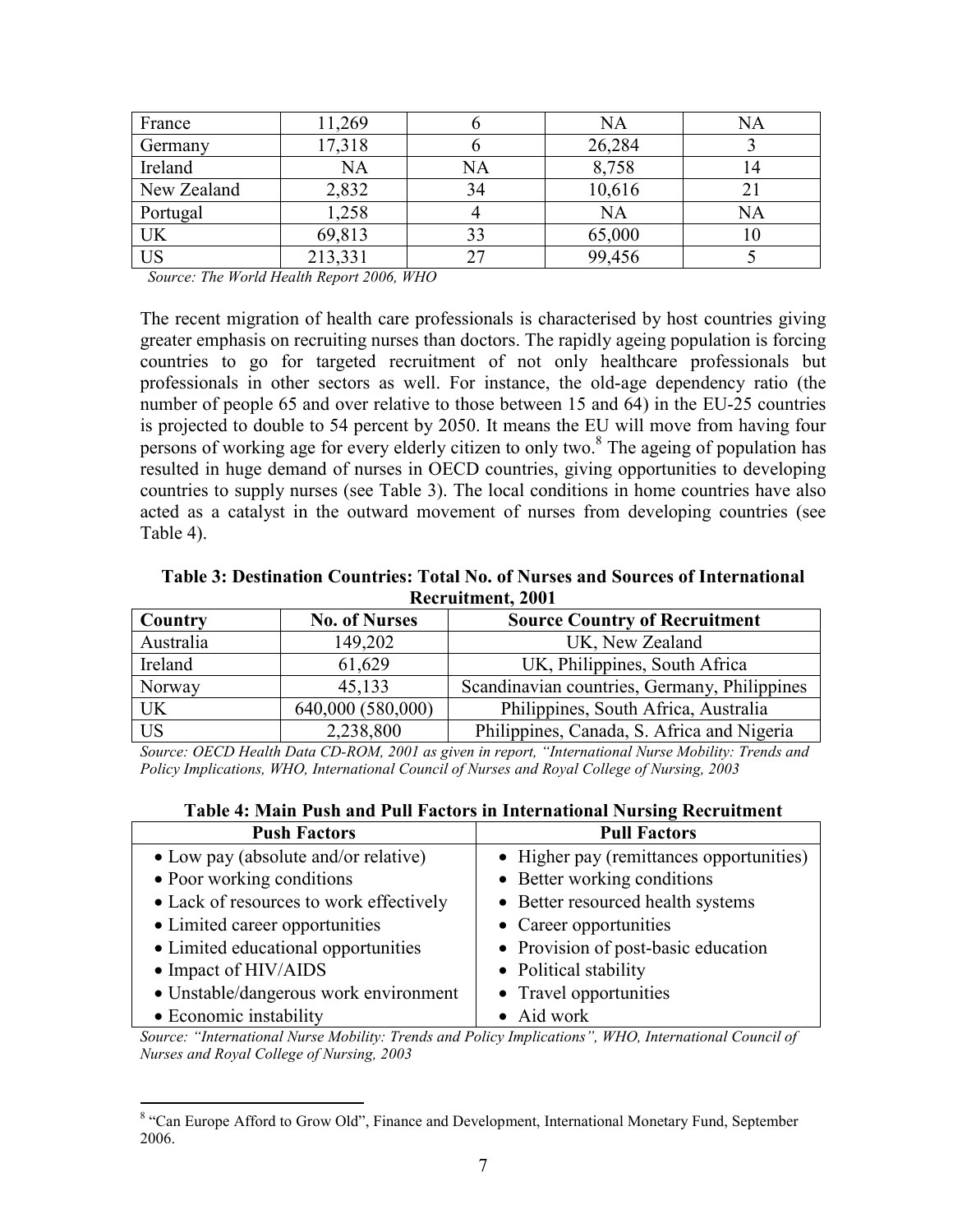Another important factor, which has influenced the contemporary migration of health care workers, is increasing realisation on the part of nations that trade in services has immense potential that needs to be exploited. This includes trade in health services. In 1960s and 1970s, it used to be an individual efforts and initiatives of migrants. There was hardly any active support either from government or private agencies. Today, those who wish to migrate are not only being helped by agencies of home country but they get crucial support from the employer and government of host countries. While host countries prefer immigrants in those sectors where there is a shortage of workers [health, information technology (IT) etc.], poor developing countries mainly wants to see their low and semi skilled labour migrate.

## III.3 Global Shortage of Nurses: Fueling the Cross-border Migration of Health Care **Professionals**

The world-wide shortage of nurses has been the main driving force of recent upsurge in cross-border migration of health care professionals. The shortage at its simplest is a lack of adequate numbers of skilled practicing nurses, as seen now in most nations of the world. Although both developed and developing countries are facing the acute shortage of nurses, it is the shortage in OECD countries that has caused increasing numbers of nurses from developing countries migrating to developed countries. For instance, the number of nurses in the UK from non-EU countries grew from approximately 2,000 in 1994-1995 to more than 15,000 in 2001-2002. Similarly, in the US, the percentage of nurses trained abroad increased from 6 percent in 1998 to 14 percent in 2002. Even the Philippines, a traditional sending country, sent more than three times the number of nurses abroad in 2001 than in 1996, primarily to the UK, Ireland, and Saudi Arabia.<sup>9</sup>

One of the main reasons of this shortage is that women now have far greater range of career choices than in the past and men are still not entering nursing in significant numbers. For instance, in US men comprise only about 6 percent of working US nurses. At the same time, the nursing workforce is rapidly aging, and too few new nurses are being trained. Other cited reasons are poor relations with physicians, including lack of physician respect, physician disruptive behavior and major communication failures, continue to be a problem for nurses, especially where nurses' status is lower.<sup>10</sup> In the recent years, countries like US, Australia and Canada have taken some initiatives to raise the interest of local people in nursing profession but these have not been sufficient to end the shortage.

#### III.3.1 Shortage of Nurses in US

The growing trend in migration of healthcare professionals is mainly because of incidence of world-wide shortage of nurses. Nurses accounts for almost 70 percent of the total cross border migration of health care professionals. Supply of nurses in many high-income countries is failing to keep pace with increasing domestic demand. For instance, in 2000, the national supply of full-time equivalent RNs in the US was estimated at 1.89 million

<sup>&</sup>lt;sup>9</sup> "The Global Tug-of-War for Health Care Workers", Migration Policy Institute, December 2004

<sup>&</sup>lt;sup>10</sup> "What is Nursing Shortage and Why Does to Exist?", The Centre for Nursing Advocacy, US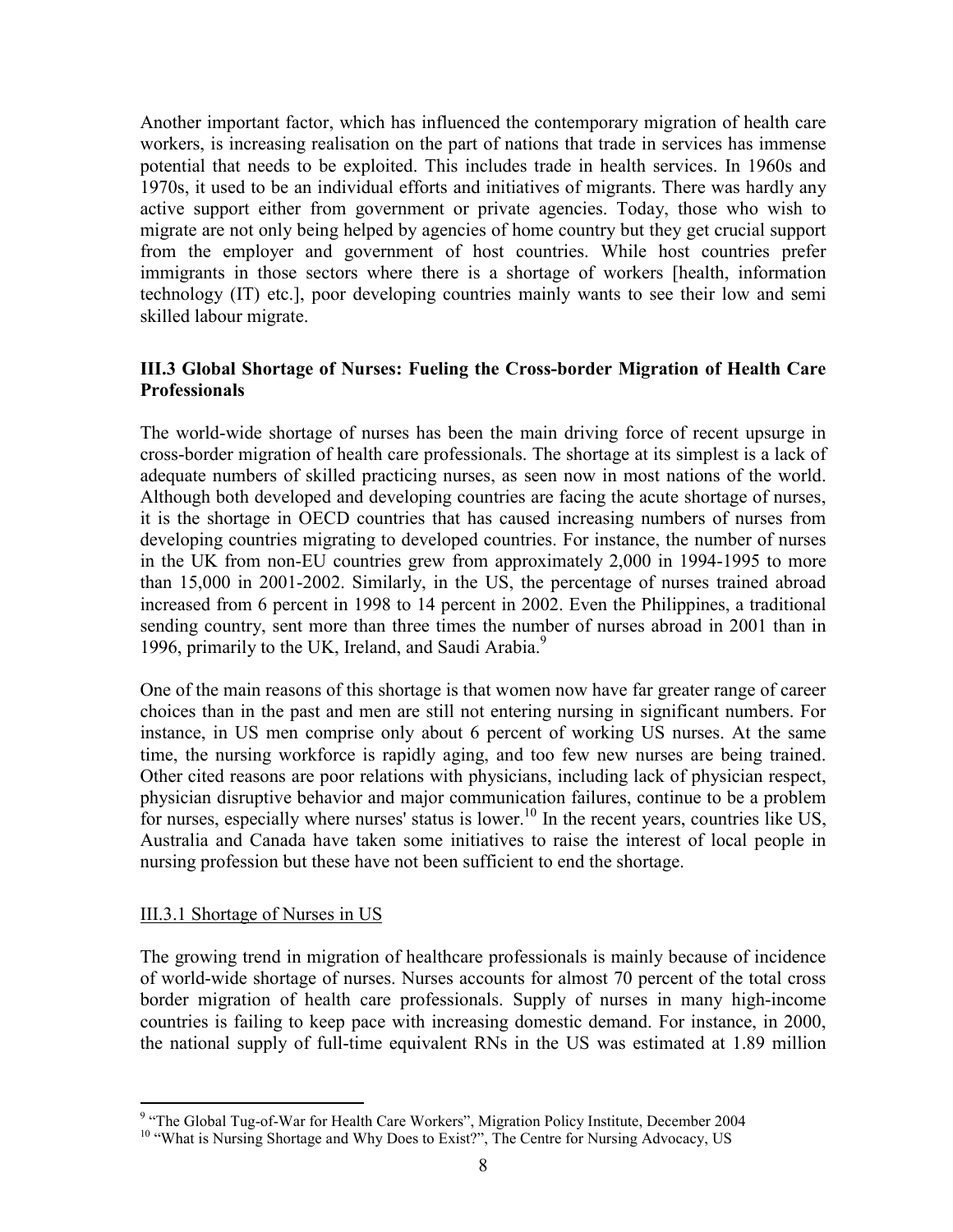while the corresponding demand was estimated at two million, a shortage of 110,000 or 6 percent.

Based on what is known about trends in the supply of RNs and their anticipated demand, the shortage is expected to grow relatively slowly until 2010, by which time it will have reached 12 percent. At that point demand will begin to exceed supply at an accelerated rate and by 2015 the shortage, a relatively modest 6 percent in the year 2000, will have almost quadrupled to 20 percent. If not addressed, and if current trends continue, the shortage is projected to grow to 29 percent by 2020 (see Table 5).

|      | <b>Supply</b> | <b>Demand</b> | <b>Excess or Shortage</b> | <b>Percentage Shortage</b> |
|------|---------------|---------------|---------------------------|----------------------------|
| 2000 | 1,889,243     | 1,999,950     | $-110,707$                | $-6\%$                     |
| 2005 | 2,012,444     | 2,161,831     | $-149,387$                | $-7\%$                     |
| 2010 | 2,069,369     | 2,344,584     | $-275,215$                | $-12\%$                    |
| 2015 | 2,055,491     | 2,562,554     | $-507,063$                | $-20%$                     |
| 2020 | 2,001,998     | 2,810,414     | $-808,416$                | $-29%$                     |

#### Table 5: Shortage of Nurses in the USA (Projection)

Source: Projected Supply, Demand, and Shortage of RNs: 2000-2020, US Department of Health and Human Services, July 2002

#### III.3.2 Shortage of Nurses in Australia

In Australia over the last one decade, there has been increased attention paid to nurse workforce planning both at state and territory and national levels in recent years. This is in response to increasing incidence of nursing workforce shortages. The findings of the AIHW Nursing Labour Force 2001 report (AIHW 2003) support the proposition that the shortage of nurses is likely to continue unless action is taken to change the supply trends. However, Preston (2006) finds that as a whole, the annual shortfall of 3243 (1.6 percentof the workforce) is projected to reduce to 470 by 2010 (see Table 6).

|                                             | -<br>2006 | 2007     | 2008     | 2009     | 2010     |
|---------------------------------------------|-----------|----------|----------|----------|----------|
| Surplus/Shortage (number)                   | $-3243$   | $-3000$  | $-2316$  | -1701    | $-470$   |
| Surplus/Shortage as % of total RN workforce | $-1.6\%$  | $-1.5\%$ | $-1.1\%$ | $-0.8\%$ | $-0.2\%$ |
| Supply as % of Demand                       | 66.6      | 71 Q     | 77.6     | 83.3     | 95.4%    |

Table 6: Projection of Nursing Shortages in Australia

#### III.3.3 Shortage of Nurses in the UK

"Our NHS – today and tomorrow" - a Royal College of Nursing commentary on the current state of the NHS, shows the true extent of the nurse numbers problem characterising the NHS:

 there is a retirement time-bomb in UK healthcare i.e. there is an ageing nurse population and it is estimated that 180,000 nurses are set to retire in the next 10 years, which means that we will need even more nurses, rather than fewer, in the years to come.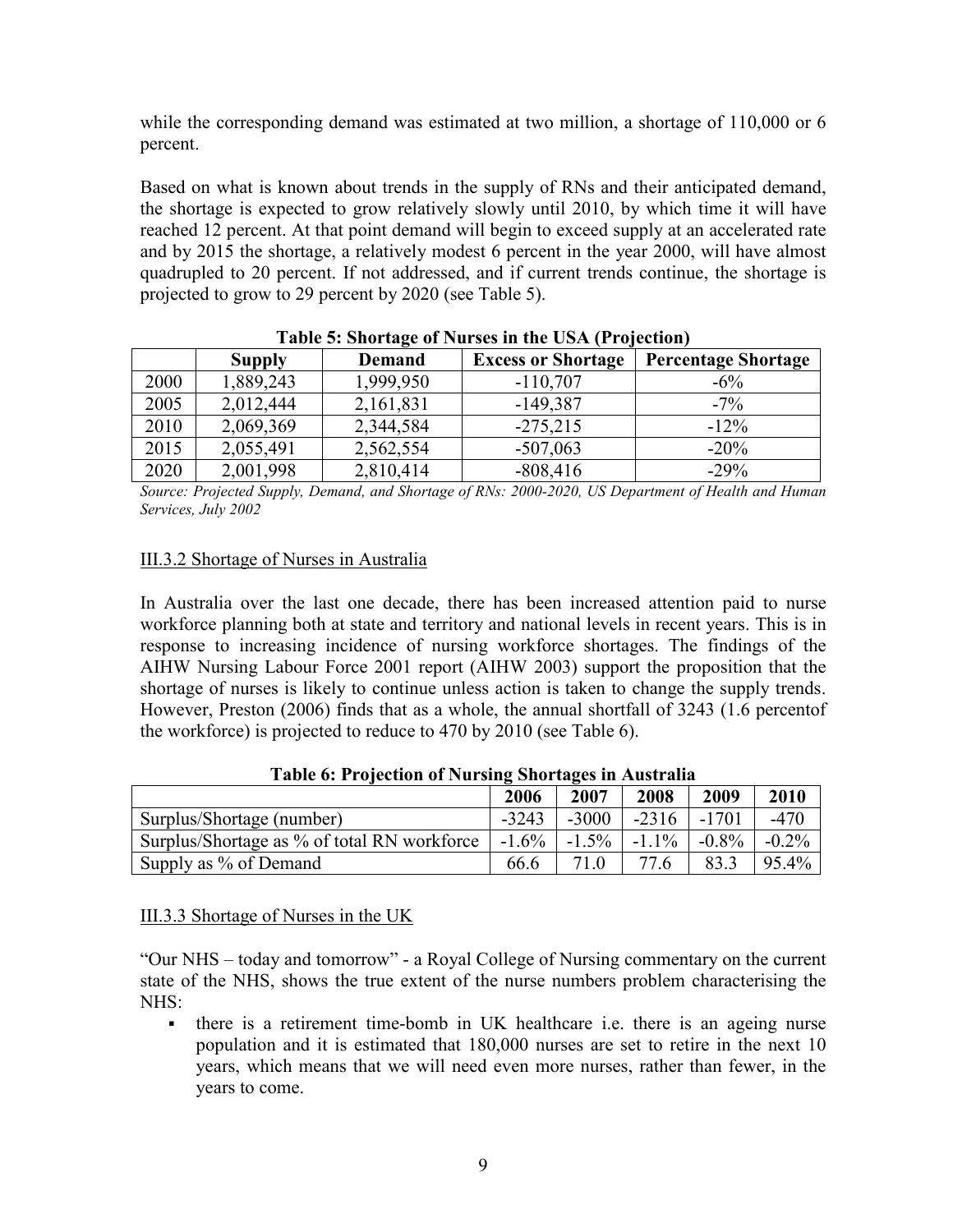- the underlying shortage of nurses is masked by the reliance of the health service on the unpaid work nurses carry out beyond their contracted hours (i.e. 60 percent of nurses work an average additional 6 hours per week).
- the headline increase in nurse numbers in recent years has been accompanied by an increase in nurse workloads as the number of patients treated has risen, but it has not resulted in significant increases in staffing levels in NHS wards (i.e. there was no change in the overall nurse patient ratio on NHS wards for 2005 when compared to 2001).

UK Government also forecast a nursing shortage by 2011. According to the Health Service Journal (HSJ) a leaked Department of Health document predicts a shortage of 14,000 nurses within four years – along with a shortage of 1,200 GPs and 1,100 junior doctors.

## III.3.4 Shortage of Nurses in Canada

The situation in Canada is no different from other OECD countries. According to Canadian Institute for Health Information (CIHI), the nurse-to-population ratio went from 1:122 in 1992 to 1:131 in 1997. The Ontario province alone lost nearly 10 percent of its nursing workforce i.e. 8346 nurses between 1992 and 1997. It was the sharpest decline in Canada, and resulted in a nurse-to-population ratio of 1:145 people in 1997, compared with 1:123 in 1992. Many nurses were forced to work casually; half of Canada's 227 000 RNs still work on a part-time or casual basis.<sup>11</sup>

The latest (1998) figures – released by the CIHI, the Canadian Nurses Association (CNA), and Statistics Canada (a federal government agency) – show that the country's nursing workforce is growing older and that the number entering it (especially young people) continues to drop. Of the 227 651 RNs employed in nursing in 1998, 57 966 were aged over 50 years compared with 48 838 in 1993, a 19 percent increase. Over the same period those aged under 29 declined by 32 percent (from 33 429 to 22 778). Nurses aged over 50 now account for 25 percent of those employed, while those aged under 29 represent only 10 percent of the total.<sup>12</sup>

CAN warned of its dire consequences widely. The most comprehensive national study, published by the CNA, predicts a shortage in Canada (except Quebec) of between 59 000 and 113 000 by 2011. Today, the average RN is 47 years old; most nurses retire at age 55. By 2011, more than 100 000 of Canada's 227 000 RNs will have retired or left the profession.<sup>13</sup>

On top of everything else, there are record-low numbers of new graduates - only 10 percent of practicing nurses are now under age 29. The CNA anticipates only 5200 new nurses will graduate from Canada's 70 university and college schools of nursing in 2000 - about half of what is needed to meet demand. In the 1970s, about 10 000 nurses graduated annually.<sup>14</sup>

 $\overline{a}$ 

 $11$  See http://www.cmaj.ca/cgi/content/full/161/1/67

<sup>&</sup>lt;sup>12</sup> "Canada faces nurse shortage", See http://findarticles.com/p/articles/mi\_m0999/is\_7241\_320/ai\_61995020  $13$  Ibid

 $14$  Ibid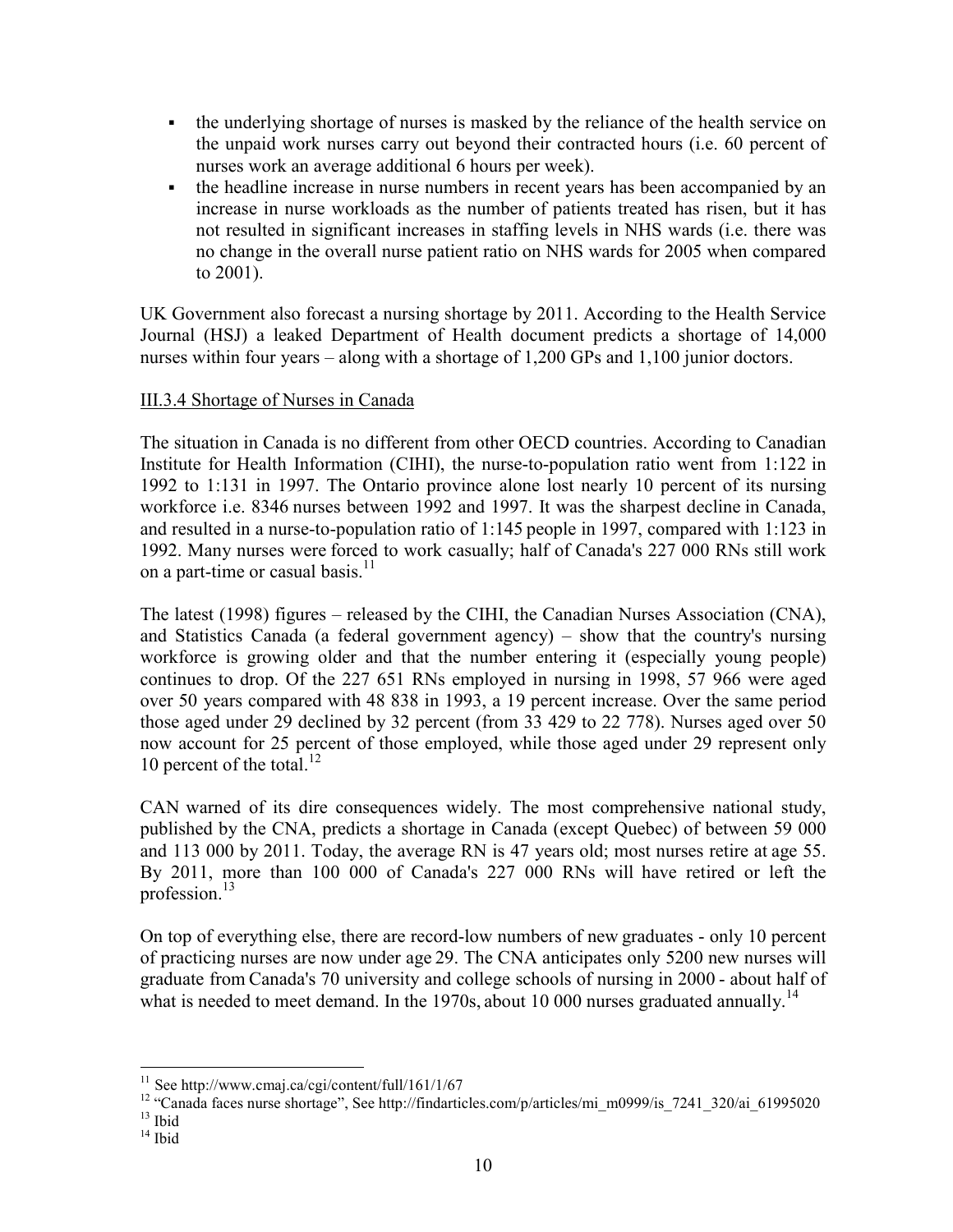## Section IV. Migration of Indian Health Care Professionals

## IV.1 Migration to Developed Countries

Healthcare is one area where the Indian diaspora has earned a name for itself. What is most remarkable is that they have proved their competence not only in developing countries but in highly industrialised countries like US and the UK. Indian doctors are the backbone of the UK's National Health Service. There are estimated  $60,000$  doctors of Indian origin<sup>15</sup> in the UK and some 35,000 in the US. Besides, India has bilateral agreements with six Middle East countries and some others for providing private and government doctors on short-term assignments (Chanda, 2001). According to Mullan (2005) study, India has sent the most physicians to recipient countries (59,523), followed by the Philippines (18,303) and Pakistan (12,813). The study identifies US, UK, Canada and Australia as four major recipient countries (see Table 7).

|                       | <b>US</b>            | UK                    |                      |  |
|-----------------------|----------------------|-----------------------|----------------------|--|
| <b>Source Country</b> | No. of IMGs $(\%$ of | <b>Source Country</b> | No. of IMGs $%$ of   |  |
|                       | workforce)           |                       | workforce)           |  |
| India (Rank 1)        | 40,838(4.9)          | India (Rank 1)        | 15,093(10.9)         |  |
| Philippines           | 17,873(2.1)          | Ireland               | 2,845(2.1)           |  |
| Pakistan              | 9,667(1.2)           | Pakistan              | 2,693(1.9)           |  |
| Canada                |                      | Australia             |                      |  |
| <b>Source Country</b> | No. of IMGs $(\%$ of | <b>Source Country</b> | No. of IMGs $(\%$ of |  |
|                       | workforce)           |                       | workforce)           |  |
| <b>UK</b>             | 2,735(4.0)           | UK.                   | 4,664(8.6)           |  |
| South Africa          | 1,754(2.6)           | India (Rank 2)        | 2,143(4.0)           |  |
| India (Rank 3)        | 1,449(2.1)           | New Zealand           | 1,742(3.2)           |  |

## Table 7: IMGs<sup>16</sup> in the Physician Workforces of the Four Major Recipient Countries: The Share of India

Source: The New England Journal of Medicine, October 27, 2005

Indian medical professionals occupy the highest positions in world renowned clinics like the Mayo Clinic and a number of other prestigious institutions in the US. For instance, Dr. Ranawat who performed two knee surgeries on the former Indian Prime Minister Atal Bihari Vajpayee has distinguished himself as one of the top knee surgeons in the world. There are many NRI doctors of such competence and standing in almost every branch of medicine. Indian doctors and nurses are an integral part of the healthcare delivery system in several Commonwealth countries. A number of Indian doctors are also serving in the Armed Forces of the English-speaking countries (GOI, 2001).

In case of the US India tops the list of 20 countries where IMGs received medical training. The following list (see Table 8) ranks the top 20 countries where the largest numbers of US' IMGs are trained. These data do not represent citizenship or ethnic origin. They only

 $\overline{a}$  $<sup>15</sup>$  This includes people of Indian origin (PIO), who may not necessarily be an Indian citizen.</sup>

<sup>&</sup>lt;sup>16</sup> In US IMGs also include US citizens who have gone abroad for medical education and returned to the country to practice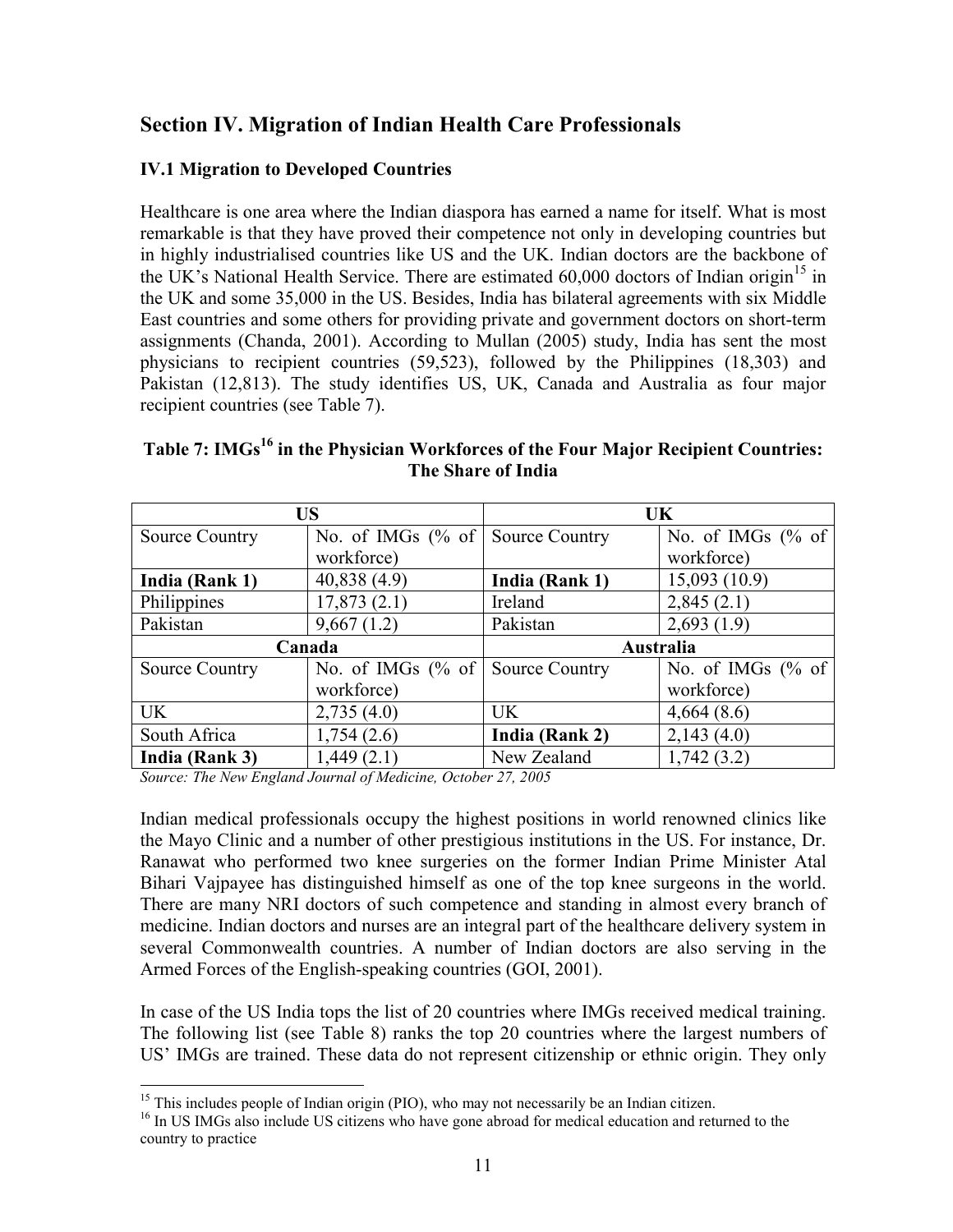represent the location of the medical school where the US practicing physician obtained their medical degree.

| Rank | <b>Country</b>     | Table 0. Tup To Countries where OS IMOS Received Medical Training<br><b>IMGs Received Medical Training (in Percentage)</b> |
|------|--------------------|----------------------------------------------------------------------------------------------------------------------------|
| 1.   | India              | 24% (44,585)                                                                                                               |
| 2.   | Philippines        | 10.6% (19,656)                                                                                                             |
| 3.   | Mexico             | $6.7\%$ $(12,448)$                                                                                                         |
| 4.   | Pakistan           | 5.7% (10,689)                                                                                                              |
| 5.   | Dominican Republic | $3.8\% (7,147)$                                                                                                            |
| 6.   | Russia             | $2.9\% (5,343)$                                                                                                            |
| 7.   | Grenada            | $2.8\%$ (5,1496)                                                                                                           |
| 8.   | Egypt              | $2.6\%$ (4,884)                                                                                                            |
| 9.   | Italy              | $2.5\% (4.755)$                                                                                                            |
| 10.  | South Korea        | $2.5\%$ (4,676)                                                                                                            |
| 11.  | China              | $2.4\%$ (4,523)                                                                                                            |
| 12.  | Iran               | $2.3\%$ (4,355)                                                                                                            |
| 13.  | Spain              | $2.3\%$ (4,332)                                                                                                            |
| 14.  | Germany            | $2.3\%$ (4,269)                                                                                                            |
| 15.  | Dominica           | $2.1\% (4.050)$                                                                                                            |
| 16.  | Syria              | $1.8\%$ (3,491)                                                                                                            |
| 17.  | Israel             | $1.6\%$ (3,098)                                                                                                            |
| 18.  | Colombia           | $1.6\%$ (3,095)                                                                                                            |
| 19.  | England            | $1.6\%$ (3,071)                                                                                                            |
| 20.  | Lebanon            | $1.5\%$ (, 2871)                                                                                                           |

Table 8: Top 20 Countries Where US IMGs Received Medical Training

Source: 2005 American Medical Association Membership Fact Book

The presence of Indian trained doctors in the UK and the Canada is also significant (see Table 9). As many as 30 percent of doctors working for the NHS of the UK and Northern Ireland (UK) have obtained their primary qualifications from a country outside the EU.<sup>17</sup> Out of this 26 percent of doctors employed in the NHS are of Indian origin<sup>18</sup>. The Physicians of Indian origin have made significant contributions in building and sustaining the NHS of the UK. It was estimated that Indian doctors contribute £4.5 billion (US\$8.9bn) to the UK's economy, taking into account the cost of training for approximately 20,600 Indian doctors on the UK register.<sup>19</sup>

 $\overline{a}$ 

<sup>&</sup>lt;sup>17</sup> Non-European Union doctors in the National Health Service: why, when and how do they come to the United Kingdom of Great Britain and Northern Ireland? See URL

http://www.pubmedcentral.nih.gov/articlerender.fcgi?artid=1817649

 $18$  The Indian Origin implies people who have origins in the countries of the Indian sub-continent including India, Pakistan, Bangladesh, Sri Lanka and Nepal.

<sup>&</sup>lt;sup>19</sup> India-UK Bilateral Relations, High Commission of India, London. See URL

http://www.hcilondon.net/bilateral-relations.html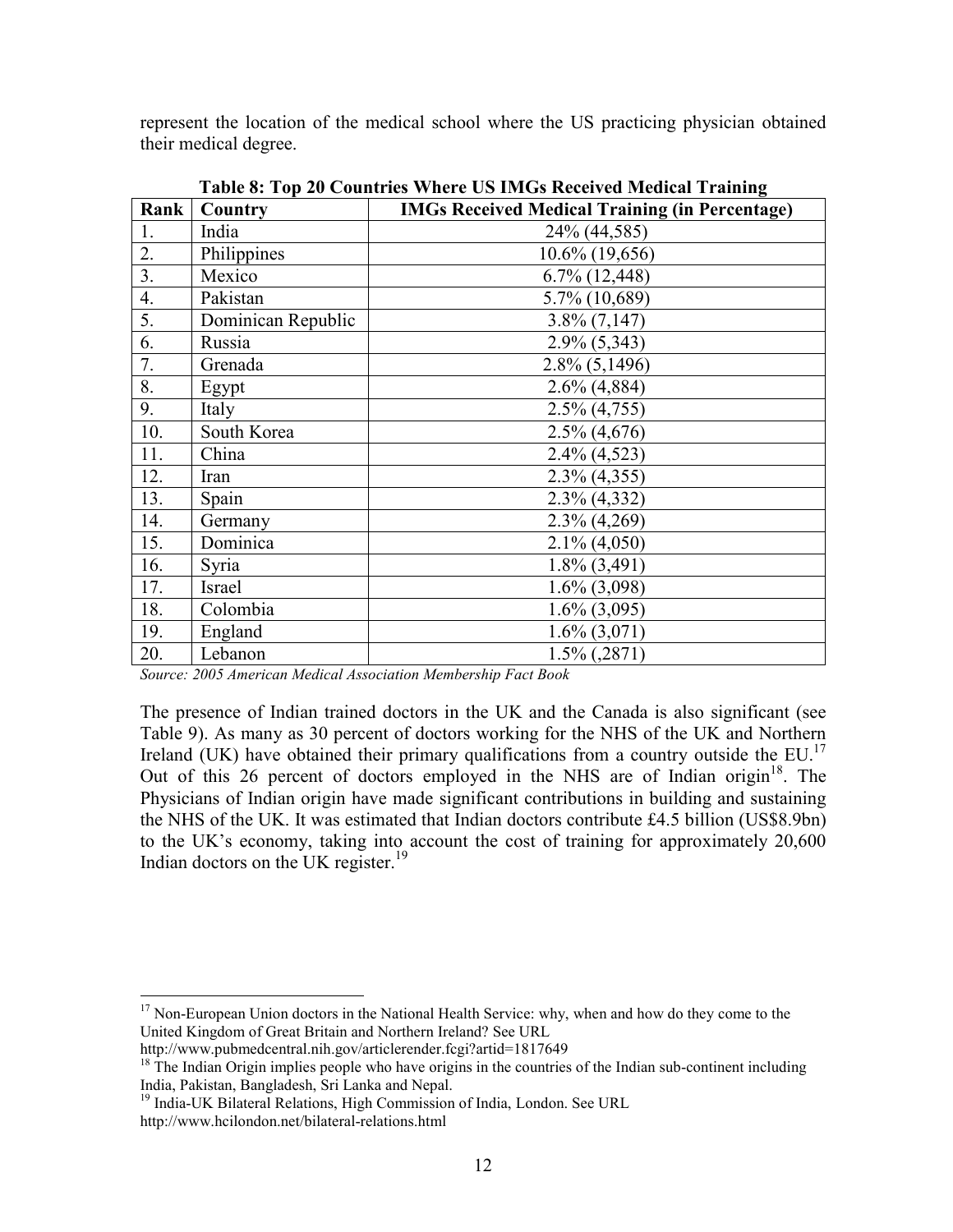| Country               | Foreign-trained Physicians (in $\%$ ) | India's Share (in $\%$ ) |
|-----------------------|---------------------------------------|--------------------------|
| Canada $(1998)$       |                                       |                          |
| United Kingdom (2001) |                                       | 18.3                     |
| United States (2001)  |                                       | 19.5                     |

Table 9: Supply of Foreign (-trained) Physicians in Select OECD Member Countries

Source: EUROSTAT Labour Force Survey

Of late, Indian nurses have also created a niche for themselves in developed countries health care services market. The presence of Indian nurses is not only confined to the English-speaking countries but they have registered their presence in a number of countries in other developed countries as well. In Austria, for instance, Indian nurses are like pioneers, whose sizeable number in that country has led to the migration of their families as well. However, the US and the UK remained the main destinations of Indian nurses (see Table 10 & 11). In fact, in case of UK, India has surpassed Philippines in terms of annual registration of nurses (see Figure 1). The US hospital, however, is still dominated by Philippines nurses. This could be because of stringent qualification requirements imposed by the US and relatively longer wait for the US visa.

| Country     | 1998-99 | 1999-00 | 2000-01 | 2001-02 | 2002-03 | 2003-04 | 2004-05 |
|-------------|---------|---------|---------|---------|---------|---------|---------|
| Philippines | 52      | 1052    | 3396    | 7235    | 5594    | 4338    | 2521    |
| India       | 30      | 96      | 289     | 994     | 1833    | 3073    | 3690    |
| S. Africa   | 599     | 1460    | 1086    | 2114    | 1480    | 1689    | 933     |
| Australia   | 1335    | 1209    | 1046    | 1342    | 940     | 1326    | 981     |
| Nigeria     | 179     | 208     | 347     | 432     | 524     | 511     | 466     |

Table 10: Overseas-trained Nurses Registered per annum in the UK 1998-2004-05

Source: Nursing and Midwifery Council (NMC). www.nmc-uk.org

0 1000 2000 3000 4000 5000 6000 7000 8000 1998-99 1999-00 2000-01 2001-02 2002-03 2003-04 2004-05 Philippines **A**-India **-** S. Africa **-** Australia **-** Nigeria

Figure 1: Trends of Nurses Supply to UK by Select Developing Countries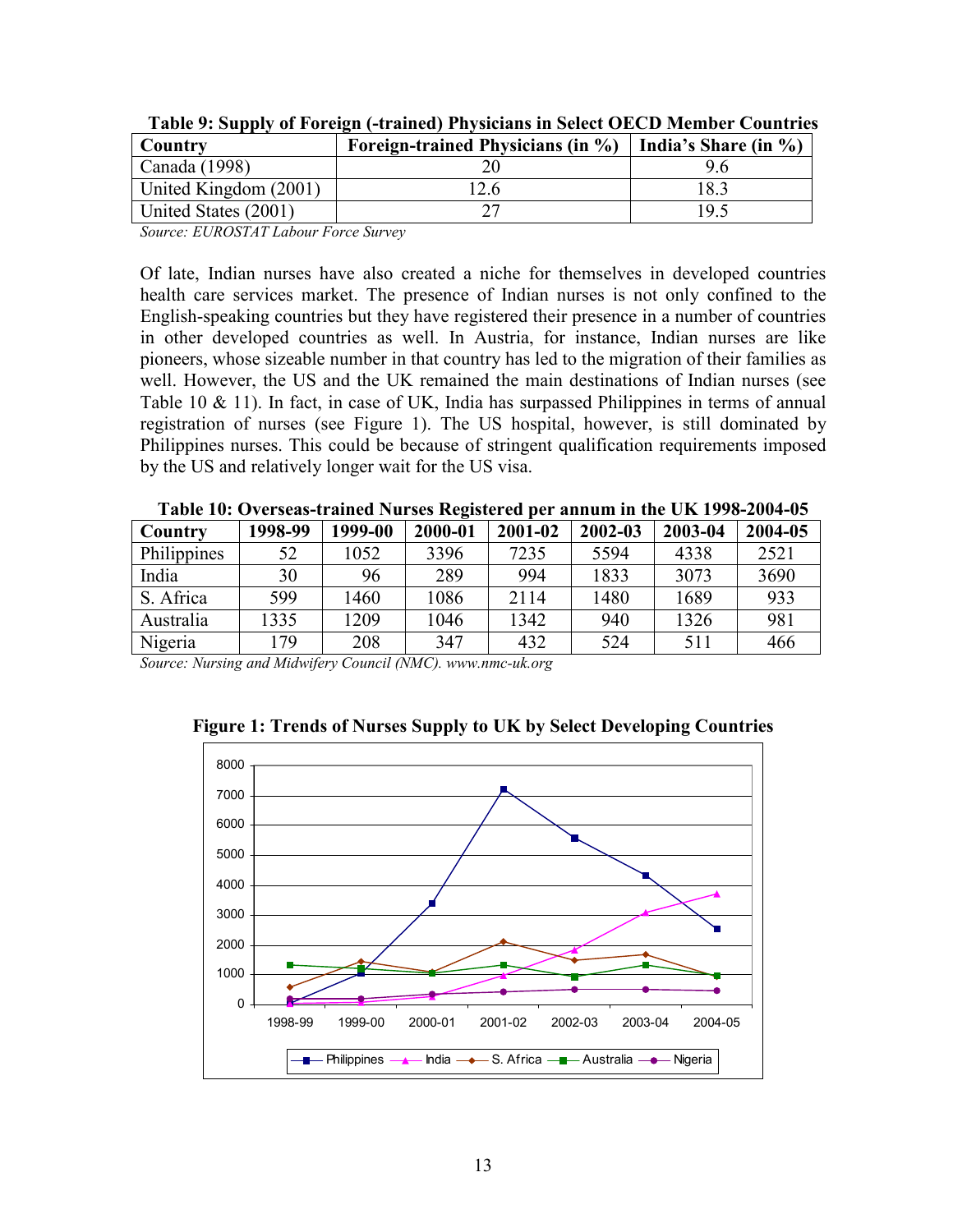| $\overline{ }$<br>Country | 2000 | $\cdots$ ə,<br>2004 |
|---------------------------|------|---------------------|
| Philippines               | 43   | 50.2                |
| Canada                    | . 6  | 20.2                |
| <b>UK</b>                 | О    | 8.4                 |
| Nigeria                   |      | 2.3                 |
| Ireland                   |      |                     |
| India                     |      |                     |

Table 11: Foreign Educated Nurses in USA (in Percentage)

Source: Health Resources and Services Administration, US Department of Health and Human Services.

## IV.2 Migration to Developing Countries

Within developing countries till recently Persian Gulf countries have been the major destination of Indian medical professionals, particularly nurses. In fact until year 2000, the bulk of Indian nurses were going to Gulf countries. Only in the last few years, the Indian nurses have started looking Westward – the US, UK, Ireland became the choice destination. As regards doctors, since higher education and research are the main reasons of their migration, western countries from the very beginning have been the most preferred destination of Indian doctors. Nevertheless, under the bilateral arrangements between India and governments of Gulf countries, India doctors do get hired by these countries.

There is a huge population of Indians in the Middle East, especially in the oil rich monarchies neighbouring the Persian Gulf. Most moved to the Gulf after the oil boom of early 1970s to work as labourers and for clerical jobs. One of the major reasons Indians still like to work in the Gulf is because of the tax-free income it provides and its proximity to India. Although there is no authentic figure on the number of Indian doctors and nurses in Gulf region, as per unofficial records over 60,000 RNs work in the Gulf countries. Most of these nurses are from the Southern states of Kerala. While doctors are not in large number in Gulf region, some countries do have substantial presence of Indian doctors. In Oman, for instance, there are about 2000 Indian doctors.<sup>20</sup>

The process of migration of Indian nurses to Gulf started in mid-1970s, when Gulf countries constructed large number of new hospitals. For India nurses, especially from Kerala, it was an unexpected opportunity to earn good wages. That trend continued for next two decades as thousands of young girls, predominantly Christians from Kerala; fill up the nursing schools all over India with the intention of migrating after graduation. Hence, the nursing diploma is obviously considered as a passport opening the world not only to the nurse herself, but also to her relatives. Families encourage this female migration since it is very consciously regarded as a privileged opportunity to increase social mobility. The migration opportunity has consequently changed the status of nurses, which used to be rather low in India. However, the trend is now changing as migration to the Gulf is considered as an intermediate step before further migration to the West (Percot, 2005). More and more nurses are returning back to India with the aim of going to West for much more economic benefits and opportunity to work in technologically more advanced working set up.

 $\overline{a}$ <sup>20</sup> Report of the High Level Committee on Indian Diaspora, 2001, Government of India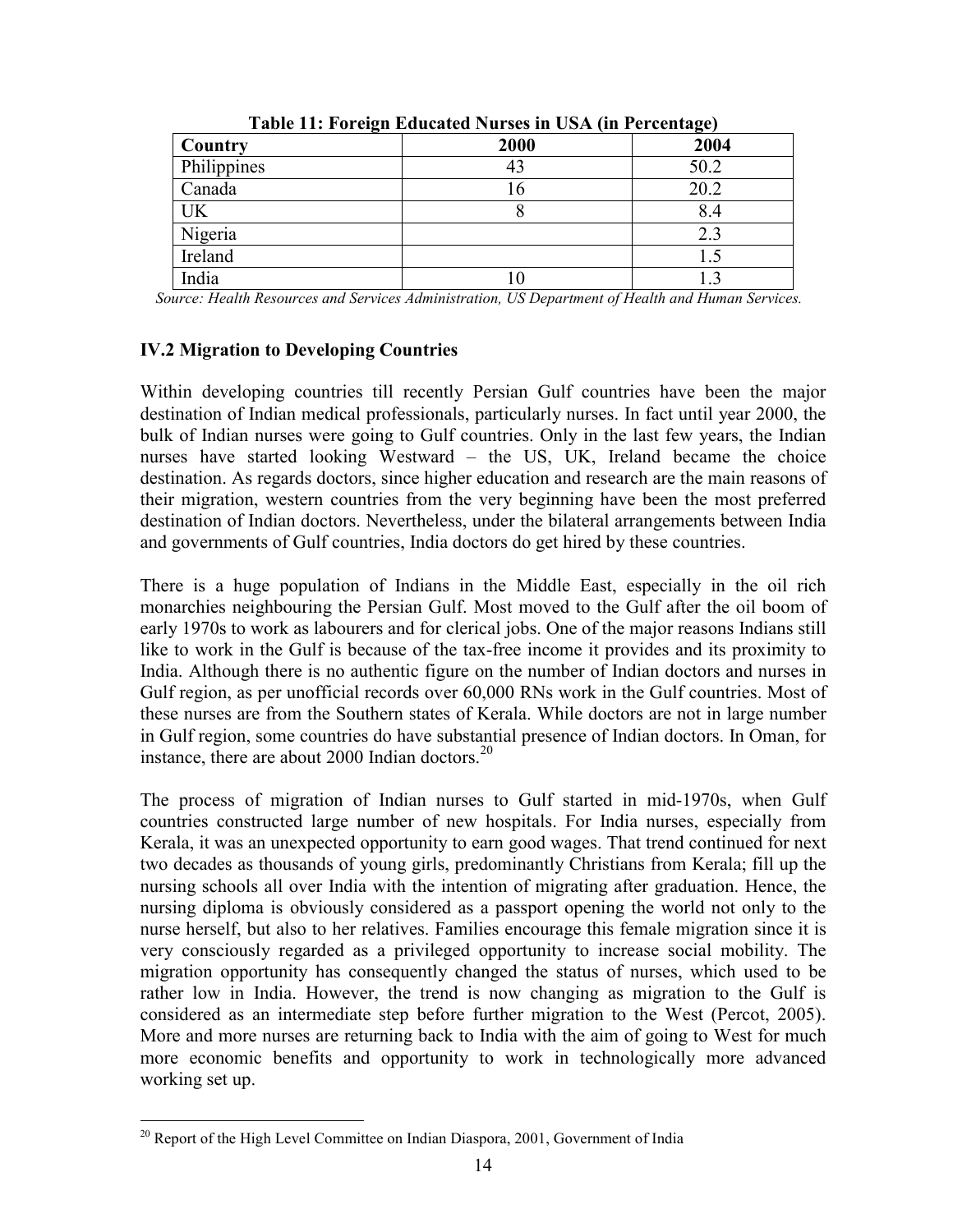## Section V. Trade in Health Services

Health services were always looked at from human perspective as it has direct bearing on the national human development. Since life expectancy is one of three important indicators of United Nations Development Programme's (UNDP's) human development index, government's role becomes crucial in its delivery, particularly to the poorest section of the society. Trade in health services is, therefore, minimal, particularly when compared to other traded services. However, since 1970s, there has been a growing trend of commercialisation of health care services across the world. Trade in health services can now grow rapidly as information and communication technology makes it easier. Healthcare was also included into the GATS classification of services, which seeks from WTO member countries to make commitments on opening up of health sector.

Health services include medical, dental, nursing and paramedical services, hospital, social and other human health services. These are among the most rapidly growing industries in the world economy. Direct exports of related services include shipment of laboratory samples, diagnosis, second opinions and consultations via traditional postal channels as well as via electronic means. China offers on-line diagnostic services to patients in Taiwan Province of China and some South East-Asian countries. In India, radiologists interpret computer tomography scans for hospitals in the US. Medical samples go for diagnosis to Mexico from Central America, and some medical facilities have their medical records or patient interviews digitally transcribed in Bangladesh, India, Pakistan, the Philippines and Zimbabwe (UNCTAD 2004).

The revolution in information technology, which has had significant impact on almost all sectors of the economy, helped increase international trade in health services as well. According to Chanda (2001), health care sector was estimated to generate US\$3tr per year in OECD countries and was expected to rise further to US\$4tr by 2005. OECD Health Data 2007 also notes that a growing share of the economy is devoted to health across OECD countries. Per capita health spending increased by more than 80 percent in real terms between 1990 and 2005 on average in OECD countries, outpacing the 37 percent growth in Gross Domestic Product (GDP) per capita. In 1970, health spending accounted for just 5 percent of GDP. By 1990, this share had increased to nearly 7 percent. Today, it has climbed to 9 percent. One in four OECD countries now spends more than 10 percent of its income on health. With a 15.3 percent share in 2005, the US leads by a wide margin, followed by Switzerland (11.6 percent), France (11.1 percent) and Germany (10.7 percent).

The international trade in health services has grown through all four modes of service supply as defined by GATS. While the migration of healthcare professionals has been going on for the last several decades, the economic globalisation has spurred cross-border delivery of health services by electronic means and greater movement of medical tourists (patients). The liberalisation in FDI policy by several countries has resulted in an increasing number of joint ventures and collaborative arrangements in health sector.

Since trade in health services has not been conventional, there is a serious dearth of credible data on it. Thus, unlike travel and transport services, the two most commonly known services sector, there is no reporting and collection of systematic data on trade in health services. The poor availability of data is also because trade in health services is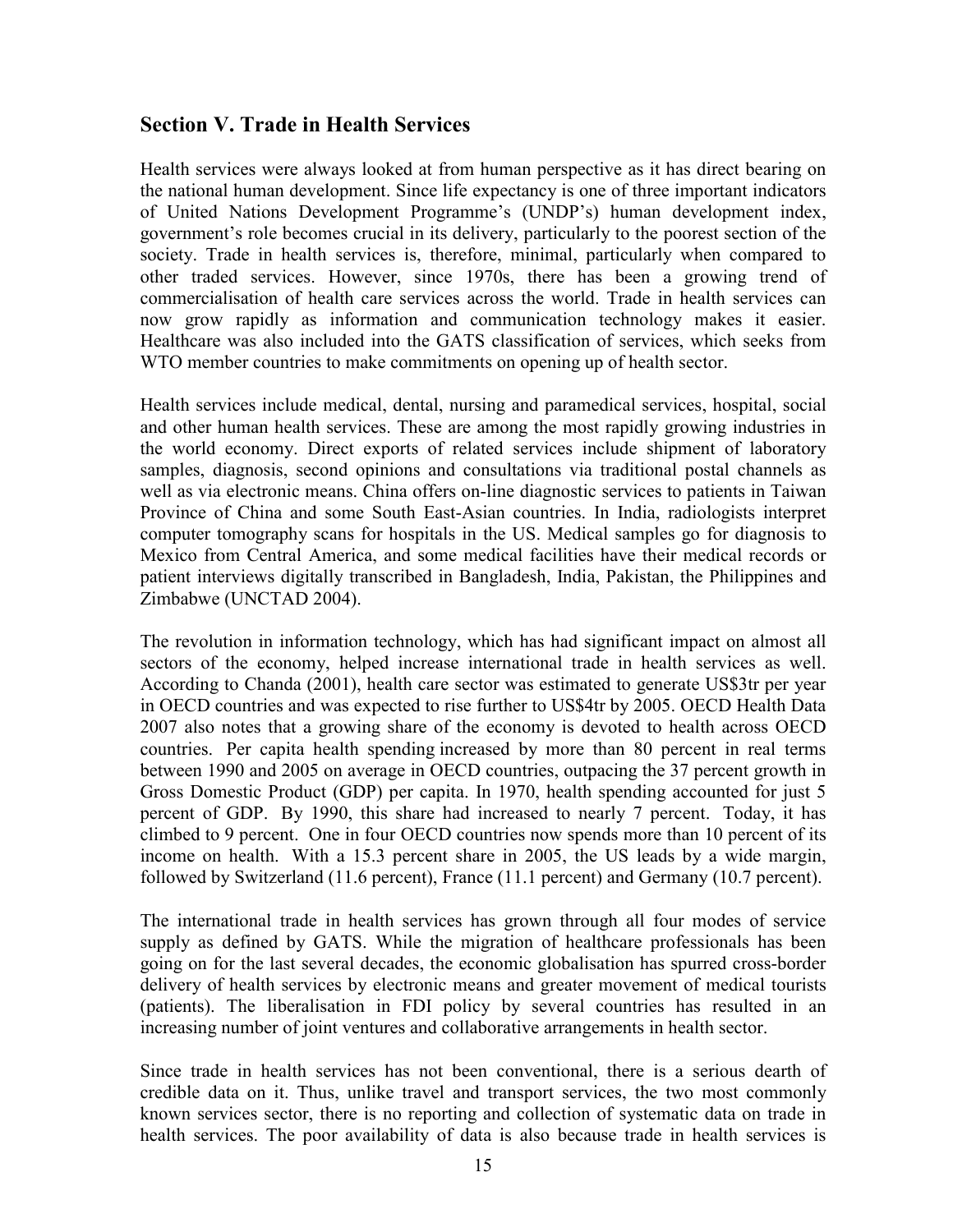modest at present. Another important reason behind the lack of authentic data on trade in health services is that a large part of trade takes place through movement of healthcare professionals. Remittances received by home country are the only indicator through which this trade flow can be measured. But neither at the global level nor at any country level there is any sector-wise data on remittances. Since potential for trade in health services has expanded rapidly in recent years, quite a few studies have attempted to make some rough estimates on trade in health by using GATS classification of four modes of service supply.

### V.1 Cross-border Trade in Health Services (Mode 1)

Cross-border delivery of health services includes shipment of laboratory samples, diagnosis, and clinical consultation via traditional mail channels, as well as electronic delivery of health services, such as diagnosis, second opinions, and consultations. A range of services beginning from the admission to post-discharge of a patient including medical coding, billing, medical transcription, claims generation, patient follow-up, etc., are referred to as revenue cycle management. More than half of the US hospitals are directly or indirectly offshoring various components of health care services, offshore vendors can now expect more end-to-end work, according to a recent report by Pune-based market research  $\lim$  ValueNotes<sup>21</sup>.

In this era of globalisation, like every other sector health care industry too facing challenges ranging from cost curtailment, lack of stability, compliance of standards, to an uncertain future. All these factors have a significant impact on the profit margins of health care service provider organisations. They are reshaping themselves to meet these challenges. But not all of them can actually devote their entire efforts to managing their day-to-day administrative operations. They face significant difficulties associated with hiring, training and retaining qualified office personnel. These complexities are growing and pulling organisations away from their core function of providing quality care to patient. Hence, healthcare organisations are taking a step back to reflect on their core competency and outsource those components, which have supporting role. Outsourcing is and will become increasingly important as organisations channel their resources and energies into the provision of professional services, which need to be continually developed, to keep up with current trends and service requirements.

Outsourcing Health Care Services is a hugely popular practice today. A Gartner Study predicts that over 60 percent of health care companies will outsource more than 50 percent of their IT operations by 2007. The medical outsourcing market is expected to grow through 2010, from US\$10.7bn in 2005 to US\$19bn in 2010 at a compound annual growth rate of 12.2 percent. In its report, "The Worldwide Electronics Manufacturing Services Market, Third Edition," Electronic Trend Publications examines the growth of the medical outsourcing market.

<sup>&</sup>lt;sup>21</sup> The US Medical Transcription Industry: Perspective on Outsourcing and Offshoring, ValueNotes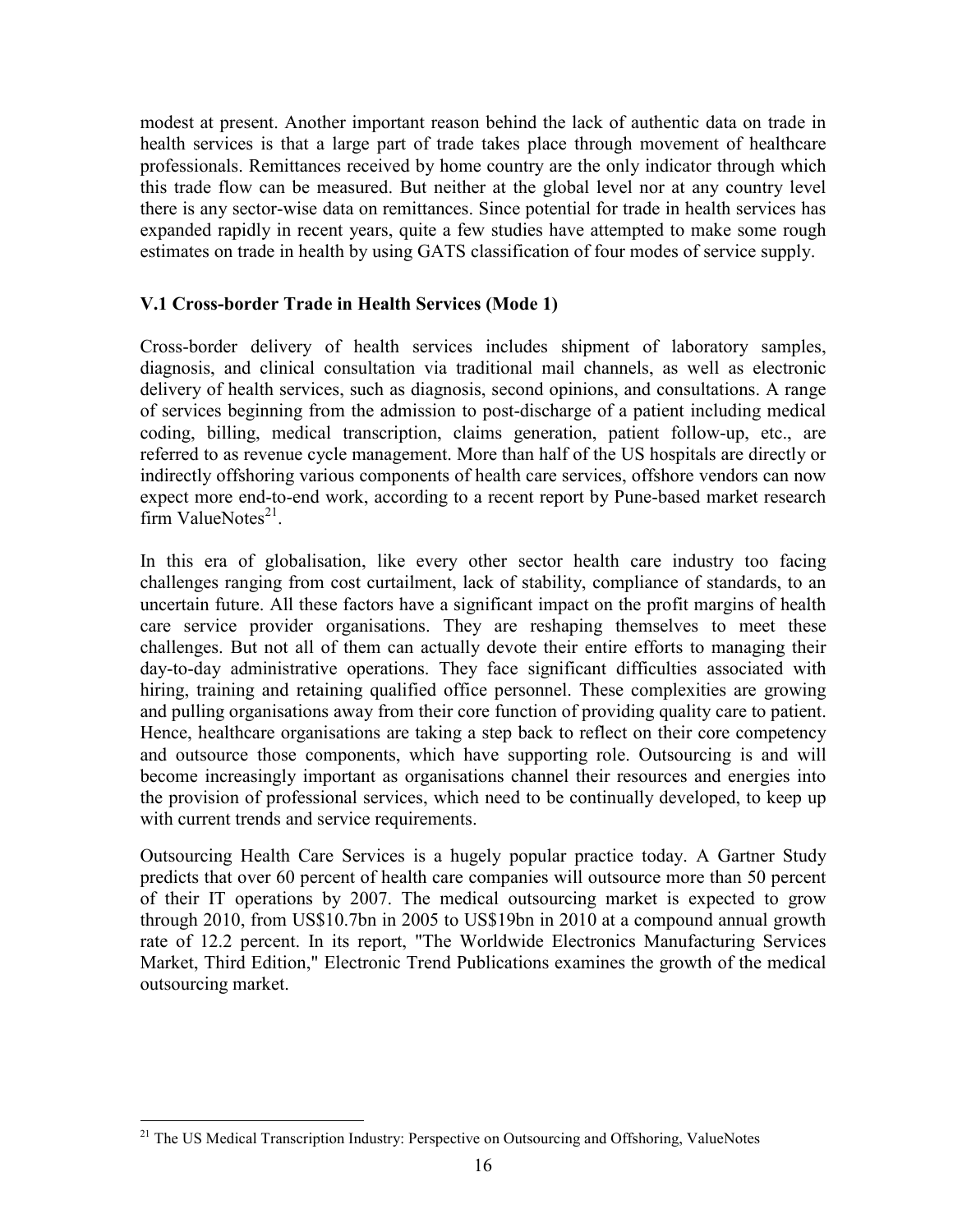#### V.2 Medical Tourism (Mode 2)

The term medical tourism has emerged from the practice of citizens of highly industrialised nations such as the US, Canada, UK, Western Europe, and the wealthier nations of the Middle East travelling to other countries around the globe to receive a variety of medical and health care services, mainly due to the outrageous and continually rising costs of the same services and procedures in their own countries. In addition, these people also take on the role of tourists, vacationing and taking advantage of all the major sites and attractions that these nations have to offer, in conjunction with receiving medical treatment. The medical tourism industry has already grown into more than a US\$20bn industry, with the majority of this money going directly into the economies and health care systems of these host nations.

A wide variety of factors have led to this sudden rise in medical tourism, not so common a few years back. In addition to the rising costs of health care in countries like the US and UK, the increasing ease and affordability of international travel via air, as well as the rapid advancement of medical technologies in lesser-developed nations all around the world have all contributed to the growth in medical tourism. Also, more and more people are looking for places where they can not only receive more affordable health care, but also enjoy a fun and relaxing vacation at the same time.

As the trend of medical tourism continues to grow, many nations around the world are beginning to promote special services and attractions aimed specifically at those people that are most likely to be interested in medical tourism. The attraction toward places that are also major tourist destinations is one reason why places like India, Thailand, Malaysia, Singapore, the East Indies, Mexico, and South America are so popular for medical tourism. Not only do these nations provide a high level of quality medical care at significantly lower rates, but they also offer an abundant number of touring, site-seeing, shopping, dining, and relaxation options as well.

Asia's burgeoning medical tourism industry, expected to be worth at least US\$4bn by 2012 against the current size of half a billion dollars a year. It is being estimated that the Asia alone would be attracting more than 1.3 million tourists a year to its key locations – Thailand, Singapore, India, South Korea and Malaysia. Research findings show that a medical tourist spends average US\$362 a day, compared with the average traveller's spending of US\$144. Medical tourism is big growing pie as opportunities are projected to grow all the time. $22$ 

| Country   | <b>Gains Forecast</b>                                                   |  |  |  |  |
|-----------|-------------------------------------------------------------------------|--|--|--|--|
| India     | India's medical tourism business is growing a 30 percent per year and   |  |  |  |  |
|           | is forecast to generate at least US\$2.2bn a year by 2012               |  |  |  |  |
| Singapore | Singapore is targeting to attract one million foreign patients annually |  |  |  |  |
|           | and push the GDP contribution from this sector above US\$1.6bn          |  |  |  |  |

| <b>Table 12: Medical Tourism: Projected Gains</b> |  |  |  |
|---------------------------------------------------|--|--|--|
|---------------------------------------------------|--|--|--|

<sup>&</sup>lt;sup>22</sup> Medical Tourism, Asia's Growth Industry, HOTELMARKETING.COM, 2006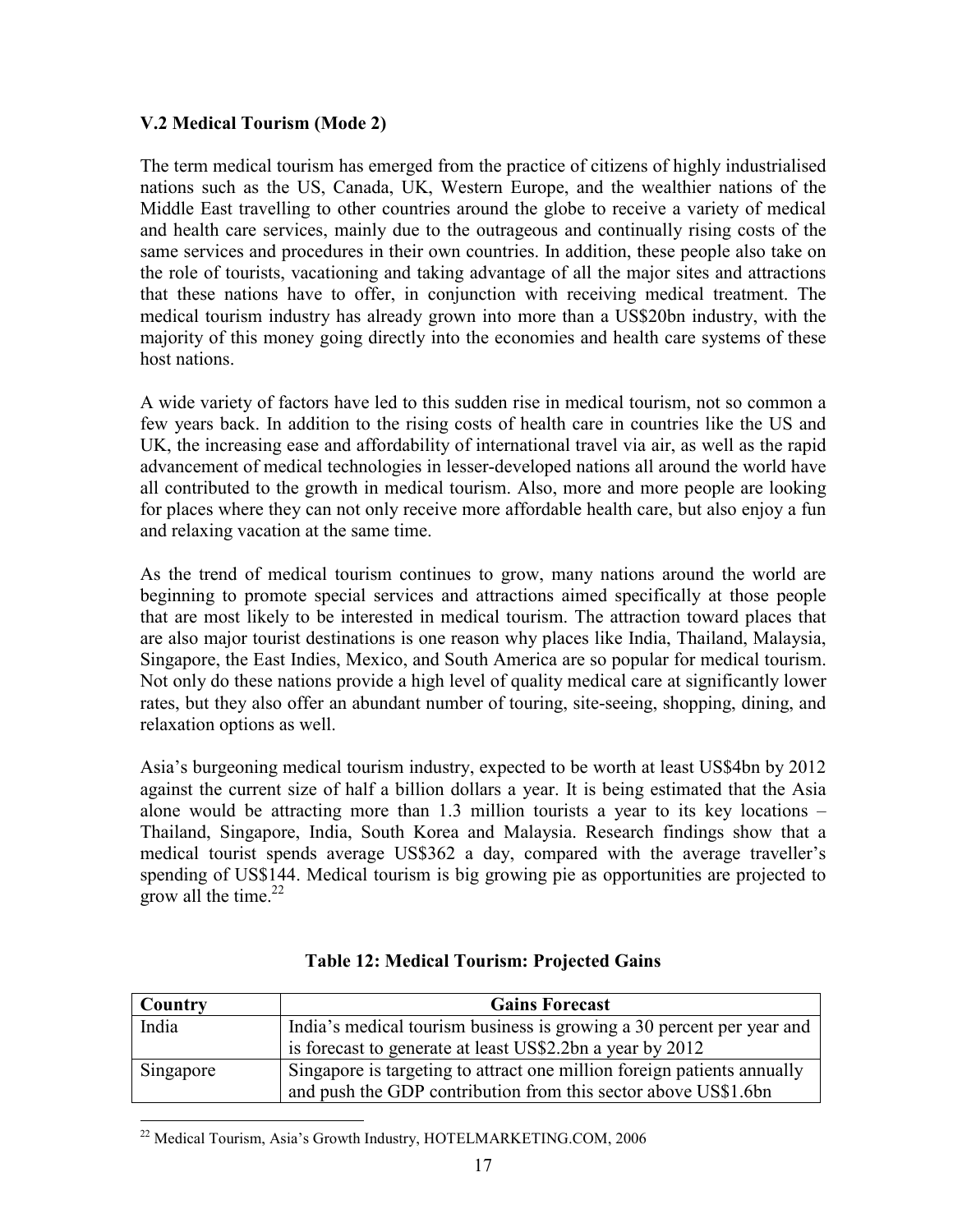| Malaysia | Malaysia expects medical tourism receipts to be in the region of |
|----------|------------------------------------------------------------------|
|          | US\$590mn by 2012.                                               |

Source: hotelmarketing.com

Other hot spots medical tourism such as the West Indies, Africa, the Middle East, and Mexico are also jumping on the band-wagon, offering a number of special facilities and other incentives for those medical tourists that choose to visit their respective countries. Many of these nations, including India, have also launched full-scale marketing, advertising, and promotional campaigns to help showcase their health care offerings and attract prospective patients.

Medical tourism has become a major issue in places like the US, Canada, and UK where a rapidly increasing number of people are now looking elsewhere for procedures as simple as corrective eye surgery. The question arises why would anyone want to take the time and effort to travel overseas to receive such a simple procedure, which only takes about 5 minutes an eye to perform in US? According to recent research, for the same price as a week long vacation for two in Hawaii that includes airfare and lodging, a couple can travel to the beautiful city of Kerala on India's southeast coast for a spectacular vacation that would include airfare, lodging, personal tour guide/concierge, *and* LASIK corrective eye surgery for two.

The medical tourism industry is also seeing a significant rise in a number of major surgeries and procedures. The average cost of private heart surgery in the US is US\$50,000. That same operation with comparable rates of success and complications costs only US\$10,000 in the most state-of-the-art hospital in big cities of India. While a bone marrow transplant costs US\$250,000 in the US, the same treatment costs only US\$25,000 in India. Similarly, a metal-free dental bridge worth US\$5,500 in the US costs US\$500 in India, a knee replacement in Thailand with six days of physical therapy costs about onefifth of what it would in the US, and LASIK eye surgery worth US\$3,700 in the US is available in many other countries for only US\$730. Cosmetic surgery savings are even greater: A full facelift that would cost US\$20,000 in the US runs about US\$1,250 in South Africa (Hutchinson, 2005).

Large price disparities such as these exist across the board for many other medical and surgical procedures. Also, due to the extremely favorable currency exchange rates for medical tourists around the world, the additional costs associated with accommodations, food, shopping, etc. can be far more appealing as well.

#### V.3 Temporary Movement of Healthcare Professionals (Mode 4)

This area of international service trade is becoming increasingly important to the countries in South. Since health services sector is labour-intensive and largely based on universal scientific knowledge, many qualified health professionals migrate to seek better living standards, career opportunities, and higher remuneration which they cannot get in their home countries. Moreover, there are shortages of health personnel in many countries, particularly in rich industrialised countries. Hence, the migration of health personnel could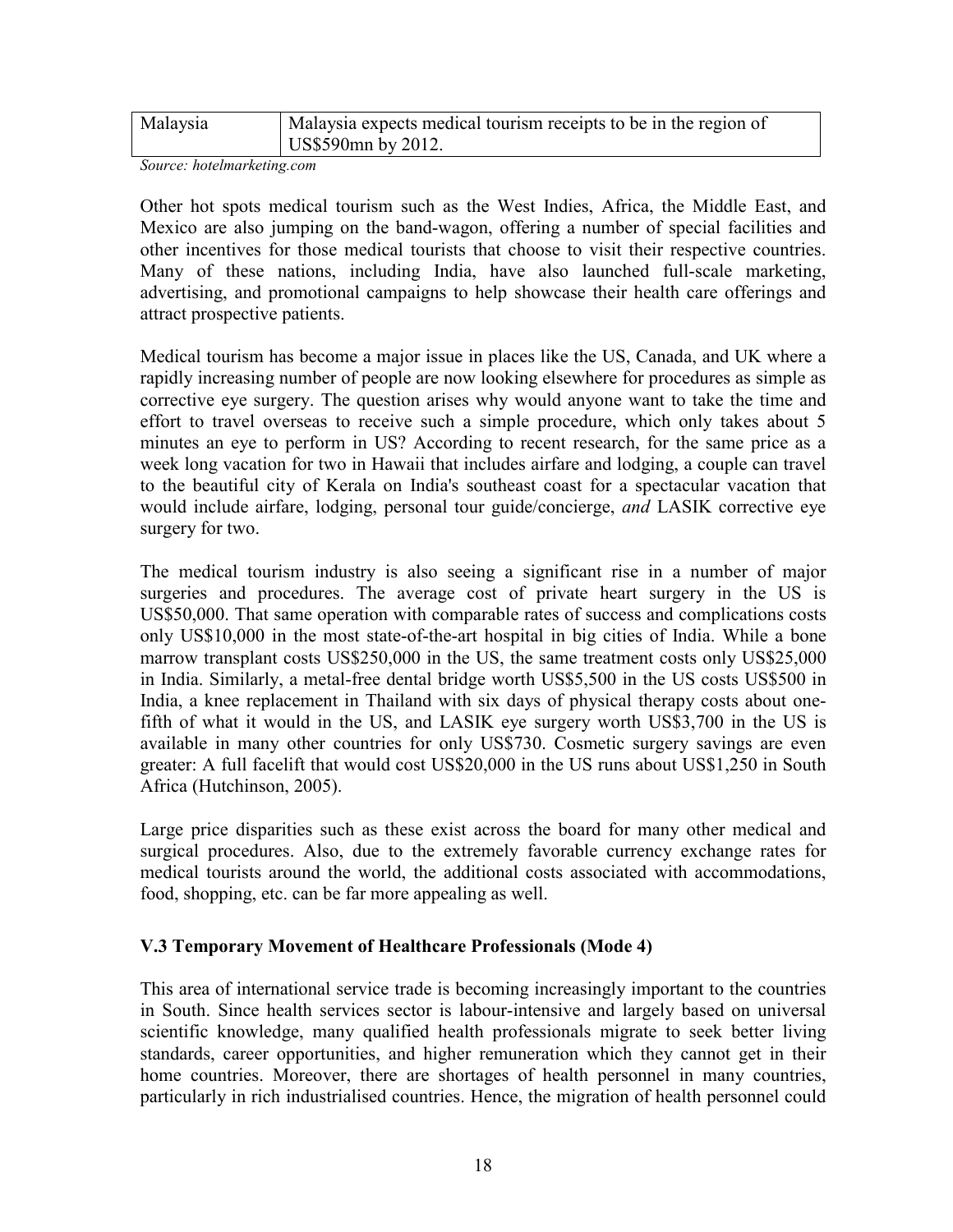alleviate the shortage in the more developed countries and bring economic benefit to source countries in terms of remittances and enhancement of skill of their health professionals.

Many countries have experienced both an inflow and an outflow of health personnel. Physicians and nurses from the Philippines, India and Thailand migrate to the US, UK and other OECD countries to work and earn better living. Remittances sent by immigrants back home is the only indicator of measuring trade in services under Mode 4. Since there is no sectoral break-up of remittances receipt, it is always difficult to make even any rough estimate of trade in services through temporary movement of health care professionals. As there has been a steady growth in the number of doctors and nurses, who are residing outside their home country, naturally their contribution in global remittances must have increased.

According to the World Bank's Global Economic Prospects 2006 report, worldwide total flow of remittances is more than twice that of Official Development Assistance (ODA). Of the total remittances more than 70 percent goes to developing countries (see Table 13). For many poor countries remittances as a percentage of GDP is quite high.

| Year | <b>Official Development</b> | <b>Remittances</b>          |       |  |
|------|-----------------------------|-----------------------------|-------|--|
|      | <b>Assistance</b>           | <b>Developing Countries</b> | World |  |
| 2001 | 52.43                       | 96.5                        | 147.1 |  |
| 2002 | 58.29                       | 113.4                       | 166.2 |  |
| 2003 | 69.08                       | 142.1                       | 200.2 |  |
| 2004 | 79.41                       | 160.4                       | 225.8 |  |
| 2005 | 106.77                      | 166.9                       | 232.3 |  |

Table 13: Remittances and ODA (In US\$Billion)

Source: Compiled from OECD DAC and World Bank Data



Figure 2: Remittances to Developing Countries and ODA

\* Y – ODA, U – Remittances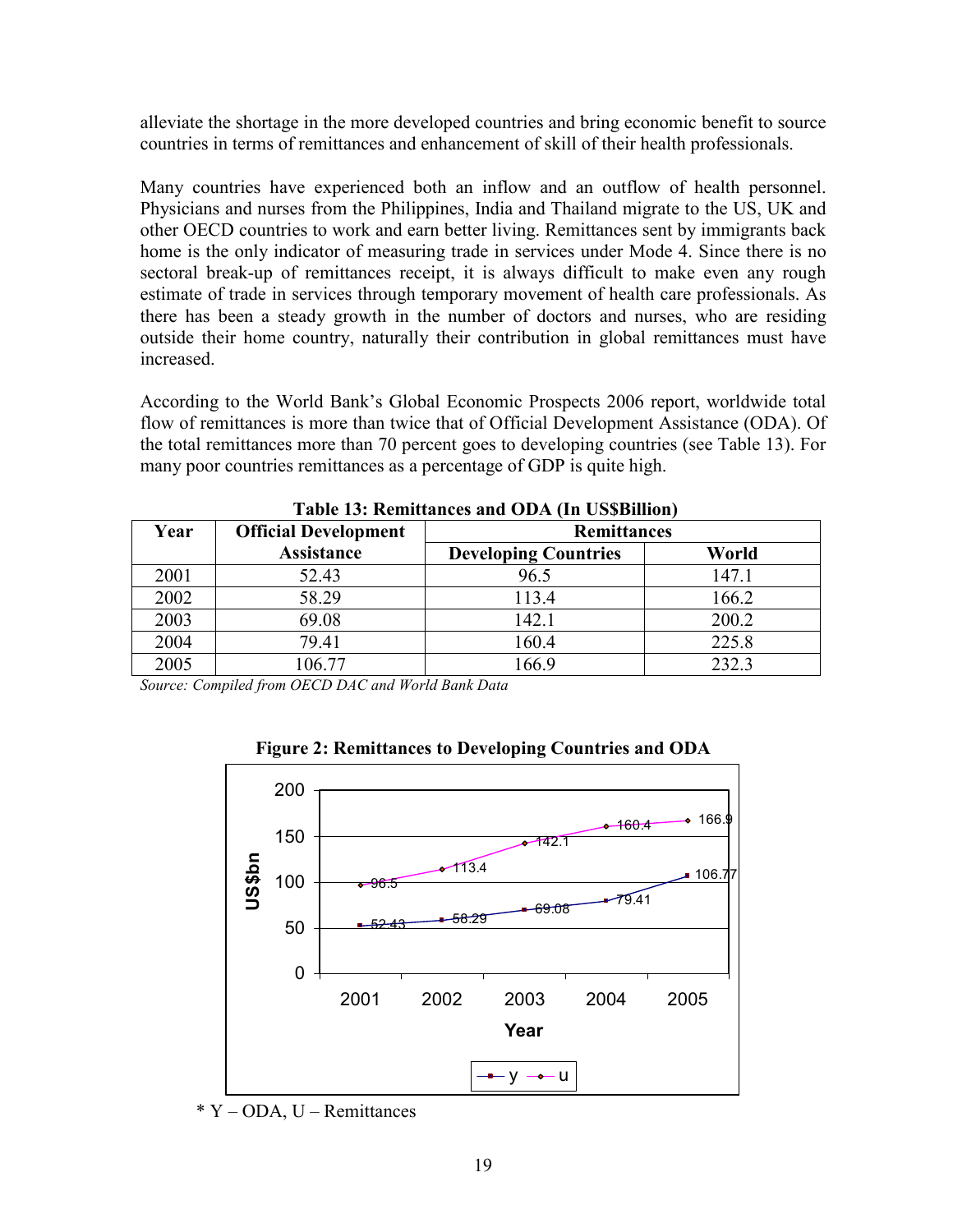## Section VI. Trade in Health Services: India an Emerging Force

In the last one decade, India has become a formidable force in trade in services. India's share in world export of commercial services has increased from 0.6 percent in 1990 to 2.38 percent in 2005 (WTO, 2006). In the year 2005, India ranked  $11<sup>th</sup>$  among the world top exporters of commercial services, with only China and Hong Kong (China) from developing country were ahead of it. It is no secret that this impressive growth in services export from India has been achieved because of the massive growth of Indian software industry. Over the last one decade the relative share of traditional sectors such as travel and transportation in total services exports has fallen drastically, while the share of software exports increased from 19 percent in 1995 to 40 percent in 2005-06. In dollar terms, software exports have expanded from US\$1.8bn in 1997-98 to US\$23bn in 2005-06, accounting for more than half of 'other commercial services'<sup>23</sup> exports (NASSCOM, 2006).

Besides IT, health care services is another area where Indian professionals have made their presence felt in the global market. Traditionally, India has been exporting health services through movement of their healthcare professionals, mainly doctors and nurses. With the revolution in IT and faster mode of transportation, India has found new avenues in medical process outsourcing and health tourism, of enhancing its exporting its health services. While the trade in health services is rising globally, the data available on it is highly inadequate.

### VI.1 Mode 1: Cross Border Trade in Health Services

Medical process outsourcing includes medical transcription, medical billing, medical coding, medical insurance collections, healthcare website designing, healthcare staffing etc. Currently, medical transcription offshoring from India generates US\$195mn in revenues; and is expected to reach US\$647mn by 2010. Today, the US\$195mn strong industry is silently supplying to the US\$12bn medical transcription industry in the US (ValueNotes, 2006).

According to the latest Market Intelligence Service report of National Association of Software and Services Companies (NASSCOM), with at least 120-150 companies engaged in medical transcription in India, the sector is clocking an annual revenue aggregate of about US\$220-240mn. And this figure, analysts say, will witness a meteoric rise in the coming years, given factors such as increasing healthcare costs in the US, its ageing

l  $^{23}$  Other commercial services corresponds to the following components defined in BPM5:

<sup>(</sup>i) communications services (telecommunications, postal and courier services); (ii) construction services; (iii) insurance services; (iv) financial services; (v) *computer and information services* (including news agency services); (vi) *royalties and licence fees*, covering payments and receipts for the use of intangible nonfinancial assets and proprietary rights, such as patents, copyrights, trademarks, industrial processes, and franchises; (vii) other business services, comprising trade-related services, operational leasing (rentals), and miscellaneous business, professional and technical services such as legal, accounting, management consulting, public relations services, advertising, market research and public opinion polling, research and development services, architectural, engineering, and other technical services, agricultural, mining and on-site processing; and (viii) *personal, cultural, and recreational services* including audiovisual services.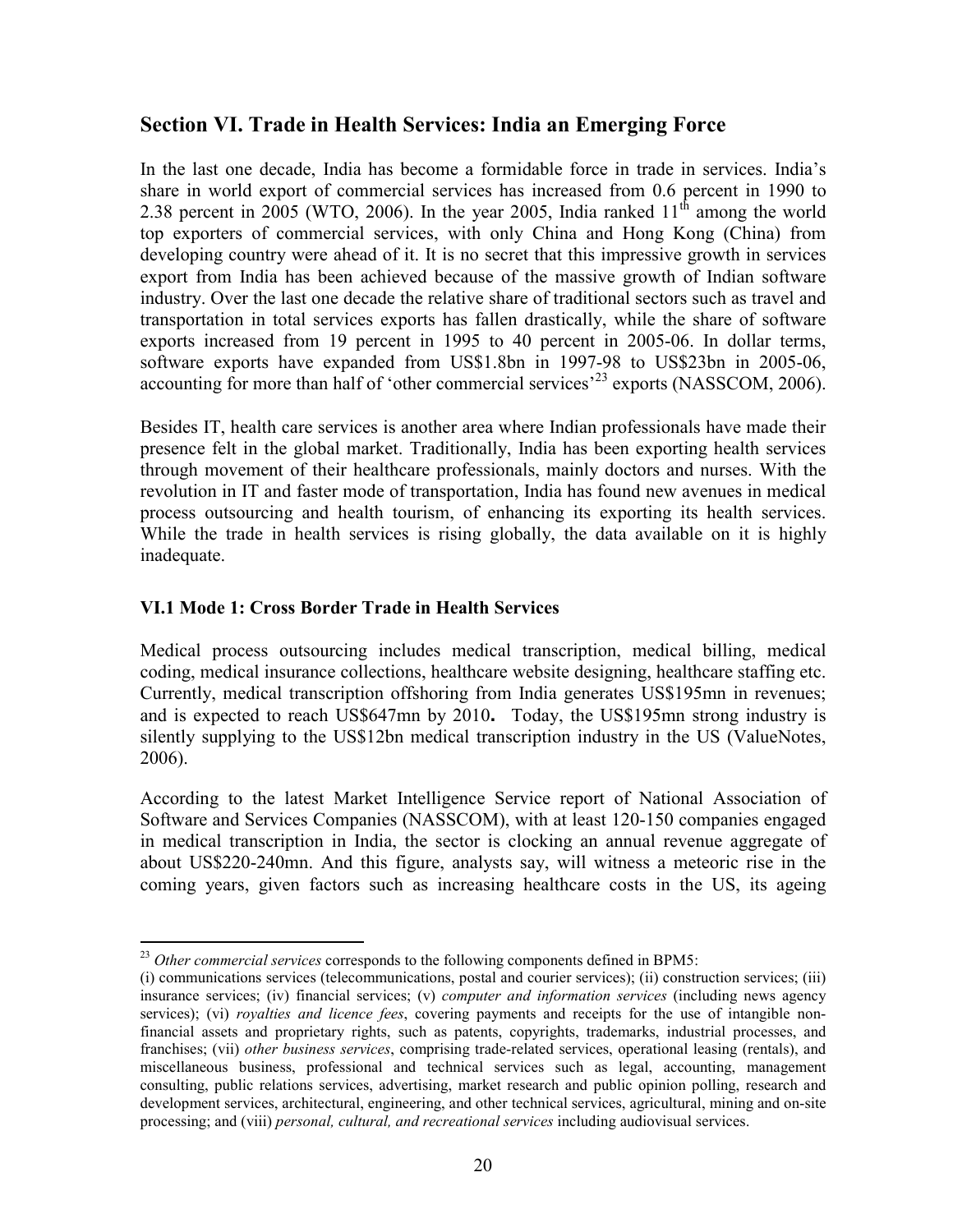population, and increasing regulatory emphasis on digitisation of medical records and documentation.

Medical transcription activity — which by definition refers to conversion of doctor or physician interactions with their patients, including patient history, medical diagnosis from oral or written exchanges into a digitised format — hit the Indian shores way back in the 1990s, when large US-based service providers made a beeline for the country to leverage the cost advantage achievable through the offshore outsourcing model.

Outsourcing medical transcription allowed physicians to not only devote more time to attending patients but also paved the way for standards in the documentation and management of medical records. According to the American Association for Medical Transcription (AAMT), the global medical transcription pie is estimated to be anywhere between US\$12bn and US\$20bn, with the US being the largest market. Only 50-60 percent of the US transcription market gets outsourced from hospitals and clinics, and of that amount approximately 10 percent is offshored to countries such as India and the Philippines.

According to Indian Medical Transcription Industry Association, at present India's share is roughly over US\$200mn. This means, as an industry, we are capturing less than two percent of the overall size of the US market, but it also shows there is a tremendous opportunity waiting to be tapped.

Medical billing outsourcing services include doctor billing, insurance claims filing, patient collections, accounting, and generating reports for physician practices, diagnostic service groups, and hospitals. Medical billing services are witnessing an unprecedented growth, throughout the world and especially in India, which has become the primary destination for quality medical billing outsourcing services. Current estimate of medical billing outsourcing market is approximately US\$1bn.

The health care marketplace is recognising India as the premier provider of outsourced services owing to its infrastructure, skill base and economic environment. Mckinsey and Co. predicts a US\$17bn outsourcing industry in India by 2008. A recent study by management consultants AT Kearney "Where to Locate – Selecting a country for Offshore Business Processing" rated countries on three parameters – Cost, Environment and People. India got the highest composite score in this study and came out as the top destination by choice for American companies. It is now positioning itself to become the "back-office to the world".

#### VI.2 Mode 2: Medical Tourism

India is fast emerging as one of the most attractive destinations for medical tourism as at present the earnings from it is an all time high. With some of the most sought-after specialists in cardiology, neuro-surgery, orthopedics and eye surgery, India alone has increased the arrival of medical tourists by more than 30 percent per year for the past few years. India is just one of several countries that has recognised the incredible benefits from medical tourism, and is now making special efforts to make the country as appealing as possible to potential patients/tourists. Medical tourism in India is becoming such a major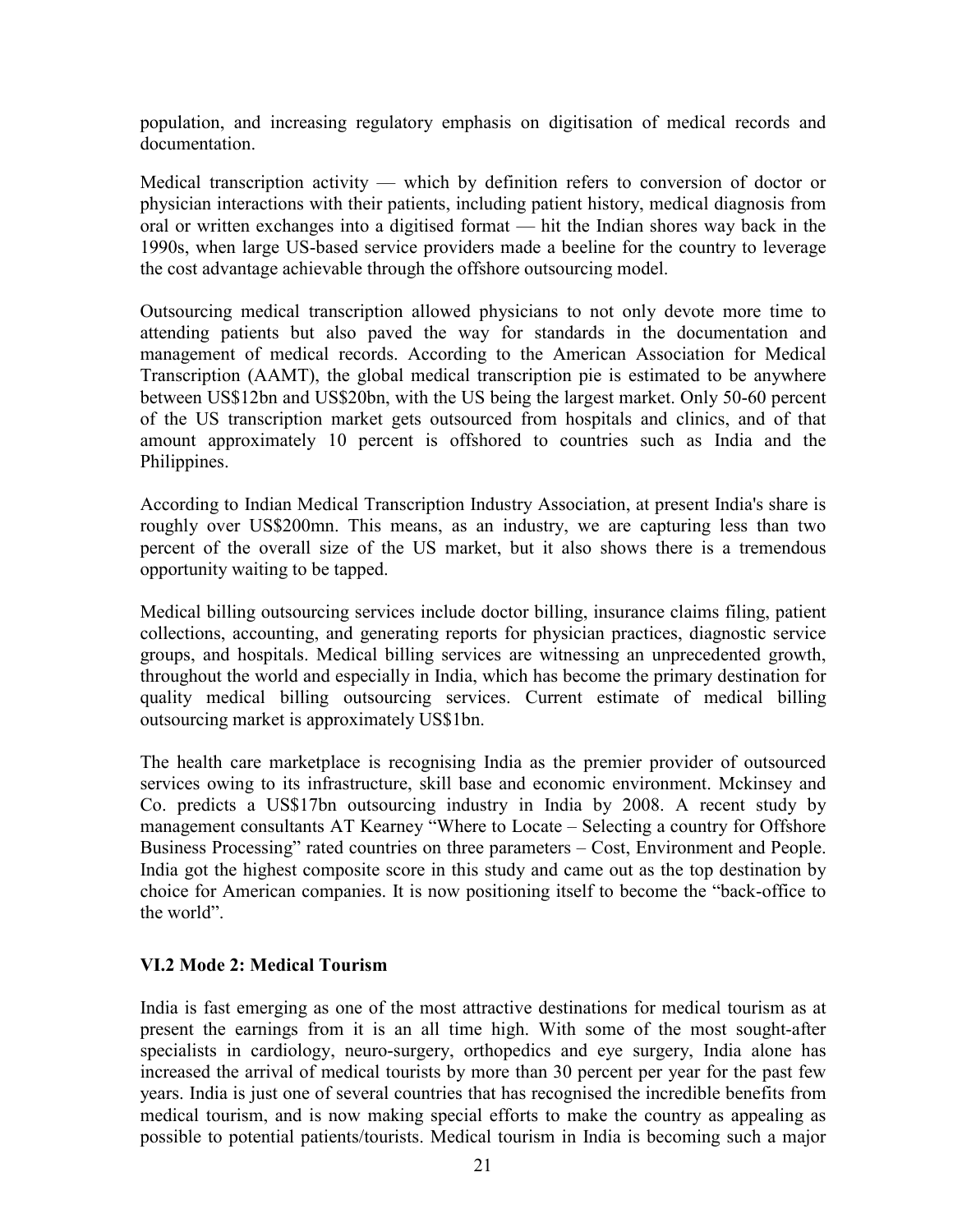industry, some hospitals have now taken it as far as working with tour operators to offer potential visitors an all-inclusive health-tourist package, which would include the desired medical procedure, as well as things like hotel, air travel, and admission to various popular tourist attractions.

The Indian health care market is Rs 15 billion (US\$368mn) and growing at over 30 percent every year. Indian private hospitals are increasingly finding a mention in the travel itineraries of foreigners, with the trend of medical tourism catching up in the country. If industry estimates are to be believed, the size of the medical tourism industry stands at Rs 12-15 billion (US\$295-368).

A recent CII-McKinsey study on Indian healthcare says medical tourism alone can contribute Rs 50-100 billion (US\$1.2-2.4bn) additional revenue for tertiary hospitals by 2012, and will account for 3-5 percent of the total healthcare delivery market. Compared to countries like the UK or the US, procedures like heart bypass surgery or angioplasty come at a fraction of the cost in India, even though the quality of doctors and medical equipment is comparable to the best in the world.

A heart bypass surgery in India costs US\$6,500, while in the US it costs between US\$30,000 and US\$80,000 (see Table 14). This is a huge, untapped market, not just for therapeutic medical tourism like ayurveda, but also for curative treatment. India can lead the world in medical and health tourism since we have a tremendous advantage with a large pool of skilled manpower and technological edge. One million health tourists per annum could contribute up to US\$5bn of tourism revenue to the Indian economy.

India could earn more than US\$1bn annually and create 40 million new jobs by subcontracting work from the British National Health Services. Apollo and Escort Hospitals in India can carry out operations at a fraction of what they would cost in the US and the UK. Medical tourism is likely to be the next major foreign exchange earner for India as an increasing number of patients, unwilling to accept long queues in Europe or high costs in the US, are traveling to the country to undergo surgery.

| Procedure              | Cost (US\$) |                 |        |           |  |
|------------------------|-------------|-----------------|--------|-----------|--|
|                        | <b>US</b>   | <b>Thailand</b> | India  | <b>UK</b> |  |
| Heart Surgery          | 40,000      | 7,500           | 6000   | 23,000    |  |
| Bone Marrow Transplant | 2,50,000    |                 | 26,000 | 1,50,000  |  |
| Liver Transplant       | 3,00,000    |                 | 69,000 | 2,00,000  |  |
| Knee Replacement       | 20,000      | 8,000           | 6,000  | 12,000    |  |
| Cosmetic Surgery       | 20,000      | 3,500           | 2,000  | 10,000    |  |

Table 14: Cost Comparison of Medical Services

Source: Escorts Heart Institute and Research Centre Limited, New Delhi

Seeing the vast potential to earn foreign exchange through this sector, the government of India introduced some new policies. India's National Health Policy 2002, for example, says: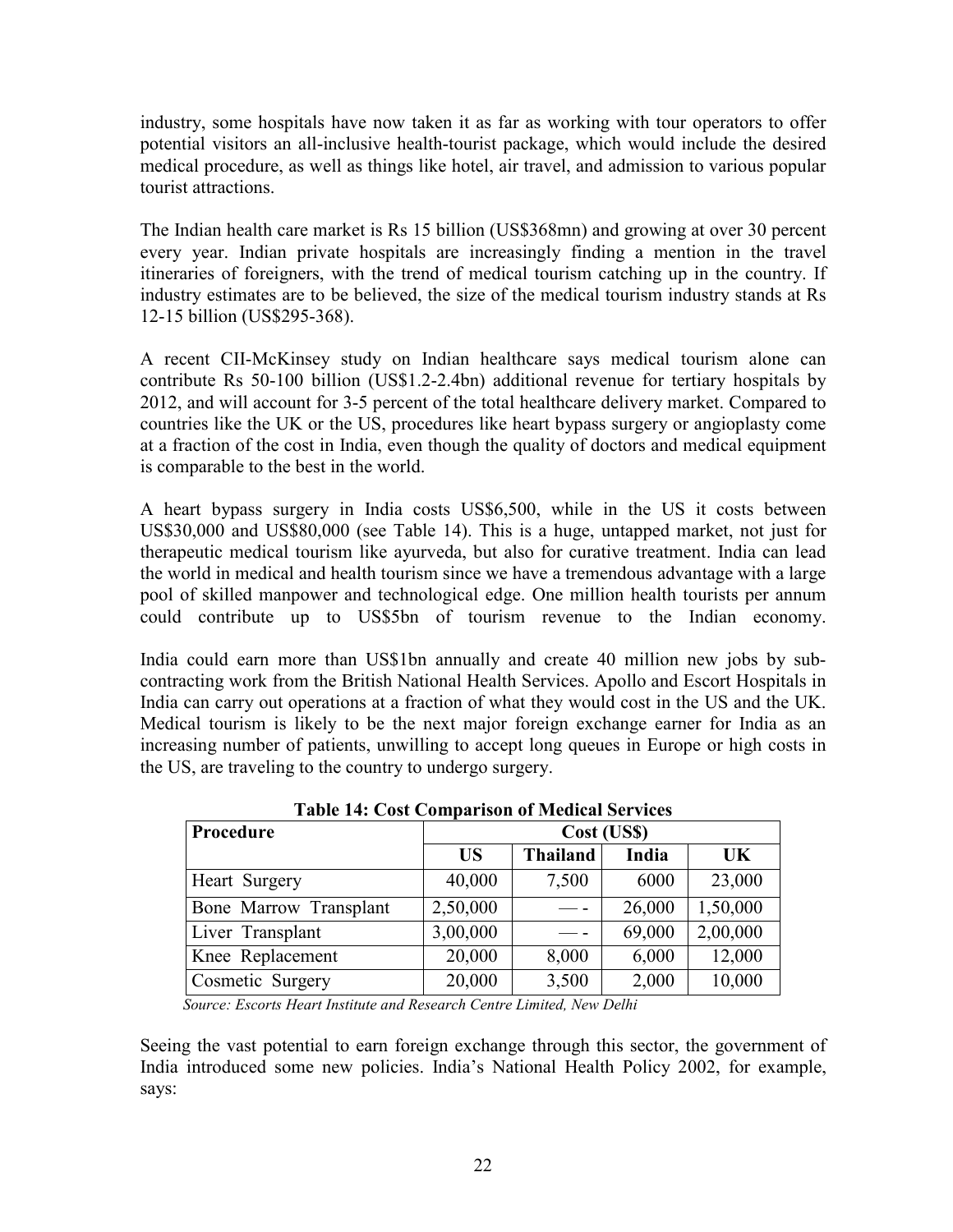"To capitalise on the comparative cost advantage enjoyed by domestic health facilities in the secondary and tertiary sector, the policy will encourage the supply of services to patients of foreign origin on payment. The rendering of such services on payment in foreign exchange will be treated as 'deemed exports' and will be made eligible for all fiscal incentives extended to export earnings".

Recently, in an effort to make India a global hub for medicare, the government of India introduced a medical visa for foreigners seeking specialty treatment for extended periods. The new medical visa will be open to residents of all countries including Pakistan, Bangladesh, China and Sri Lanka, those availing of the medical visa - with a validity of one year that can be extended for another year. Until now, such patients had to enter the country on a tourist visa, valid for barely six months and subject to extension by the Union Home Ministry alone, causing them tremendous inconvenience in case an extended treatment was needed.

#### VI.3 Mode 4: Movement of Health Care Professionals from India

Cross border migration of health care professionals is one of the most important means through which India has been exporting its health services. Today, Indian doctors have become a powerful influence in the field of medicine across the world. Indian doctors and nurses go to the Middle East, North America, UK, Australia, Malaysia and Singapore. Indians make up the largest non-Caucasian segment of the American medical community. Numbering over 38,000, physicians of Indian origin account for one in every 20 doctors practicing medicine in the US. Another 12,000 Indians and Indian-Americans are medical students and residents – doctors in specialty training – in teaching hospitals across the country. And Indians make up roughly 20 percent of the "IMGs" – or foreign trained doctors operating in the US.

According to the American Nurses Association, 3.5 per cent of US nurses are foreign born, over 100,000 in 2004. Out of which half are from Philippines, and 1.3 percent have an Indian diploma. Four years ago, just 30 Indian nurses were registered to work in the UK. Today, more than 2,000 have registered. For the NHS, India is one of the main countries from where it can poach health workers. Britain imports nurses because it does not have enough, and because India, according to its government, has more than 8 million today, against 3.8 million 10 years ago. The country also has an edge over many other developing nations; English is widely spoken and it has a "youth bulge", with more than half the population under 30.

### Section VII. Trade in Health Services: The Impact on Home Country

Neo-liberal economic thought argues that labour movement of all types from lower to higher-wage countries results in optimal allocation of labour resources, which allows maximum global production. Whatever be the skepticism and respective standpoint of recipient and sending countries, theoretically and empirically it has been proved that international migration does result in economic benefits for both the groups. This is not to undermine the associated cost of migration in terms of brain drain, loss of jobs for locals in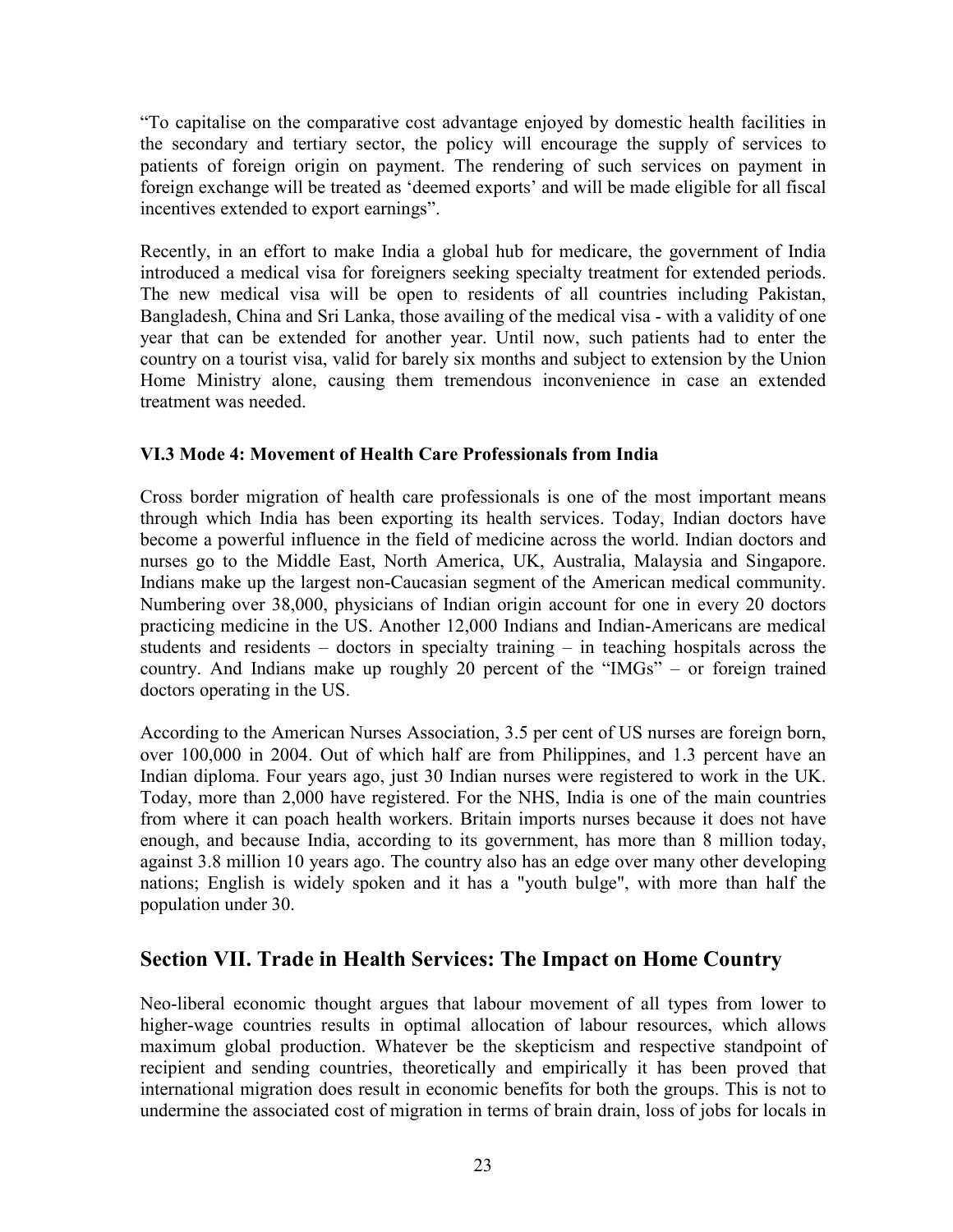host countries etc. However, what is important is the net increase in global economic welfare, which definitely comes through freer movement of labour.

Contrary to the neo-liberal views, according to the neoclassical models of economic development, the outflow of any labour, unskilled or skilled, has adverse effects on the development of the home country. It slows down the GDP growth rate. The more recent economic theory, the endogenous growth theory, also predicts that emigration of highly skilled workers reduces economic growth rates. Such theories are on the basis that professional migrants are net fiscal contributors and their going away for that reason represents a fiscal loss for those left behind. In addition, skilled and unskilled labours complement one another in the production process (World Bank, 2005). Hence, a paucity of skilled labour and abundant unskilled labour due to migration, usually as is the case in developing countries, would pose a substantial negative impact on unskilled workers' productivity and wages thus leading to higher inequality in the home country.

All the more, when it is related to the migration of health professionals the scaling up of international recruitment in developed countries comes against a backdrop of massive health worker shortages in developing countries. While the WHO recommends a minimum of 100 nurses and 20 physicians per 100,000 people, many SSA countries, for example, have fewer than 50 nurses and 5 physicians per  $100,000$  (see Table 15). In contrast, the average among OECD countries was approximately 222 physicians per 100,000 people in 2000. Thus for regions like Caribbean and SSA countries, the problem of health worker migration is a serious threat to their national health systems that is already staggering from the HIV/AIDS epidemic.<sup>24</sup> According to a *Medecins Sans Frontieres* report released recently, the shortage of health workers in Southern African countries is undermining access to antiretroviral drugs in the region. $^{25}$ 

| Country           | Doctors per 100,000 | <b>Nurses per 100,000</b> |
|-------------------|---------------------|---------------------------|
|                   | <b>Population</b>   | <b>Population</b>         |
| WHO Min. Standard | 20                  | 100                       |
| Malawi            | 1.1                 | 20.6                      |
| Rwanda            | 1.9                 | 21.0                      |
| Tanzania          | 2.3                 | 36.6                      |
| Mozambique        | 2.4                 | 20.5                      |
| Niger             | 3.3                 | 23.1                      |
| Somalia           | 4.0                 | 19.0                      |
| Mali              | 4.4                 | 12.6                      |
| Uganda            | 4.7                 | 5.4                       |
| Lesotho           | 5.4                 | 60.1                      |
| Zimbabwe          | 5.7                 | 54.2                      |
| Benin             | 5.8                 | 20.4                      |

Table 15: Physicians and Nurses (Per 100,000 Populations) in African Countries, 2004

<sup>&</sup>lt;sup>24</sup> Migration and the Global Shortage of Health Care Professionals: Advancing U.S. Domestic and Foreign Policy, 2006 Health in Foreign Policy Forum, February 2006

<sup>&</sup>lt;sup>25</sup> Confronting the Healthcare Worker Crisis to Expand Access to HIV/AIDS Treatment: MSF Experience in Southern Africa, Medecins Sans Frontieres, May 2007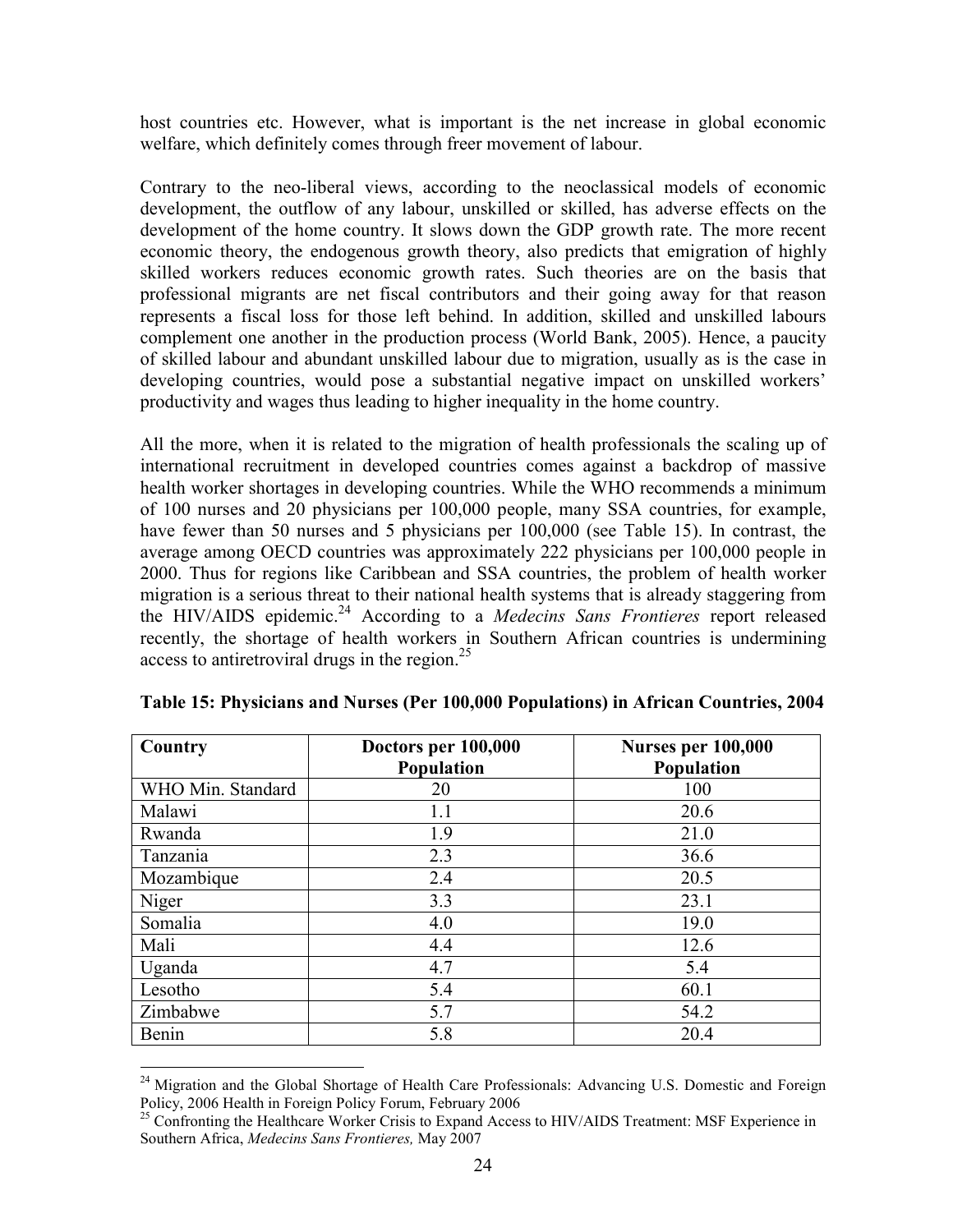| Zambia  | 6 G                       | 12   |
|---------|---------------------------|------|
| Senegal | $\overline{ }$<br>$\cdot$ | າາ   |
| Ghana   |                           | 64.0 |
| Kenya   | 32<br>ے. ر                | 90.  |
| Nigeria | 26 Q                      | 66.  |

Source: Compiled with data from www.globalhealthfacts.org

International migration flows have also exacerbated rural health shortages, as vacancies in urban areas left by migrating workers are filled by those leaving rural tracts. For example, in South Africa, rural areas account for 46 percent of the population, but only 12 percent of doctors and 19 percent of nurses. These internal disparities have also been noted in countries whose governments support the emigration of health care personnel, such as India.

#### VII.1 Situation in India

As regards the impact of migration of healthcare professionals on home country, the situation is something different in countries like India, China, and Philippines. They are able to produce more healthcare workers to take benefit of trade liberalisation in health services. For these countries, such flows have been part of an overall strategy of their labor export plan. The Philippines, India, and Cuba have intentionally invested in the training of health workers for export. Therefore, unlike SSA countries, who are facing severe shortage of healthcare professionals because of migration, the conditions of health sector in India is not as grave. Going by the WHO recommended minimum standards of 20 doctors and 100 nurses per 100,000 people, India does fulfill this standard in doctors but trailing far behind in case nurses availability. In 2004 there were 62 nurses and 51 doctors per 100,000 people available in India.<sup>26</sup>

In case of India, the impact of health care professionals' migration on domestic economy could be measures through inflow of remittances and locals preference for medical and nursing professions. Although there is no sectoral break-up of data available on remittances received by India, the increase in overall inflow of remittances to India indicates that international migration has had a beneficial impact on Indian economy. Over the years, remittances from overseas Indians have emerged as a stable source of foreign exchange inflows for the country. The RBI has reported that Indians living abroad transferred \$24.6 billion to India in the fiscal year 2005-2006. This made India the highest remittance receiving country in the world. India's share in total global remittances of US\$225.8bn in 2004 was almost 10 per cent.<sup>27</sup> The RBI (India's Central Bank) calls it "private transfers" from overseas Indians. According to RBI data, the "private transfers" rose from US\$2.1bn in 1990-91 to a whopping US\$24bn in 2005-06. It is worth mentioning that FDI in 2005-06 was only US\$7.69bn (see Table 16).

 $^{26}$  WHO Global Health Atlas, available at http://globalatlas.who.int/

<sup>&</sup>lt;sup>27</sup>Indian Budget 2005-2006, accessible at <http://indiabudget.nic.in/es2005-06/chapt2006/chap63.pdf>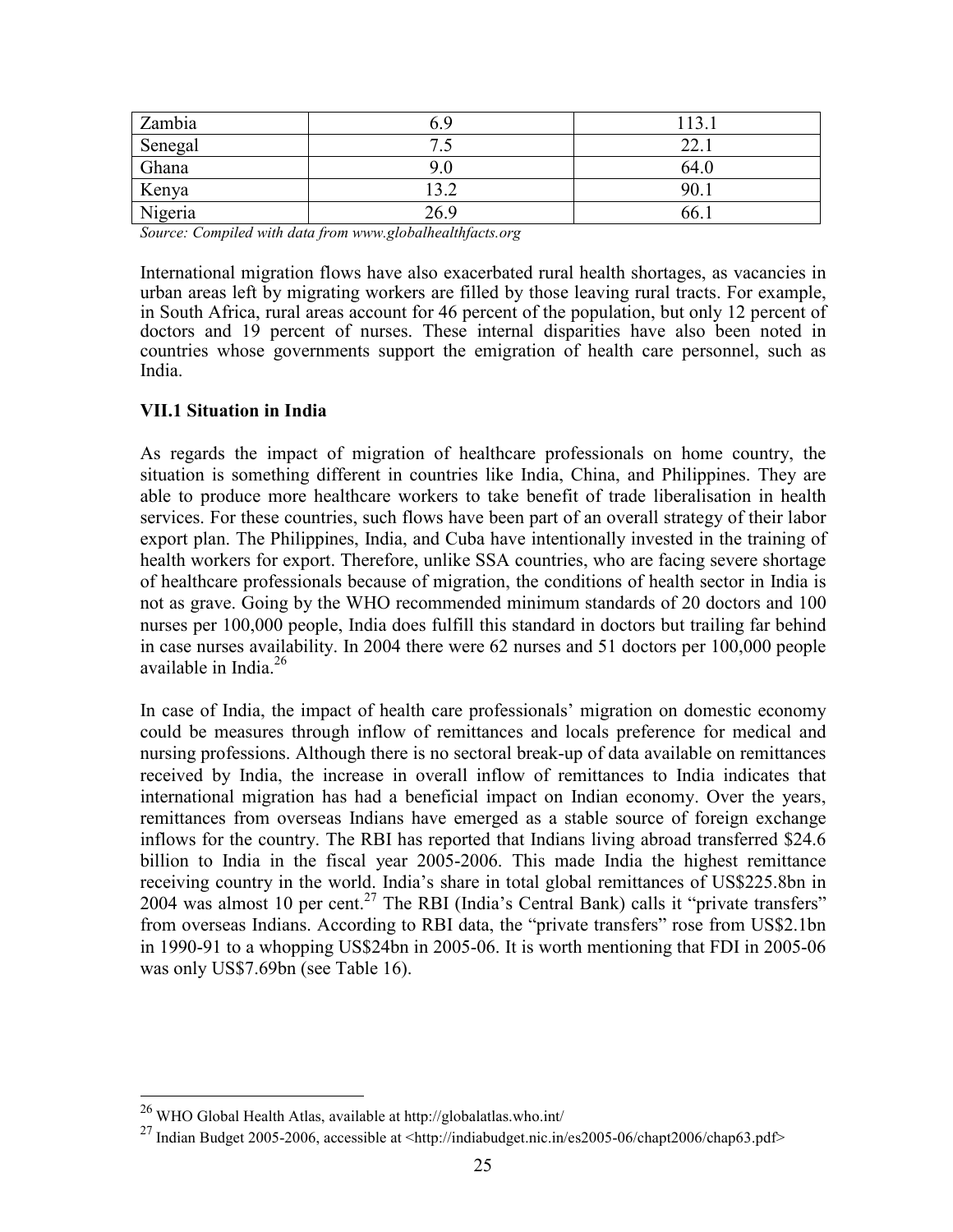| Year         | <b>Private Transfers</b> | <b>Foreign Direct Investment</b> |
|--------------|--------------------------|----------------------------------|
| 1990-91      | 2.06<br>0.09             |                                  |
| 1991-92      | 3.78                     | 0.12                             |
| 1992-93      | 3.85                     | 0.31                             |
| 1993-94      | 5.26                     | 0.58                             |
| 1994-95      | 8.09                     | 1.34                             |
| 1995-96      | 8.50                     | 2.14                             |
| 1996-97      | 12.36                    | 2.84                             |
| 1997-98      | 11.83                    | 3.56                             |
| 1998-99      | 10.28                    | 2.48                             |
| 1999-00      | 12.25                    | 2.16                             |
| 2000-01      | 12.85                    | 4.03                             |
| 2001-02      | 15.39                    | 6.12                             |
| 2002-03      | 16.38                    | 5.03                             |
| 2003-04      | 21.60                    | 4.32                             |
| $2004 - 05*$ | 20.25                    | 5.58                             |
| 2005-06**    | 24.09                    | 7.69                             |

Table 16: Private Transfers from Overseas Indians and Inward FDI (US\$bn)

Source: Compiled from Handbook of Statistics on Indian Economy, 2006, RBI Note: \* Partially Revised

\*\* Preliminary Estimates



Figure 3: Private Transfers from Overseas Indians and Inward of FDI

The contributions by migrants are not only through foreign currency remittances but also through other means. Seeing the growing demand for Indian health professionals in developed countries, the country has already moved in the direction of offering world-class education in health professions thus contributing actively to national development. Medical education infrastructure in the country have shown rapid growth during the last 15 years.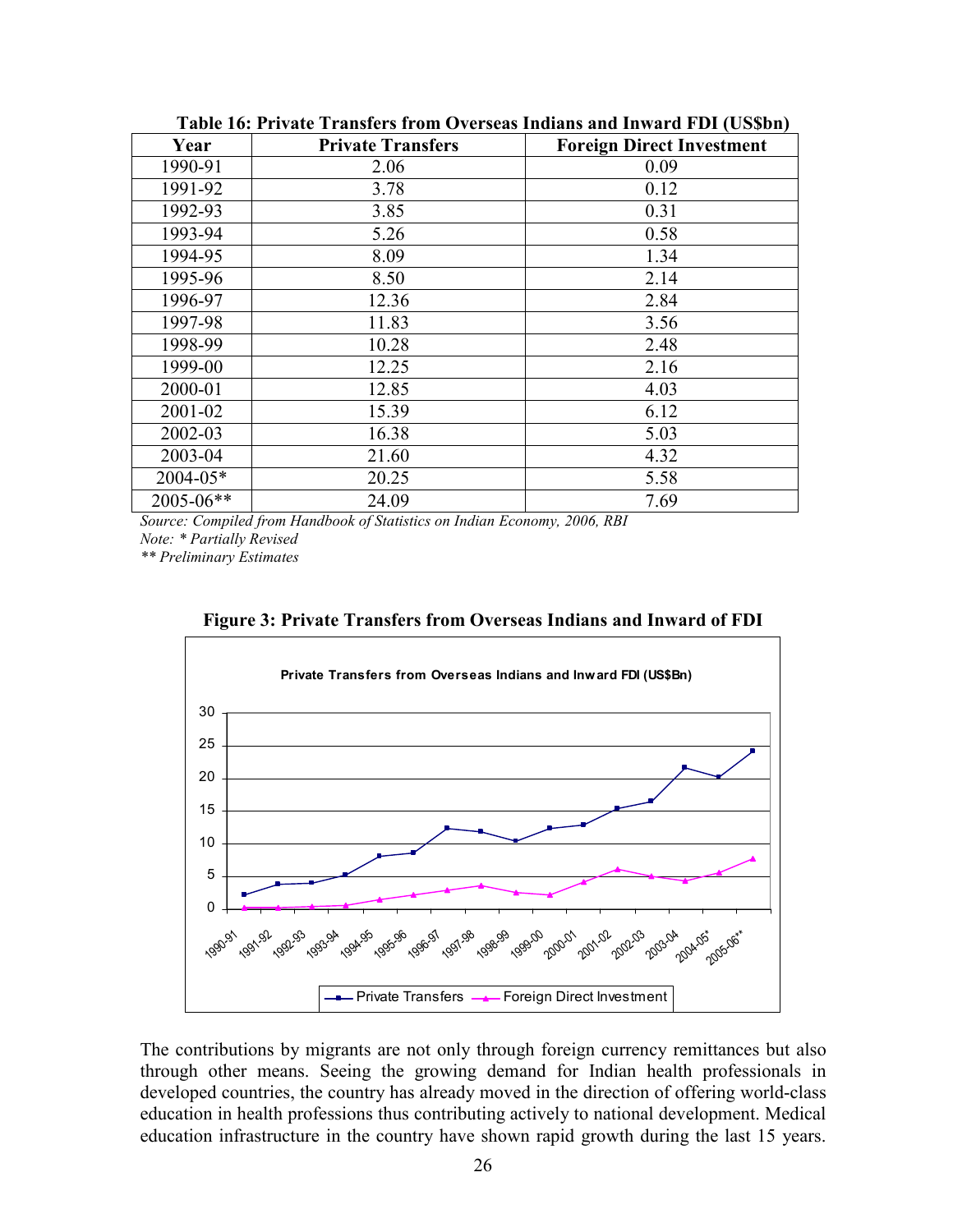The country has 242 medical colleges, 205 Bachelor of Dental Surgery (BDS) colleges and 67 Masters of Dental Surgery (MDS) colleges in 2005-06, up from 181 in 2001.<sup>28</sup> The admissions to medical colleges increased from 11,800 admissions per year in 1990 to 24,000 in 2005. This continued growth of medical colleges is an indication to the popularity of medicine and the belief nurtured by the common man that the combination of growth in the Indian economy and opportunities abroad will guarantee future medical employment.

Likewise, according to the Indian Nursing Council (INC), there are currently 271 Auxiliary Nurse Midwife (ANM) schools, 1312 institutions offering the General Nursing and Midwifery (GNM) diploma, 580 colleges offering bachelor degrees in nursing, and 77 institutions offering masters degrees in nursing  $(NC, 2006)$ <sup>29</sup> In keeping with the rising demand in developed countries, the government-aided as well as private Indian universities churn out 30,000 nurses a year. In India, the number of nurses graduating every year is almost three times the pace of the  $1990s$ .<sup>30</sup>

Thus it is evident that the country is investing huge resources on medical education and to an extent one could claim that this is due to the influence of the migrants to provide quality training to new physicians and to promote the research capacity of medical schools. Nevertheless, this huge investment would not become futile as only a few skilled people migrate at a time, and those migrated still contribute to the development of knowledge and remittances to country (Dalmia, 2006).

Another important way through which migrants contribute to their home countries is through return migration. A study by OECD (2002) sums up that the migrant workers return to their home country with new technological and entrepreneurial skills obtained abroad, and very often have money to invest or useful contacts in the international science and technology fields. For Instance, most of the doctors in Apollo and Escorts hospitals in India are trained or specialised in UK, US and Australia. They serve as visiting scholars, create virtual networks and shape the direction of scholarly environment and capacity building in various fields of science, technology, cultural exchange, business, etc. Indians who have immigrated to countries like the US and Britain have been active in the growing not only in medical field but also in sectors like software industry and other professional fields.

The large scale migration of healthcare professionals from India also has had some negative impact. This mass exodus of qualified nurses to Europe has hit nursing colleges across the country. Colleges are finding it difficult to fill vacancies, be it a principal's position, or a lecturer's or a tutor's. For instance, majority of the students passing out from premier institutions like L T Nursing College and Hinduja Nursing College Mumbai, and Rajkumari Amrit Kaur Nursing College, Delhi, migrate abroad after few years of initial training. In the year 2002-03 around 50 students graduated from LT College of nursing, with two-year hands on training as a staff nurse, after which almost everyone has flown abroad. The problem is more severe in Southern parts of the country from where a major

 $\overline{a}$ <sup>28</sup> Ministry of Health and Family Welfare and Planning Commission, Government of India

<sup>&</sup>lt;sup>29</sup>Figures taken from <http://cbhidghs.nic.in/CBHI%20Book/chapter6.pdf>

<sup>30</sup> See http://www.atimes.com/atimes/South\_Asia/GJ08Df01.html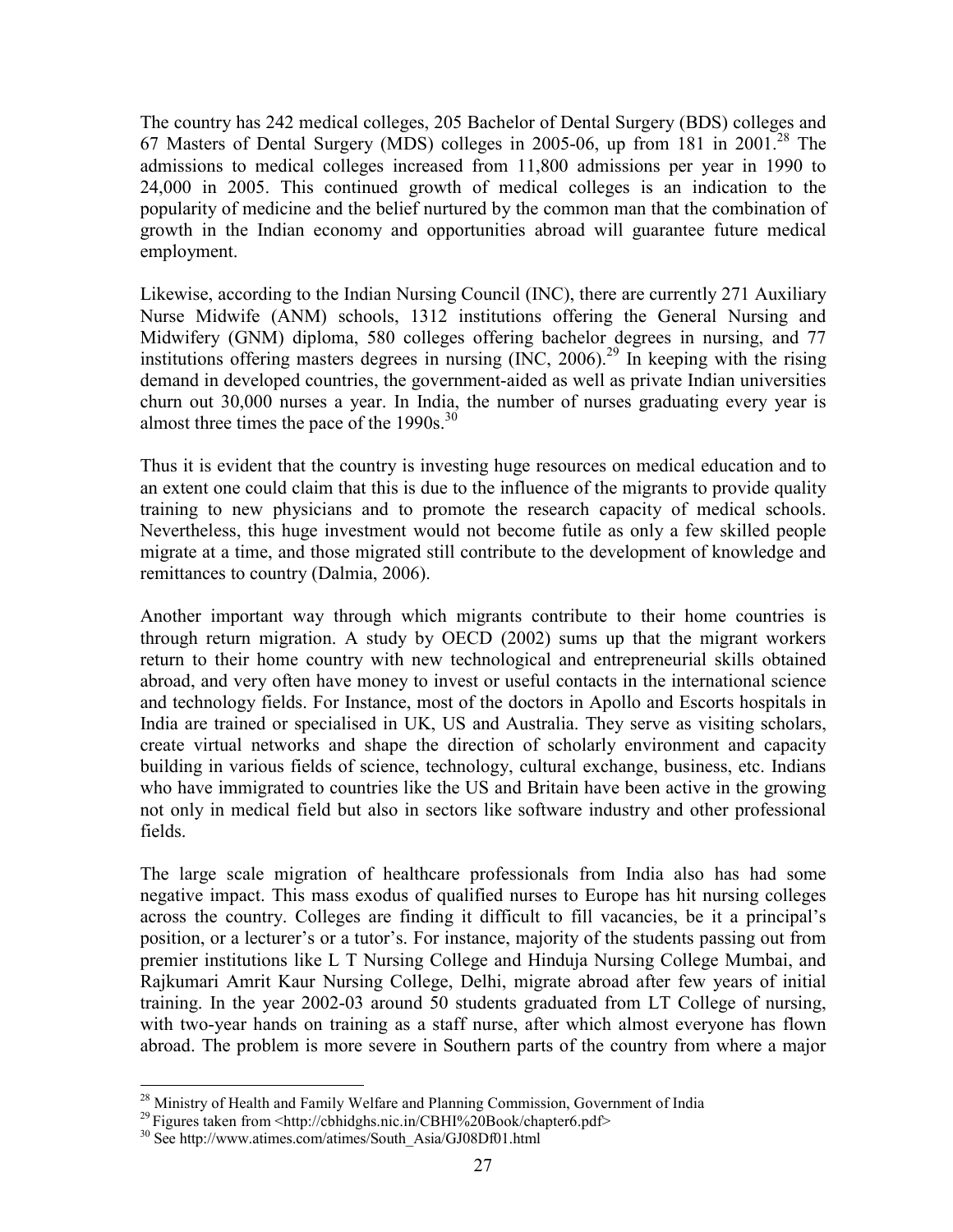portion of migration takes place. Even at All India Institute of Medical Sciences (AIIMS) nursing college, there are posts lying vacant.<sup>31</sup>

Holy Family, a New Delhi based mission hospital, has over the last few years witnessed mass scale exodus of nurses, often on 24 hour's notice. Between, January 2004 and June 2005, 260 nurses resigned from Holy Family Hospital, 189 of them to take jobs outside India in the Gulf countries, the US, Ireland, and the UK. The remaining seventy-one initially took jobs in government or private hospitals in Delhi and other parts of India but subsequently flew westward. The hospital was thereby deprived of not just the nurses but also the experience they acquired. To date, the hospital has been unable to find suitable replacements despite offering very high salaries. It is clear from looking at Holy Family's losses that the West is picking up the cream of India's experienced nurse workforce.<sup>32</sup>

The report of the Comptroller & Auditor General has repeatedly indicted how the emigration of AIIMS medical graduates is impacting adversely on the quality of healthcare services delivered by India's leading medical institution (see Box 1). According to Adkoli (2006), from AIIMS 56 percent of the doctors went abroad between 1956 and 1980. About 75 percent of graduates from AIIMS are continuing their education in the West.

### Box 1: AIIMS Doing a Bad Job

India's leading public hospital and medical education centre has failed to provide high quality medical services to its patients, a government audit report has said. A shortage of doctors and infrastructure deficiencies at the AIIMS, New Delhi, is depriving patients of quality time in diagnosis and medical care, the report by India's auditor general said.

An outpatient at the institute on average gets four to nine minutes of attention from a doctor, while the waiting time for surgery ranges from two to 34 months, it said. And at least three patients terminally ill with cancer are turned away each day for lack of healthcare facilities. The outpatient department, originally designed to cater for 500 patients a day, now receives nearly 6,000 each day.

The report also said the institute failed to nurture trained medical professionals and stop the 'brain drain'. The government subsidises medical education at the institute, but 49 per cent of a sample of 390 doctors who had trained there had emigrated. Health policy analysts say that the situation at the institute merely exemplifies the deterioration of health care services in the government sector.

Source: Indian Journal of Medical Ethics, October-December 2001-9(4); http://www.ijme.in/094fp132.html

<sup>&</sup>lt;sup>31</sup> http://www.expresshealthcaremgmt.com/20031215/focus01.shtml

<sup>&</sup>lt;sup>32</sup> "India Is Losing Its Nurses to the West", See

http://findarticles.com/p/articles/mi\_qa3859/is\_200511/ai\_nl5745214/print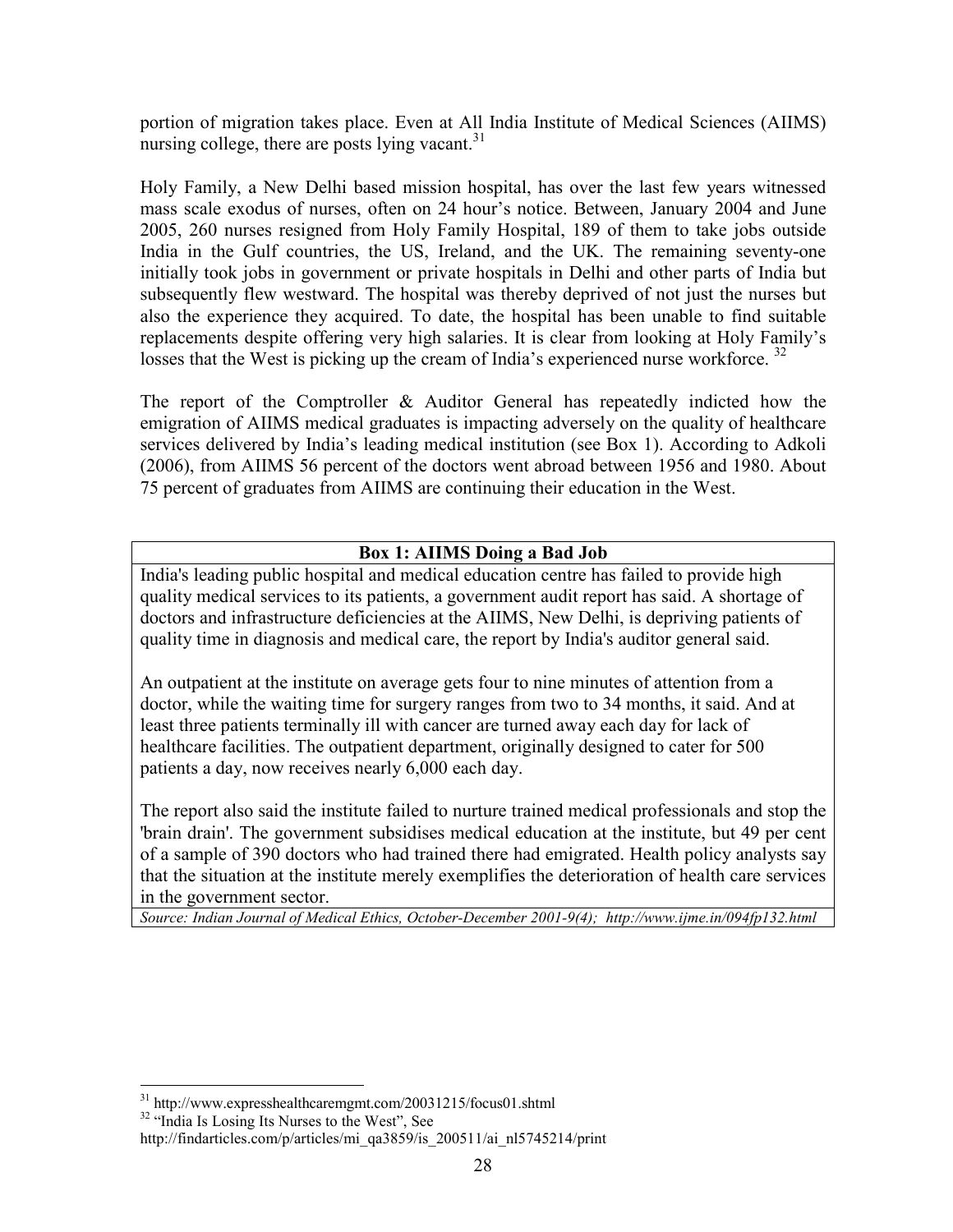# Section VIII. Migration of Indian Health Professionals: Major **Destinations**

India being an extremely large country with a huge population and an enormous potential to supply English speaking health professionals to many developed countries stands to gain a lot particularly when their demand rises worldwide. In recent years, health care institutions in prosperous countries have discovered India as a new source country for recruiting well-trained, English-speaking nurses and physicians. Today, Indian doctors have become a powerful influence in medicine across the world - from US, UK, Australia and Canada etc. To be precise, the total number of graduates of Indian medical colleges now practicing (2005) in these four countries is 59,095 – a workforce equivalent to 10.1 percent of the 592,215 physicians registered by the Medical Council of India (Mullan, 2005).

#### VIII.1 Migration of Indian Health Professionals to US

Indians are the largest overseas trained health care workers segment of the American medical community. Numbering over 50,000 physicians, they are the largest group of physicians after native-born American doctors. One Indian doctor is available in the US for every 1325 Americans in contrast with one Indian doctor in India for over 2400 Indians. Moreover these Indian origin doctors account for one in every 20 doctors practicing medicine in the US.

#### Box 2: Some Facts Regarding IMGs in US

- In 2005, out of 794,893 physicians,  $185,234$  IMGs received medical degrees from 127 different countries, accounting for 23.3 percent of the total physician count.
- IMGs make up approximately 23 percent of the US physician population.
- The heaviest concentration of IMGs is in New Jersey (39.6 percent of doctors); New York (38.6 percent); Florida (33.6 percent); and Illinois (32.3 percent).
- The largest national group is from India (24 percent of total).
- Among the top four primary specialties, the IMG population represents 30.8 percent of total physicians in internal medicine; 29.9 percent in anesthesiology; 29.8 percent in psychiatry; and 28.6 percent in pediatrics.
- The total physician population increased by 350,386 between 1970 and 1994 (or 104.9 percent), while IMGs accounted for over one fourth (27.8 percent) of this increase by gaining 97,359 physicians.
- In this 24-year period, non-IMGs grew by 91.4 percent, while IMGs increased by 170.2 percent.
- In 1980, IMGs accounted for 20.9 percent of the total physician count of 467,679, while that percent climbed to 22.6 percent of the total count of 684,414 physicians in 1994.

Source: American Medical Association www.ama-assn.org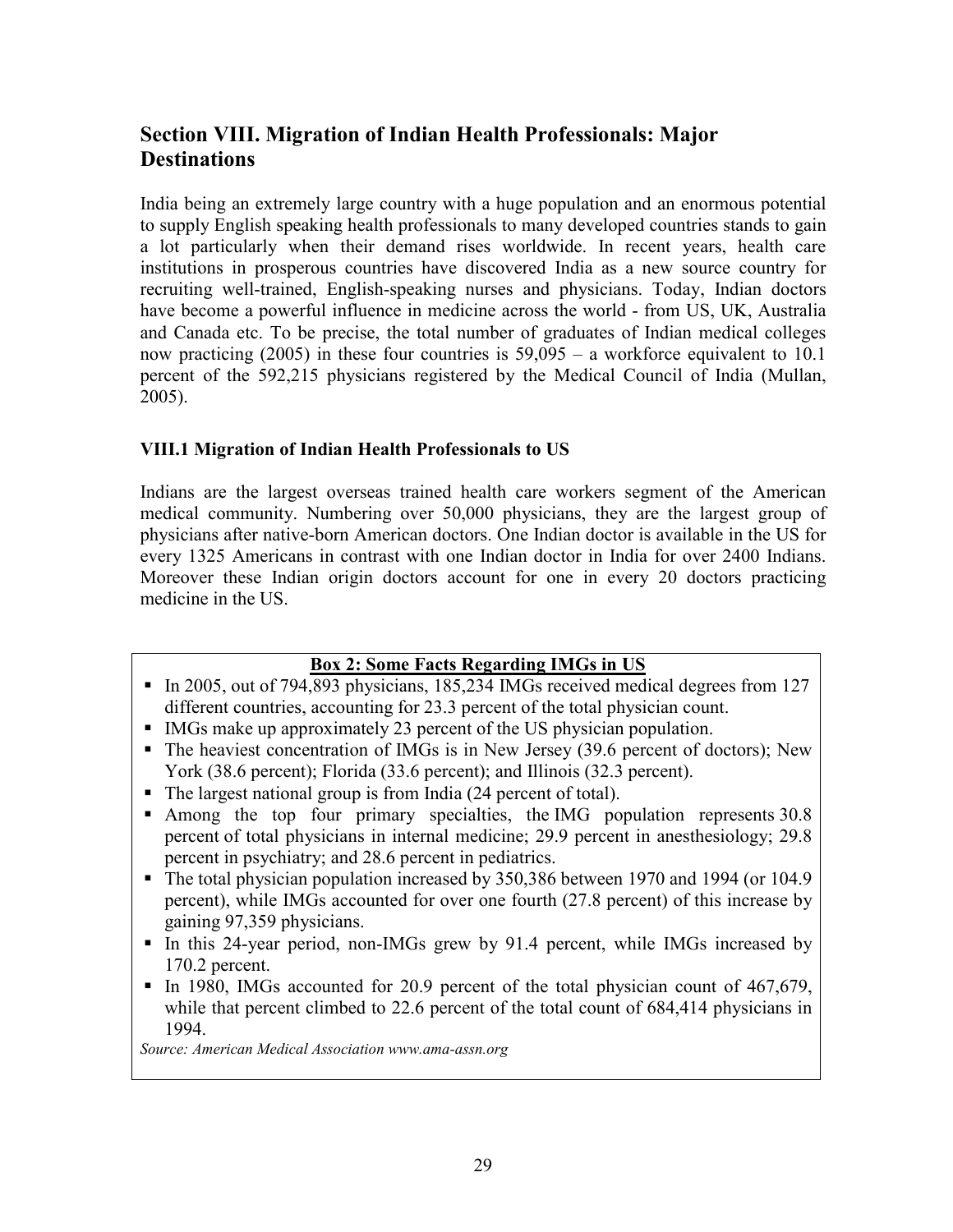Ironically, the US still faces a physician shortage in some regions and specialties medical establishment because of which the AMA is still more relying on the IMGs who can help meet the needs of a growing and aging population (Raymer, 2004). Also in the US, 44 percent of IMG's provide primary care when compared to that of 33 percent of US medical graduates, since US graduates choose the more high paying specialties (see Table 17). This demand for IMGs is being driven in part by demographic changes, particularly the rapid aging of the US population. The US Census Bureau projects that the number of people above the age group of 65 years and older will grow by 53 percent by  $2020^{33}$  By  $2030$ , there will be some 70 million senior citizens in the US. Significantly, older people utilise medical services at a much higher rate than younger people.

| <b>Category of Medical Care</b> | <b>Percentage of Physicians</b> |
|---------------------------------|---------------------------------|
| Internal Medicine               | 30.3% (57,490)                  |
| Psychiatry                      | 29.5% (14,576)                  |
| Anesthesiology                  | 29.0% (12,006)                  |
| Pediatrics                      | 28.7% (18,782)                  |
| Other                           | 22.7% (7,472)                   |
| General/Family Practice         | 17.6% (19,628)                  |
| Obstetrics/Gynecology           | 16.8% (7,472)                   |
| <b>General Surgery</b>          | 14.2% (17,621)                  |

Table 17: IMG Physicians Provide the Bulk of Primary Care in US

Source: American Association of Physicians of Indian Origin (AAPI) Journal, April 05, Vol 19, No 1

Likewise, overseas trained nurses are playing an increasing important role in the provision of nursing care in the US. The 2004 survey estimates that 3.5 percent of the RNs practicing in the US (100,791) received their basic nursing education outside the US and the five States estimated to have the largest number of foreign educated RNs were: California (25.5 percent), Florida (9.6 percent), New York (9.3 percent), Texas (6.7 percent), and New Jersey (6.1 percent).

Initially the recruitment of international RNs was focused from countries like Canada and UK, but now it's from countries like Philippines, India and other developing countries from Asia and Africa. In April 2006, American officials with the Health Resources and Services Administration (HRSA) released projections that the nation's nursing shortage would grow to more than one million nurses by the year 2020. In the report titled 'What is Behind HRSA's Projected Supply, Demand, and Shortage of RNs ?' analysts show that all 50 states in US will experience a shortage of nurses to varying degrees by the year 2015.<sup>34</sup>

The US has traditionally depended on nurses from the Philippines and a few other countries, but of late preference has been shown for nurses from India as they are highly trained, hard working and have excellent English language skills. The US began to look at India for nurses when the flow from Canada, Ireland and the Philippines dried up. Among various social and economic reasons, financial incentive is the most tempting factor. Nurses in the US earn US\$30 an hour, while in India the average salary of nurses is about

<sup>&</sup>lt;sup>33</sup> An Analysis of the Emerging Physician Shortage in the United States, Oct. 2004, Accessible at <www.healthleadersmedia.com/print.cfm?content\_id=59315&parent=103>

<sup>34</sup> Refer <http://bhpr.hrsa.gov/healthworkforce/reports/behindrnprojections/index.htm>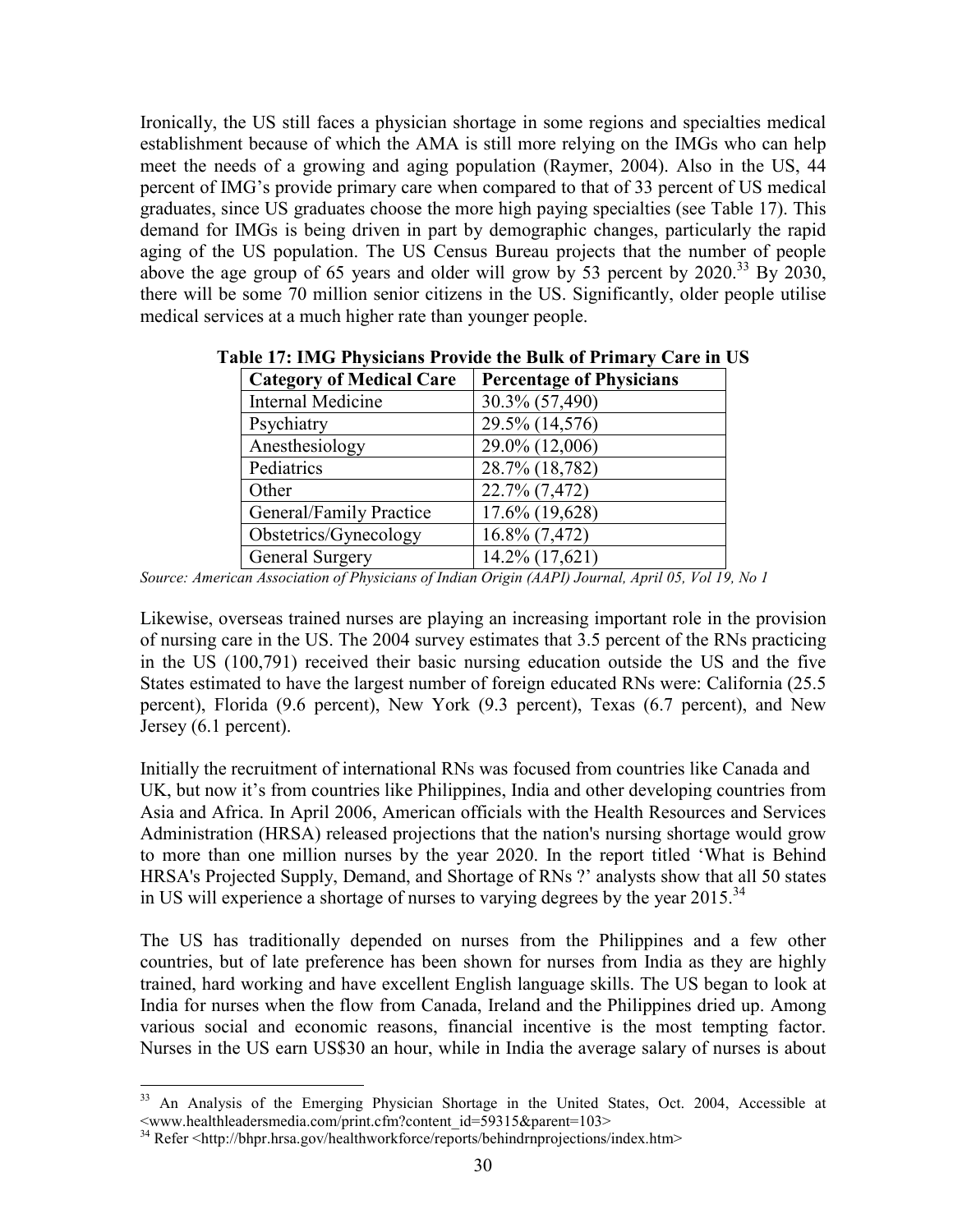6000 rupees (US\$120) a month. Indian nurses working in the US are paid on par with their American counterparts. It means they take home around US\$3000 plus a month.<sup>35</sup>

### VIII.2 Migration of Indian Health Professionals to UK

The UK is another major destination country for Indian doctors and nurses and has been active in the international recruitment of health professionals. But recent evidence highlights a marked fall in international nurses entering the UK register in the last two years, as a result of reduced demand due to NHS funding deficits and due to tightened regulations on entry to the UK. Above all, the outflow of nurses from the UK to other countries, as measured by NMC verifications, has risen in recent years. In other words, the UK recruits nurses from developing countries, and loses nurses to developed countries like Australia, New Zealand, Canada, the US and Ireland.

However, overseas trained nurses in UK have accounted for a substantial proportion of the 660,000 nurses on the register at March 2005. Most of the growth in inflow of nurses to the UK has been from countries outside the EU, particularly from India, Philippines, South Africa and Australia. However Philippine is no longer the primary source country as the numbers from India exceeds those from the Philippines (NMC, 2005) (see Table 18).

|  |  |  |  |  |  | Table 18: Nurses from India & Philippines Registered Per Annum in UK 1998-2005 |
|--|--|--|--|--|--|--------------------------------------------------------------------------------|
|--|--|--|--|--|--|--------------------------------------------------------------------------------|

| Country    | 1998/99   | 1999/2000 | 2000/01 | 2001/02       | 2002/03 | 2003/04 | 2004/05 |
|------------|-----------|-----------|---------|---------------|---------|---------|---------|
| India      | 30        | 96        | 289     | 994           | 830     | 3073    | 3690    |
| Philippine | ເາ<br>ے ب | 052       | 3396    | フつつく<br>ل و ک | 5593    | 4338    | 2521    |

Source: www.wider.unu.edu/publications/rps/rps2006/rp2006-82.pdf

# Figure 4: Admissions to UK Nurse Register from EU/Non-EU Countries, 1993/94 – 2004/05



Source: www.rcn.org.uk/publications/pdf/worlds\_apart\_labour\_market\_interim\_report.pdf

<sup>&</sup>lt;sup>35</sup> "Indian Nurses' American Dream", BBC News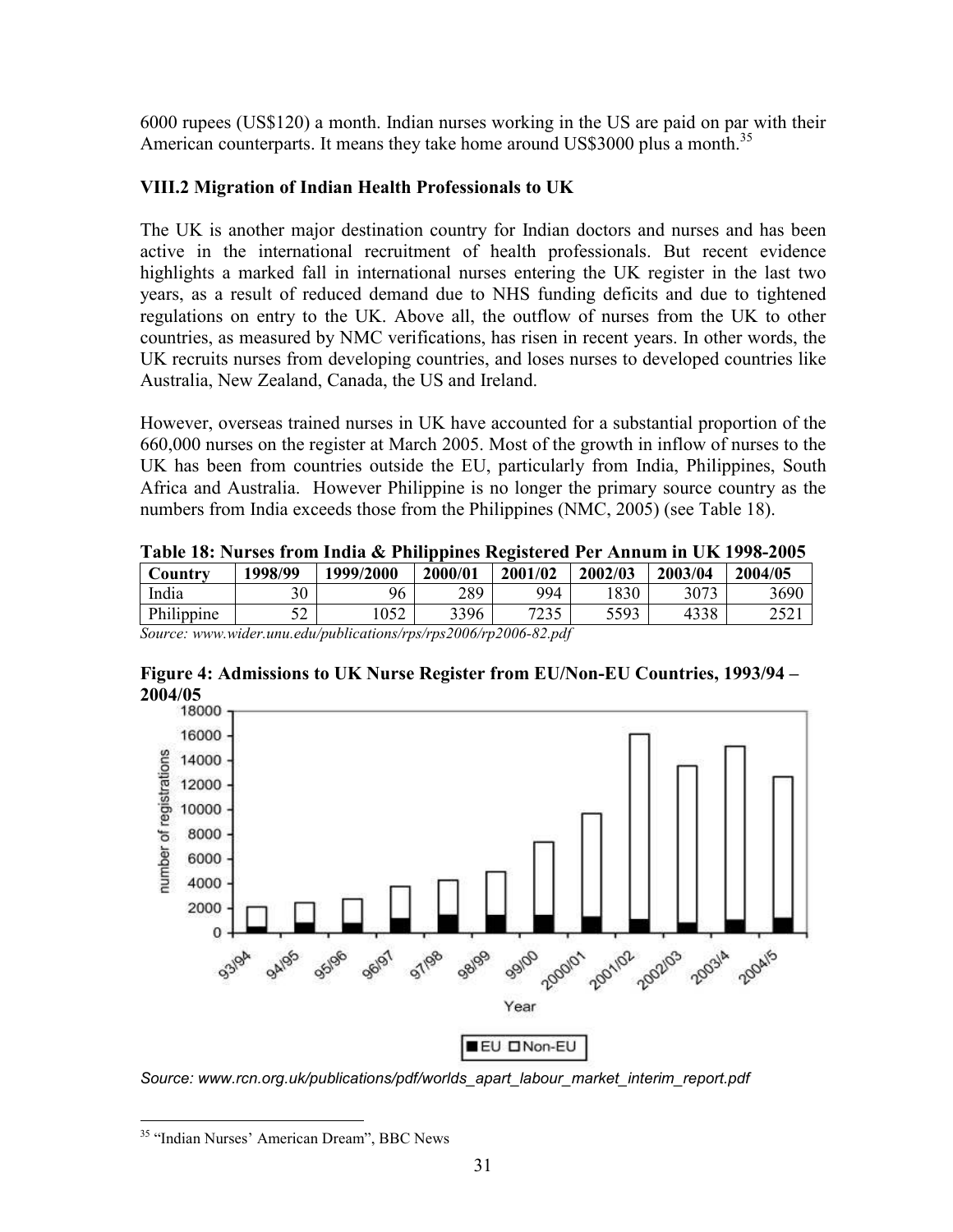#### VIII.3 Migration of Indian Health Professionals to Canada

Canada is experiencing both doctors and nursing shortage and this is projected to worsen dramatically over the next 15 to 20 years. In 2002, about 230,957 RNs were employed in nursing in Canada. Of this number, 6.9 percent of RNs employed in nursing (15,847) graduated from a foreign nursing program (CIHI, 2002). While a total of 986 were practicing Licensed practical nurses (LPNs) trained abroad, out of the 5,132 registered practical nurses (RPNs) employed in psychiatric nursing in Canada in 2002, 385 or 7.5 percent were foreign graduates. Hence there is strong evidence that a substantial number of internationally educated nurses (IENs) are applying for licensure in Canada. This number has increased in the past few years, undoubtedly due in part to active recruitment by Canadian employers.





Likewise, Canada also depends rather heavily on foreign-trained physicians to staff its health system. Currently about 25 percent of practicing physicians in Canada are foreigntrained. While the immigration of health and other professionals to Canada is not new, the number of physicians coming from developing countries which themselves are facing severe health human resource shortages is rapidly increasing. At present the major source countries are UK followed by South Africa and India.

|  |  |  |  | Table 19: Active Physicians from India of MD Graduation, Canada, 1994-2007 |
|--|--|--|--|----------------------------------------------------------------------------|
|--|--|--|--|----------------------------------------------------------------------------|

|       | 1994 | 1995 l       | 1996 | 1997 | 1998 | 1999    | <b>2000</b> | 2001 | 2002 | 2003    | 2004 | 2005 | 2006 | 2007 |
|-------|------|--------------|------|------|------|---------|-------------|------|------|---------|------|------|------|------|
| India | 86   | 93           | 109  | 106  | 103  | 102     | 104         | 106  | 116  | $125 -$ | 134  | 145  | 145  |      |
| India | 1215 | $\mathbf{A}$ | 197  | 198  | 191  | $190 -$ | 185         | 1181 | 1183 | 199     | 1207 | 197  |      | 1242 |
| (Goa) |      |              |      |      |      |         |             |      |      |         |      |      |      |      |

Source: <www.cma.ca/multimedia/CMA/Content\_Images/Inside\_cma/Statistics/10PhysByCountry.pdf>

It is been estimated that the number of doctors per capita in Canada will decline by 2015 without more foreign-trained doctors. Hence the country need to employ IMGs, as well as nurses and nurse practitioners, to expand the volume of service delivered.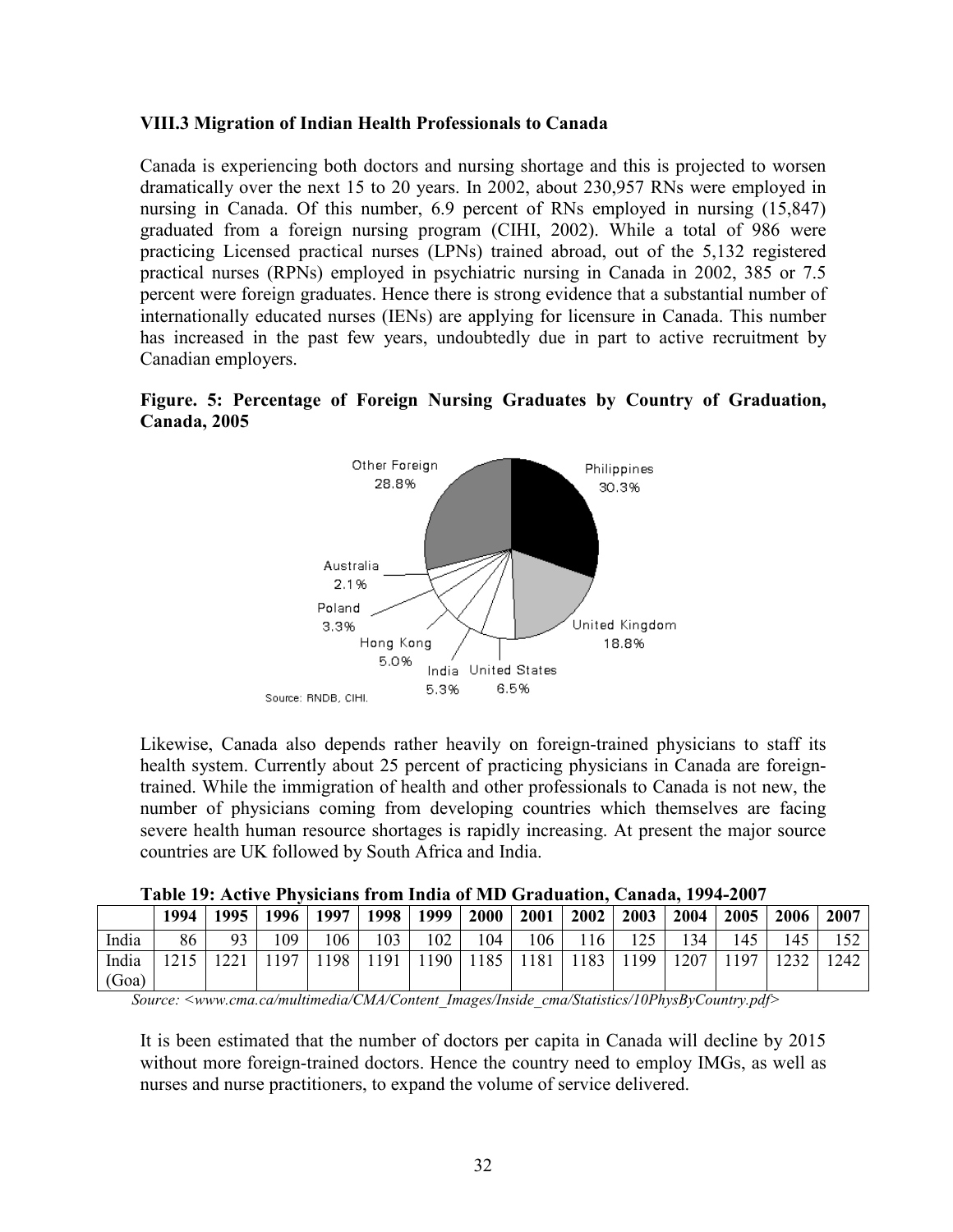#### VIII.4 Migration of Indian Health Professionals to Australia

Like other develped countries, Australia too is facing the problem of shortage of doctors and nurses, particularly in remote areas. In order to address this by 2007 an additional 725 appropriately qualified overseas trained doctors will be working in Australia under the overseas trained doctor initiatives.<sup>36</sup> Since the late 1990s Australian employers have been recruiting an increasing number of overseas-trained doctors to hospital located in the "area of need" (AON) at general practice positions. This rapid increase in the recruitment of overseas-trained doctors in Australia's medical workforce is a consequence of a government decision taken in the early 1980s to cap the number of entrants to Australian medical schools.

In 1997–98, most overseas trained doctors arriving under temporary resident visas were from the United Kingdom and Ireland, and by 2002–03 this had dropped to under 50 percent; overseas trained doctors now come from a greater diversity of countries including India. (see Tables 20 & 21)

| $1000$ TV, invariant introducional internal virgon $\overline{100}$ |         |     |     |     |     |                                                 |  |
|---------------------------------------------------------------------|---------|-----|-----|-----|-----|-------------------------------------------------|--|
| <b>Country of birth</b>                                             | 1997-98 |     |     |     |     | 1998-98   1999-00   2000-01   2001-02   2002-03 |  |
| India                                                               |         |     |     | 49  |     |                                                 |  |
| United Kingdom and                                                  | 572     | 634 | 463 | 552 | 538 | 476                                             |  |
| Ireland                                                             |         |     |     |     |     |                                                 |  |

Table 20: Medical Professionals Arriving Under Visa Subclass 422<sup>37</sup>

Source: www.mja.com.au/public/issues/181\_11\_061204/bir10706\_fm.html

#### Table 21: Medical Professionals Arriving as Occupational Trainees Under Visa Subclass 442

| <b>Country of birth</b>       | 1997-98 |  |     |     | 1998-99 1999-00 2000-01 2001-02 2002-03 |     |  |
|-------------------------------|---------|--|-----|-----|-----------------------------------------|-----|--|
| India                         | 49      |  | 70  | 62  | 70                                      |     |  |
| United Kingdom<br>and Ireland | 444     |  | 321 | 338 | 221                                     | 251 |  |

Source: <www.mja.com.au/public/issues/181\_11\_061204/bir10706\_fm.html>

### Section IX. Major Procedural Requirements in Destination Country

Regulations have multiple objectives as it seeks to monitor and control the number of migrants and their quality and at the same time facilitates migration. These regulations are largely enacted on a unilateral basis as an important component of domestic policy measures. However, in some case the domestic regulations are framed through bilateral, regional and multilateral cooperation agreements. They include visa and work permit regimes, and other quantitative restrictions on the deployment of foreign workers by firm, industry and occupation. The extent of regulation also varies across countries and occupations. A broad array of regulatory interventions is used to regulate professions.

l  $36$  Overseas-Trained Doctor Initiatives: the Benefits. Accessible at

 $\lt$ http://www.health.gov.au/internet/wcms/publishing.nsf/Content/factsheet-overseas\_trained\_doctors > <sup>37</sup> Visa Subclass 422 also known as the medical practitioner visa allows foreign nationals, who are medical

practitioners, to work in Australia for a sponsoring employer for three (3) months to four (4) years.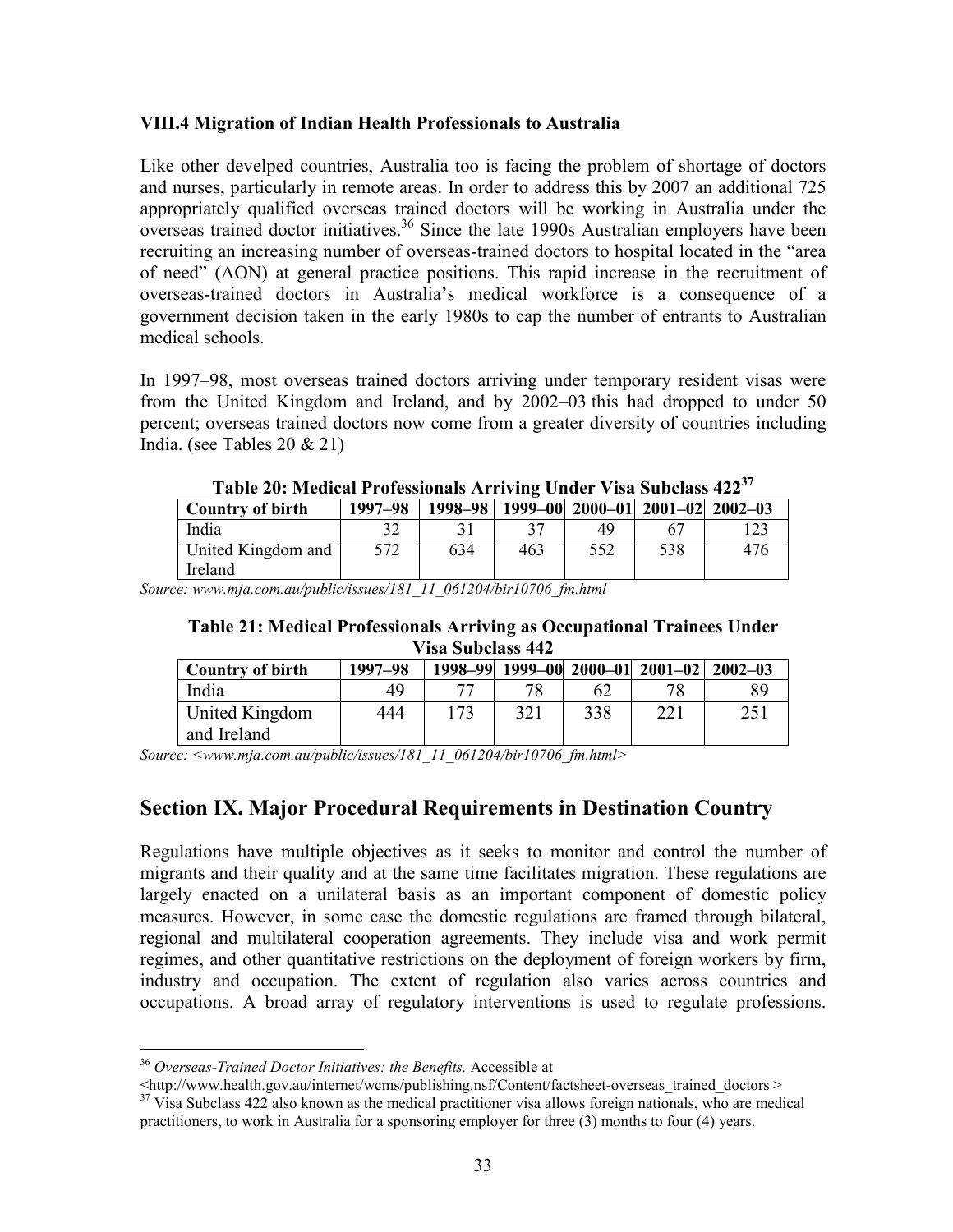Table 22 provides a summary of the most commonly used forms of professional regulations (Deighton-Smith, Harris and Pearson, 2001).

| <b>Type of restriction</b>       | <b>Explanation</b>                                        |
|----------------------------------|-----------------------------------------------------------|
| Entry qualifications             | Various types of academic and experience                  |
|                                  | qualifications are needed to become a professional.       |
| <b>Registration Requirements</b> | Even if a person has the appropriate qualifications, they |
|                                  | must hold a license to practice.                          |
| Reservation of Title             | Only persons with the appropriate qualifications and/or   |
|                                  | on the register may use the professional title.           |
| <b>Reservation of Practice</b>   | Certain areas of practice are not allowed to be           |
|                                  | performed by persons other than certified practitioners.  |
| <b>Disciplinary Processes</b>    | Professionals may be asked to explain their actions if    |
|                                  | their conduct is questioned, and may be disciplined or    |
|                                  | prevented from practicing.                                |
| <b>Conduct of Business</b>       | Some professions have rules that prescribe ways in        |
|                                  | which the professional may or may not conduct their       |
|                                  | business affairs. Common restrictions include             |
|                                  | ownership, profit sharing and advertising.                |
| <b>Business Licensing</b>        | Businesses must be licensed before they are able to sell  |
|                                  | their services.                                           |

Table 22: Examples of Professional and Occupational Regulations

Source: Rex Deighton-Smith, Ben Harris and Kate Pearson, Reforming the Regulation of the Professions, Staff Discussion Paper, National Competition Council, Australia, May 2001

Professional associations do play an important role in the regulation of foreign supply of professionals and their role are more pervasive in case of healthcare professionals when compared to other occupations. And within this profession their role are more crucial and prominent while dealing with doctors than for nurses and other paramedicals. One prime factor for this strict regulation is the direct link between the provision of health services and human health and well-being. But despite this stringent regulation, migration of healthcare professionals across national borders continues to grow, both on a permanent and increasingly on a temporary, contract basis.

The reasons are inadequate remuneration in the migrant's home country, plus the desire to work in a more conductive working environment, or to work in a technically better managed health system. Short supply of doctors and nurses relative to the demand in the host countries is the primary reason for recruiting foreign professionals. Thus migration in this sector would continue until developed countries (usually the host countries) address the underlying causes of medical professional's shortages and until developing countries (usually the migrant's home country) address conditions that cause medical professionals to leave.

However, there are some regulatory measures that curtail this international movement of health professionals. This includes the strict and complex procedures for obtaining visa and other requirements such as labour market tests that justify the need for employment of a foreign professional and problems arising from the lack of recognition of professional training and experience obtained in a foreign country. Other than such policy related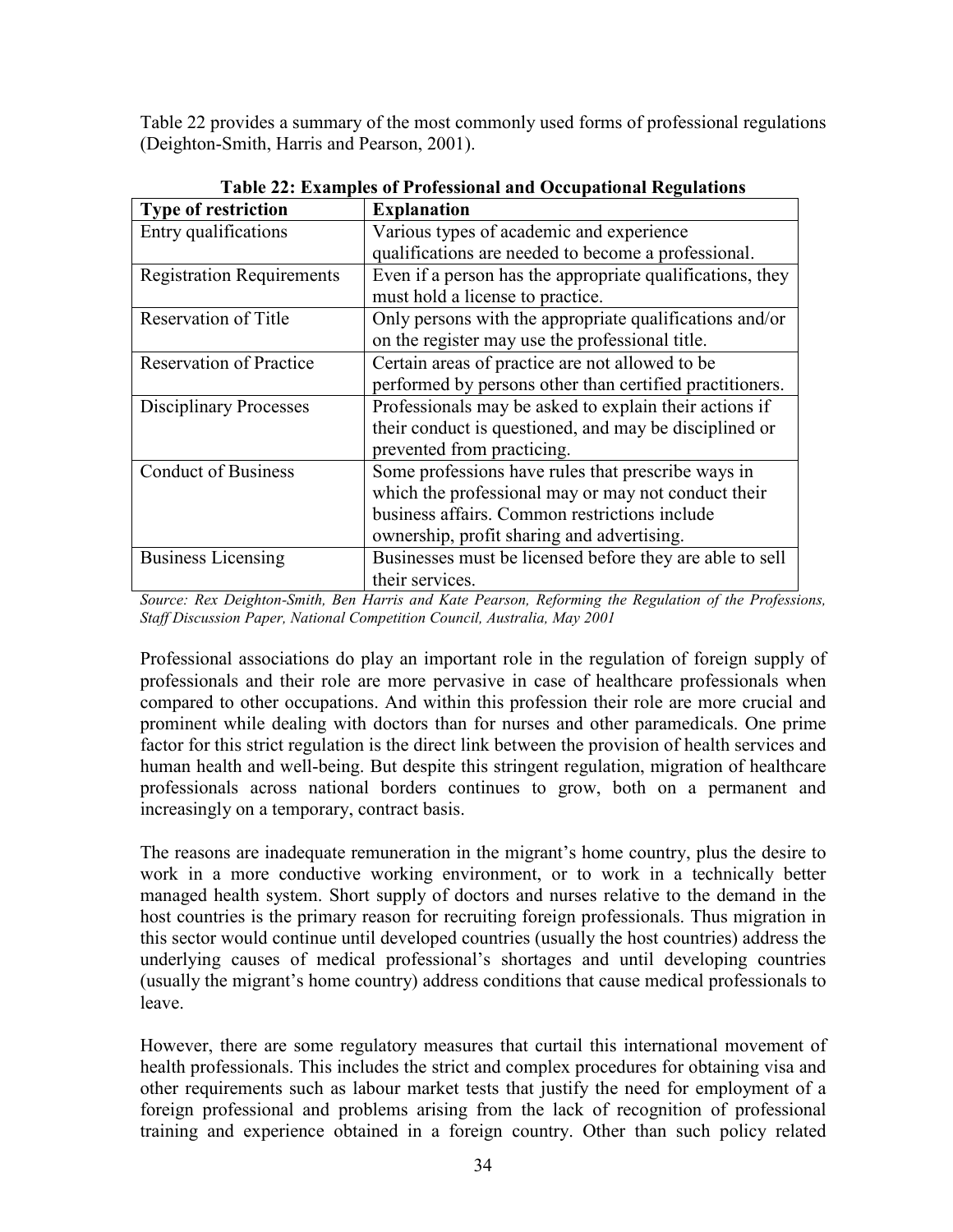hurdles, obstacles such as language barriers, cultural difference and social disruption are needed to be dealt with by an aspiring professional.

Besides, the aspirants are required to register/license with the local Medical Council or Nursing Board who are involved in the pre-employment confirmation of the applicant's qualifications and skills.<sup>38</sup> This procedure consists of holding required qualifications from a recognised medical school/university with specified period of training. However, this registration/license is only valid within the jurisdiction of the granting body. Hence medical practitioners who wish to practice in other countries have to go through the process of having their qualifications recognised by the relevant body in the host country.

## IX.1 Major Procedural Requirements in the US

### IX.1.1 Doctors

For many years the US was a closed destination for most "foreign medical graduates"  $(FMG)^{39}$ . From 1976 to 1991, federal immigration laws barred foreign-born physicians from obtaining temporary working "H-1B" visa in order to perform direct patient care. A physician under H-1B status was permitted only to teach or conduct research in the US for a public or non-profit private educational or research institution or agency. However, in 1991, Congress amended US laws to allow FMGs to qualify for temporary visas to enter in order to qualify for medical residencies and fellowships and to perform patient care.

The Immigration Act of 1990 comprehensively revised the H-1B visa category. The amended law allowed certain FMGs to obtain H-1B status in order to render patient care. The legislation which was part of Miscellaneous Technical Immigration and Naturalisation Amendments of 1991 (MTINA), allows FMGs to obtain H-1B status by the following two methods:

1. Pursuant to an invitation from a public or nonprofit private educational or research institution or agency to teach or conduct research;

or

2. Pursuant to an offer of employment as a physician if the foreign doctor has passed the Federation Licensing Examination (FLEX) or its equivalent as determined by the US Department of Health and human Services

and

3. S/he is competent in oral and written English, or is a graduate of a medical school accredited by the US Department of Education.

The US Immigration and Naturalisation Service (INS) is the nodal agency responsible for implementation of the new law. The INS issued regulations in 1992, which provide that a FMG seeking H-1B status must:

l <sup>38</sup> Chris Manning and Alexandra Sidorenko, *The Regulation of Professional Migration in ASEAN*, accessible at <http://rspas.anu.edu.au/economics/publish/papers/wp2006/wp-econ-2006-08.pdf>

<sup>&</sup>lt;sup>39</sup> FMG is defined as "an individual who has graduated from a medical school, located not within the United States, and s/he is qualified to practice medicine in a foreign countr." FMGs are also called "international medical graduate".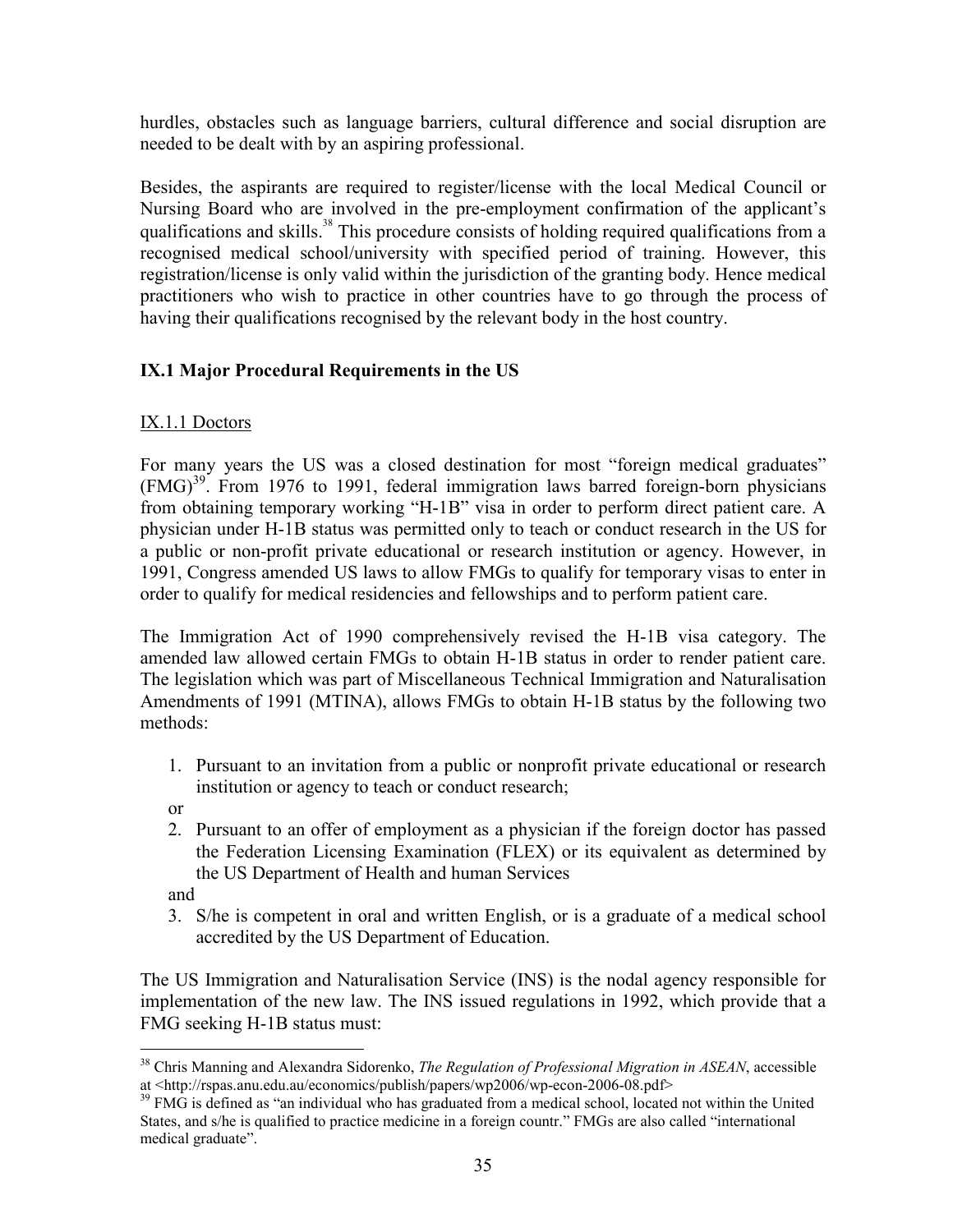- 1. have a license or other authorisation required by the state of intended employment to practice medicine if the physician will perform direct care and the state requires the license or authorisation;
- and

2. have a full and unrestricted license to practice medicine in a foreign country;

or

3. have graduated from a medical school in the US or a foreign country.

The 1992 regulations further provide that the petitioning employer establish that the FMG

1. is coming to the US primarily to teach or conduct research, or both, for a public or a nonprofit private educational or research institution or agency, and that no patient care will be performed, except that which is incidental to the teaching or resaerch;

or

2. has passed the FLEX, or an equivalent examination as determined by US Department of Health and Human Service, which grants recognition to National Board of Medical Examiners (NBME) and the US Medical Licensing Examination (USMLE);

and

3. is competent in English or is a graduate of a medical school accredited by the US Department of Education. In order to demonstrate competence in English, the FMG must qualify the English proficiency test conducted by the Educational Commission for Foreign Medical Graduates (ECFMG).

Foreign Medical Graduates (FMGs) also have the option of pursuing advanced medical training in the US for periods normally not to exceed seven years under ECFMG Exchange Visitor visa  $(J-1)$  programme.<sup>40</sup> The small percentage of FMGs who are accepted must agree that upon completion of their training in the US they will return home for two years before they are eligible to return to the US as either an immigrant ("green card"), or H-1B non-immigrant. This J-1 programme has resulted in significant healthcare improvements in the home countries of these exchange visitor physicians.

However, under current law, a J-1 FMG can receive a waiver of the two-year home residency requirement in several ways:

- the waiver is requested by an interested government agency (IGA) or state department of health;
- the FMG's return would cause extreme hardship to a US citizen or Legal Permanent Resident (LPR) spouse or child; or
- the FMG fears persecution in the home country based on race, religion, or political opinion

Most J-1 waiver requests are submitted by an IGA and forwarded to the Department of State (DoS) for a recommendation. If DoS recommends the waiver, it is forwarded to US

 $\overline{a}$ <sup>40</sup> "Foreign Medical Graduates: A Brief Overview of the J-1 Visa Waiver Programme", CRS Report for Congress, January 26, 2007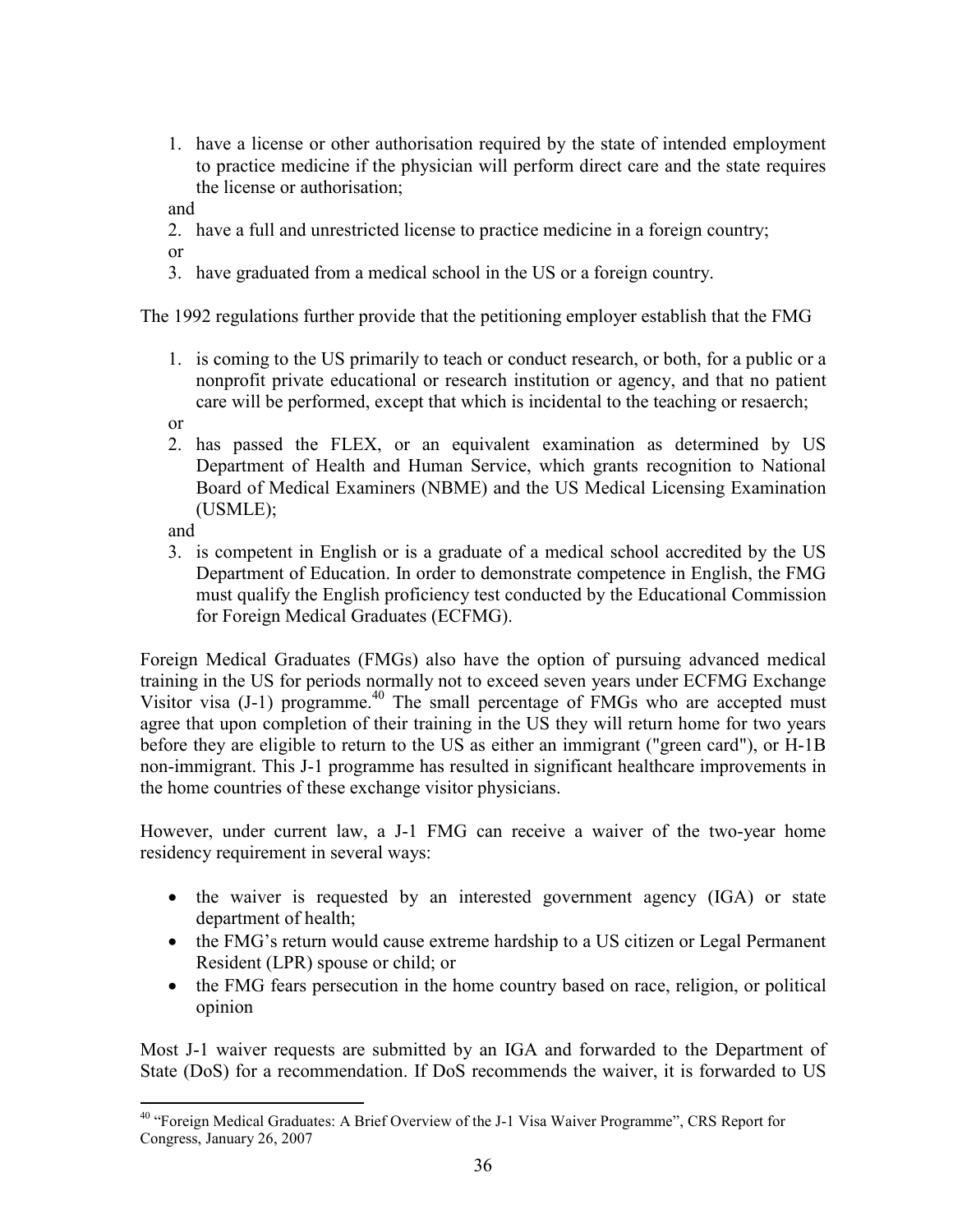Citizenship and Immigration Service (USCIS) in the Department of Homeland Security (DHS) for final approval. Upon final approval by the USCIS, the physician's status is converted to that of an H-1B professional specialty worker. $41$ 

#### IX.1.2 Nurses

Nursing profession in America offers both challenges and opportunities to those nurses who are educated outside the country and willing to migrate to the US, which fast emerging as the number one choice for IENs seeking to practice outside the borders of their home country. However, their adjustment to the US system can be affected by several factors such as the health care system of the nurse's home country, language competence, knowledge of medications and their administration and most importantly familiarity with technology.

Nurses who decide to immigrate cannot just apply for US employment as there are many steps to the immigration process. The following conditions/requirement needs to be fulfilled for a foreign registered nurse (RN) to be employed in the US:  $42^{\frac{42}{2}}$ 

The RN must have:

a. A diploma from a nursing school in her country;

b. An RN license in her country;

c. A full and unrestricted license to practice professional nursing in the state of intended employment, and/or a certification issued by the Commission on Graduates of Foreign Nursing Schools (CGFNS), or evidence that she has passed the national licensure exam (NCLEX) but cannot obtain a license because she lacks a social security number.

Unless the nurse was educated in an English-speaking country (US, Australia, New Zealand, Ireland, UK or Canada - all provinces except Quebec), she must achieve a certain minimum score on tests in written and spoken English administered by Test of English as a Foreign Language (TOEFL), (International English Language Testing Service (IELTS) or (Test of English in International Communications (TOEIC).

Passing scores for RNs on English exams are as follows:

IELTS: Academic Module or the General Training Module 6.5, Overall Band Score, 7.0 Speaking TOEFL: Paper-Based 540; TOEFL Computer-Based 207; Test of Written English (TWE) 4.0; Test of Spoken English (TSE) 50. TOEIC: 725; plus TWE: 4.0 and TSE: 50

Although some states require that foreign nurses pass the CGFNS examination before taking the state RN licensing (NCLEX) examination, the number of such states is on the decline. This is because, as of January 2005, it became possible to take the NCLEX abroad in (1) Hong Kong; (2) London, England; or (3) Seoul, Korea. On January 24, 2006, the National Council of State Boards of Nursing (NCSBN) announced that within the next year, it will be possible to take the NCLEX in Australia, India, Japan, Mexico, Canada, Germany and Taiwan as well as the three locations named above. In pursuant to this, since

 $\overline{a}$ <sup>41</sup> Ibid

 $42$  Immigration of Registered Nurses, accessible at <www.shusterman.com/rn.html>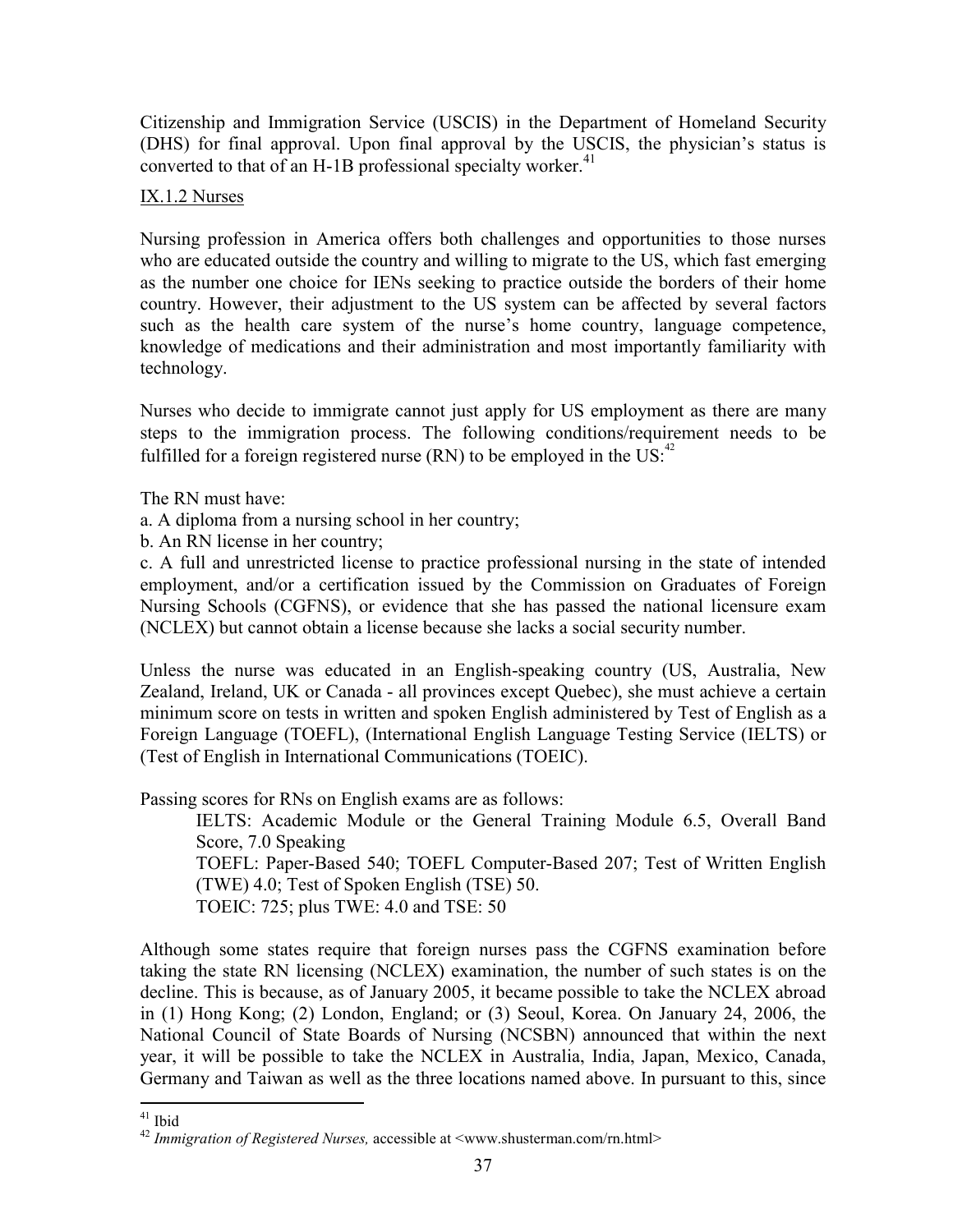January 2006, NCLEX-RN exam is being conducted at five major cities of India, viz., Bangalore, Chennai, Delhi, Hyderabad and Mumbai. Passing NCLEX-RN exam is a daunting task for nurses educated outside of North America, since they are much more familiar with essay type examinations than multiple choice tests. Only after securing state licensure, the international nurse can begin US employment (Davis, 2004).

The immigration process begins when an employer submits an immigrant visa petition to the service center of the US Citizenship and Immigration Services having jurisdiction over the nurse's place of intended employment. Once approved the visa petition is forwarded to the National Visa Center (NVC) after which the nurse (or her attorney) receives a "fee bill" asking for all government processing fees to be paid in advance of processing her application and those of her immediate family members. After the fees are paid, the NVC forwards to the nurse or her attorney the biographical information forms that need to be completed by her and her family members, and a list of documents which must be submitted.

The RN, or her attorney, sends the signed and completed forms and documents to the NVC which then schedules an appointment for an Immigrant Visa for the RN and her family at the US Consulate or Embassy where they will have their interviews for permanent residence.

A registered nurse seeking employment in the US also needs to get a Visa Screen Certificate. As per US Immigration law, it is mandatory that healthcare professionals, other than physicians, complete a screening program in order to qualify for certain occupational visas. Visa Screen, a program offered by The International Commission on Healthcare Professions (ICHP), a division of CGFNS, enables healthcare professionals to meet this requirement by verifying and evaluating their credentials to ensure that they meet the government's minimum eligibility standards. CGFNS is named in Federal law as a qualified provider of such a screening program. The Visa Screen Certificate is issued directly to the applicant who successfully completed all of the requirements of the program. The applicant then presents it to a consular office or attorney general (when applicable) as part of a visa application.<sup>43</sup>

Generally, the process of obtaining permanent residence may take between 12 to 18 months assuming that the immigrant visa quota from the RN's country of birth is not backlogged.

### IX.2 UK

 $\overline{a}$ 

#### IX.2.1 Doctors

Foreign doctors from outside the European Union must be registered with the UK General Medical Council (GMC) in order to practice medicine in the UK. In order to obtain limited registration, the doctor is required to pass the examinations as set out by the Professional and Linguistic Assessment Board (PLAB).<sup>44</sup>

<sup>&</sup>lt;sup>43</sup> See http://www.21stcenturynurse.com/nursing\_in\_the\_usa.htm

<sup>&</sup>lt;sup>44</sup> Doctors not from EU countries. Accessible at

<sup>&</sup>lt;www.workpermit.com/uk/medical\_practitioners/doctors.htm>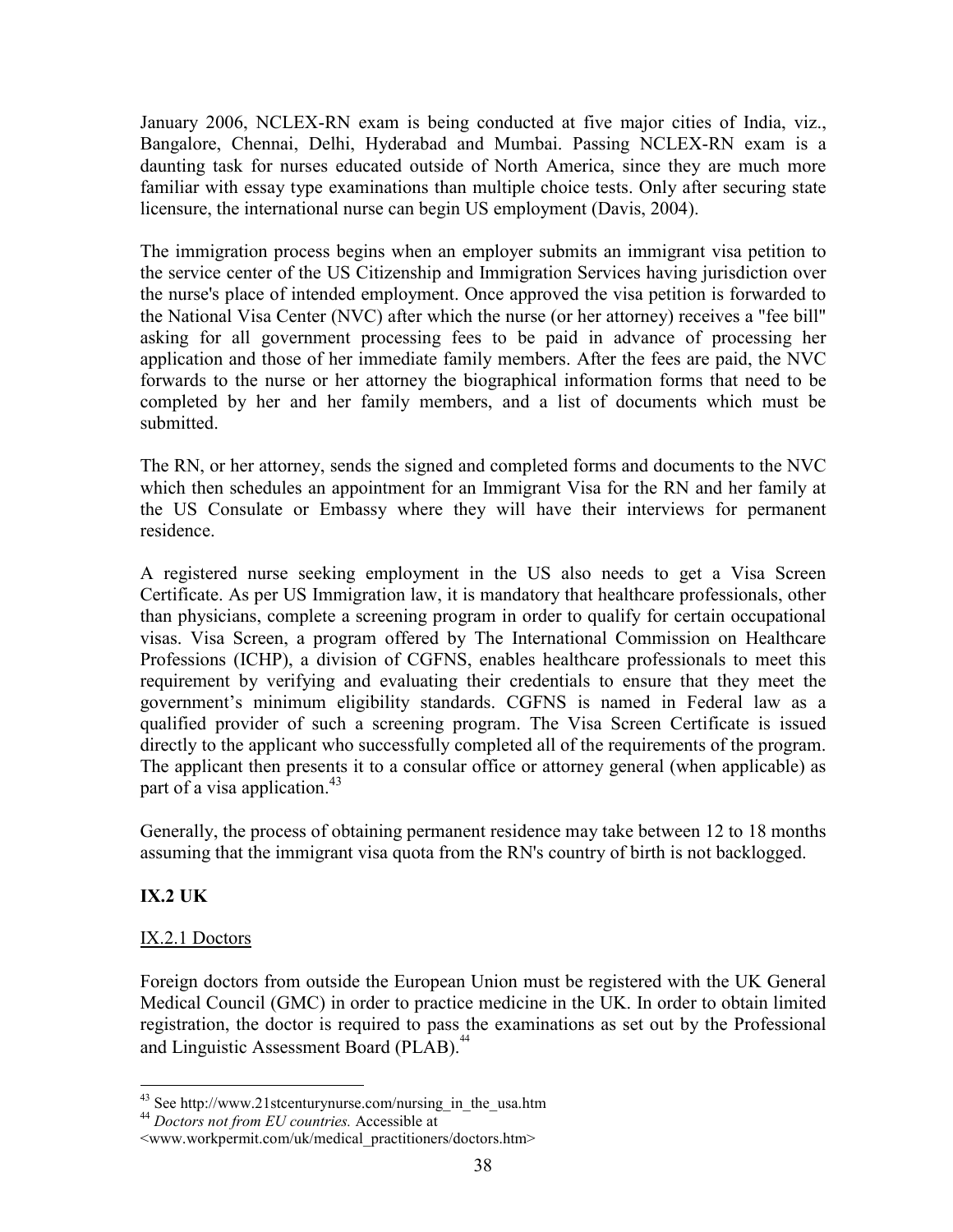The test is in two parts:

- Part 1 tests the knowledge on clinical management and includes science as applied to clinical problems.
- **Part 2 tests the clinical and communication skills. It is designed so that an examiner** can observe the candidate putting these skills into practice.

A candidate cannot enter Part 2 until he/she have passed Part 1. Also Part 2 must be taken within three years of passing Part 1. However a candidate will generally have to wait for four to six months between applying for and securing a place for the Part 2 examination.

Before a physician can take the test, he must already have the following qualifications and experience:

- S/he must have a primary medical qualification (PMQ) for limited registration as listed in the WHO Directory of Medical Schools.
- S/he must be proficient in the English language. This would be demonstrated by obtaining the relevant scores in the IELTS test (a minimum of 7 as an overall score).
- S/he must have at least 12 months' postgraduate clinical experience in a teaching hospital, or another hospital approved by the medical registration authorities in the appropriate country.

Recent graduates who have never worked in a hospital either in the UK or overseas are only eligible for limited registration at the level of Junior House Officer. In addition, the graduate will be required to sit in both parts of the PLAB examination as part of initial 12 months training. However, if the candidate has already completed 12 months post-graduate training in a hospital either in the UK or overseas, and have passed the PLAB examinations, then S/he will be eligible for entry to an NHS hospital at the level of Senior House Officer (SHO).

#### IX.2.2 Nurses

Overseas nurses must be registered with the UK Nursing and Midwifery Council (NMC) in order to practice nursing in the UK. For registration, they are required to fulfill certain requirements.

- 1. Candidate must already have an acceptable nursing qualification. Here are a few examples of the kind of 'first level' qualifications that the NMC can accept:
	- Registered Nurse
	- Registered Midwife
	- State Registered Nurse
- 2. In order to be considered for registration, applicants must comply with the following minimum education and training requirements and post registration experience:
	- The programme of education and training must have been of three years or 4600 hours in length, all of which must have been relevant to nursing. Any additional general areas of study will not be considered as part of a nursing programme.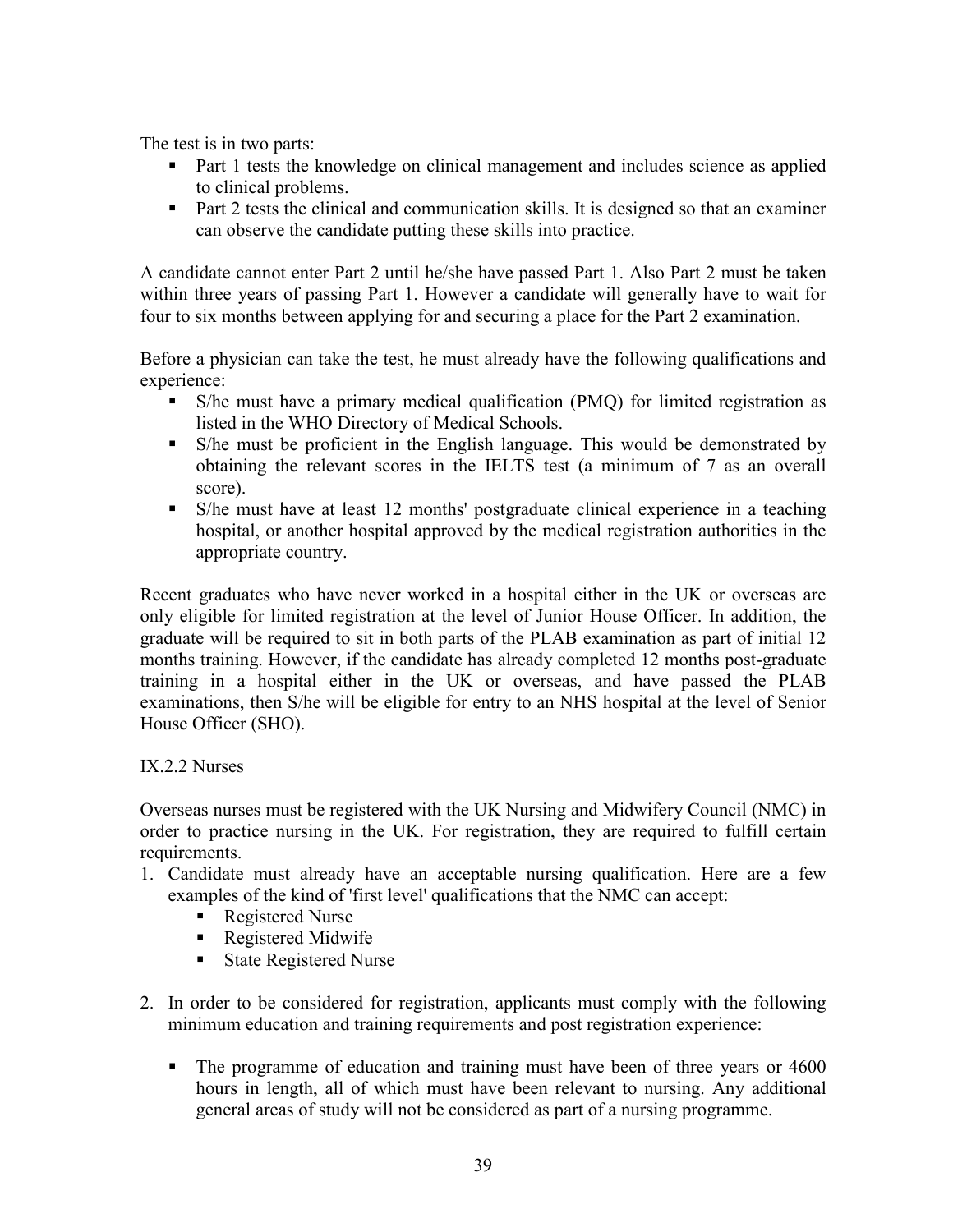- This programme must have been carried out at a post-secondary school level of education. Also the programme must have demonstrated a balance of theoretical and practical aspect of nursing training.
- The instructions must contain minimum of one third theoretical training and not less than one half clinical/practical training. Further, the theoretical and clinical/practical training must have been in the following areas:
	- General and specialist medicine
	- General and specialist surgery
	- Child care and pediatrics
	- Maternity care (Obstetrics)
	- Mental Health and Psychiatry
	- Care of the elderly (Geriatrics)
	- Community (Home) Nursing.
- Must have undertaken at least six months of continuous post-registration experience within the last five years
- Must have a reasonable command over English language. This would be demonstrated by obtaining the relevant scores in the IELTS test (a minimum of 7 as an overall score). $45$ 
	- At least 7.0 in the listening and reading sections.
	- At least 7.0 in the writing and speaking sections.
	- An overall average score of 7 (out of a possible 9).
- 3. Once all the above requirements are satisfied, then the aspirants get eligible to apply for visa that would allow her to enter the UK and work as a nurse.

### IX.3 Australia

#### IX.3.1 Doctors

Overseas doctors are usually sponsored for a period of 4 years to work in areas of high demand, such as rural and remote areas. Medical Practitioner visa is a temporary visa to allow Australian employers to employ overseas doctors to work in Australia. The term 'medical practitioner' covers radiologists, doctors, or specialists in any medical field. However, this visa is not meant for nurses or other paramedical professions, who should look at the Temporary Business Visa.

Typically, an overseas trained doctor wishing to work in Australia must meet the basic requirements listed below:<sup>46</sup>

Satisfy Australian Medical Council (AMC) English language proficiency requirements.

 $\overline{a}$ <sup>45</sup> Overseas Nurses Registration, accessible at <www.nmc-uk.org/aArticle.aspx?ArticleID=1653>

 $46$  Checklist for overseas trained doctors, Department of Health and Aging, Australian Government, accessible at <www.health.gov.au/internet/otd/publishing.nsf/Content/work-General-guide>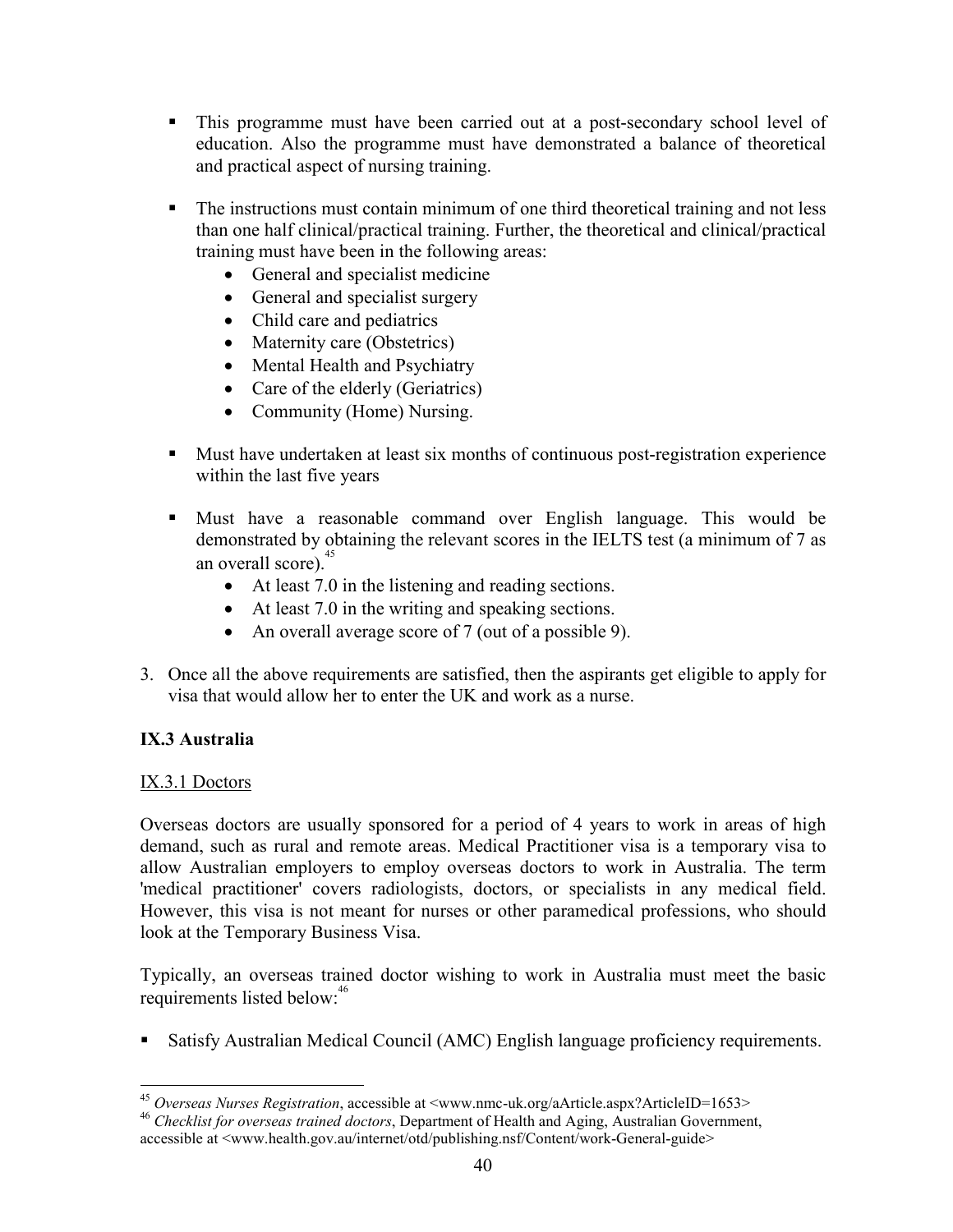- General practitioners (GPs/family physicians) must pass the AMC exam consisting of theory and clinical components. Before commencing work as general practitioner (family physician) in Australia the physician need to have his general practice qualifications and experience assessed by the Royal Australian College of General Practitioners. Hospital non-specialists must meet the specific registration requirements of the relevant State or Territory Medical Board for an AON position. Specialists must apply to the relevant Specialist Medical College for recognition as a specialist via the AMC.
- Apply for a visa and pass required character/police and medical checks. Doctors can apply for either a temporary or permanent visa. Permanent Visa: For immigration purposes, doctors seeking permanent residency in Australia must hold full medical registration. The department will accept one of the following certificates issued by the State or Territory Medical Board as evidence of full registration:
	- o full/unconditional/general medical registration
	- o conditional specialist registration this registration allows you to practise only in your particular speciality, with no further training or supervision requirements.

Temporary Visa: Doctors who do not yet hold full medical registration in Australia can be employed and sponsored as a temporary resident while they are in the process of meeting the requirements to obtain full medical registration.

- Identify an appropriate job. (Most overseas trained doctors will initially have to work in an AON position).
- Apply to the relevant State/Territory Medical Board for medical registration.
- Obtain medical indemnity cover in Australia.

#### IX.3.2 Nurses

The International Section of the Australian Nursing & Midwifery Council (ANMC) is an assessing authority for the Australian Department of Immigration and Citizenship (DIAC). The ANMC conducts an assessment of RNs and Midwives who intend to migrate to Australia under the General Skilled Migration category. The ANMC has been authorised by DIAC to undertake these assessments. Through this process the ANMC determines whether nurses and midwives are suitable for migration or they are required to undertake further education in order to be eligible for migration in the stated skill category.

Below mentioned are the guidelines developed by the ANC for the process of assessment of the educational qualifications and work experience of overseas-educated nurses and midwives:<sup>47</sup>

 $\overline{a}$  $^{47}$  ANC Guidelines for the Assessment of the Qualifications of Overseas-Educated Nurses and Midwives for Migration Purposes, Australian Nursing and Midwifery Council, June 2003. Accessible at <www.anmc.org.au/docs/Professional\_Standards\_Criteria.pdf>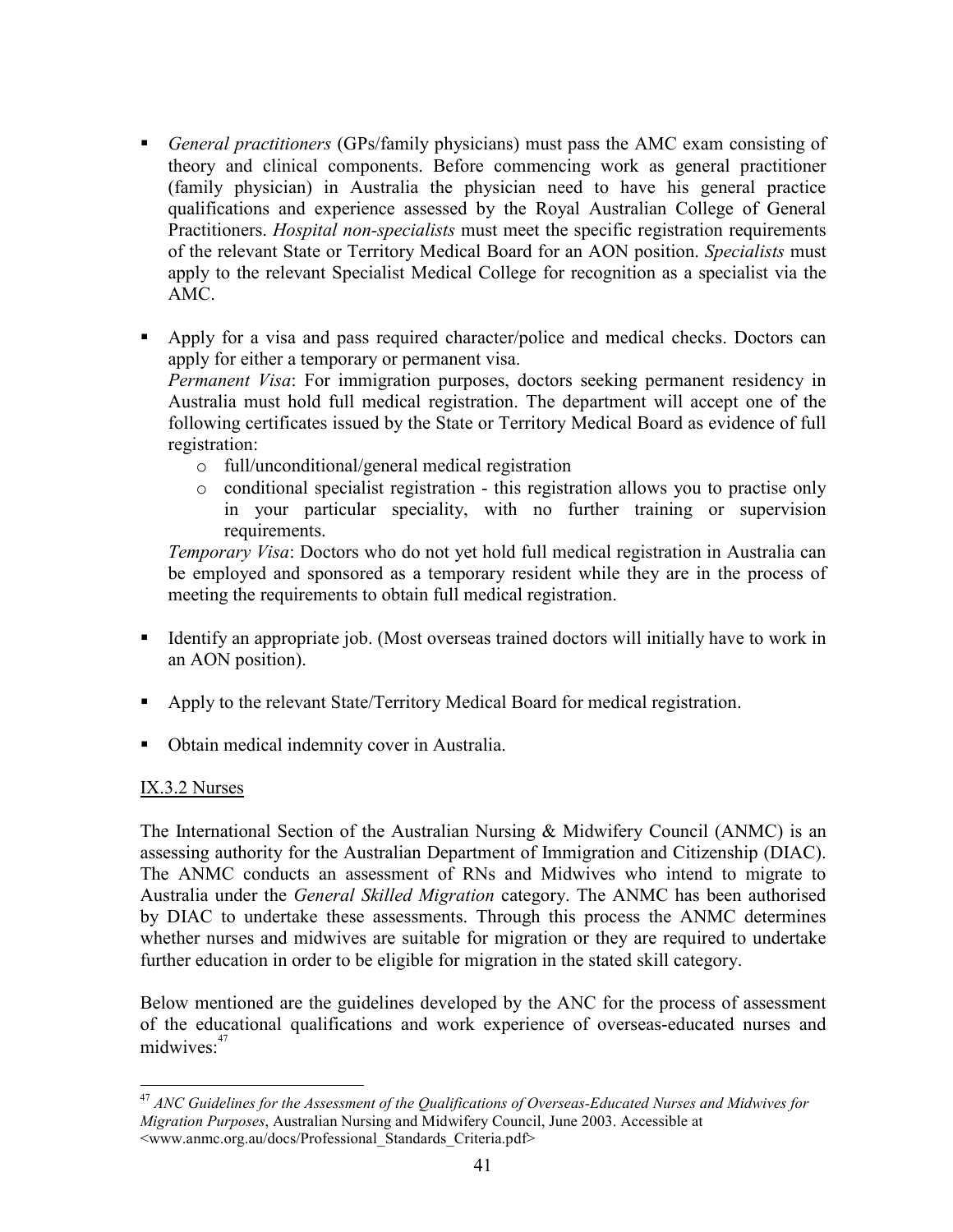- 1. Applicants possess a certificate, diploma or degree in nursing issued by the educational institution where the course in nursing was undertaken.
- 2. Applicants possess documentation giving evidence of registration issued by the jurisdiction where the nursing course was completed.
- 3. Applicants have completed an educational programme required for registration as a nurse, and which has been positively assessed by the Australian nurse regulatory authorities as necessary requirements for registration, including competence.
- 4. Applicants are registered in the country of most recent practice and the relevant regulatory authority verifies this. Dates of employment and professional competence are confirmed by recent employers.
- 5. Applicants provide documentary evidence of full name, previous surnames if applicable, date and place of birth and gender.
- 6. Applicants are successful in an acceptable English language test endorsed by the ANC. There are two tests that can be taken. These are:
	- IELTS Academic Test: Nurses and midwives must achieve a minimum of 6.5 in each of the sections and receive a minimum overall band score of 7.
	- Occupational English Test (OET) for Nurses. Nurses and midwives must achieve a B pass or higher in all four sections of the OET test.
- 7. Once application, supporting documents and assessment fees has been received, the ANMC assessment process can commence. The ANMC on completion of the assessment process inform the applicant the outcome. The applicant will receive a letter of determination advising either:
	- The applicant's skills have been assessed as suitable for migration for the nominated occupation of registered nurse or midwife.
	- Information will be provided about how to apply for registration with the Australian Nurse Regulatory Authorities.
	- Information will be provided indicating any variations in requirements by individual nurse regulatory authorities.
- or
- The applicant's skills have been assessed as not suitable for migration for the nominated occupation of registered nurse or midwife. Reasons are given as to why the applicant is not suitable based on the standards and criteria.
- Advice will be given regarding the actions, if any, the applicant must take in order to meet the requirements to be suitable for migration.
- Information will be provided about how to apply for registration with the Australian Nurse Regulatory Authorities.
- Information will be provided indicating any variations in requirements by individual nurse regulatory authorities.

or

 The applicant has been assessed and current registration in Australia or New Zealand is confirmed.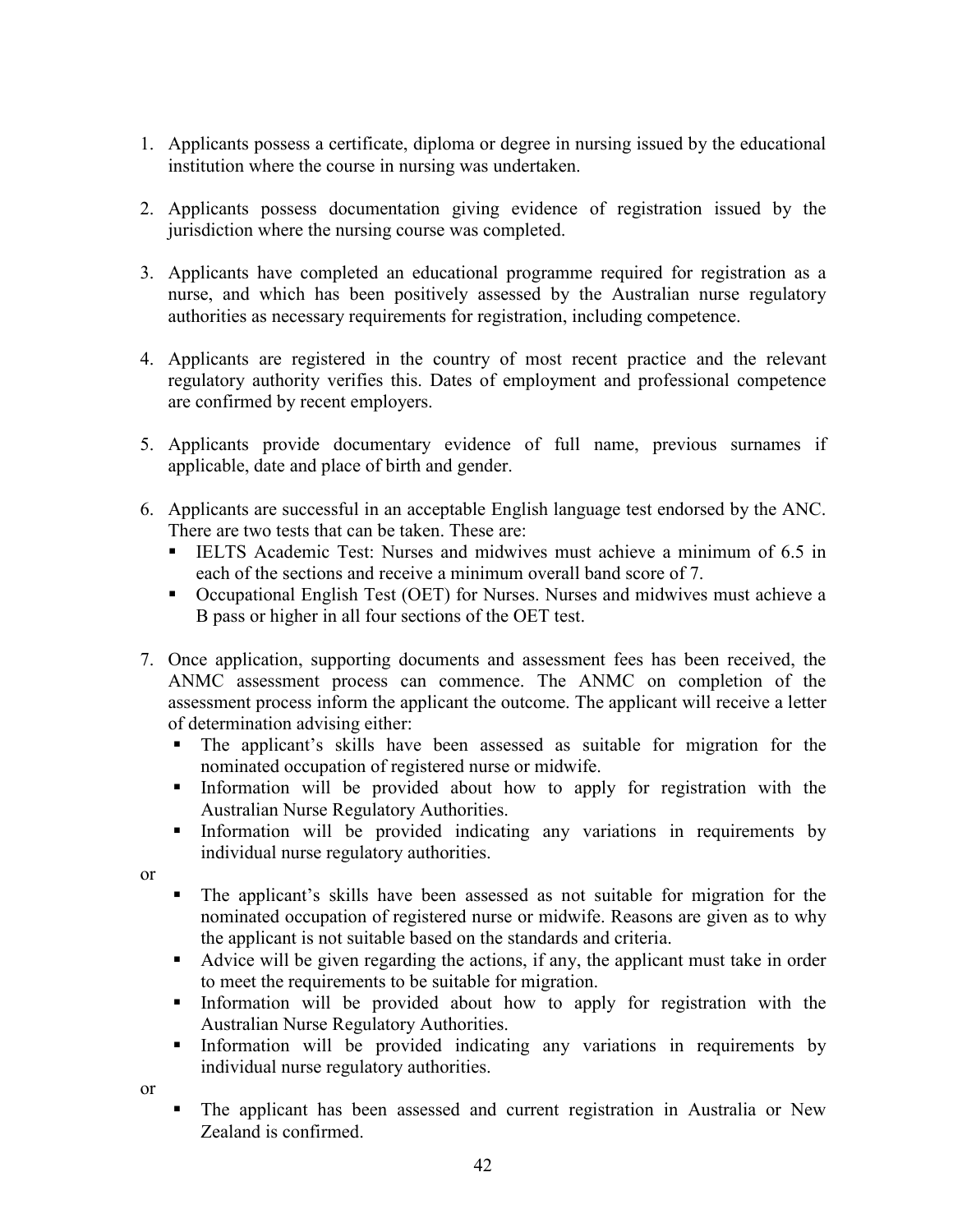#### IX.4 Canada

#### IX.4.1 Doctors

In Canada, to apply for Licensure of the Medical Council of Canada (LMCC), a graduate must have passed both Medical Council of Canada Qualifying Examination (MCCQE Parts I & II). However as a pre-requisite to appear for the MCCQE Part I, an International medical graduate must pass the Medical Council of Canada Evaluating Examination  $(MCCEE).<sup>48</sup>$ 

An IMG, for the purpose of eligibility for the MCCEE, must have completed all didactic and practical requirements to obtain the final qualification of Doctor of Medicine or equivalent qualification and be in receipt of the final medical diploma from the university that granted medical degree. The medical diploma must entitle the candidate, with appropriate postgraduate training, to be licensed to practice as a physician in his/her country. <sup>49</sup> The university granting the degree must be listed in either the WHO World Directory of Medical Schools: http://www.who.int/hrh/wdms/en/ or the FAIMER International Medical Education Directory: http://imed.ecfmg.org

Passing the relevant examination (MCCEE) does not necessarily mean that the applicants are eligible for a license to practice medicine. In most provinces, graduates of foreign medical schools are required to have two to six years of postgraduate medical training at a Canadian university and must pass the appropriate certification examinations of the College of Family Physicians of Canada or the Royal College of Physicians and Surgeons of Canada. For the same, thirteen accredited Canadian postgraduate medical training programs participate in the Canadian Resident Matching Service. This service matches prospective physicians to a training program. However, not all medical schools participating in the matching service accept graduates of foreign medical schools into their postgraduate medical training programs. Applications from graduates of medical schools from outside Canada are processed according to the policies established by each institution.

But to register with the matching service, one must have passed the MCCEE within five years prior to starting a residency. Since the results of the exams are made available to Canadian Resident Matching Service, more recent candidates to the MCCEE may also register with Canadian Resident Matching Service if the exam results will be available before the match is performed.

Once deemed eligible for licensure, the next step is immigration approval. There are two steps in this. First the job has to be approved as being an eligible position for a foreigner by Human Resources Canada. Human Resources then issue an approval number which allows the foreign doctor to apply for a visa with Immigration. Once the visa is obtained, a formal application for license is to be made.

<sup>48 &</sup>lt;www.xusom.edu.pa/Accreditations.shtml>

<sup>&</sup>lt;sup>49</sup> Information Pamphlet on the Medical Council of Canada Evaluating Examination (MCCEE) - 2005, Medical Council of Canada, accessible at < http://www.mcc.ca/pdf/2005ee/EE\_Pamphlet%202005.pdf>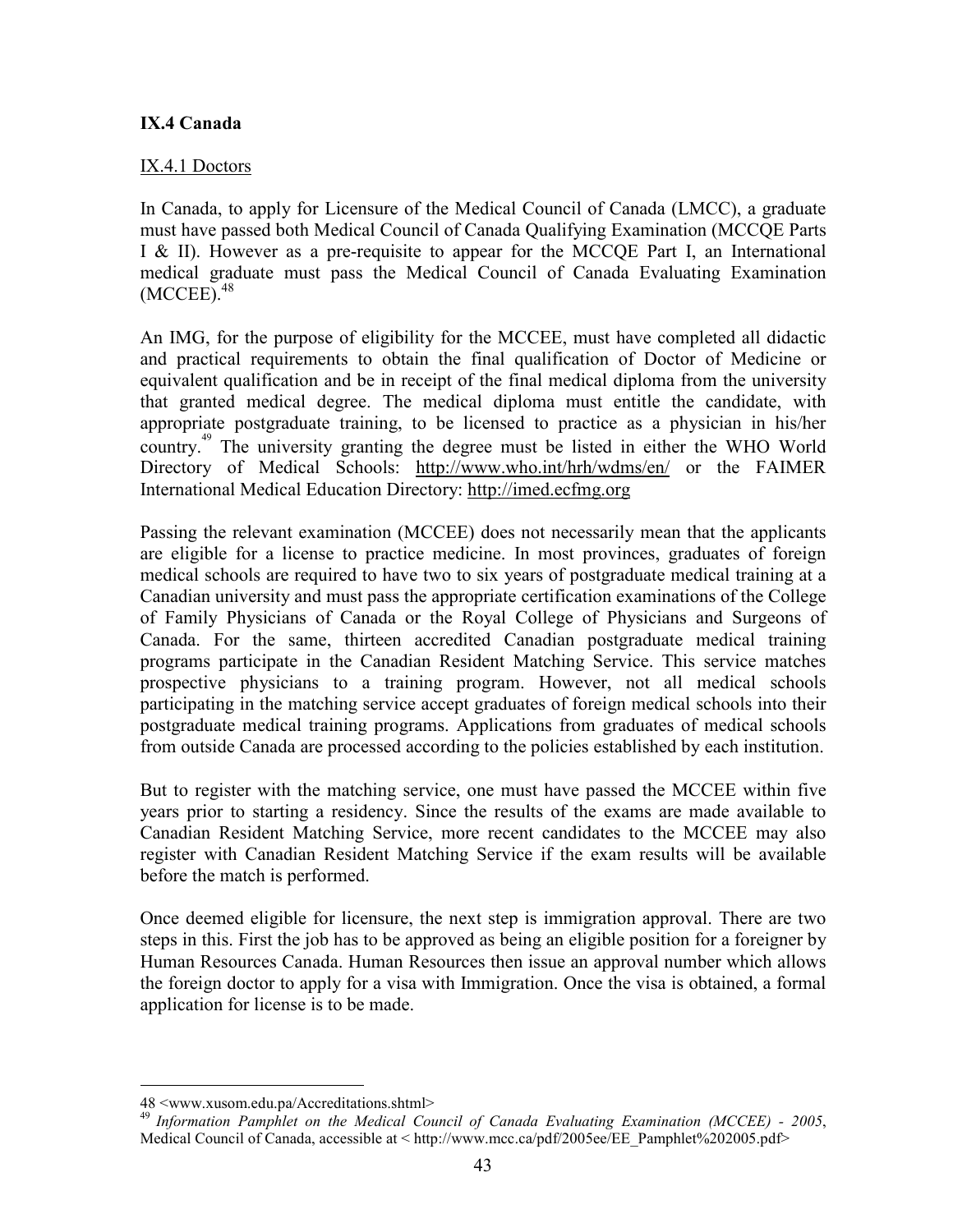#### IX.4.2 Nurses

To qualify for registration in Canada, an international nurse must complete a nursing program comparable to one in Canada, demonstrate fluency in English, provide evidence of recent practice and achieve a passing score on the Canadian RNs Examination (CRNE). If there is an offer of employment, the international nurse is allowed to practice on an interim (temporary) permit before the Canadian Examination. However, applicants must be advised that Canadian employers prefer international nurses who have already passed the CRNE.

The basic requirements for Nurse Work Visa Programme:

- Completion of a Nursing Education program of minimum 3 years (4 years required in Ontario).
- A minimum of 5 years postgraduate experience, preferably in ICU, CCU, OR, ER or L&D.
- Good character based on references, no record of outstanding criminal charges or convictions relevant to the practice of Nursing.
- Fitness to engage in the practice of Nursing based on satisfactory employment references, registration in good standing in other jurisdictions and no health problems that impair ability to practice.
- Fluency in English; if native language is not English, passing scores at: TOEFL Paper=550/Computer=213 and TSE=50; or Academic IELTS: At least 7 in Speaking and 6.5 for Writing, Listening and Reading.

In some cases, the following categories of international nurses might be able to obtain a waiver for the English test:

- applicants who have worked as a RNs for at least 12 consecutive months in a Hospital where English was the language of communication.
- applicants have completed a nursing education program in English.
- applicants who are registered and have practiced nursing in the last five years in a country where official language is English.

CGFNS/NCLEX tests are not mandatory or required in order to obtain registration in Canada. If an applicant does not feel ready for the Nurse Work Visa Program, she might consider the live-in caregiver program as a first step towards nursing career in Canada. This program requires completion of a nursing program of minimum 2 years; RNs, LPNs and RMs (registered midwives) are eligible to apply.<sup>50</sup>

<sup>&</sup>lt;sup>50</sup> <www.newsolutionscanada.com/nurse/work/requirements.html>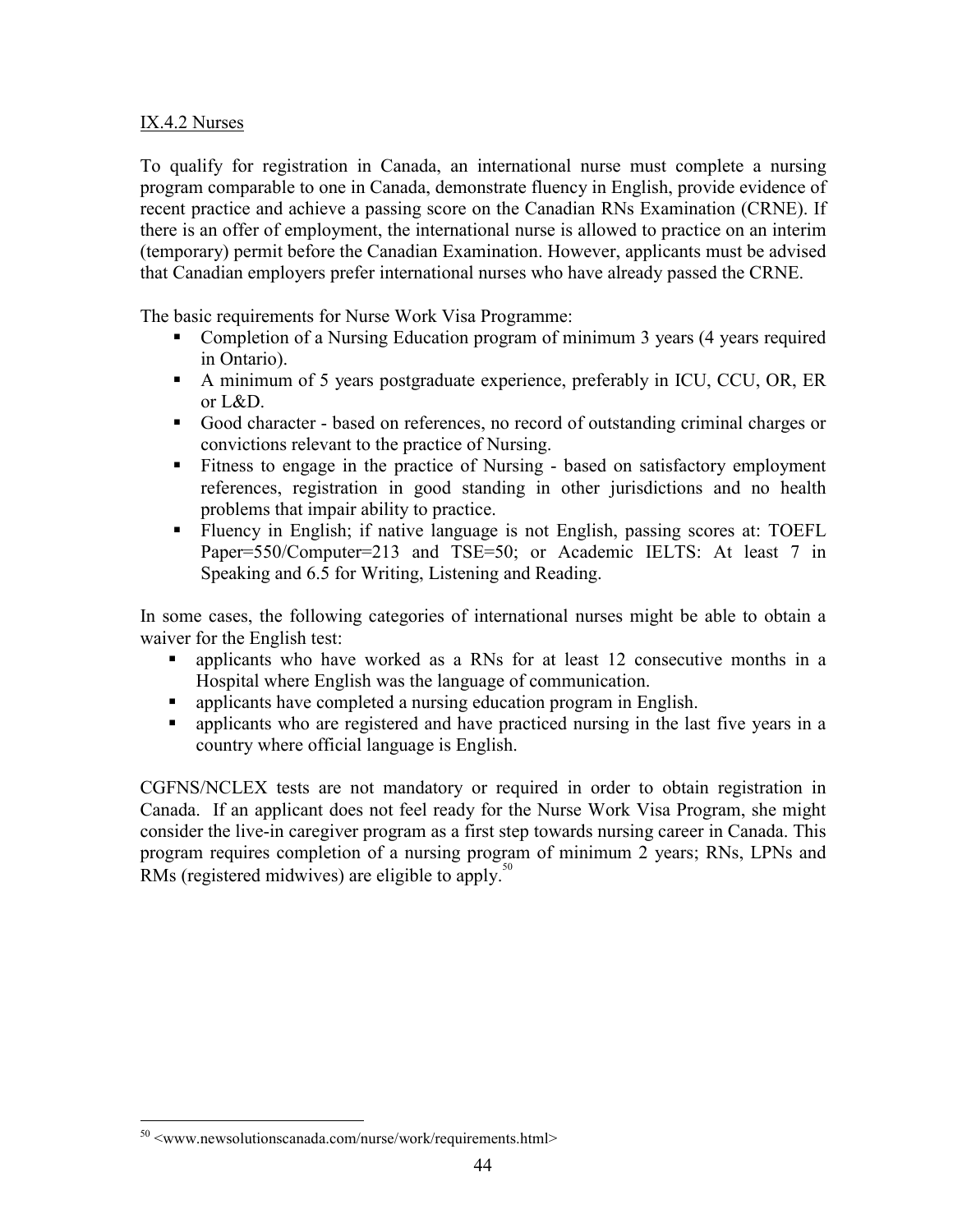## Section X. Indian Health Professionals Facing Administrative and Procedural Barriers in Destination Country

Migration of skilled professionals including doctors, nurses and other paramedical professionals from India to developed countries is not a new phenomenon. India has become one of the major source countries for highly skilled migrant workers. This large outflow of health care workers from India has been despite the highly regulated structure of international health care services market. During recent years the regulations and procedures for monitoring and controlling the number of professional migrants particularly within the health sector has undergone significant changes. While there is greater demand of health care professionals, especially nurses, the recent changes have made it more difficult, time consuming and confusing for health care workers to obtain visas to work in developed countries.

Well developed transparent guidelines and programmes will benefit both the home and countries. This would enable the employers in the recruitment process and the aspirant professionals in knowing what they can expect while applying. Winters et al (2002) have already estimated that an increase in developed countries' quotas on the inward movements of both skilled and unskilled temporary workers equivalent to 3 percent of their work forces would generate an increase in world welfare of over US\$150bn a year. Hence the elimination of impediments would generate gains not just for India and other exporting countries but also for the importing countries as estimates suggest that there are huge returns to even relatively small movements of labour. So if regulated and managed properly without any unjustified barriers both the source and host countries can reap huge benefits.

However, the measures undertaken by the developed countries till date have offered little to the developing countries in terms of opening their markets or facilitating the administrative arrangements or providing national treatment in the area of Movement of Natural Persons. There are a number of visible and invisible barriers to the movement of professionals and others to these developed countries. In case of medical profession the most developed countries enforce stringent qualification requirements.

For instance, in US as in other countries, barriers to entry have been maintained through a combination of medical school accreditation and mandatory state licensing of individual practitioners (Abhaya & Sukhan, 2006). While in Australia in 1990's, a wide range of measures, many of which existing even now were implemented to curb the entry of ever increasing number of doctors trained abroad. Thus different types of barriers exist in different countries. These include:<sup>51</sup>

- Entry restrictions for certain sectors/categories of natural persons.
- Restrictions on duration of stay of natural persons.
- Conditions for entry and other related requirements.
- Economic needs test, labour market tests, management needs test etc.

 $\overline{a}$  $51$ Need for Greater Market Access for Movement of Professionals, India and the WTO - Monthly Newsletter, Ministry of Commerce, Govt. of India, VOL. 1 NO. 6, June 1999.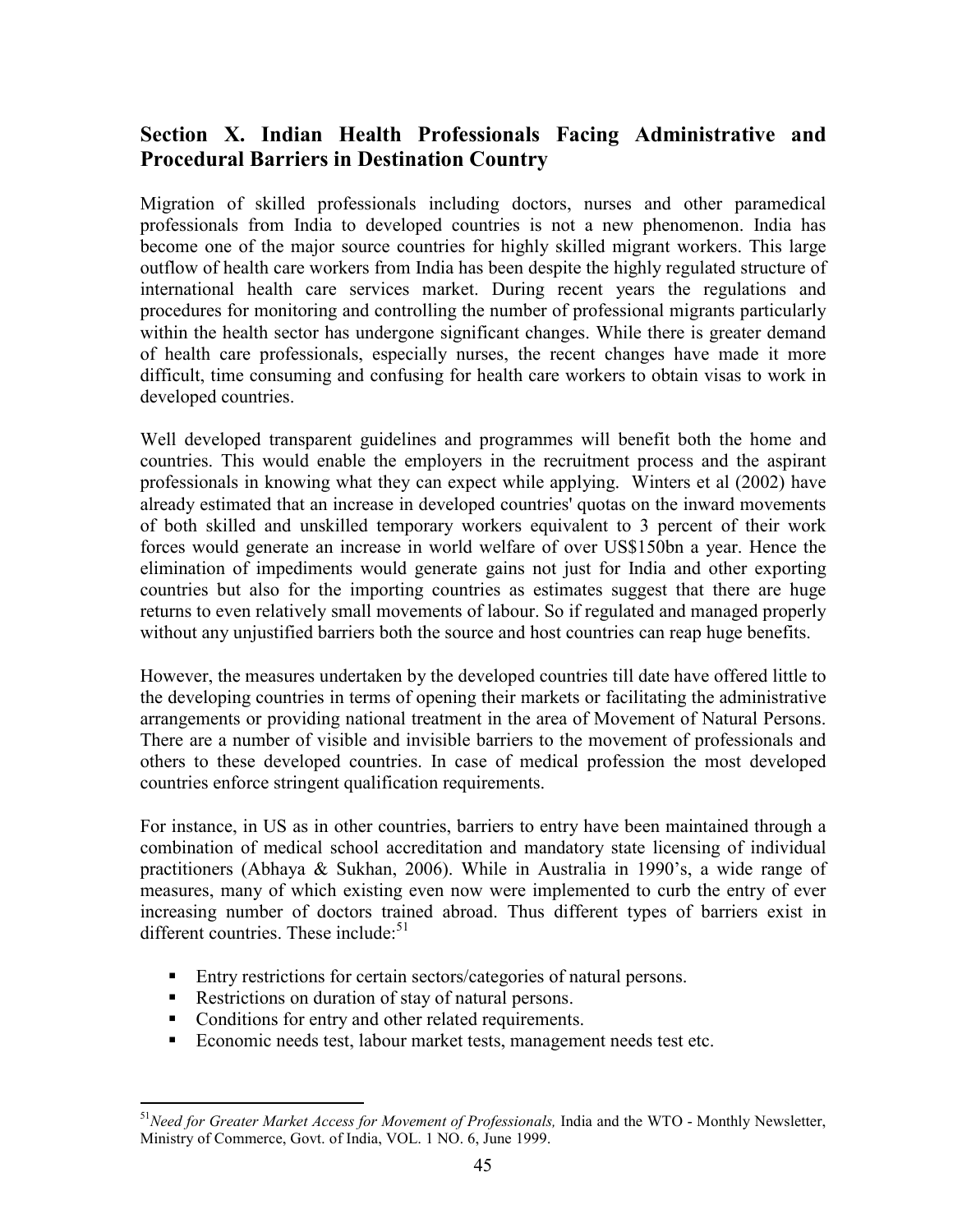- Ouantitative restrictions by way of number, fixed proportion of total employment, fixed proportion of total wages etc.
- Restriction on capital transfers.
- Prohibition against foreigners obtaining local qualifications.
- **Tax discrimination.**
- Requirement of Government approval.
- Requirement of work permits/residency/citizenship.
- Non-recognition of professional qualification by importing country.
- Domestic regulations concerning registration, licensing, certification, recognition and accreditation, and also residence, nationality or citizenship requirements
- Restriction by way of minimum investment requirements.

As per the communication send by India in November 2000 to the Council for Trade in Services Special Session<sup>52</sup>, immigration and labour market policies of individual countries is the major barrier faced by Indian professionals abroad among various other barriers. The constraints under this are in the form of strict eligibility conditions for application, processing of visas and work permits including limitations on the length of stay and transferability of employment in the overseas market. These constraints raises the direct and indirect costs of entering the foreign market, thereby eroding the cost advantage of foreign service suppliers.

### X.1 Wage Parity Requirement

Wage parity is a restrictive eligibility condition which negates the cost based advantage of developing countries in exporting labour-intensive services. Wage parity is a pre-condition for labor market test in many OECD countries. For instance, in US the foreign labour certification can be obtained in cases where it can be demonstrated that there are insufficient qualified US workers available and willing to perform the work at wages that meet or exceed the prevailing wage paid for that occupation in the area of intended employment.

If the host country government does not insist on wage parity requirement then it is a winwin situation for both employer and overseas workers. For instance replacing 20 registry nurses in US with foreign nurses could save US\$1.8million. In US as the nursing shortage becomes more severe, many medical centers are turning to travel nurses and/or local registry nurses to meet their growing demand. The analysis given in Table 23 demonstrates how these methods are far more costly than developing an effective international nurse recruitment programme. Wage parity requirement is an important part of the labour certification process in many countries and constitutes an administrative hurdle delaying issuance of work permits and visas. Also there are constraints in the form of quantitative limits on visas in important developed countries for movement of professionals.

 $\overline{a}$  $52$ Proposed Liberalisation of Movement of Professionals under General Agreement on Trade in Services (GATS), Communication from India, Council for Trade in Services Special Session, S/CSS/W/12, 24 November 2000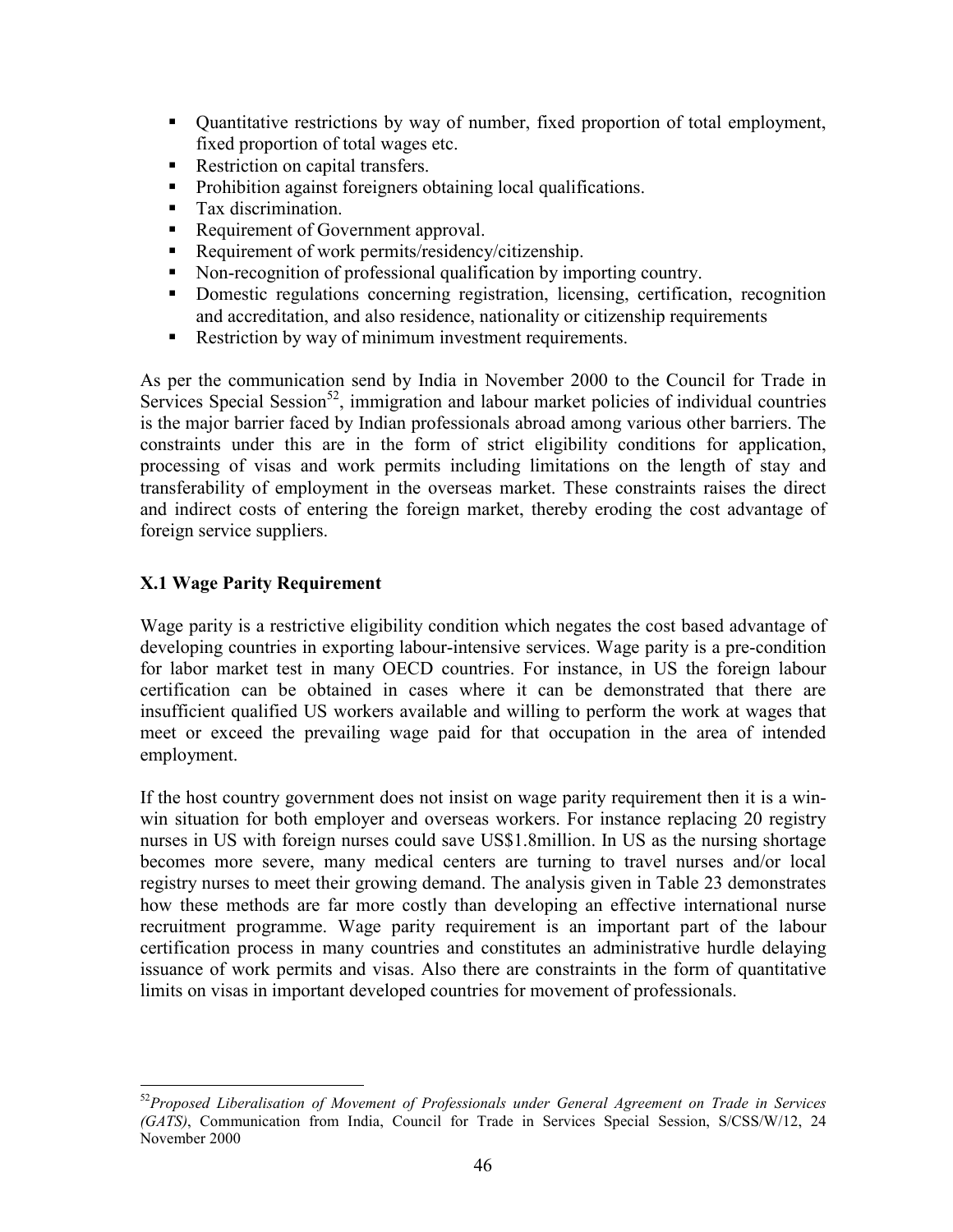|                     | <b>Expense</b> | <b>Travel</b> | <b>Registry</b> | <b>International Recruited</b> |
|---------------------|----------------|---------------|-----------------|--------------------------------|
|                     |                | <b>Nurse</b>  | <b>Nurse</b>    | <b>Nurse</b>                   |
| Rate/Salary/Hr      |                | \$50.00       | \$55.00         | \$22.00                        |
| <b>EE</b> Benefits  |                |               |                 | 8                              |
| Agency Fee          |                |               |                 | 3.85                           |
| Immigration         |                |               |                 | 0.75                           |
| Relocation          |                |               |                 | 2                              |
| Package             |                |               |                 |                                |
| <b>Total Hourly</b> |                | \$50.00       | \$55.00         | \$36.60                        |
| <b>Total Daily</b>  |                | \$400.00      | \$440.00        | \$292.80                       |
| <b>Total Annual</b> |                | \$104,000     | \$114,400       | \$76,128                       |
| First Year          | \$27,872       | to            | \$38,272 per    |                                |
| Savings             |                |               | nurse           |                                |
| Second Year         | \$41,600       | to            | $$52,000$ per   |                                |
| Savings             |                |               | nurse           |                                |
| Replacing 20        |                | \$1,389,440   |                 |                                |
| <b>Nurses Saves</b> |                | to            |                 |                                |
|                     |                | \$1,805,440   |                 |                                |

Table 23: Cost Advantage in International Recruitment of Nurses for US

Source: Modi Healthcare

## X.2 Economic Needs Tests

Barriers do exist in the form of Economic Needs Tests (ENT), Local Market Tests and Management Needs Tests to ascertain the need for entry as well as the number to be allowed to enter.<sup>53</sup> The ENTs are artificial barriers preventing free movement of labour. Further, the conditions on which they are based have not been clearly specified or defined in GATS, leaving complete discretion in their application, thereby reducing the predictability and certainty of the commitment. Use of such discretionary ENTs is widespread and in only three out of a total of 54 cases have criteria been specified in the GATS schedule.

In fact, ENTs have been identified as barrier to market access under Article XVI of the GATS. However, legal provisions are absent in the GATS to challenge any rejection on the basis of the ENTs. Though ENTs are scheduled with respect to all GATS modes of supply of services, mode 4 is the one most frequently subjected to tests, whether the service concerned is supplied under mode 4 or in conjunction with mode 3. Thus, the application of ENTs remains a major trade barrier to the cross border movement of independent professionals as service suppliers. Transparency is a prerequisite to being able to assess existing trading opportunities, but ENTs make this process less predictable, unstable and more burdensome. The main issue is how to reduce the degree of subjectivity associated with use of ENTs by host countries.

The measures scheduled by Members that are identified as ENTs, either explicitly or by similar language - e.g. "labour market tests", "needs test", "authorisation…subject to

 $\overline{a}$ <sup>53</sup> Ibid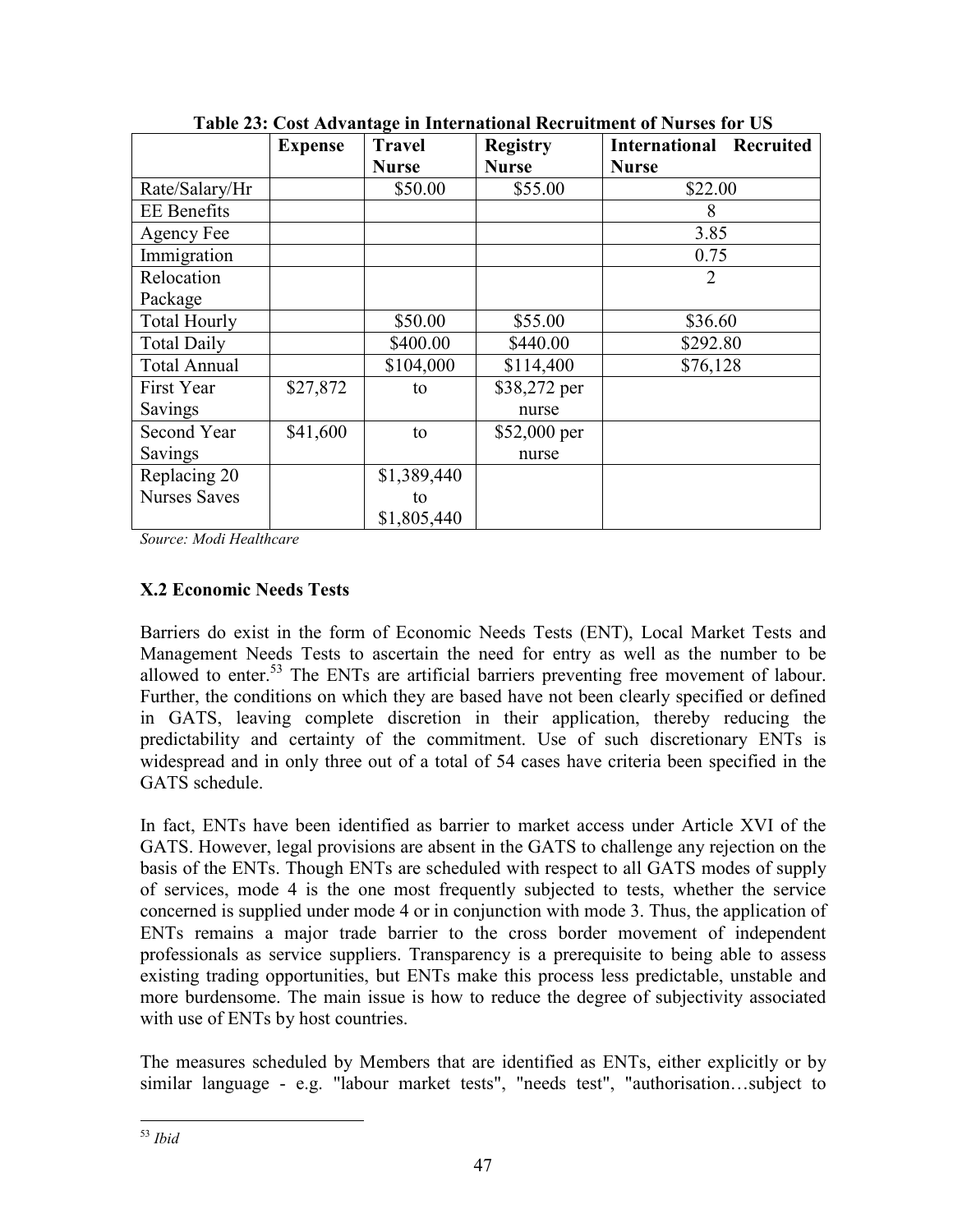evidence of economic need" - do not necessarily involve the identical measures. Many measures are subject to ambiguity as to their objective and effect. Some seem to aim to restrict the entry of foreign service suppliers, by making their entry conditional upon an existing inadequacy of similar local skills. Assuming that references to local markets and suppliers translate for the most part to mean national suppliers and markets, in these circumstances, the ENTS appears to be that for foreign suppliers, due to an unavailability or insufficiency in the domestic market.

Based on Schedules of Specific Commitments on Services of 134 WTO Member countries in 1999, it appears that only commercial-presence-related categories of persons are excluded from the application of the ENTs. In that respect, all trade in services based on mode 4 could potentially face ENTs which have not been explicitly spelled out in commitments but may be contained in the national legislation. Of 134 WTO members, 67 have used ENTs to regulate trade flows in one or more modes and all or selected services sectors. ENTs have qualified commitments on market access in all sectors in a few countries, but others may also apply them since no mechanism exists in GATS to limit the scope of their application. Some countries have identified categories of persons that are likely to be subject to needs tests in their horizontal commitments, but this does not mean that these and other countries would not apply needs tests to categories of persons not included in the schedules of commitments (UNCTAD, 1999).

The policy justification behind this measure may be that it would be socially and economically "undesirable" to allow foreign suppliers to enter the market when there are local suppliers who could meet demand. Countries are applying ENTs in different names. For instance, while the US calls it "Foreign Labour Certification", in Australia an employer has to take "AON" approval before recruitment of overseas workers. In case of Canada, it is "Labour Market Opinion". However, in UK, since healthcare sector is under the category of shortage occupation, labour market test is done without advertising the vacancy. It will take longer if the position is advertised and have not yet met the advertising requirements for the work permit application.<sup>54</sup>

In EU, ENTs are applied individually by the member countries. As per the EU Schedule of Commitments (1999) in WTO, Germany, Italy, Belgium, and Sweden try to restrict entry of independent health professionals through ENTs. Medical, dental and mid-wife services are subject to ENTs in Germany. The criterion is shortage of doctors and dentists in the given region. In Italy, services provided by nurses, physiotherapists and paramedical personnel are conditional upon ENTs and the decision is subject to regional vacancies and shortages. In Sweden, ENTs are applied to the services of doctors and dentists and other health professionals. This is necessary to decide the number of private practices to be subsidised through the social security system (UNCTAD, 1999).

#### X.2.1 "Foreign Labour Certification" of US

The Office of Foreign Labor Certification (OFLC)<sup>55</sup> under the Immigration and Nationality Act provides labor certifications to employers seeking to bring foreign workers into the US.

 $\overline{a}$ <sup>54</sup> UK Home Office

<sup>55</sup> See http://www.foreignlaborcert.doleta.gov/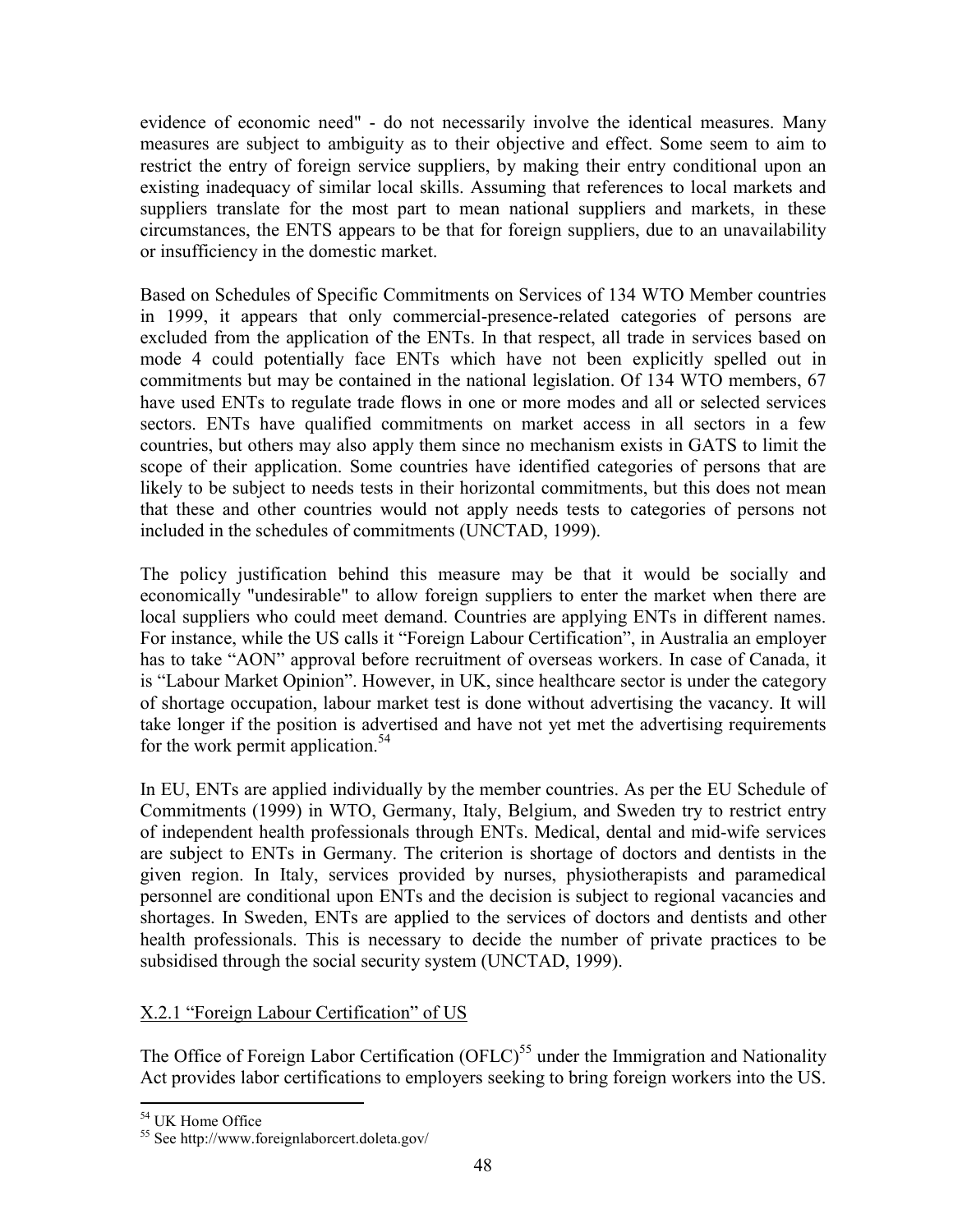Certification may be obtained in cases where it can be demonstrated that there are insufficient qualified U.S. workers available and willing to perform the work at wages that meet or exceed the prevailing wage paid for the occupation in the area of intended employment. Foreign labor certification programs are designed to ensure that the admission of foreign workers into the United States on a permanent or temporary basis will not adversely affect the job opportunities, wages, and working conditions of US workers.

The requirement of FLC varies from one visa category to another. It also depends upon the profession. For healthcare professionals (doctors and nurses) who seek temporary employment under H-1B category, their employer only needs to get approval under Labour Condition Application (LCA) of the US Department of Labour (see Box 3). The Labour Certification is required only when a US employer tries to obtain permanent residence ("green card") status for a foreign born physician or nurse. In that case the employer will have to demonstrate that it is unable to locate a suitable local US professional to fill the position.

However, the procedure varies from state to state. An employer is typically required to place a job advertisement in an appropriate national journal. The advertisement must describe both the employment offered in terms of the job duties and the salary, which may not be less than the prevailing wage and the qualifications required to perform the job. The name of the employer need not be mentioned in the advertisement. After reviewing the resumes received and interviewing any applicants who profess to be qualified for the position, the employer must demonstrate to the Labour Department that there are no US Physicians or nurses ready, able and qualified to perform the job.

| <b>Box 3: The Labour Condition Application</b>                                                |
|-----------------------------------------------------------------------------------------------|
| The LCA requires that an employer attest that:                                                |
| • The working conditions will not adversely affect those of US health care                    |
| professionals similarly employed                                                              |
| • There is no strike or lockout of physicians/nurses at the facility                          |
| The employer has given notice of the filing of an LCA to its employees either by<br>$\bullet$ |
| serving the bargaining representative of the physicians/nurses, or if there is no             |
| bargaining representative, by posting two notices that an LCA has been filed. The             |
| notice must advise that complaints regarding he LCA may be made to the wage and               |
| Hour Division of the US Department of Labour. A copy of the LCA must be given                 |
| to he physician/nurse.                                                                        |

Source: Medical Practice in the USA, Guidelines for Foreign-Born Physicians, Law Offices of Carl Shusterman. See http://www.shusterman.com/medguide.html

H-1B route is mainly used by physicians to get employment in the US. Nurses, who are in greater demand globally and especially in the US, have other options too. Earlier in 1999, The US government through the Nursing Relief for Disadvantaged Areas Act of 1999 (NRDAA) allowed qualifying hospitals to employ temporary foreign workers (nonimmigrants) as RNs for up to three years under H-1C visas. Only 500 H-1C visas could be issued each year during the four year period of the H-1C programme (2000-2004). The sponsoring employer paid a filing fee of \$250 for each application filed with the Labour department. H-1C nurses were admitted for a period of three years as the law did not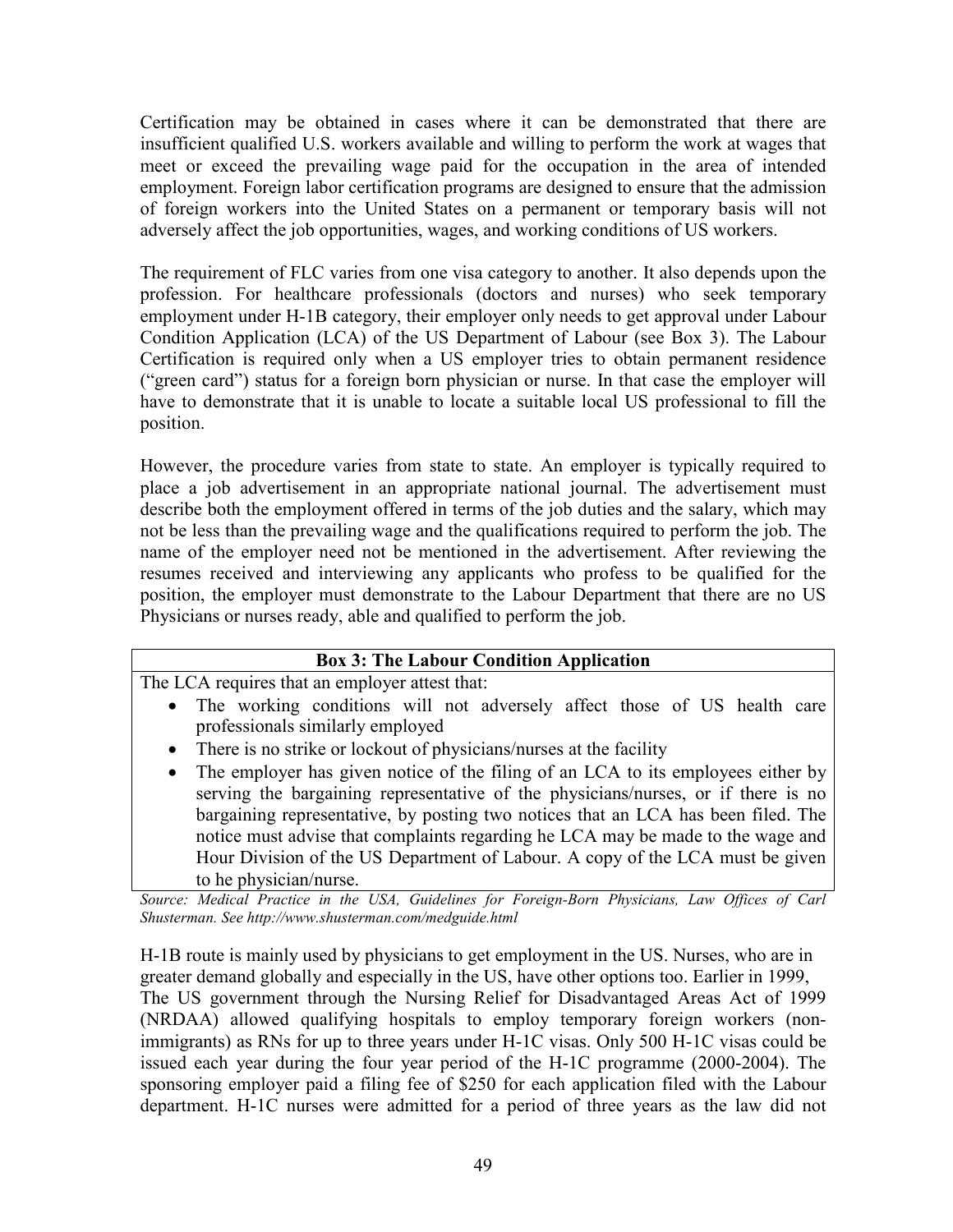provide for an extension of that time frame. This temporary visa programme expired at the end of September 20, 2004.

After the expiry of this Act, nurses are generally recruited through either H-1B or EB3 visa categories. However, unlike physicians, the employer of nurses has advantage in getting the Foreign Labour Certification. Nursing profession is now under Schedule 'A' List for which Labour department has already declared that there is shortage of professionals in the local market (see Box 4). This makes the task of employer much easier in getting the necessary Labour certification as it has not to go through the laborious and time-consuming process of giving advertisement in national journal, which has to be followed by interview of local candidates.

### Box 4: Schedule 'A' Occupations

Schedule A is a list of occupations, for which the Department has determined there are not sufficient U.S. workers who are able, willing, qualified and available. In addition, Schedule A establishes that the employment of aliens in such occupations will not adversely affect the wages and working conditions of U.S. workers similarly employed. The occupations listed under Schedule A include:

- Physical Therapists
- Professional Nurses
- Sciences or arts (except performing arts)
- Performing arts

Source: US Department of Labour. See http://www.foreignlaborcert.doleta.gov/perm.cfm

### X.2.2 "AON" Approval in Australia

In Australia employers who have been unable to find an Australian trained doctor to fill a position can consider employing an overseas trained doctor (OTD). However, before attempting to recruit an OTD, the concerned employer needs to apply for the position to be recognised as an unmet AON position.<sup>56</sup>

An AON is any location in which there is a lack of specific medical practitioners or where there are medical positions that remain unfilled even after recruitment efforts have taken place over a period of time. AON applies to both public and private sector positions. They are determined by the State and Territory Governments. Methods of defining them vary. Most OTDs are required to work in an AON when they first come to Australia, so the employer will need to apply for AON approval before offering a position to an OTD. AON approval must be obtained by the employer---not an OTD.

Applications for AON approval should be made by the employer to the relevant State or Territory Health Department. This makes the task complicated as that there are some differences in the definition and administration of the AON process between the States and Territories.

 $\overline{a}$ <sup>56</sup> See http://www.doctorconnect.gov.au/internet/otd/Publishing.nsf/Content/employ-AON-approval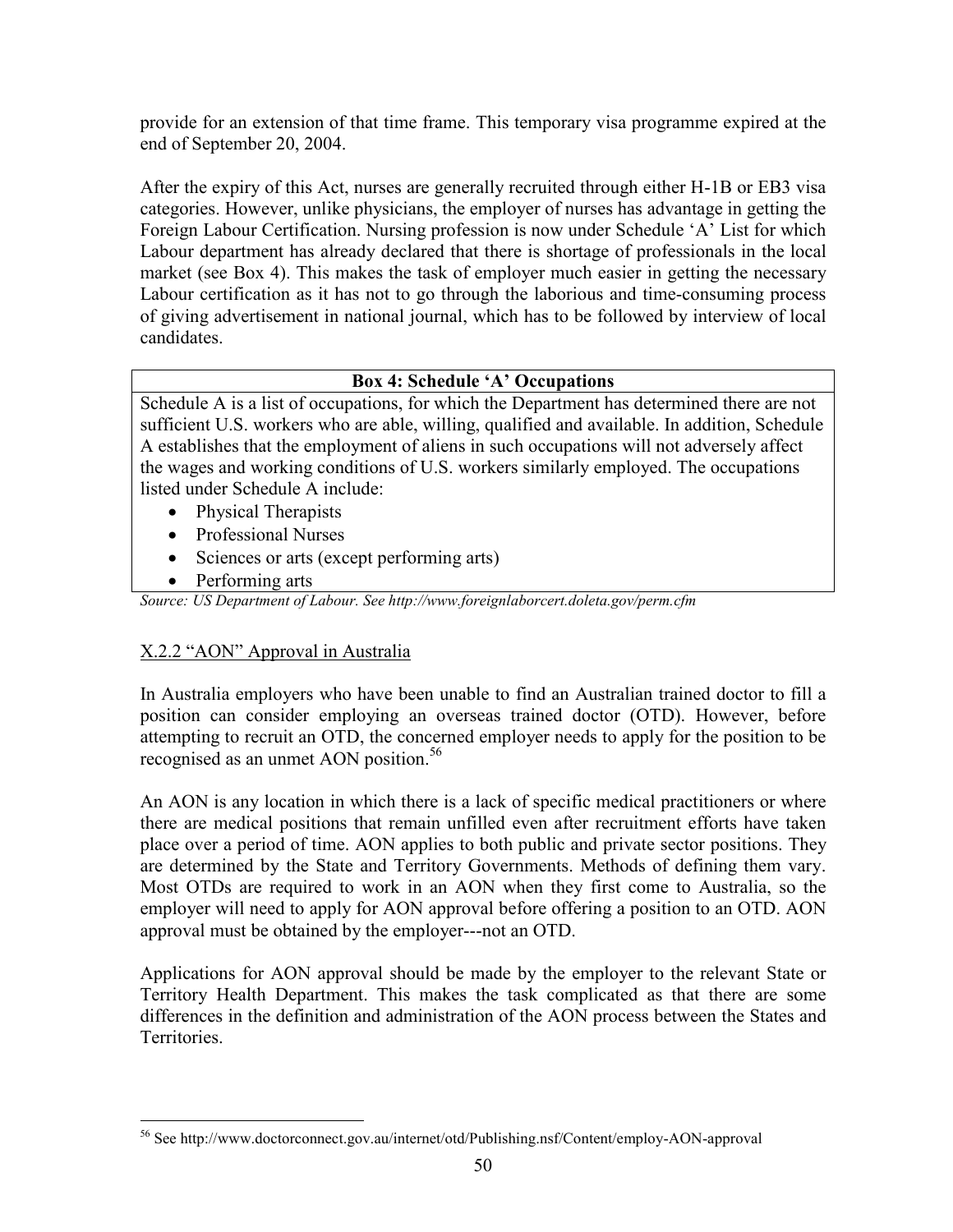As regards nurses, they are currently in high demand in Australia. There are excellent career opportunities with permanent and temporary work available in Australia. Most visa applications for nurses receive priority processing. In Australia overseas nurses have the options of getting either sponsored by the employer or relatives. Even they could seek employment wothout a sponsorer. However, if a nurse opts for Employer Nomination Scheme, the employer will have to prove before recruitment of overseas nurses that it has a training strategy for existing Australian employees. In case if it is a newly established usiness, the employer must show that it has training plan for future training of Australian employees.<sup>57</sup>

#### X.2.3 "Labour Market Opinion" in Canada

Besides the standard immigration screening (for national security, health, criminality and bona fides) to determine if a visa for admission can be issued, a foreign professional seeking to work temporarily in Canada or the relevant Canadian employer or client, essentially face two, main regulatory requirements: assessments for a) a labour market opinion and b) a work permit. What Canada's commitments on temporary entry in international trade agreements basically do is exempt specific categories of business people from one or both of these requirements. For example, the labour market opinion does not apply to any of the categories of service suppliers covered by Canada's existing mode 4 commitments (business visitors, intra-company transferees, and several professionals). Canada has made this commitment more explicit in its initial offer on Mode 4 by citing whether or not a labour market test or a work permit applies.<sup>58</sup>

However, overseas healthcare professionals are not exempted from the labour market test as the sector's name is not listed in specific categories of job. For labour market opinion a written confirmation from Human Resources and Social Development Canada (HRSDC) is required that a foreign worker can fill the job. This confirmation is called a positive labour market opinion. In most cases, it is up to your employer to get that written confirmation.<sup>59</sup>

#### X.3 Lack of Mutual Recognition of Qualifications

The lack of recognition of professional qualifications and licensing requirements is also adversely affecting the ability of professionals to supply services in developed county markets. The non-recognition of qualification may either prevent market access for the foreign service providers causing a rejection of the work permit or visa application, or may limit his scope for work to specific activities once he enters the overseas market, preventing him from practicing.

Several international trade agreements contain provisions for mutual recognition of professional services. Article VII of the GATS permits bilateral and regional recognition agreements, although such agreements represent a departure from the MFN principle. Under the GATS, recognition can also be conferred unilaterally or through a harmonisation

<sup>57</sup> See http://www.immi.gov.au/skilled/skilled-workers/ens/eligibility-employer.htm

<sup>58</sup> Mode 4 Commitments and Economic Needs Tests, Communication from Canada to Council for Trade in Services Special Session, WTO Document TN/S/W/46; S/CSC/W/47, 21 June 2005

<sup>59</sup> See http://www.cic.gc.ca/english/work/apply-who-eligible.asp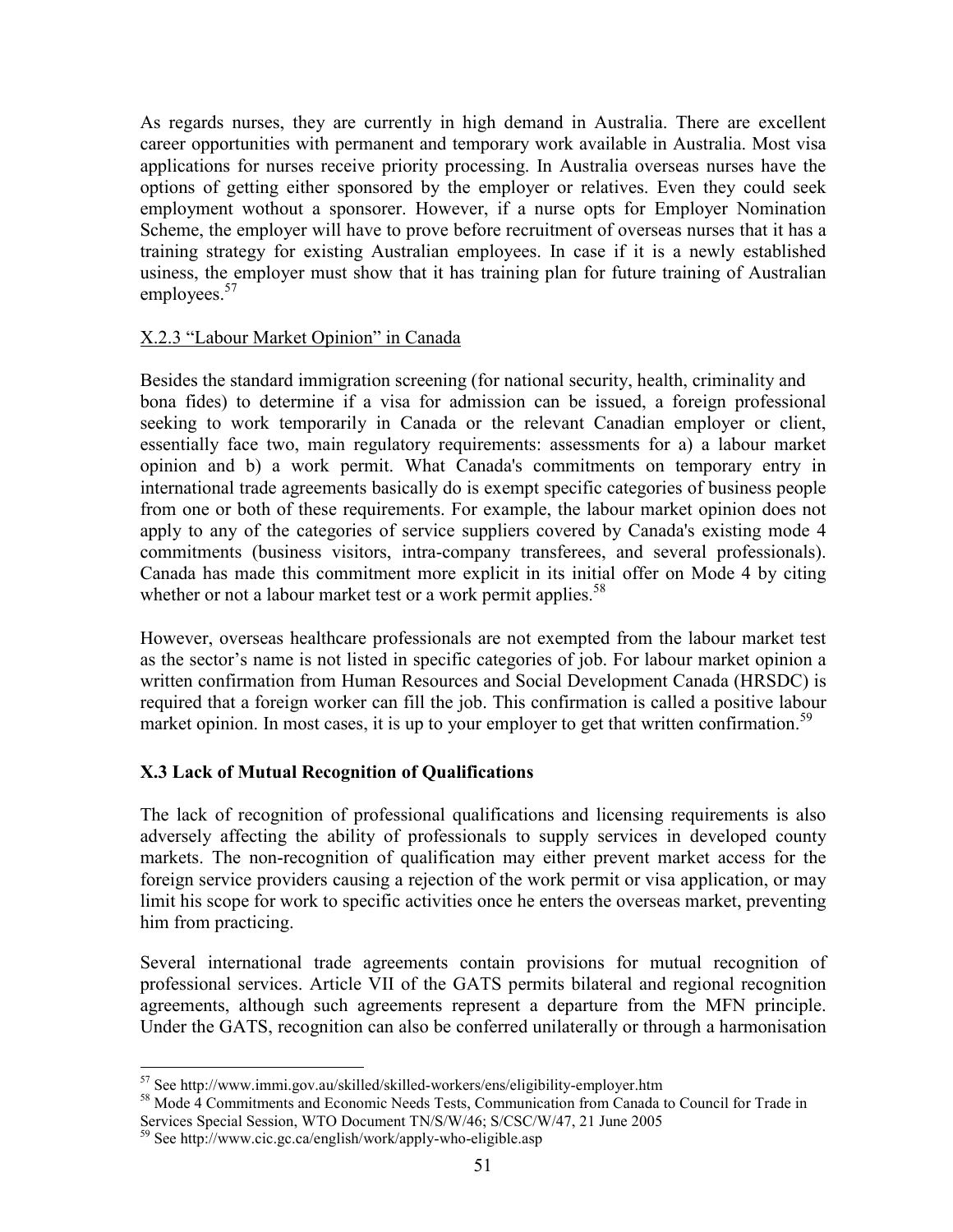of rules. However the parties to such an arrangement must give other members of the WTO an opportunity to reach a similar agreement, and no recognition agreement may be applied in a discriminatory or trade restricting manner. The WTO has adopted voluntary, nonbinding guidelines for the negotiation of Mutual Recognition Agreements for the accounting profession, which could be useful for other professions.

The provisions of Article VII of GATS remain largely unused. Article VII provides for MRAs and provides opportunity to Members to participate in negotiations to such Agreements. However, developing countries have normally been kept outside the ambit of such MRAs, they being limited to developed countries. So far none of the developed countries have signed any MRA on health services with any of the developing countries. This greatly reduced the scope for qualifications being recognised, leading to complete discretion of the host countries.

The qualification requirements further get complicated in a large federal country like US and Canada, where it is mandatory for the candidates to qualify both federal and state level eligibility tests. In the absence of a single licensing and regulatory body in US, overseas health care professionals are required to meet recognition requirements of individual provincial and state authorities, each with their separate medical licensing boards and having very different standards. The situation in Canada is also more or less similar as licensing requirements vary across provinces (Chanda, 2001).

In such a situation when an aspiring candidate has to confront with multiplicity of qualification and licensing requirements, MRAs would also be of not much use. For instance, all medical schools of Canada are accredited by the US but even then Canadian medical graduates face problem in getting work permit. Graduates of Canadian Medical Schools are in a favoured position as compared with most IMGs in the US. They are not considered to be IMGs since the US Department of Education through its Licensing Commission on Medical Education (LCME) has accredited all US and Canadian medical schools. This exempts Canadians from having to complete residencies in the US, from obtaining exchange visitor status, and from the two-year foreign residency requirement.

Secondly, in over 40 US states, Canadian-licensed physicians are exempted from having to take US examinations in order to obtain medical licenses. These states consider the LMCC examination to be equivalent to the FLEX. However, the US Department of Health and Human Services has refused to designate any foreign medical examinations, including the LMCC, as equivalent to the FLEX. This is unfortunate since it places the federal government at loggerheads with 80 percent of the state licensing boards which recognise the LMCC as equivalent to the FLEX and prevents. It prevents many qualified Canadian physicians from obtaining temporary working status in the US.<sup>60</sup>

In recent years another incidence, which has been noticed, particularly in the UK, that fulfilling qualification requirements too does not ensure jobs for Indian doctors. In UK, Indian doctors who even after passing the mandatory PLAB Test are getting unfair treatment. Since there is a perception that UK needs large number of doctors, the number of

<sup>&</sup>lt;sup>60</sup> Medical Practice in the USA, Guidelines for Foreign-Born Physicians, Law offices of Carl Shusterman, Los Angeles, USA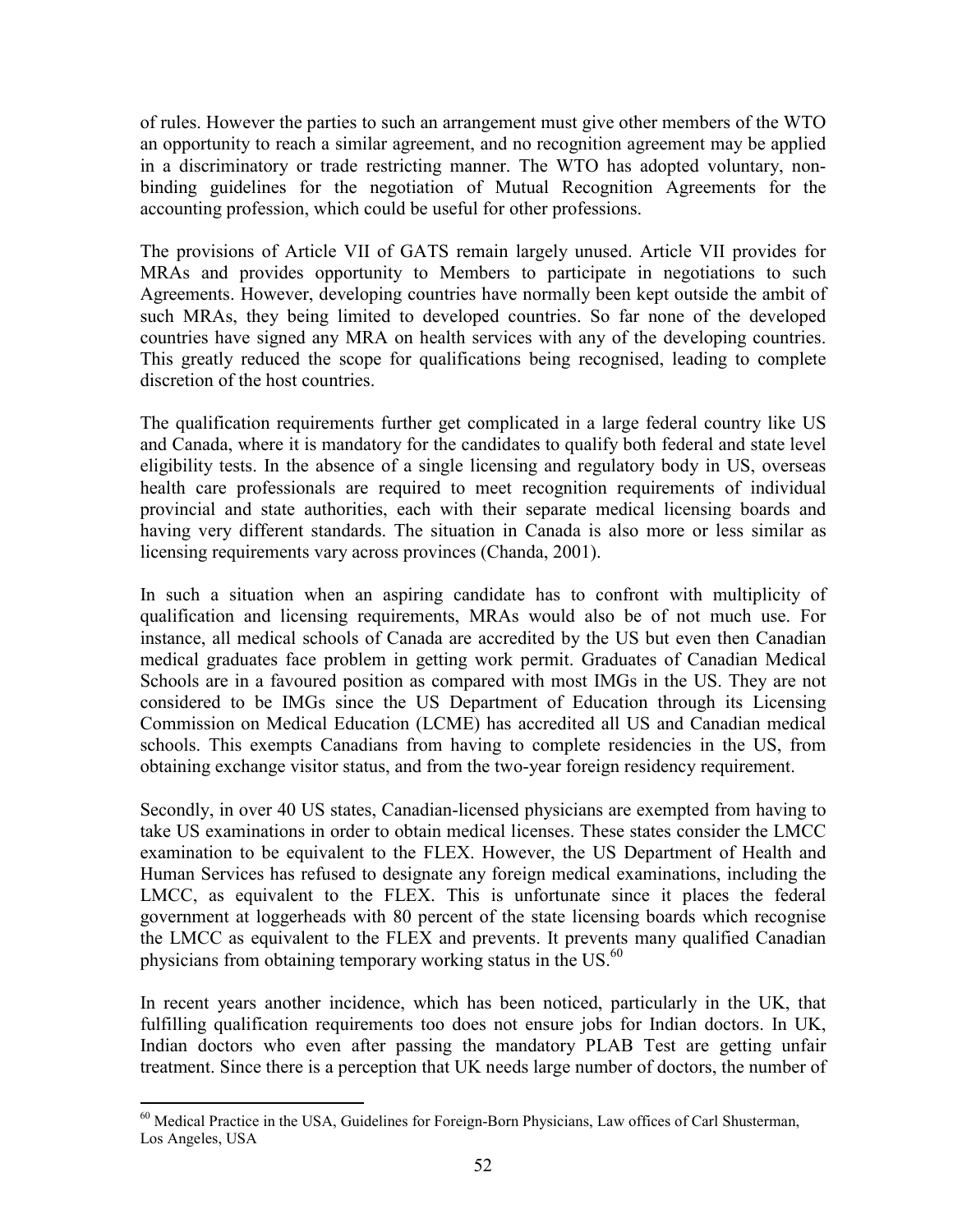doctors taking PLAB test has steadily increased over last few years. As per the British Association of Physicians of Indian Origin (BAPIO), last year about 3000 doctors passed the test. Majority of them come from Indian Subcontinent. Each of these doctors spends a large sum of money to travel to UK, pay the GMC fees and attend courses. Having then passed the exam one would expect that the doctor- starved NHS will welcome them with open arms. However unfortunately the truth is that these doctors suffer several months struggle even to find a clinical attachment while few lucky ones will obtain a job. Each of them has to write hundreds of applications for clinical attachments/jobs. The Immigration office is severe on those who do not find a job and these may be forced to leave the country. There does not seem to be any coordination between GMC, Home Office, DOH and COPMeD $61$ 

## X.4 Social Security Contributions

The developing countries' professionals are also being subjected to payment of social security contributions in the host country though usually they are not eligible to get the benefits from such contributions since their period of stay is invariably lower than the minimum period required for such benefits to flow to them. All these limitations largely results in the rise in costs of entry and operation for India medical professionals aspiring to work abroad.

For instance, an Indian medical graduate need to invest a huge amount in order to start at least a temporary practice in the US. There are large costs at every step of the accreditation process starting from the qualifying exams to registering for the national resident match and attaining a state license. The total costs are summarised in Table 24.

| <b>Step</b>                                     | Cost                         |
|-------------------------------------------------|------------------------------|
| <b>USMLE I</b>                                  | $$695 + $130$                |
| <b>USMLE II</b>                                 | $\$695 + \$145$              |
| <b>USMLE III</b>                                | \$695                        |
| <b>Clinical Skills Assessment</b>               | \$1200                       |
| Extension of Eligibility Period (USMLE I & II)  | \$50 per exam                |
| <b>USMLE III Rescheduling Fee</b>               | $$0 - $400$ (depending on    |
|                                                 | date of cancellation)        |
| <b>USMLE</b> Transcript                         | \$50 per request form (up to |
|                                                 | ten transcripts)             |
| <b>ECFMG Exam Chart</b>                         | \$50 per request form (up to |
|                                                 | three copies)                |
| <b>ECFMG CSA History Chart</b>                  | \$50 per request form (up to |
|                                                 | ten copies)                  |
| Score Recheck (USMLE I, II & III)               | \$55 per exam                |
| Electronic Residency Application Service (ERAS) | \$75                         |
| Token                                           |                              |

 $\overline{a}$ <sup>61</sup> "Unfair Deal for Doctors Passing PLAB Test", BAPIO Memorandum to GMC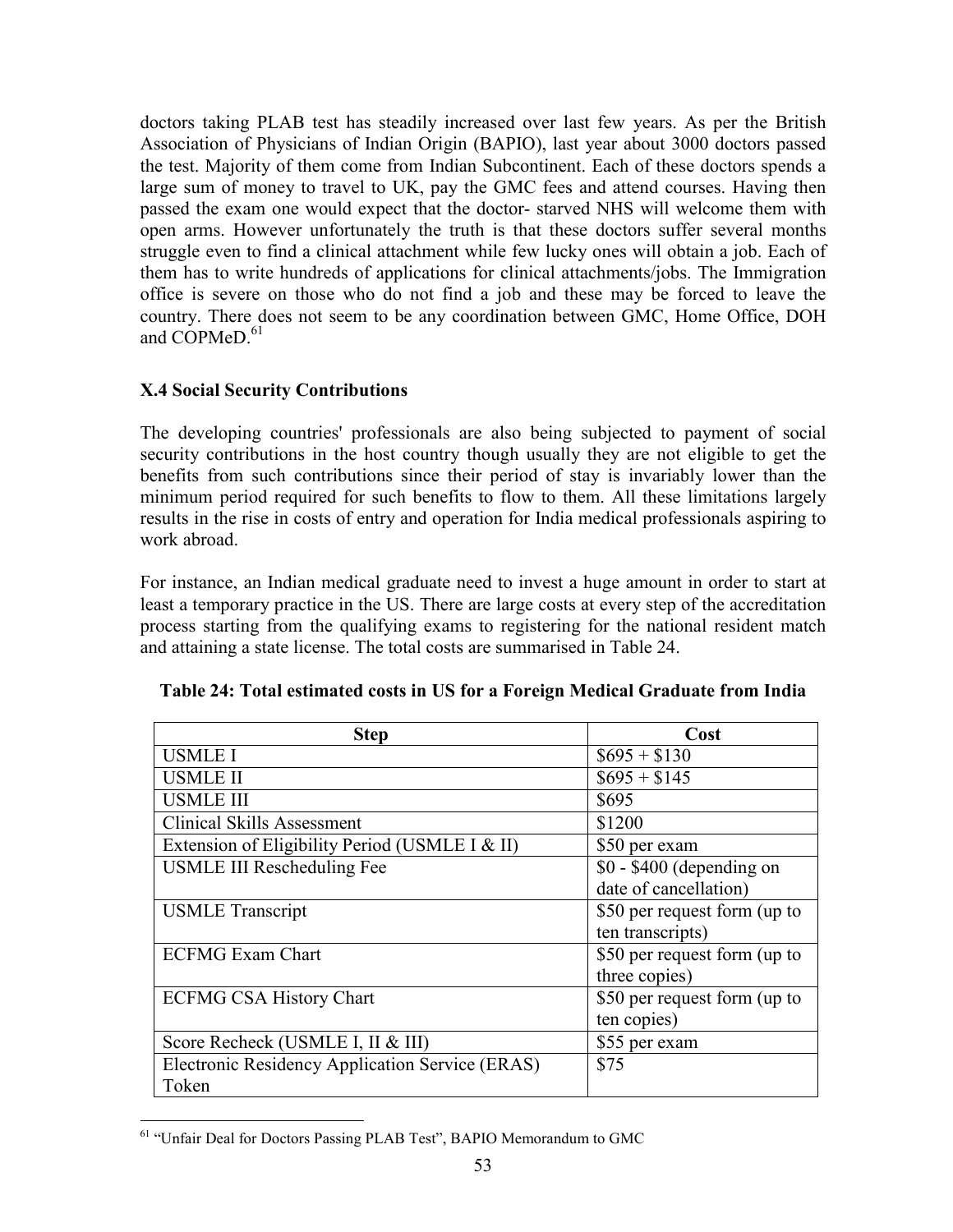| Exchange Visitor Sponsorship Program (EVSP)           | \$200 An additional \$100     |
|-------------------------------------------------------|-------------------------------|
| Application for J-1 Visa Sponsorship                  | fee, payable to the           |
|                                                       | Department of Homeland        |
|                                                       | Security, is required of      |
|                                                       | initial applicants for J-1    |
|                                                       | sponsorship.                  |
| Certification Verification Service (CVS) Verification | \$25                          |
| to State Medical Licensing Authority                  |                               |
| <b>TOEFL</b>                                          | <b>US \$130</b>               |
| National Resident Matching Program (NRMP)             | <b>US \$40</b>                |
| <b>State Licensing</b>                                | \$240                         |
| Interviews                                            | $$1000 + travel to the US$    |
|                                                       | (two trips if H-visa sought - |
|                                                       | one for USMLE 3, one for      |
|                                                       | CSA with interviews)          |

Source: Compiled from various sources

#### X.5 Visa Procedures

Apart from these estimated costs shown above, additional costs would also be incurred as fees in visa applications and other related process thus making it a costly and distant dream for many Indian doctors to start practice in countries like US. For nurses the major barrier is the issuance of appropriate visa, particularly in the US. H-1C visas reserved for RN's are difficult to obtain due to the burden of evidence placed on the employers. Only hospitals in underserved areas that have received attestation from the Department of Labour (DOL) are able to file and till date only a few hospitals in the country have succeeded in being certified to accept H-1C nurses. Moreover the H-1C visa has expired in 2004. These hospitals must show that certain percentages of patients are entitled to Medicare and Medicaid and that the hospital has taken steps to recruit RNs who are U.S. citizens or permanent residents.

Meanwhile, the H1-B visa requires a bachelor's degree for employment and is largely unavailable to foreign educated nurses. In India as of December 2000, there existed only 84 nursing educational institutions, which were providing bachelor's degree in nursing as against 739 institutions giving degree in diploma in  $GNM<sup>62</sup>$  It is quite natural that majority of the nurses from India are diploma holder. Although many US hospitals have filed labour certifications with the Department of Labour to allow the utilisation of H1B visas, the Immigration and Naturalisation Service (INS) has been reported to deny the majority of requests by foreign-educated nurses in this category (Ganguly, 2005). H-1B visas are only available to highly specialised nurses or those in high level supervisory or administrative roles.

<sup>&</sup>lt;sup>62</sup> The Trained Nurses Association of India, 2001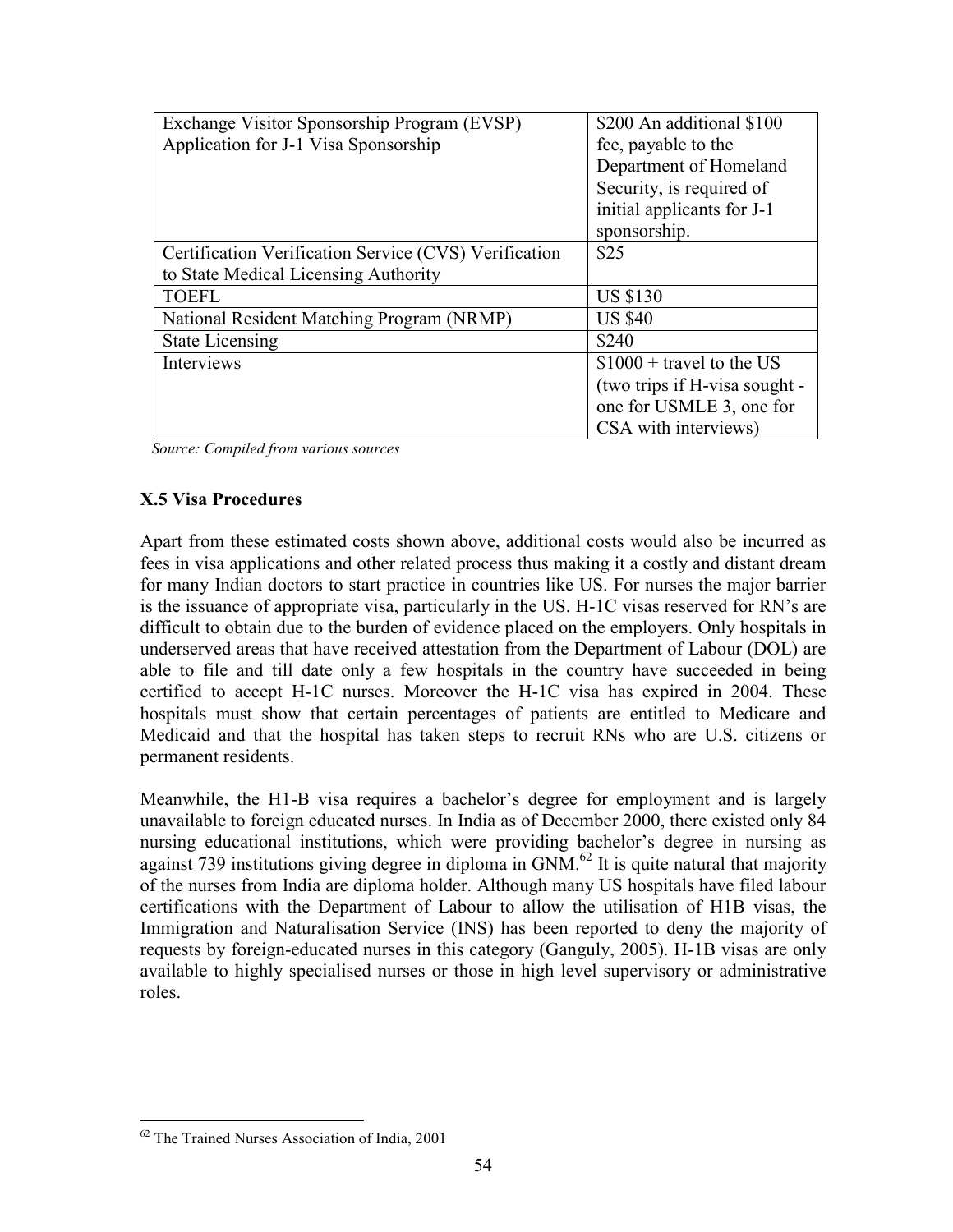## X.6 Licensing Requirement

In spite of obtaining an appropriate visa to enter the US, difficulties do arise due to state license requirements, wherein each state has its own Board of Nursing. Thus every nurse must meet additional state requirements and take the NCLEX as established by the State Board of Nursing. Similarly in Canada, licensing requirements vary across provinces. Relevant provincial ministries must agree on the need for the professional service provider. RNs require provincial licenses to practice before they can enter Canada. There are some state boards of nursing that will accept the Canadian Nurses Association Testing Service (CNATS) or the CRNE. There are also a few state boards of nursing that will directly endorse foreign educated nurses who have never taken the NCLEX.

Moreover many states require re-verification of the nurse credentials before they can sit for the exam, even if the nurse is CFGNS certified. For instance, state of New York use the CGFNS as their approved credentials evaluation service-provider. The CGFNS charges the nurses a fee of \$265 to do a third verification of the credentials previously twice verified by them, thus imposing additional costs and wastage of time for aspirant nurses.

#### X.7 Increasing Security Concerns

In the aftermath of the 9/11 terrorist attacks, the US became increasingly hostile toward immigration as the terrorists who perpetrated the attacks exploited glaring security holes in the US' immigration system. As a result border security became both an immediate and long-term concern for the US government. President Bush ordered consular offices to tighten their rules for all visa applicants. The Bush administration also debarred US Trade Representative (USTR) from negotiating visa issue as part of services negotiation in the WTO. The US is now performing extensive background checks on potential immigrants that include a tamperproof visa containing biometric data such as facial screens or thumbprints to prevent impostors from gaining entry.

Post 9/11, the US immigration implemented yet another system called SEVIS (Student Exchange Visitor Information System) to monitor foreign students more closely. SEVIS is the US Department of Homeland Security's web-based data collection and monitoring system. Although under development since 1996, its implementation was prioritized after September 11, 2001 with passage of the US PATRIOT ACT (Uniting and Strengthening America by Providing Appropriate Tools Required to Intercept and Obstruct Terrorism Act). SEVIS records the same information that the US government has always collected from international visitors to the US, but SEVIS collects that information electronically from a number of sources at the time that any action occurs.<sup>63</sup>

Effective from September 1, 2004, US Department of Homeland Security (DHS) requires the collection of a one-time Student and Exchange Visitor Information System (SEVIS) fee of US\$100 for all new F-1 and J-1 applicants. The purpose of the SEVIS fee is to fund

 $\overline{a}$ <sup>63</sup> See http://www.lmu.edu/PageFactory.aspx?PageID=26511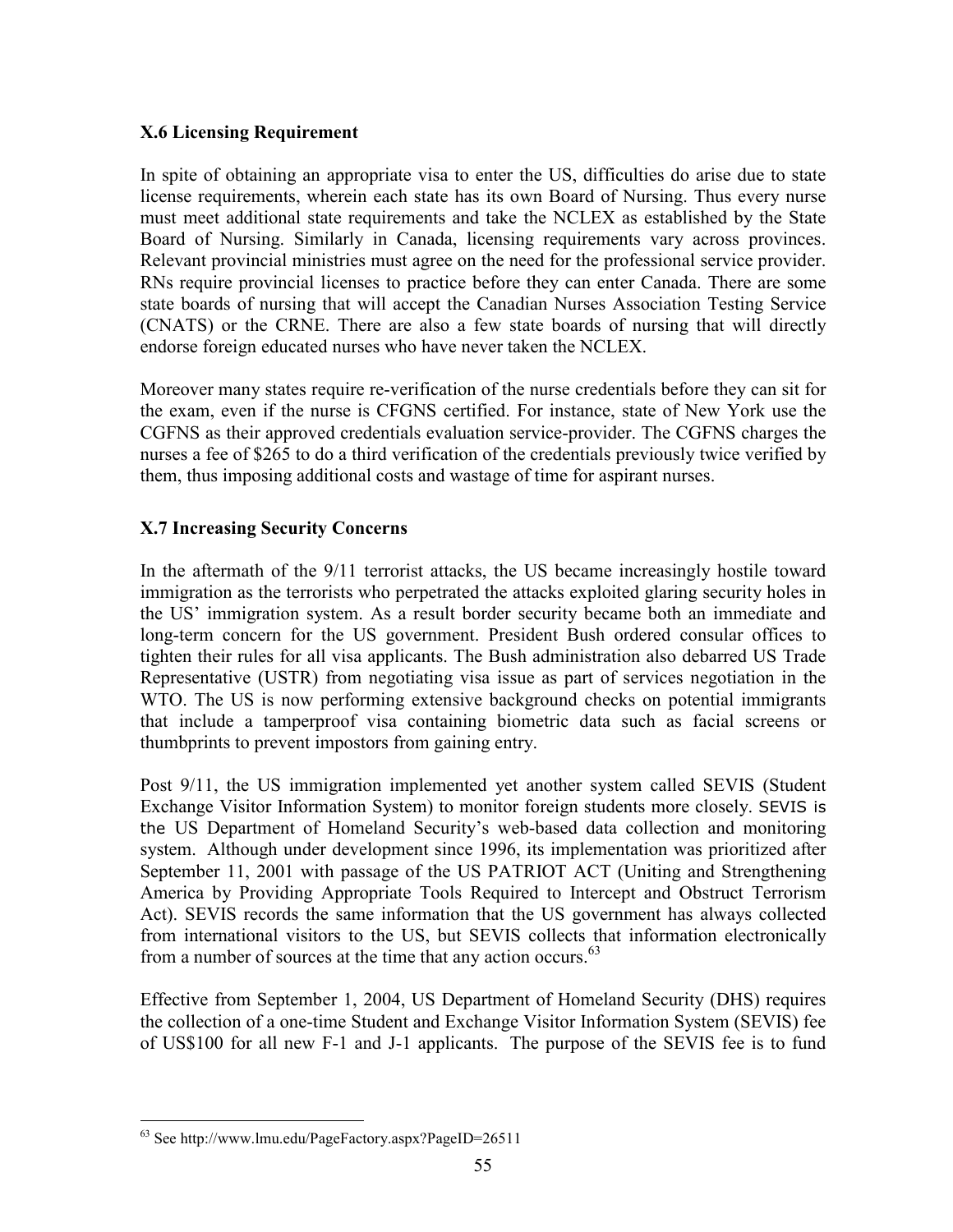operation of the Student and Exchange Visitor Program Office, which has oversight over SEVIS, a federally mandated tracking system for F, M and J visa holders.<sup>64</sup>

This new law has created further roadblocks for FMGs in getting jobs in the US. In all, about 1000 foreign doctors come to the US each year for work under the various J-1 visa waiver<sup>65</sup> programmes. Following 9/11 incident, however, the J-1 programme administered by the US Department of Agriculture and which had brought about in about 1000 doctors per year was abandoned. The new programme in place of the existing one, run by the US Department of Health and Human Services (HHS) has failed to fill that federal void. The HHS has approved just 61 J-1 visas since the programme began in 2003. $^{66}$ 

The September 11, 2001, terror attacks in US, followed by a series of bombings in Madrid, London have made the immigration process for overseas professionals more arduous and expensive. While the 9/11 attacks made the process more complex and difficult, the FMGs fear that the attempted terror attacks in UK in June 2007 – allegedly carried out by foreign doctors – will irreparably undermine the confidence of host countries in foreign medical graduates.

# Section XI. Health Services under GATS

GATS commits WTO members to successive rounds of negotiations "with a view to achieving a progressively higher level of liberalisation" in their service sectors. To achieve this, the WTO members adopted "request" and "offer" approach of opening up of various sub-sectors. GATS allow Member countries to assume legally-binding commitments concerning their use or renunciation of trade-related measures in individual service sectors. These commitments are laid down in country schedules, one for each member. Further, there is wide scope to adjust schedules to domestic policy objectives and constraints.

Health services are also included under the GATS heading of 'professional services', which covers medical and dental services as well as the category of 'services provided by midwives, nurses, physiotherapists and paramedical personnel'. Health services have traditionally been subject to strong government involvement in many countries and this situation has changed far less rapidly than the role of governments in, for example, banking and telecommunications. While 90 percent of WTO Members undertook some form of commitment on tourism services and about 70 percent included financial or telecommunication services in their Uruguay Round Schedules, less than 40 percent made commitments on health (Adlung and Carzaniga).

When GATS was adopted in 1994, few developing countries were aware of the challenges it would bring. Very few government departments other than trade and finance ministries were involved in the negotiations. As a result, several countries committed all or part of their health services to GATS liberalisation without the knowledge of their health

l <sup>64</sup> Ibid

<sup>&</sup>lt;sup>65</sup> Allow foreign doctors to work in underserved areas for three to five years, with the incentive of eventually securing permanent residency in the US.

<sup>&</sup>lt;sup>66</sup> "Foreign Doctors finding it Difficult to Get Work in US", The Times of India, 20 July 2007,

http://timesofindia.indiatimes.com/articleshow/msid-2219559,prtpage-1.cms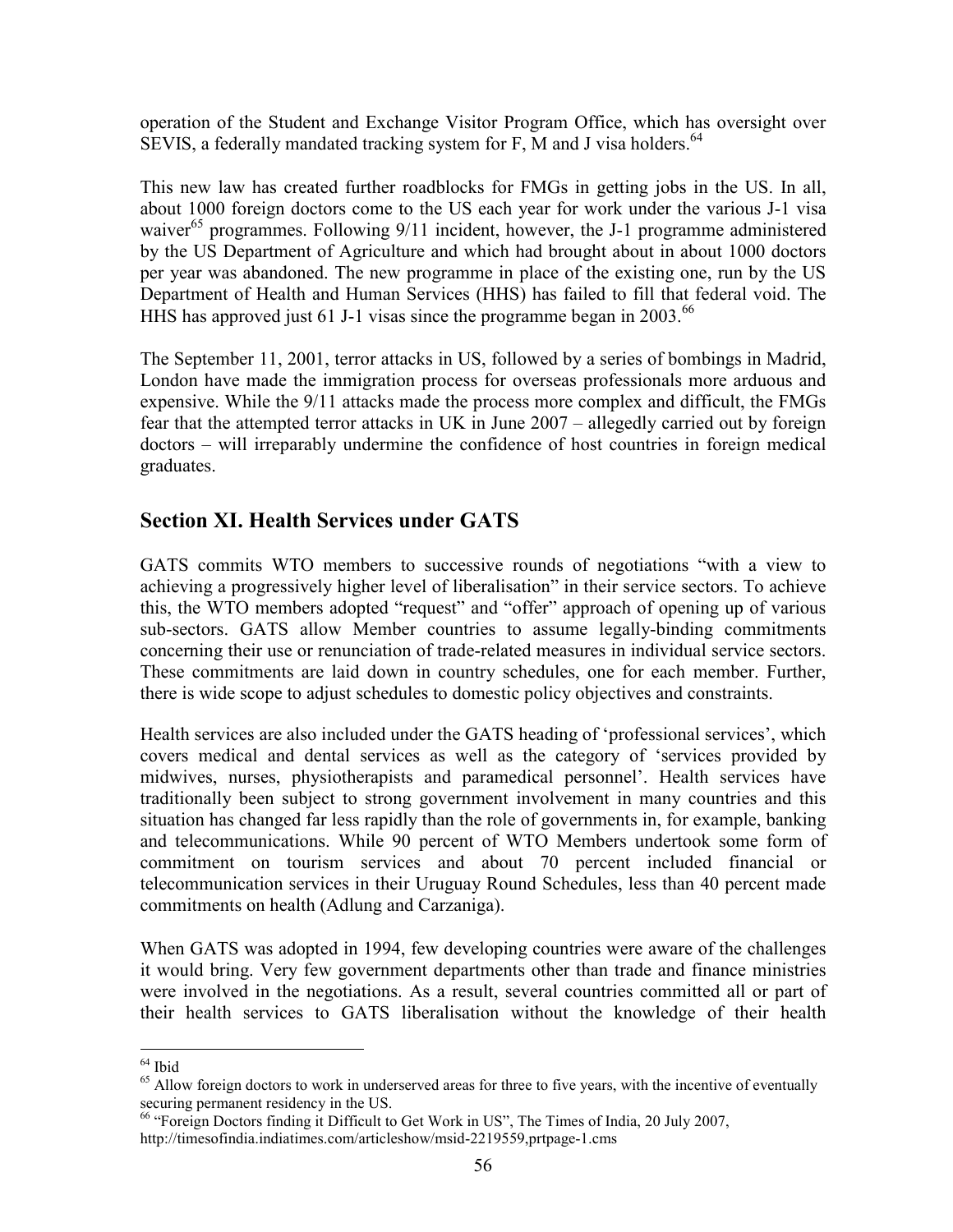ministries. In fact, many countries have deliberately withheld their health services from GATS liberalisation in recognition of the great uncertainty surrounding what a GATS commitment might mean for health care. It is only now, in the current round of GATS negotiations, that health services may again come under threat of liberalisation.

While the trade in health services has been on the rise, the commitments undertaken by WTO members under GATS is very shallow in nature. GATS seems to have had a limited impact so far on the migration of healthcare professionals. Out of 150 odd WTO members, only 29 countries have made commitments for trade in health services and that too are very limited in nature (Forcier et al, 2004). Moreover, within the GATS framework, WTO members are free to pursue domestic policies in areas such as technical standards, licensing and qualifications to ensure the safety and quality of healthcare provision. This implies that a commitment to allow entry of foreign medical practitioners is still subject to meeting all domestic regulatory requirements. GATS states only that such requirements must be transparent and administered in objective and impartial manner.

For the health services sector, commitments under GATS are made separately for four modes of supply: cross-border trade (Mode 1), consumption abroad (Mode 2), commercial presence (Mode 3), temporary movement of service suppliers (Mode 4). Table 25 shows the commitments undertaken in the four sub-sectors by Australia, Canada, Japan, EU and the US, where Indian healthcare professionals see the opportunities to migrate. Of the four sub-sectors except the EU no other country has made commitments in more than one subsector. Canada has not undertaken commitments in any of the four relevant sub-sectors. The EU's commitments are also not uniform across its members but vary from country to country.

As regards commitments undertaken by all WTO members in health services, of the four sub-sectors, medical and dental services are the most heavily committed (54 Members), followed by hospital services (44 Members) and services provided by nurses, midwives etc. (29). Overall, this pattern suggests that it is politically easier or more economically attractive for governments to liberalise capital-intensive sectors than labour-intensive activities (Adlung and Carzaniga, 2002).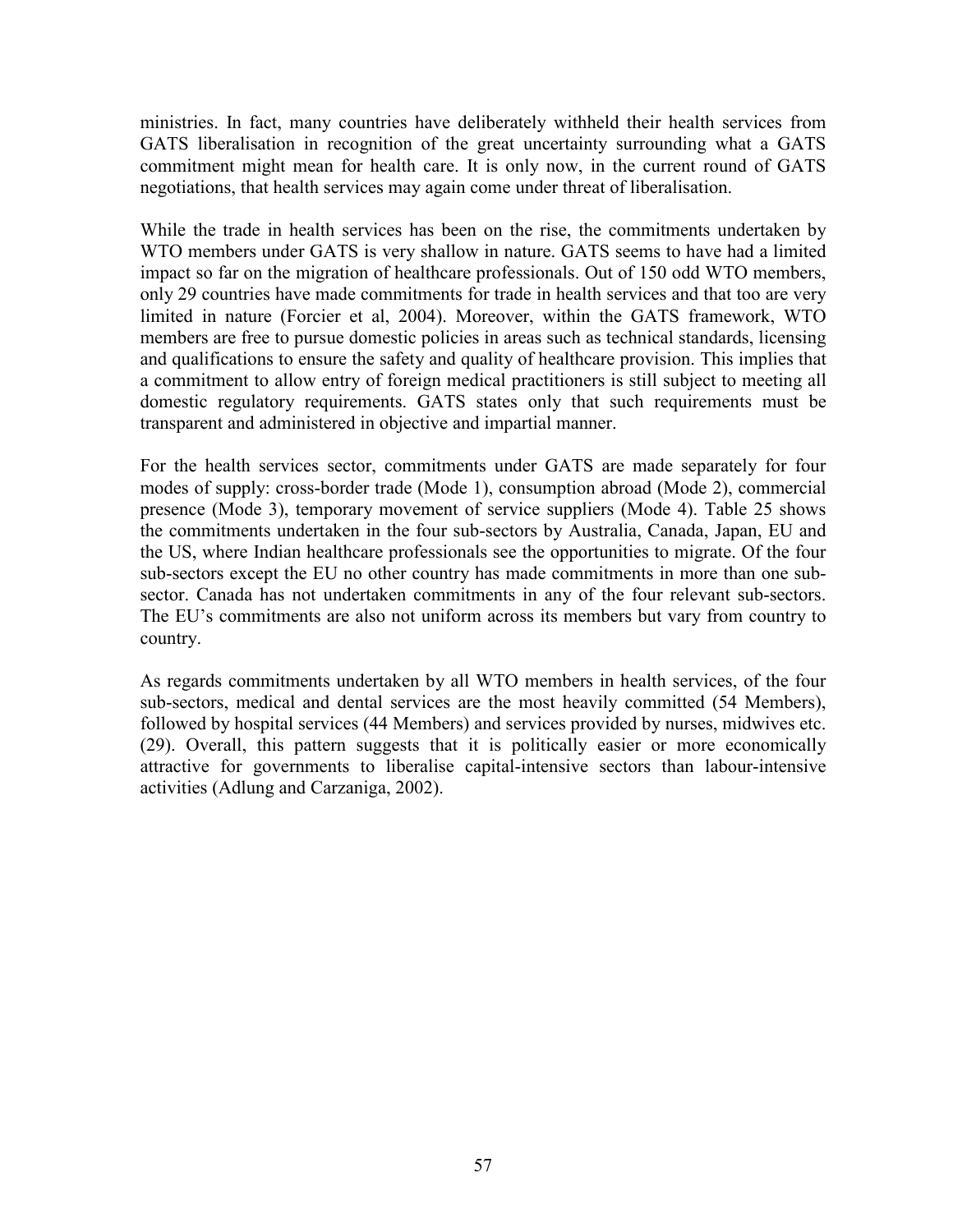| 1) Mode 1;     | 2) Mode 2; 3) Mode 3; 4) Mode 4         |                                                                                          |        |                                |
|----------------|-----------------------------------------|------------------------------------------------------------------------------------------|--------|--------------------------------|
| Country        | Sector or                               | <b>Limitations on Market Access</b>                                                      |        | <b>Limitations on National</b> |
|                | Sub-sector                              |                                                                                          |        | <b>Treatment</b>               |
| Australia      |                                         | Not undertaken any commitment in a) Medical and Dental Services; b) Nurses,              |        |                                |
|                | Midwives, etc. and c) Hospital Services |                                                                                          |        |                                |
|                | d)Other human                           | 1)Unbound                                                                                |        | 1)Unbound                      |
|                | health                                  | 2)None                                                                                   | 2)None |                                |
|                | services <sup>67</sup>                  | 3)None                                                                                   | 3)None |                                |
|                |                                         | 4) Unbound except as indicated under                                                     |        | 4) Unbound except as           |
|                |                                         | horizontal commitments                                                                   |        | indicated in the               |
|                |                                         |                                                                                          |        | horizontal section.            |
|                |                                         |                                                                                          |        | Permanent residency            |
|                |                                         |                                                                                          |        | requirement for                |
|                |                                         |                                                                                          |        | chiropodists (South            |
|                |                                         |                                                                                          |        | Australia).                    |
|                |                                         |                                                                                          |        | Permanent<br>residency         |
|                |                                         |                                                                                          |        | for<br>requirement             |
|                |                                         |                                                                                          |        | podiatrists<br>(Western        |
|                |                                         |                                                                                          |        | Australia).                    |
| Canada         |                                         | NOT UNDERTAKEN COMMITMENTS IN ANY OF THE FOUR SUB-SECTORS                                |        |                                |
| $EU (12)^{68}$ | a) Medical and                          | 1)Unbound                                                                                |        |                                |
|                | Dental                                  | 2)None                                                                                   |        | 1)Unbound                      |
|                | Services,                               |                                                                                          |        | 2)None                         |
|                | Midwives                                | 3) D: Access restricted to natural persons<br>only. Economic needs test for medical      |        | 3)None                         |
|                |                                         | doctors and dentists who are authorized                                                  |        | 4) Unbound except as           |
|                |                                         | to treat members of public insurance                                                     |        | indicated in the               |
|                |                                         | schemes. The criterion is shortage of                                                    |        | horizontal                     |
|                |                                         | doctors and dentists in the given                                                        |        | section and                    |
|                |                                         | region.                                                                                  |        | subject to the                 |
|                |                                         | E: Access restricted to natural persons only.                                            |        | following                      |
|                |                                         |                                                                                          |        | specific                       |
|                |                                         | I, P: Access is restricted to natural persons<br>only. Professional association          |        | limitations:                   |
|                |                                         | (no incorporation) among natural persons<br>DK: Residence                                |        |                                |
|                |                                         | permitted.                                                                               |        | requirement in                 |
|                |                                         |                                                                                          |        | order to obtain                |
|                |                                         | IRL: Access through partnership or natural                                               |        | necessary                      |
|                |                                         | persons only.                                                                            |        | individual                     |
|                |                                         | UK: Establishment for doctors under the<br>National Health Service is subject to medical |        | authorization                  |
|                |                                         | manpower planning.                                                                       |        | from the                       |
|                |                                         |                                                                                          |        | National Board                 |
|                |                                         | F: Provision through SEL                                                                 |        | of Health.                     |
|                |                                         | (anonyme, à responsabilité limitée ou en                                                 |        | I: Residence                   |
|                |                                         | commandite par actions) or SCP only.                                                     |        | requirement.                   |
|                |                                         | 4) Unbound except as indicated in the                                                    |        |                                |

Table 25: GATS Commitments of Select Developed Country Members on Health Services

 $67$  Covers podiatry and chiropody services. Includes podiatry services carried out in health clinics, residential health facilities other than hospitals, as well as in own consulting rooms, patients' homes or elsewhere.

 $68$  The following abbreviations are used to indicate the Member States of EU: B – Belgium; D – Germany; DK – Denmark; E – Spain ; F – France; GR – Greece; I – Italy; IRL – Ireland; L – Luxembourg; NL - The Netherlands; P – Portugal; UK - United Kingdom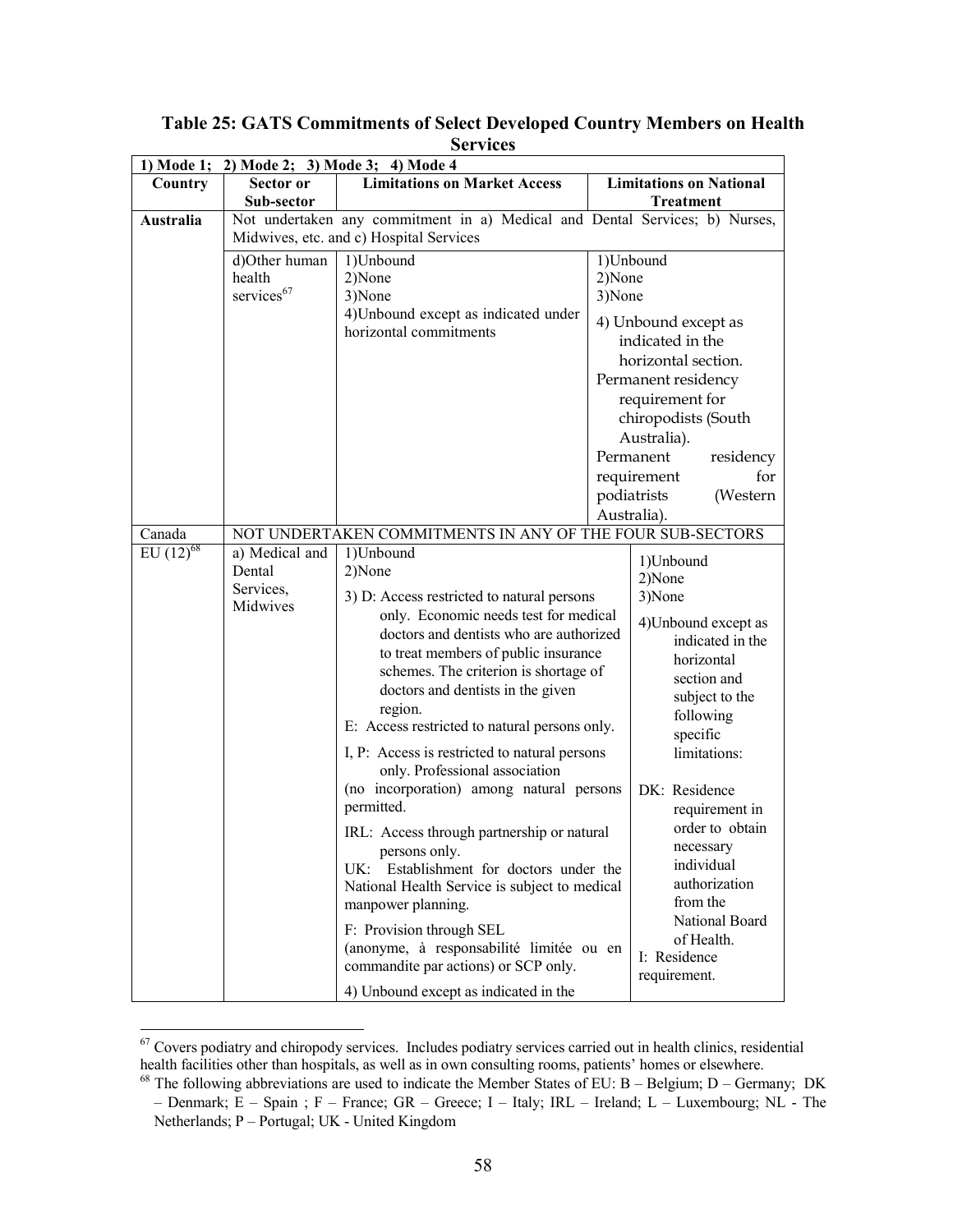|                                                                            | horizontal section and subject to the<br>following specific limitations:<br>DK: Limited authorization to fulfil a specific<br>function can be given for maximum 18<br>months.<br>GR, P: Condition of nationality.<br>Condition of nationality.<br>F:<br>However,<br>access is possible within annually established<br>quotas.<br>D: Condition of nationality for doctors and<br>dentists which can be waived on<br>an<br>exceptional basis in cases of public health<br>interest. A zero quota for midwives.                                                                                                                                                                                                                |                                                                                                                                                                                                                                                                                                                       |
|----------------------------------------------------------------------------|-----------------------------------------------------------------------------------------------------------------------------------------------------------------------------------------------------------------------------------------------------------------------------------------------------------------------------------------------------------------------------------------------------------------------------------------------------------------------------------------------------------------------------------------------------------------------------------------------------------------------------------------------------------------------------------------------------------------------------|-----------------------------------------------------------------------------------------------------------------------------------------------------------------------------------------------------------------------------------------------------------------------------------------------------------------------|
| b) Nurses,<br>Physiotherapist<br>s and<br>Paramedical<br>Personnel<br>etc. | 1)Unbound<br>2)None<br>3)E, P: Nurses - access restricted to natural<br>persons.<br>I: Nurses - access restricted to natural<br>persons. Professional associations<br>(no incorporation) among natural persons<br>permitted.<br>F: Provision through a SEL<br>(anonyme, à responsabilité limitée, ou en<br>commandite par actions) or SCP only.<br>4) Unbound except as indicated in the<br>horizontal section and subject to the<br>following specific limitations:<br>DK: Limited authorization to fulfil a specific<br>function can be given for maximum 18<br>months.<br>GR, P: Condition of nationality.<br>Subject to economic needs test: decision<br>I:<br>subject to regional vacancies<br>is<br>and<br>shortages. | 1)Unbound<br>2)None<br>3)None<br>4) Unbound except as<br>indicated in the<br>horizontal<br>section and<br>subject to the<br>following<br>specific<br>limitations:<br>DK:<br>Residence<br>requirement in order<br>to<br>obtain necessary<br>individual<br>authorization from the<br>National<br>Board<br>of<br>Health. |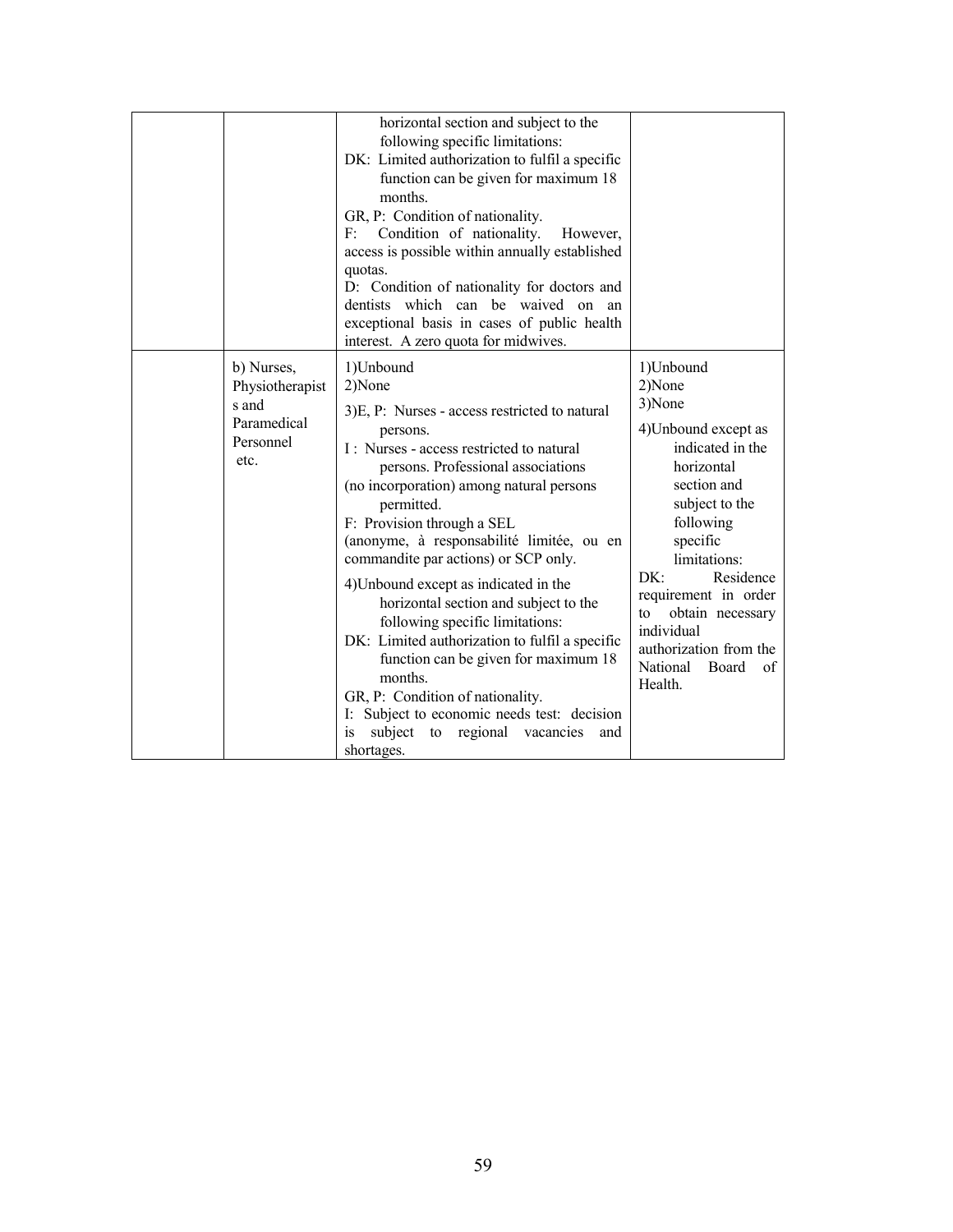|       | Hospital<br>c)<br><b>Services</b> | 1)Unbound<br>2)None<br>3)B: The number of beds and use of heavy<br>medical equipment is limited on the basis of<br>a health plan. The needs test is in function of<br>the degree of specialisation, their capacity<br>and equipment. The criteria are fixed,<br>arithmetical rules or formulae designed to<br>calculate the needs in function of the<br>population, age scale, death rate and<br>geographical spread.<br>F, I, L: The number of beds authorised is<br>limited by a health services plan<br>established on the basis of needs.<br>F, I, L, P: Equipment of heavy material is<br>limited by a health services plan<br>established on the basis of needs.<br>I: Private health and sanitary services need<br>authorization by local health authorities.<br>Criteria are based on a ratio in function of<br>population.<br>NL: Quantitative economic needs test fixed<br>by a health plan allowing for a<br>maximum number of beds related to<br>the population of each health region.<br>Prior authorisation is required by the<br>$E$ :<br>"Comunidades Autónomas" based on an<br>economic needs test taking into account the<br>population and already existing<br>health<br>services in the given health regions. | 1)Unbound<br>2)None<br>3)None<br>4) Unbound except as<br>indicated<br>in<br>the<br>horizontal section |
|-------|-----------------------------------|-----------------------------------------------------------------------------------------------------------------------------------------------------------------------------------------------------------------------------------------------------------------------------------------------------------------------------------------------------------------------------------------------------------------------------------------------------------------------------------------------------------------------------------------------------------------------------------------------------------------------------------------------------------------------------------------------------------------------------------------------------------------------------------------------------------------------------------------------------------------------------------------------------------------------------------------------------------------------------------------------------------------------------------------------------------------------------------------------------------------------------------------------------------------------------------------------------------------------------------|-------------------------------------------------------------------------------------------------------|
|       |                                   | 4) Unbound except as indicated in the<br>horizontal section and subject to the<br>following specific limitations:                                                                                                                                                                                                                                                                                                                                                                                                                                                                                                                                                                                                                                                                                                                                                                                                                                                                                                                                                                                                                                                                                                                 |                                                                                                       |
|       |                                   | F: Access to management functions is<br>subject to prior authorisation. In<br>granting the authorisation conditions<br>such as professional experience and<br>skills, availability of local managers<br>and degree of specialisation required,<br>are taken into consideration.<br>Condition of nationality for public<br>GR:<br>hospitals.                                                                                                                                                                                                                                                                                                                                                                                                                                                                                                                                                                                                                                                                                                                                                                                                                                                                                       |                                                                                                       |
| Japan |                                   | Not undertaken any commitments in d) Other human health services<br>Not undertaken any commitments in a) Medical and Dental Services; b) Nurses,                                                                                                                                                                                                                                                                                                                                                                                                                                                                                                                                                                                                                                                                                                                                                                                                                                                                                                                                                                                                                                                                                  |                                                                                                       |
|       |                                   | Midwives, etc. and d) Other human health services                                                                                                                                                                                                                                                                                                                                                                                                                                                                                                                                                                                                                                                                                                                                                                                                                                                                                                                                                                                                                                                                                                                                                                                 |                                                                                                       |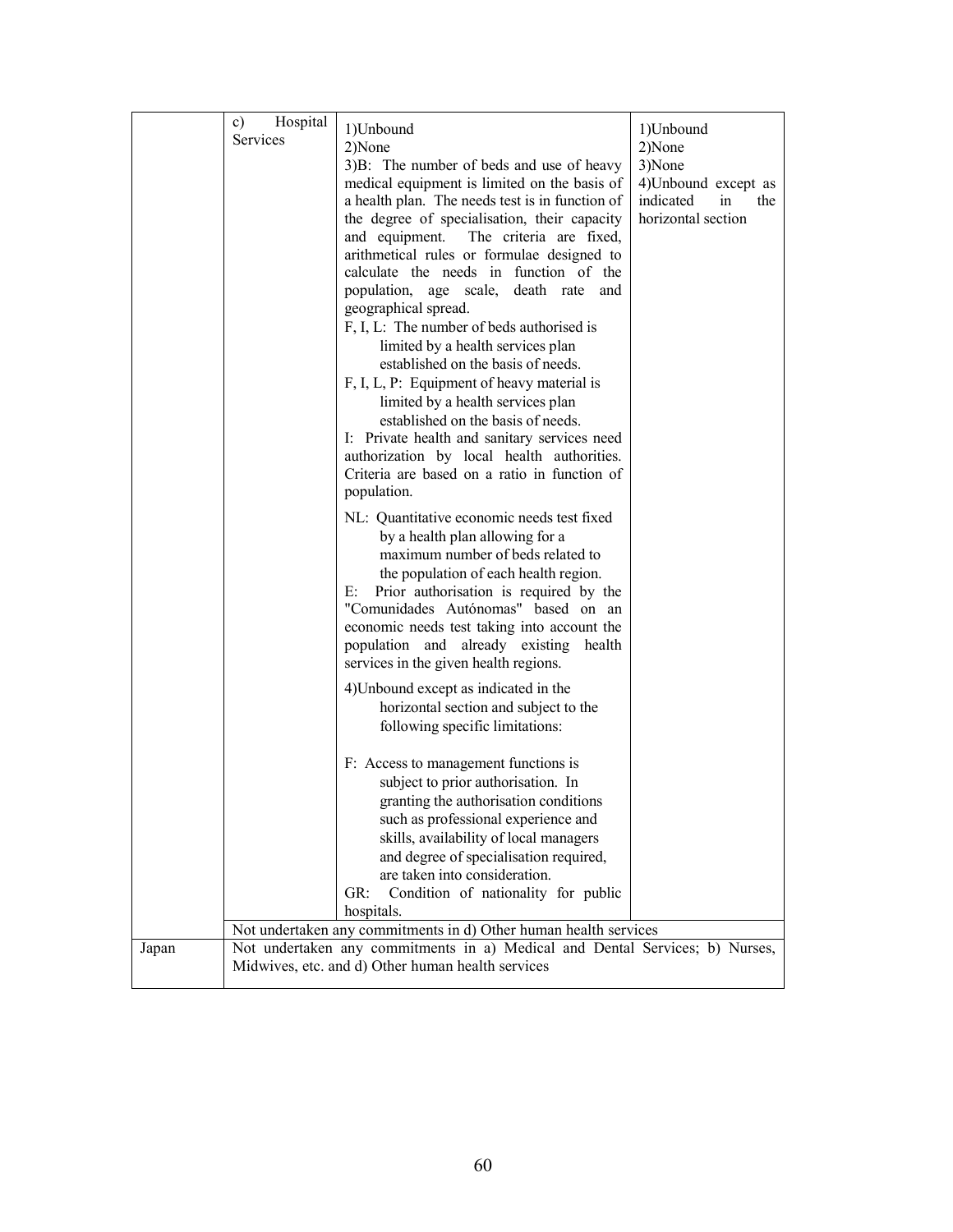|                                                                                                                                                                                                                                                                                                                                                                                                                                                                                                                                                                                                                                                                                                                                                                                                                                                                                                                                                                                                                                                                                                                                            | $\mathbf{c})$<br>Services | 1)Unbound*<br>2)None<br>3) Unbound except<br>that there is no<br>limitation on the<br>participation of<br>foreign capital<br>indicated<br>As<br>in<br><b>HORIZONTAL</b><br><b>COMMITMENTS</b><br>4)Unbound |
|--------------------------------------------------------------------------------------------------------------------------------------------------------------------------------------------------------------------------------------------------------------------------------------------------------------------------------------------------------------------------------------------------------------------------------------------------------------------------------------------------------------------------------------------------------------------------------------------------------------------------------------------------------------------------------------------------------------------------------------------------------------------------------------------------------------------------------------------------------------------------------------------------------------------------------------------------------------------------------------------------------------------------------------------------------------------------------------------------------------------------------------------|---------------------------|------------------------------------------------------------------------------------------------------------------------------------------------------------------------------------------------------------|
| Not undertaken any commitments in a) Medical and Dental Services; b) Nurses,<br><b>USA</b><br>Midwives, etc. and d) Other human health services                                                                                                                                                                                                                                                                                                                                                                                                                                                                                                                                                                                                                                                                                                                                                                                                                                                                                                                                                                                            |                           |                                                                                                                                                                                                            |
| 1)<br>Unbound*<br>Unbound*<br>1)<br>$\mathbf{c})$<br>Hospital<br>Services<br>2)<br>None<br>3) Establishment of hospitals or other health<br>government<br>care facilities, procurement of specific types<br>of medical equipment, or provision of<br>specific types of medical procedures may be<br>is limited to<br>subject to needs-based quantitative limits.<br>In New York, corporate ownership of an<br>state<br>operating corporation for, and limited<br>3)<br>None<br>partnerships as operators of,<br>hospitals.<br>4)<br>None<br>nursing homes (including long term health<br>care centres) or diagnostic and treatment<br>centres is prohibited. If the operator has any<br>members which are not natural persons or is<br>a corporation whose shares of stock are<br>owned by another corporation, a New York<br>corporation must be established as the<br>operator of a licenced home care services<br>agency and a certified home health agency.<br>New<br>Michigan<br>and<br>York<br>Health<br>In.<br>Maintenance<br>Organisations<br>be<br>must<br>incorporated in those states.<br>4) Unbound except as indicated in the |                           | 2) Federal or state<br>reimbursement of<br>medical expenses<br>licensed, certified<br>facilities in the US<br>or in a specific US                                                                          |

Source: WTO

#### XI.1 India and GATS

Like most of the developing countries India too was defensive during the Uruguay Round of trade negotiation on services. However, India's negotiating stance on services has undergone a paradigm shift since then. In the ongoing services trade negotiations, India has been very offensive in seeking market access in developed countries, particularly under Mode 1 (Cross Border Trade) covering the whole issue of business process outsourcing and Mode 4, dealing with temporary movement of natural persons. Of late, India has realised its strength under other two Modes as well. While India has become one of leading destinations of medical tourism (Mode 2 – Consumption Abroad), outward investments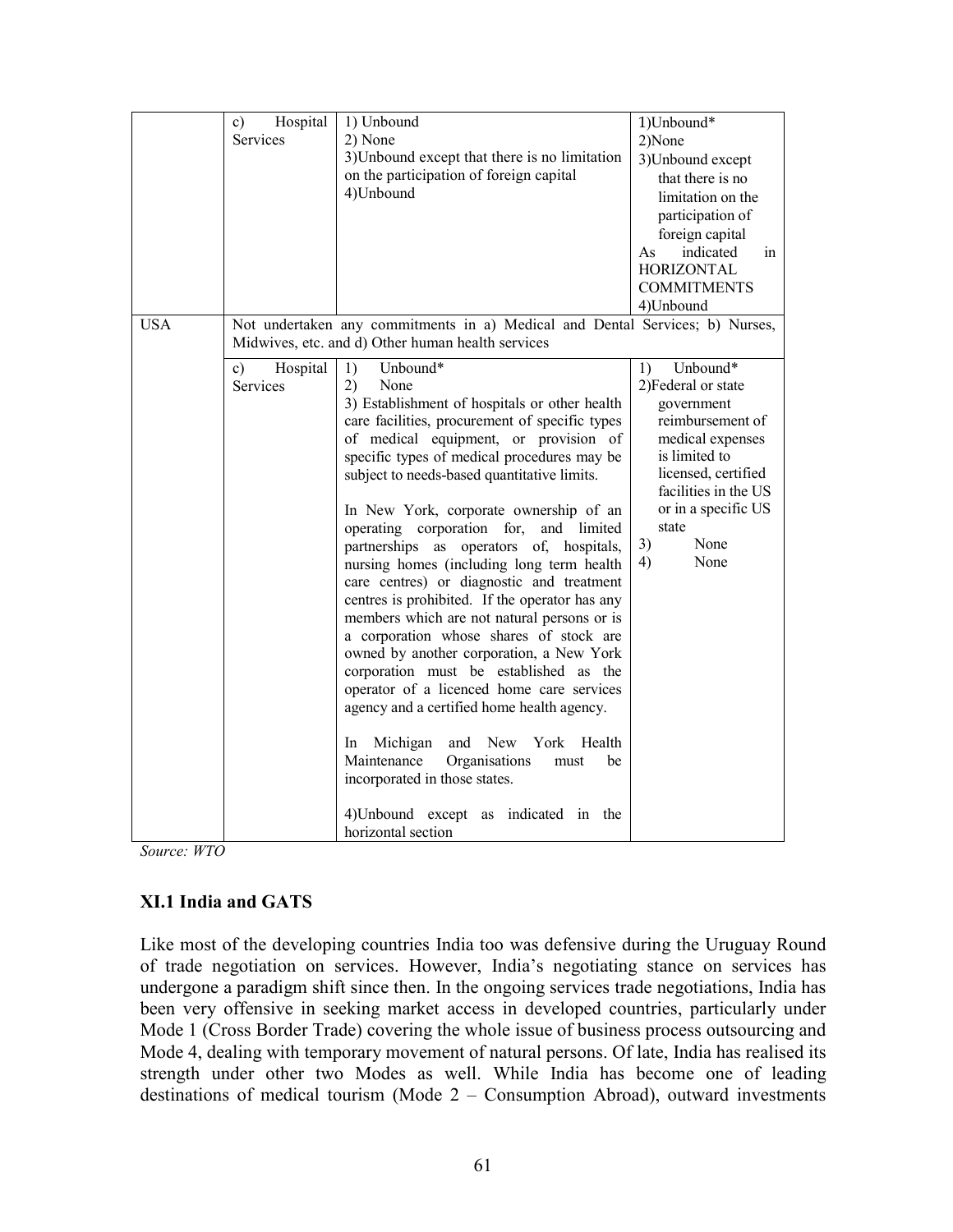from India are increasingly rising. Indians have built hospitals in Bangladesh, Sri Lanka, and Middle East countries.

This shift in India's stance in services trade negotiations can be attributed to significant increase in services exports from India. In a short span of little over one decade, India's share in world services exports has increased from 0.53 percent in 1993 to 2.7 percent in 2006 (WTO, 2007). This massive jump in export has happened because of India's huge comparative advantage in "IT enabled services" (business process outsourcing) and increase in remittances. Remittances by overseas Indians, as reflected in private transfers in the balance of payments, have touched a new high of US\$8,145 million during the quarter ended December 2006. This is the highest-ever received by the country in any single quarter. Remittances for the entire calendar year 2006 touched US\$26.9 billion.<sup>69</sup>

When the Doha round of trade negotiation was launched in November 2001, India was the main proponent of market opening under Mode 4. In fact a year before the launch of Doha round, India made one of the most comprehensive submissions on temporary movement of natural persons to the WTO's Council of Trade in Services. The proposal provides not only concrete suggestions for areas of further liberalisation in Mode 4, but also detailed administrative procedures relating to Mode 4 visas and work permits and the recognition of qualifications. It is motivated by the view that there is a huge imbalance between current commitments on Mode 3, commercial presence, and those on Mode 4, natural persons (Winters, 2005).

In the current services negotiations, India has been spearheading the group of demandeurs on cross border services trade (Mode 1) and Mode 4. Though India remains one of the main demandeurs of liberalisation of services trade under Mode 4, in recent years there has been some indication of shifting of focus more towards Mode 1. This change has happened mainly because of increasing complexity with Mode 4 liberalisation as it touches upon immigration and visa issues, which are beyond the mandate of WTO. As regards health services, Table 26 lists India's request to major developed countries for opening up their health sector.

| Country    | <b>Medical and dental</b><br>services.                                                                                                          | Services provided by<br>midwives, nurses,<br><i>physiotherapists &amp;</i><br>paramedical                                                           | <b>Hospital Services</b>                                                                                                                                              | <b>Additional</b><br><b>Commitments</b>                                                                       |
|------------|-------------------------------------------------------------------------------------------------------------------------------------------------|-----------------------------------------------------------------------------------------------------------------------------------------------------|-----------------------------------------------------------------------------------------------------------------------------------------------------------------------|---------------------------------------------------------------------------------------------------------------|
| <b>USA</b> | Market Access:<br>Mode $2$ :<br>Take full<br>commitments $\&$<br>Schedule "None"<br>Mode 4:<br>Take full<br>commitments &<br>Schedule "None" in | Market Access:<br>Mode $2$ :<br>Take full<br>commitments $\&$<br>Schedule "None"<br>Mode $4$ :<br>Seek full<br>commitment in<br>respect of services | Market Access:<br>Mode $4$ :<br>Take full<br>commitments $\&$<br>Schedule "None" in<br>respect of services<br>provided by<br>Medical doctors,<br>Dentists, Dieticians | To recognize the<br>qualifications of<br>Indian Medical and<br>Dental Service<br>Professionals and<br>nurses. |

### Table 26: India's initial request list to USA, EC, and Japan on Health Services

<sup>&</sup>lt;sup>69</sup> "Diaspora Sends More Money than Before", The Economic Times, April 13, 2007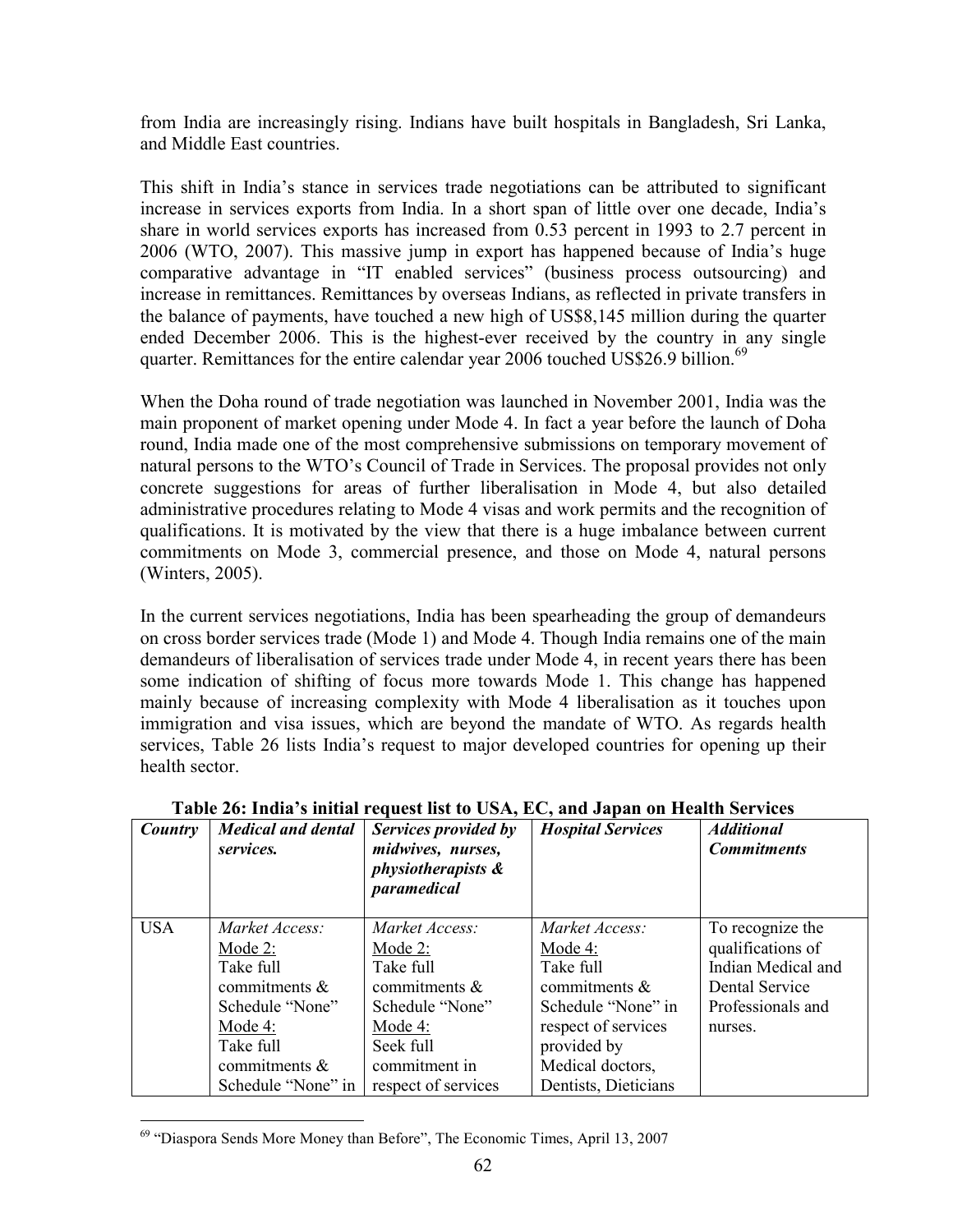|    | respect of services<br>provided by<br>Medical doctors,<br>Dentists, Dieticians<br>& Nutritionists,<br>Dental Assistants:<br>Remove the<br>limitation under<br>which Individual<br><b>Medical Doctors</b><br>are allowed to enter<br>US only for<br>purposes of studies<br>or training and not<br>for rendering<br>professional<br>services.<br>National<br>Treatment:<br>Mode 2:<br>Take full<br>commitments &<br>Schedule "None"<br><u>Mode 4:</u><br>Take full<br>commitments &<br>Schedule "None" | provided by<br>Midwives, nurses,<br>physiotherapists and<br>paramedical<br>personnel: Nursing<br>and Midwifery<br>professionals,<br>physiotherapists and<br>related Associate<br>professionals Speech<br>Therapists.<br>National Treatment:<br>Mode <sub>2:</sub><br>Take full<br>commitments &<br>Schedule "None"<br><u>Mode 4:</u><br>Take full<br>commitments &<br>Schedule "None"       | & Nutritionists,<br>Dental Assistants;<br>Midwives, nurses,<br>physiotherapists and<br>paramedical<br>personnel: Nursing<br>and<br>Midwifery<br>professionals<br>physiotherapists and<br>related Associate<br>professionals,<br>Speech Therapists.<br>Remove the<br>limitation under<br>which Individual<br>Medical Doctors are<br>allowed to enter US<br>only for purposes of<br>studies or training<br>and not for rendering<br>professional services.<br><b>National Treatment:</b><br>Mode $4$ :<br>Take full<br>commitments &<br>Schedule "None" |                                                                                                               |
|----|------------------------------------------------------------------------------------------------------------------------------------------------------------------------------------------------------------------------------------------------------------------------------------------------------------------------------------------------------------------------------------------------------------------------------------------------------------------------------------------------------|---------------------------------------------------------------------------------------------------------------------------------------------------------------------------------------------------------------------------------------------------------------------------------------------------------------------------------------------------------------------------------------------|-------------------------------------------------------------------------------------------------------------------------------------------------------------------------------------------------------------------------------------------------------------------------------------------------------------------------------------------------------------------------------------------------------------------------------------------------------------------------------------------------------------------------------------------------------|---------------------------------------------------------------------------------------------------------------|
| EC | Market Access:<br>Mode 4:<br>Seek specific<br>commitments in<br>respect of services<br>provided by<br>Medical doctors,<br>Dentists, and<br>Dieticians &<br>Nutritionists,<br>Dental Assistants.<br>• Remove<br>requirement of<br>residency and<br>Nationality.<br>• Remove<br>quantitative<br>restrictions so as to<br>enable health<br>professionals to<br>enter and deliver                                                                                                                        | Market Access:<br>Mode 4:<br>Take full<br>commitments &<br>Schedule "None" in<br>respect of services<br>provided by Medical<br>doctors, Dentists, and<br>Dieticians &<br>Nutritionists, Dental<br>Assistants.<br>• Remove<br>requirement of<br>residency and<br>Nationality.<br>• Remove<br>quantitative<br>restrictions so as to<br>enable health<br>professionals to<br>enter and deliver | Market Access:<br>Mode 4:<br>Take full<br>commitments &<br>Schedule "None" in<br>respect of services<br>provided by Medical<br>doctors, Dentists, and<br>Dieticians &<br>Nutritionists, Dental<br>Assistants; Midwives,<br>nurses,<br>physiotherapists and<br>paramedical<br>personnel: Nursing<br>and Midwifery<br>professionals<br>physiotherapists and<br>related Associate<br>professionals Speech<br>Therapists.<br>• Remove the                                                                                                                 | To recognize the<br>qualifications of<br>Indian Medical and<br>Dental Service<br>Professionals and<br>nurses. |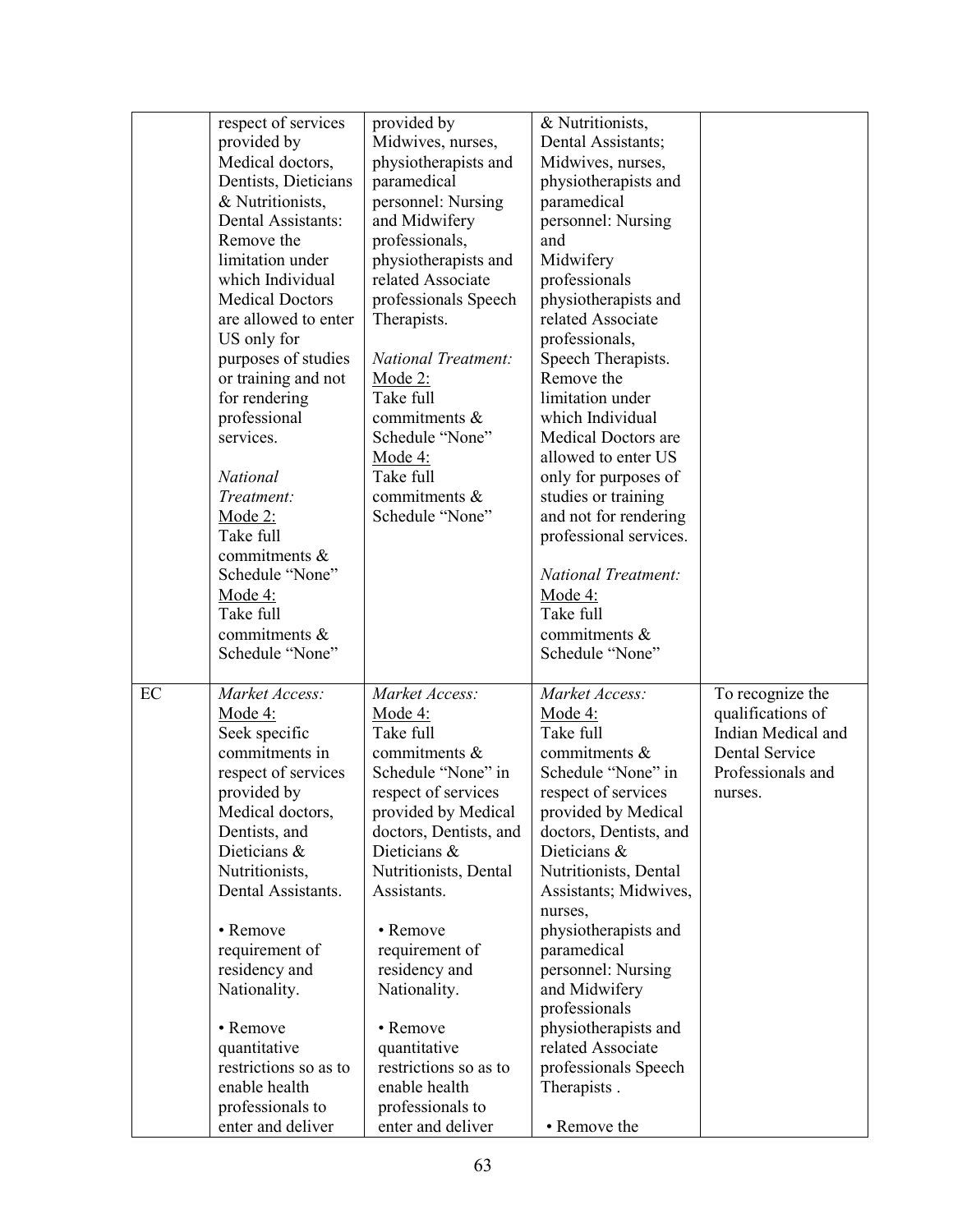|       | health services on       | health services on         | requirement of         |                    |
|-------|--------------------------|----------------------------|------------------------|--------------------|
|       | demand.                  | demand.                    | nationality.           |                    |
|       |                          |                            |                        |                    |
|       |                          |                            |                        |                    |
|       | National                 | • Remove Economic          | • Remove Local         |                    |
|       | Treatment:               | Needs Test.                | Market Tests and       |                    |
|       | <u>Mode 4:</u>           |                            | ENTs.                  |                    |
|       | Take full                | <b>National Treatment:</b> |                        |                    |
|       | commitments &            | Mode $4$ :                 | National Treatment:    |                    |
|       | Schedule "None".         | Take full                  | <u>Mode 4:</u>         |                    |
|       |                          | commitments &              | Take full              |                    |
|       | • Remove                 | Schedule "None"            | commitments &          |                    |
|       |                          |                            |                        |                    |
|       | Residency                |                            | Schedule "None"        |                    |
|       | Requirement.             | • Remove Residency         |                        |                    |
|       |                          | Requirement.               |                        |                    |
|       |                          |                            |                        |                    |
| Japan | Market Access:           | Market Access:             | Market Access:         | To recognize the   |
|       | <u>Mode 2:</u>           | Mode 2:                    | Mode 1:                | qualifications of  |
|       | Take full                | Take full                  | Take full              | Indian Medical and |
|       | commitments &            | commitments &              | commitments &          | Dental Service     |
|       |                          |                            |                        |                    |
|       | Schedule "None"          | Schedule "None"            | Schedule "None"        | Professionals and  |
|       |                          |                            |                        | nurses.            |
|       | Mode 4:                  | Mode 4:                    | Mode 3:                |                    |
|       | Take full                | Take full                  | Take full              |                    |
|       | commitments &            | commitments &              | commitments &          |                    |
|       | Schedule "None" in       | Schedule "None" in         | Schedule "None"        |                    |
|       | respect of services      | respect of services        | through                |                    |
|       | provided by              | provided by                |                        |                    |
|       |                          |                            |                        |                    |
|       | Medical doctors,         | midwives, nurses,          | • Remove ownership     |                    |
|       | Dentists, and            | physiotherapists and       | of hospitals to        |                    |
|       | Dieticians &             | paramedical                | national license       |                    |
|       | Nutritionists,           | personnel                  | physicians.            |                    |
|       | <b>Dental Assistants</b> |                            |                        |                    |
|       |                          | <b>National Treatment:</b> | • Remove               |                    |
|       | <b>National</b>          | Mode $2$ :                 | prohibition on         |                    |
|       | Treatment:               | Take full                  | investor owned         |                    |
|       | <u>Mode 2:</u>           | commitments $\&$           | hospitals.             |                    |
|       | Take full                | Schedule "None"            |                        |                    |
|       | commitments &            |                            |                        |                    |
|       |                          |                            |                        |                    |
|       | Schedule "None"          | Mode 4:                    | Mode 4:                |                    |
|       |                          | Take full                  | Take full              |                    |
|       | Mode $4$ :               | commitments &              | commitments &          |                    |
|       | Take full                | Schedule "None"            | Schedule "None" in     |                    |
|       | commitments &            |                            | respect of services    |                    |
|       | Schedule "None"          |                            | provided by Medical    |                    |
|       |                          |                            | doctors, Dentists, and |                    |
|       |                          |                            | Dieticians &           |                    |
|       |                          |                            | Nutritionists, Dental  |                    |
|       |                          |                            |                        |                    |
|       |                          |                            | Assistants; and        |                    |
|       |                          |                            | services provided by   |                    |
|       |                          |                            | midwives, nurses,      |                    |
|       |                          |                            | physiotherapists and   |                    |
|       |                          |                            | paramedical            |                    |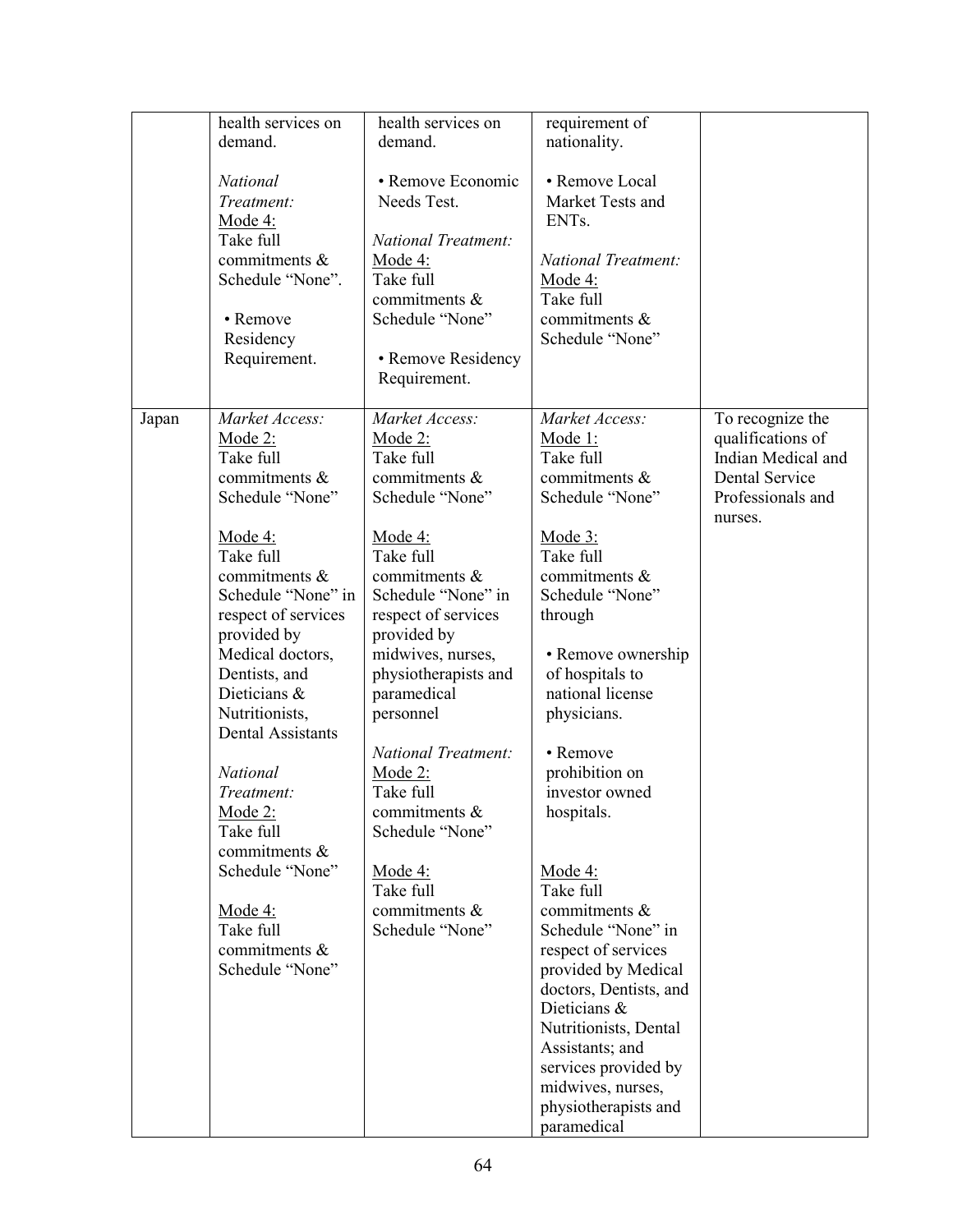|                 |               |               | personnel<br><b>National Treatment:</b><br>Mode 1:<br>Take full<br>commitments &<br>Schedule "None" |               |
|-----------------|---------------|---------------|-----------------------------------------------------------------------------------------------------|---------------|
|                 |               |               | Mode $3$ :<br>Take full<br>commitments &<br>Schedule "None"                                         |               |
|                 |               |               | Mode $4$ :<br>Take full<br>commitments &<br>Schedule "None"                                         |               |
| Canada          | Not Mentioned | Not Mentioned | Not Mentioned                                                                                       | Not Mentioned |
| Australia       | Not Mentioned | Not Mentioned | Not Mentioned                                                                                       | Not Mentioned |
| Switzerl<br>and | Not Mentioned | Not Mentioned | Not Mentioned                                                                                       | Not Mentioned |

Source: WTO

# Section XII Stakeholders' Perception

After software professionals, it is the turn of the health care workers to tap the rich prospects in many developed countries, where hospitals are feeling the pinch of the shortage of such professionals, particularly nurses. Many research studies, newspapers stories and even government agencies have raised and highlighted the issue of shortage of nurses in OECD countries. This led to targeted recruitment of nurses by some of the developed countries from developing countries like Philippines, South Africa and India. Since Philippines has been exporting nurses to developing for many years, India is more preferred source country as it is relatively a new entrant into this field. India, although, has been supplying nurses to Gulf countries.

However, the migration of doctors from India to developed countries, mainly the US and the UK, is not a new phenomenon. They have been migrating to developed countries for better training and higher medical degree since 1960s. While a majority of doctors prefer to stay there, some of them have come back. Since most of the doctors in India come from middle and higher income families, they find their own way to migrate. Contrary to this nurses in India belong to lower or lower-middle class background. Therefore, they depend upon some agencies to help facilitate their migration.

The emergence of new opportunities globally for nursing professionals led to mushrooming of overseas placement agencies, and private nursing colleges in India. The critical shortage of RNs in the US has led to a boom in the recruitment of Indian nurses to America. A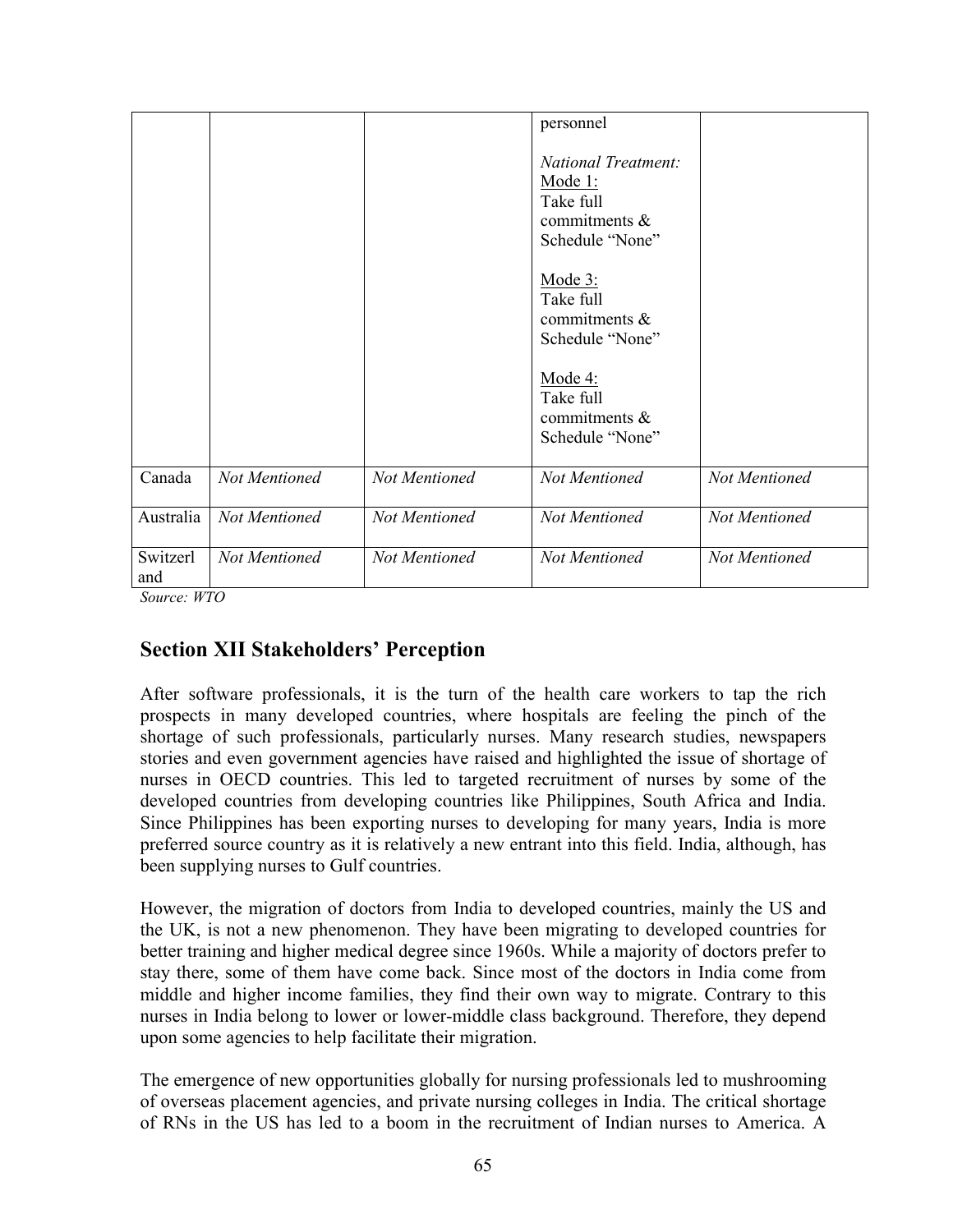number of American hospitals are these days putting in requests with manpower consulting agencies and nursing schools across India for recruiting nurses. State governments like Kerala and Tamilnadu have established their own manpower export corporation to help the low-skilled professionals to migrate abroad. Government agencies like Nursing and Medical councils do not seem to be encouraging healthcare professionals to go abroad but their role is crucial. These councils are involved in the negotiation of mutual recognition of medical qualifications, bilaterally as well as multilaterally. Non-recognition of qualification is one of the major barriers in free movement of professionals from developing to developed countries.

| <b>S. No.</b>  | <b>Recruitment Agency</b>     | Year              | <b>Number of Nurses Send</b><br>Abroad |
|----------------|-------------------------------|-------------------|----------------------------------------|
|                | All About Staffing            | 2004              | 284                                    |
|                |                               | 2005              | 340                                    |
|                |                               | 2006              | 490                                    |
| $\overline{2}$ | AJ Placements                 |                   | 150 Nurses a year                      |
| 3              | India International Technical | 2002-2006         | 1100 nurses within a period            |
|                | Recruiters                    |                   | of 4 years $(800 - I$ reland;          |
|                |                               |                   | $300 - US$                             |
| 4              | RN India                      | 2006              | 15 from Delhi office                   |
|                |                               | 2006              | 20 from Cochin office                  |
| 5              | <b>MAX Health Staff</b>       | $2003 -$ Sep 2006 | 55 nurses                              |
| 6              | Fortis Health Staff Ltd       |                   | Nil                                    |

Table 27: Number of Nurses sent abroad by the Recruitment agencies

Source: Based on information supplied by individual recruitment agencies

 $\overline{a}$ 

The stakeholders' perception survey has, therefore, targeted – recruitment agencies, nursing colleges, nursing councils, state level manpower export corporations to gather their views on barriers, which our healthcare professionals face in developed countries' markets. Among the recruitment agencies only those were interviewed who are exclusively involved in overseas placement of healthcare professionals, mainly nurses. Recruitment agencies like All About Staffing (India) Private Limited, Fortis HealthStaff Limited, India International Technical Recruiters, Nurses Anytime, Modi Health etc. are working as agents of US and UK hospitals in India. Very recently, O'Grady Peyton<sup>70</sup> has opened a new corporate office in Bangalore. So nurses in India can now deal directly with the US' number one nurse recruitment company. Further, there is hardly any placement agency, which is involved in migration of doctors. Thus, most of the information collected through field survey relates to nursing professions.

 $70^{\circ}$ O'Grady Peyton International is the international division of AMN Healthcare and with over 24 years experience, is the largest and most experienced travel nurse company in the US. Since 1981, O'Grady Peyton has placed thousands of nurses from around the world in leading healthcare facilities across the United States through its Nursing US Programmr.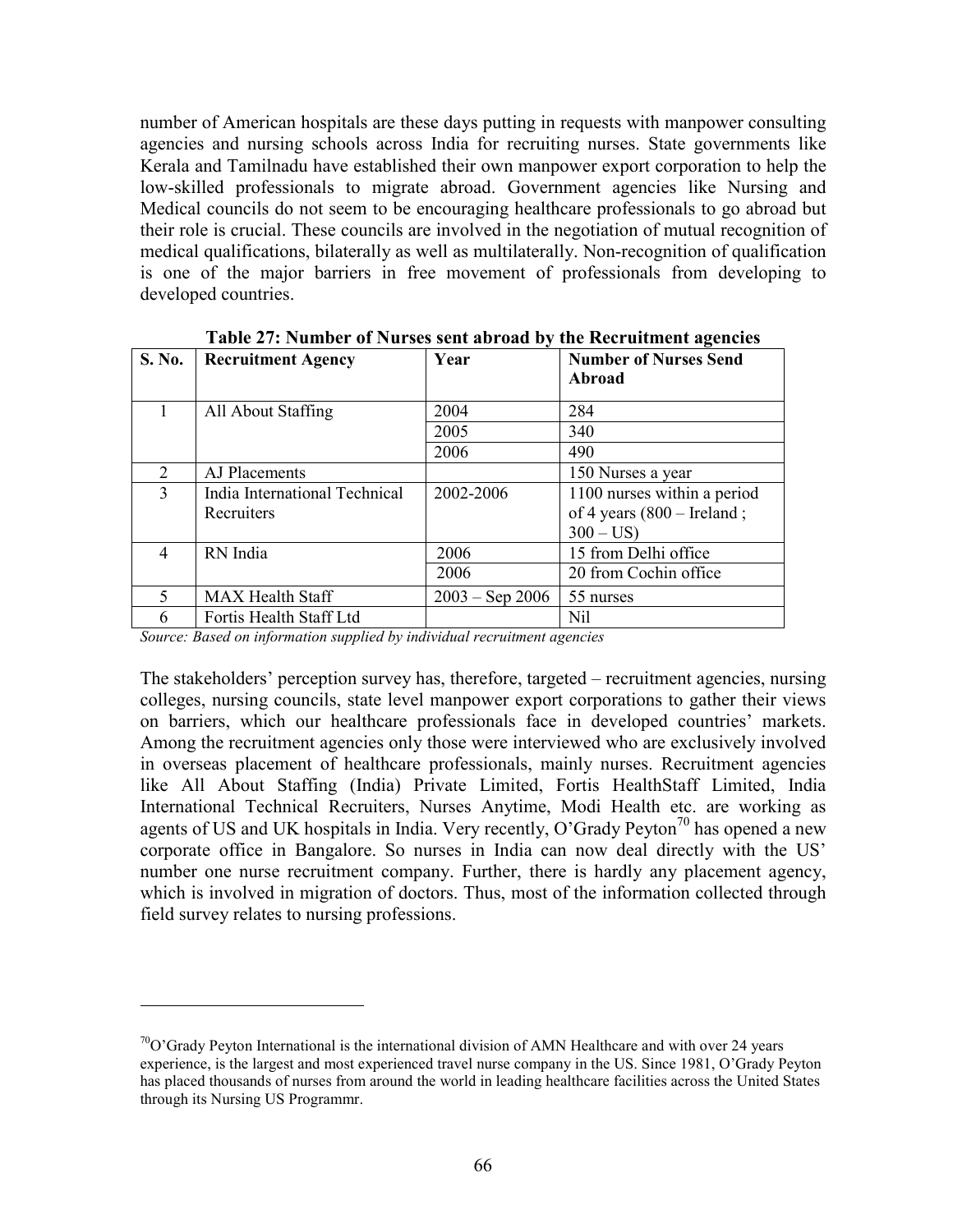#### XII.1 Qualifications

In the absence of multilateral/bilateral MRAs on qualification, the qualification requirements imposed by the host countries are the major hurdle in the way of nurses finding jobs in developed countries' hospitals. Among developed countries Indian nurses mainly go to US, UK, Ireland, Australia and Canada. According to recruitment agencies, the US has the most stringent qualification requirements for nurses. However, in case of US the nurses get long term work permit under H-1B or EB3 category, which is likely to be converted into permanent residency after six years. While Ireland has relatively more flexible qualification requirements, the UK has its own yardsticks to assess the training quality of nurses acquired in their home country.

Most Indian nurses are used to working in the Gulf countries and thus are not familiar with the rigorous examinations of the US. It is difficult to pass these tests at one go. Migrating to the US is not at all an easy task even for a qualified nurse. Most boards of nursing require a foreign nurse graduate to qualify CGFNS certificate. CGFNS Qualifying Examination is required from graduates of nursing schools located outside the United States of America who are interested in practicing as RNs in the U.S. The CGFNS Qualifying Examination is a test of the candidates' nursing knowledge and their understanding and use of English language. They will be awarded a CGFNS certificate when they have passed both the nursing section and the English language section of the examination.

To be allowed to work as a registered nurse, persons must have a license. The license is issued by the Board of Nursing in the particular state in which the person is to work. For that candidates have to pass the state licensing examination. The CGFNS certification programme is designed specifically for first-level, general nurses educated and licensed outside the US who wish to assess their chances of passing the U.S. registered nurse licensing exam, the NCLEX - RN® examination, and attaining licensure to practice as RNs within the US.

Nursing school exams are significantly different from the NCLEX, or National Council Licensure Examination. In nursing school, exams are knowledge-based. Candidates are tested on the facts that they know. The NCLEX is application-based and they are tested on how to take the facts that they know and use them in actual situations. Earlier, it was required that NCLEX- RN examination must be taken in the United States only but now this test is conducted outside US also. Thus, technically a candidate could take this exam directly without first clearing the CGFNS. However, many US States<sup>71</sup> still put a condition that foreign nurses to pass the CGFNS examination before taking the NCLEX-RN. However, once a nurse get the CGFNS certificate, the chances of passing the NCLEX-RN exam and get a license to work as a registered nurse become high. About 88-92 percent of those nurses who have secured the CGFNS certificate has passed the NCLEX-RN exams.

 $\overline{a}$  $71$  The following states require foreign nurses to pass the CGFNS examination before taking the NCLEX-RN: Alabama, Alaska, Arizona, Arkansas, Colorado, Connecticut, District of Columbia, Florida, Georgia, Hawaii, Idaho, Indiana, Iowa, Kansas, Kentucky, Louisiana, Maine, Maryland, Massachusetts, Michigan, Minnesota, Missouri, Montana, Nebraska, Nevada, New Hampshire, New Jersey, North Carolina, North Dakota, Oklahoma, Pennsylvania, Rhode Island, South Carolina, South Dakota, Texas, Vermont, Virginia, Washington, West Virginia and Wyoming.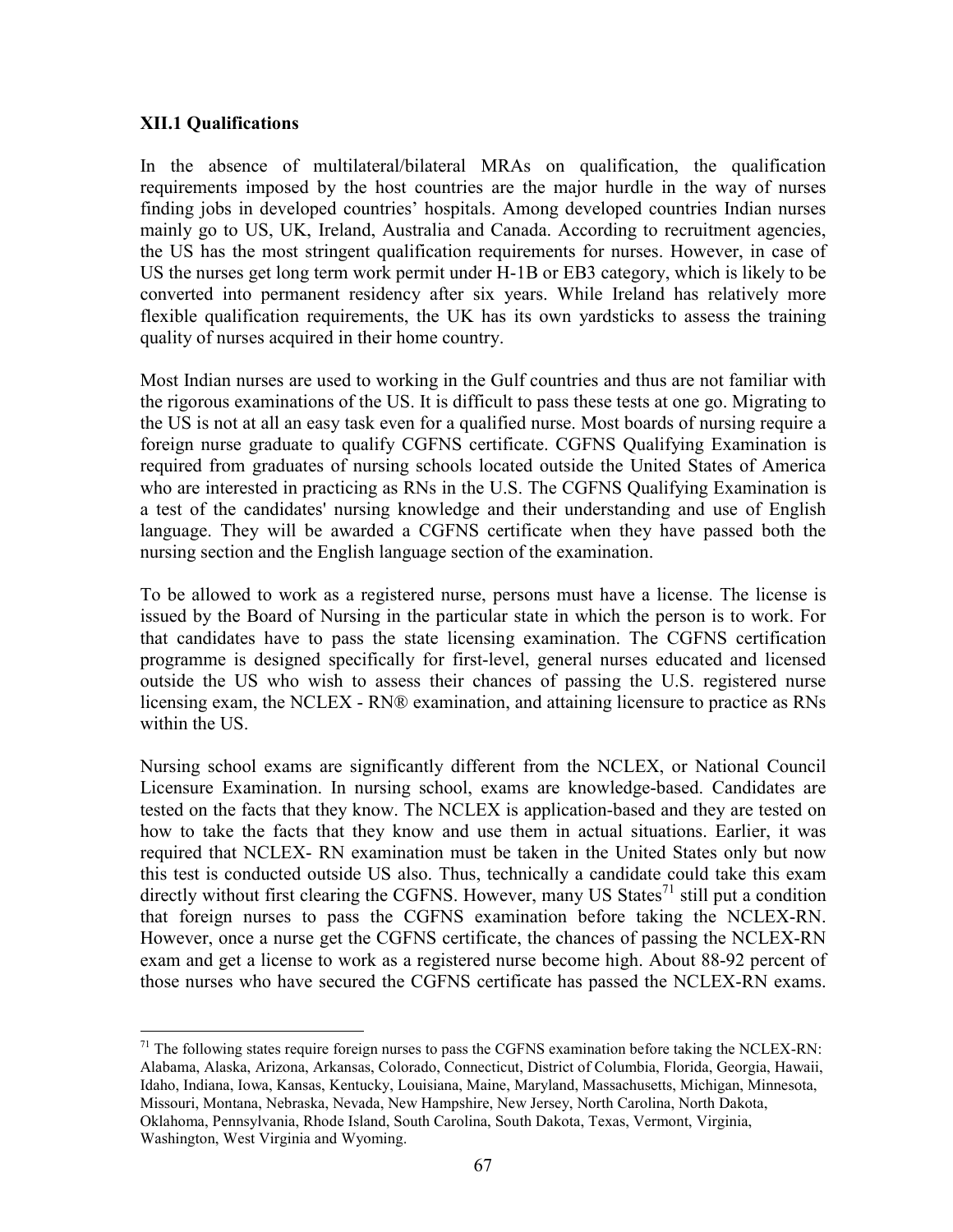Once a candidate secures the CGFNS certificate, the employer will also have a greater confidence on her working skills. There is every possibility of getting better pay.

Most of the recruitment agencies who are an affiliate of US hospitals apply very stringent screening process while selecting candidates for training. For instance, in Modi Healthcare, a leading nurses recruitment agency of India, only one in ten nurses who attend screening test finally qualify for admission into their programme.

No direct examination is required for foreign-trained nurses to practice in the United Kingdom; instead, the NMC assesses nurses' overall credentials, including evidence of proficiency in English, and ascertains that an employer has agreed to provide employment for the period of the work permit. The absence of an exam might make it easier for foreigntrained nurses to eventually practice as a qualified nurse in the UK than in the US.

| Box 5: Steps to be Followed in Becoming a Registered Nurse in the US |  |  |  |  |
|----------------------------------------------------------------------|--|--|--|--|
| Pre-Screening $\&$ sign up with Recruitment Agencies                 |  |  |  |  |
| <b>IELTS</b> Training & Exam                                         |  |  |  |  |
| CGFNS/direct NCLEX training and exam                                 |  |  |  |  |
| Job offer from US                                                    |  |  |  |  |
| Visa Screen Certification                                            |  |  |  |  |
| NCLEX-RN Training and Exam                                           |  |  |  |  |
| Consulate Interview for green card                                   |  |  |  |  |
| Fly to US                                                            |  |  |  |  |
| Post Arrival support                                                 |  |  |  |  |
| Start working in US                                                  |  |  |  |  |
|                                                                      |  |  |  |  |

| Table 28: Qualifications Requirement for Overseas Nurses in the US, UK and Ireland |  |  |
|------------------------------------------------------------------------------------|--|--|
|                                                                                    |  |  |

| Country    | <b>Qualifications</b>                                                                    |  |  |  |  |  |
|------------|------------------------------------------------------------------------------------------|--|--|--|--|--|
| <b>USA</b> | Background of nursing – GNM (General Nursing and Midwifery) is the<br>$\bullet$          |  |  |  |  |  |
|            | minimum qualifications, which is a $3\frac{1}{2}$ year diploma course.                   |  |  |  |  |  |
|            | Current nursing license with one 1 year working experience in home country.<br>$\bullet$ |  |  |  |  |  |
|            | IELTS – English language exam<br>$\bullet$                                               |  |  |  |  |  |
|            | NCLEX – National Council Licensure Examination<br>$\bullet$                              |  |  |  |  |  |
|            | CGFNS – Commission on Graduates of Foreign Nursing Schools<br>$\bullet$                  |  |  |  |  |  |
| UK         | Background of nursing – GNM (General Nursing and Midwifery) is the                       |  |  |  |  |  |
|            | minimum qualifications, which is a $3\frac{1}{2}$ year diploma course.                   |  |  |  |  |  |
|            | Minimum 18 months working experience.<br>$\bullet$                                       |  |  |  |  |  |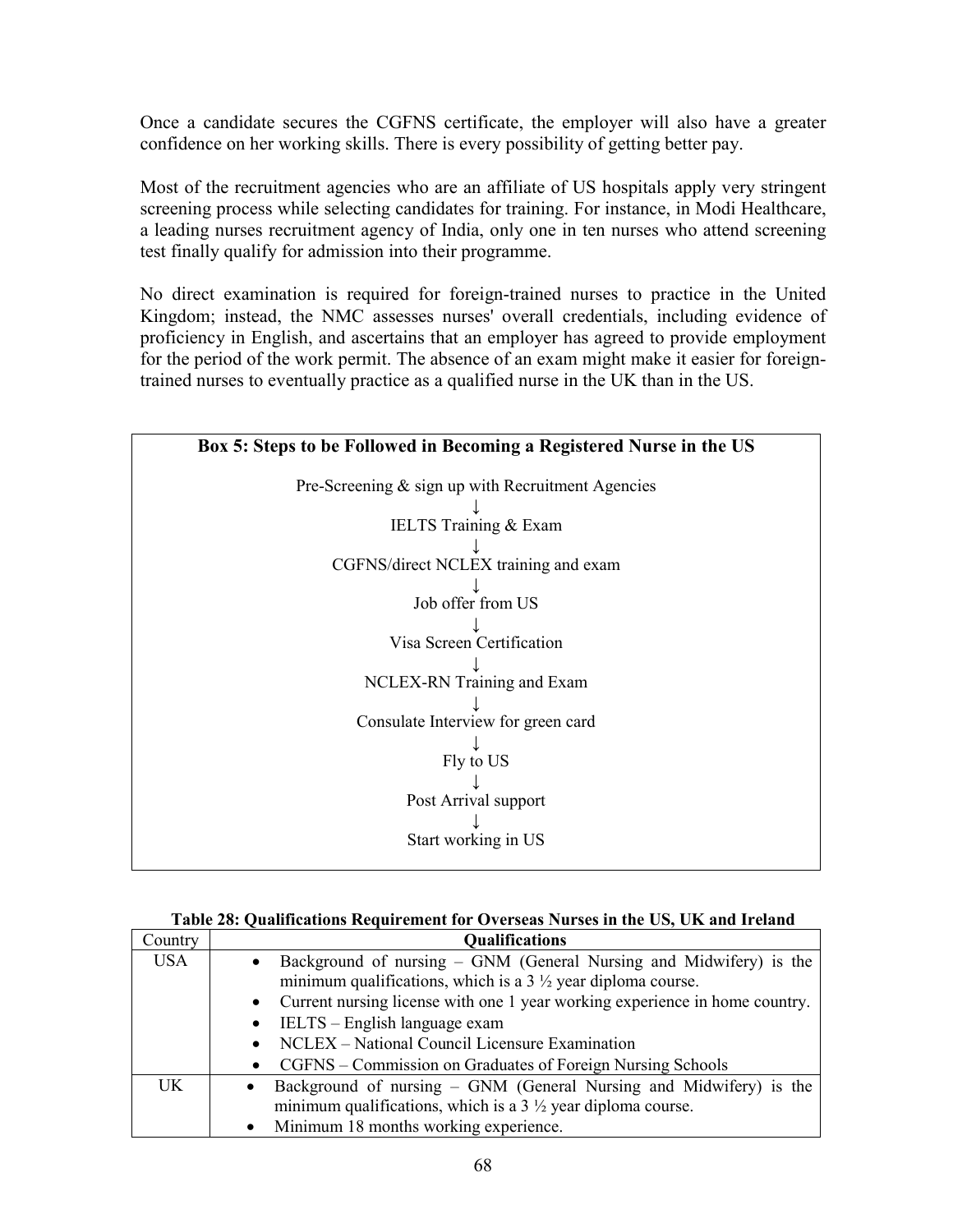|         | • A NMC (earlier known as UKCC) decision letter                                                                                              |  |  |  |  |  |
|---------|----------------------------------------------------------------------------------------------------------------------------------------------|--|--|--|--|--|
|         | $\bullet$ IELTS – English language exam                                                                                                      |  |  |  |  |  |
| Ireland | Background of nursing – GNM (General Nursing and Midwifery) is the<br>minimum qualifications, which is a $3\frac{1}{2}$ year diploma course. |  |  |  |  |  |
|         | $\bullet$ TOEFL/IELTS – English language exam                                                                                                |  |  |  |  |  |

Source: Based on information collected from recruitment agencies

#### XII.2 English Language

The spoken English was the most difficult part as most of the nurses in India come from low income family, having their education in vernacular language. While the nurses are definitely competent in terms of nursing skills, learning to speak in English is the hard part of it as most of them come with no training in the language. In India, recruitment agencies have been scouting for candidates from various metros in India - Chandigarh, Vellore, Mumbai and Mangalore - it is from the hospitals of Bangalore that it found the candidates fulfilling the requirement of excellent spoken English. It is very essential to communicate with the patients very clearly and despite good qualification and skills, nurses from many cities in India lack the fluency.

IELTS is, therefore, an essential requirement for those nurses who aspiring to work UK, Australia, New Zealand and Canada. US have started accepting IELTS as the language proficiency test for nurses who wish to work in the country. According to recruitment agencies, who prepare aspiring nurses for international English language test, most of the candidates require more than a year of preparation. Even after that they fail to pass the exam in one go.

What is more problematic is that the scores that a nurse achieves in both CGFNS qualifying exam and TOEFL are valid for only two years in case of the US. The time required for processing the US visa ranges from minimum 1-2 years. Hence, for nurses it is necessary to complete all the formalities and join in a job before this validity ceases. Other wise, she will have to appear for the exams again, which is expensive and time taking.

|             | US                                                                | UK                            |
|-------------|-------------------------------------------------------------------|-------------------------------|
| Requirement | TOEFL with a score of 540 and higher on the hand written exam     | NMC require a                 |
| in English  | or 207 and higher on the computerised exam .& .TWE with a         | minimum score of              |
| Language    | score of 4.0 and higher & TSE with a score of 50 and higher       | 5.5 in each<br>module with an |
| <b>Test</b> | OR                                                                | average score of              |
|             | TOEIC with a score of 725 and higher & TWE with a score of 4.0    | not less than 6.5 at          |
|             | and higher $&$ TSE with a score of 50 and higher<br>OR            | the IELTS.                    |
|             | IELTS with an overall score of 6.5 and a spoken band score of 7.0 |                               |
|             | (Academic Module)                                                 |                               |

Table 29: English Language Test for Nurses

Source: Based on information provided by recruitment agencies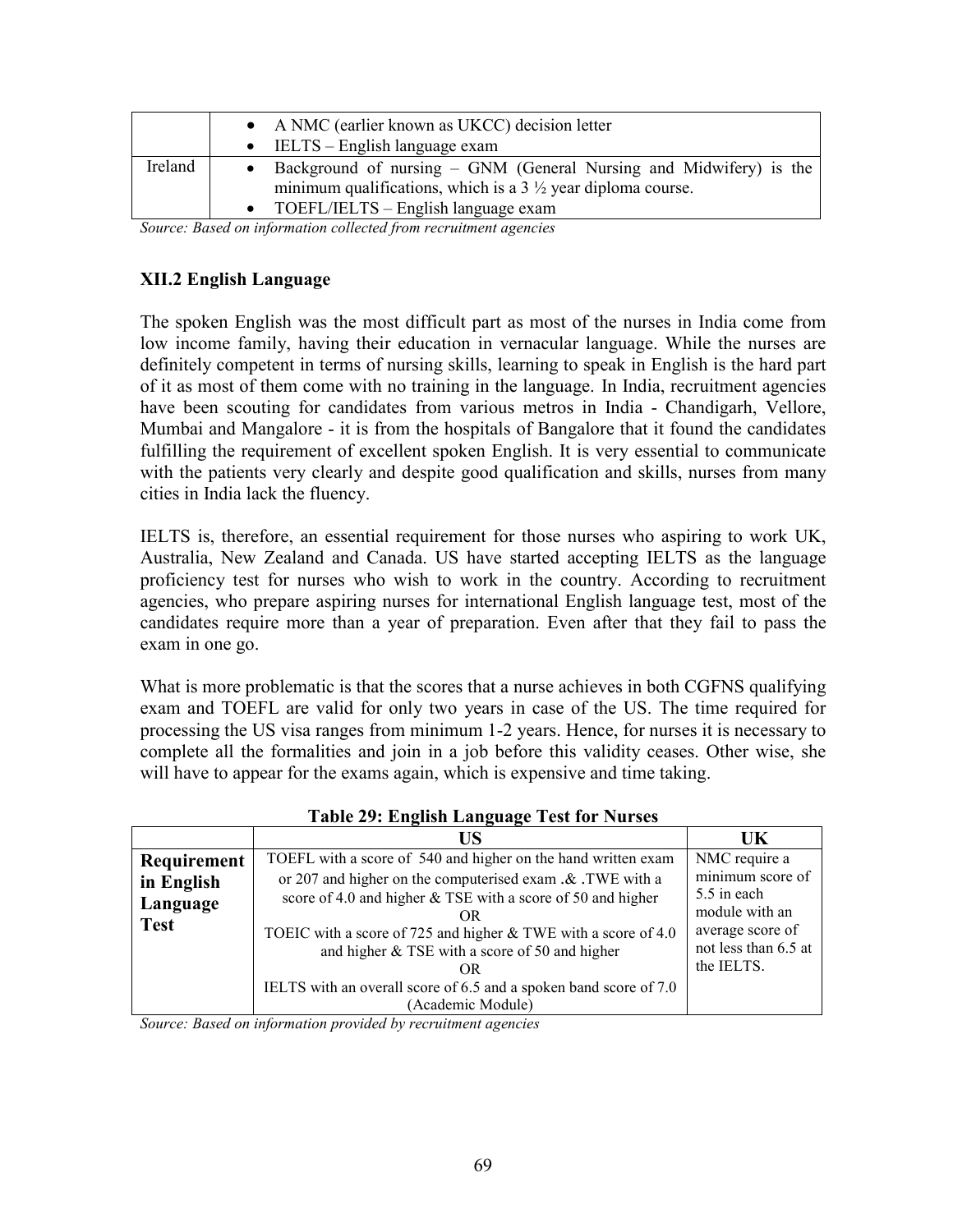#### XII.3 Visa

Nursing is now the fastest route to the Green Card for an Indian in the US. Consultants say these days it is easy for the Indian nurse to get a green card compared to a software engineer. The US Department of Labor abolished the time consuming process of getting a labour certification<sup>72</sup> for foreign nursing professional to migrate to the US. The usual procedure for an immigrant visa meant that the applicant had to go through a labour certification procedure. But the acute shortage of nursing professionals forced the Department of Labour to do away with the procedure. As a result, RNs have been put on the Schedule A, which put them on a fast track to a US Green Card.

Employment Based Third Preference Immigrant Visas (EB-3 or Green Card) is the Visa commonly given to nurses. It usually takes 9-12 months to get an EB-3 visa, if a candidate has CGFNS certification. The EB-3 Application requires:

- Labour certification by the employer
- Visa petition by the employer
- Visa application by the nurse

Since labour certification requirement has been abolished, nurses are required to submit only two documents. However, the US Directorate of the Citizenship and Immigration Service issued a regulation making it mandatory for immigrating health workers to get the Visa Screen certificate, which tests an applicant's education, experience, training and English vis-à-vis that of US health care workers. The recruitment agencies in India feel that the new visa rule will considerably delay the migration of hundreds of nurses and other healthcare professionals from India to the US. It also spoils the chances of nurses who want to work in the US only on temporary basis, either for three years or for a maximum of six years.

In order to receive a Visa Screen Certificate to, a candidate has to demonstrate that her education is equivalent to a nursing education in the US and that her written and spoken English skills are at an acceptable level. A Visa Screen Certificate is presented to a consular office, or in the case of adjustment of status, to the Attorney General as part of the visa application.

..

<sup>&</sup>lt;sup>72</sup> Office of Foreign Labour Certification (OFLC) provides labor certifications to employers seeking to bring foreign workers into the US. Certification may be obtained in cases where it can be demonstrated that there are insufficient qualified US workers available and willing to perform the work at wages that meet or exceed the prevailing wage paid for the occupation in the area of intended employment. Foreign labour certification programs are designed to ensure that the admission of foreign workers into the US on a permanent or temporary basis will not adversely affect the job opportunities, wages, and working conditions of US workers.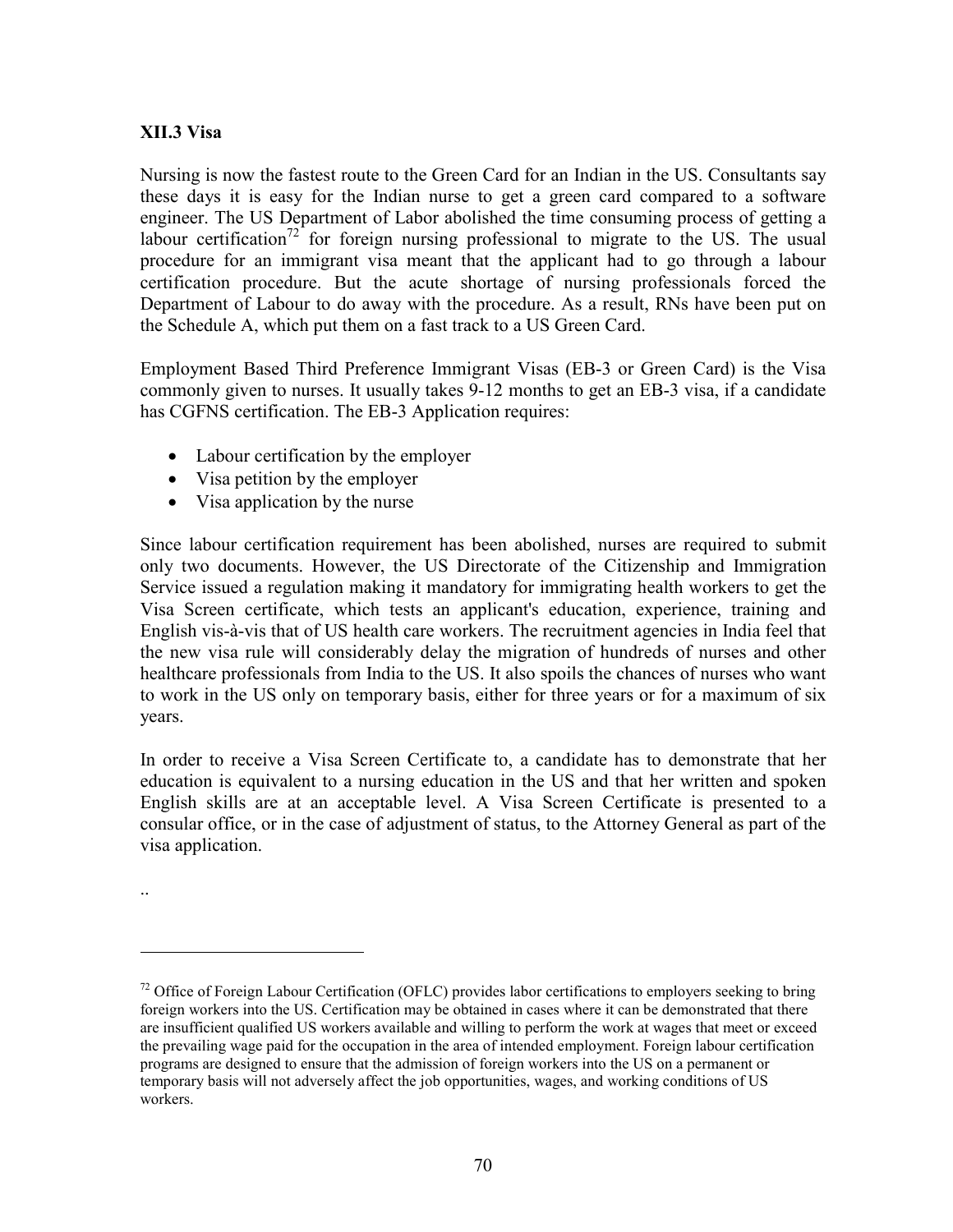#### XII.4 Role of Nursing Councils

In India, the main function of Nursing Council is to establish and monitor a uniform standard of nursing education for nurses, midwife, Auxiliary Nurse-Midwives and health visitors by doing inspection of the institutions. Both Nursing and Medical councils are the nodal government agencies to deal with Mutual Recognition of Qualification with their foreign counterparts. Foreign hospitals also require that the certificates of educational qualification of nurses and doctors must be certified by these councils before they are recruited.

However, recruitment agencies are of the view that Nursing Council in India not effectively coordinating with the nurses who aspire to go abroad for work. They make inordinate delay in filling out forms and verifying mark sheets that need to be send to the concern hospital abroad who has recruited the candidate. This delay to send the requisite details by the Council makes the entire process time consuming.

# Section XIII. Policy Recommendations

 $\overline{a}$ 

India has identified healthcare service as one of the key sectors where Indian professionals have competitive advantage in international market vis-à-vis other developing countries. Among the various categories of healthcare services, nurses are in greater demand in most of the OECD countries. The severe shortage of nurses in US and UK resulted in targeted recruitment by them from countries like Philippines and India. Since Filipino nurses have already been dominating the international market, OECD countries turned towards India as the new potential source of nurses' recruitment. India too has responded positively as trade in health services gels well with India's overall emphasis to boost its services trade.

Unlike telecommunication and financial services where foreign direct investment (Commercial presence) is the dominant mode of international trade, healthcare services trade is dominated by movement of independent professionals, both temporary and permanent. Since healthcare is a labour intensive activity, it requires movement of either service provider or patients. That is why medical tourism is also getting popular.

In the current negotiation under Doha Round, India has been spearheading the group on Mode 4, which seeks greater commitment from developed countries for their independent professionals. In the year 2000, India made one of the most comprehensive submissions on Mode 4, identifying several barriers like ENTs, wage parity requirement, non-recognition of qualification and cumbersome visa procedures, which come in the way of free movement of independent professionals including healthcare professionals. After the WTO Hong Kong Ministerial conference in December 2005, WTO members adopted a new plurilateral way of making requests and offers, in addition to the existing bilateral one. Following this, India on behalf of the several interested members<sup>73</sup> made a collective request on Mode 4, calling for removal of wage-parity and ENTs as pre-condition of entry. $74$ 

<sup>&</sup>lt;sup>73</sup>Argentina, Brazil, Chile, China, Colombia, Dominican Republic, Egypt, Guatemala, India, Mexico, Morocco, Pakistan, Peru, Thailand, and Uruguay.

 $74$  Collective Requests on Mode 4 – Movement of Natural Persons from Permanent Mission of India to the WTO, 2006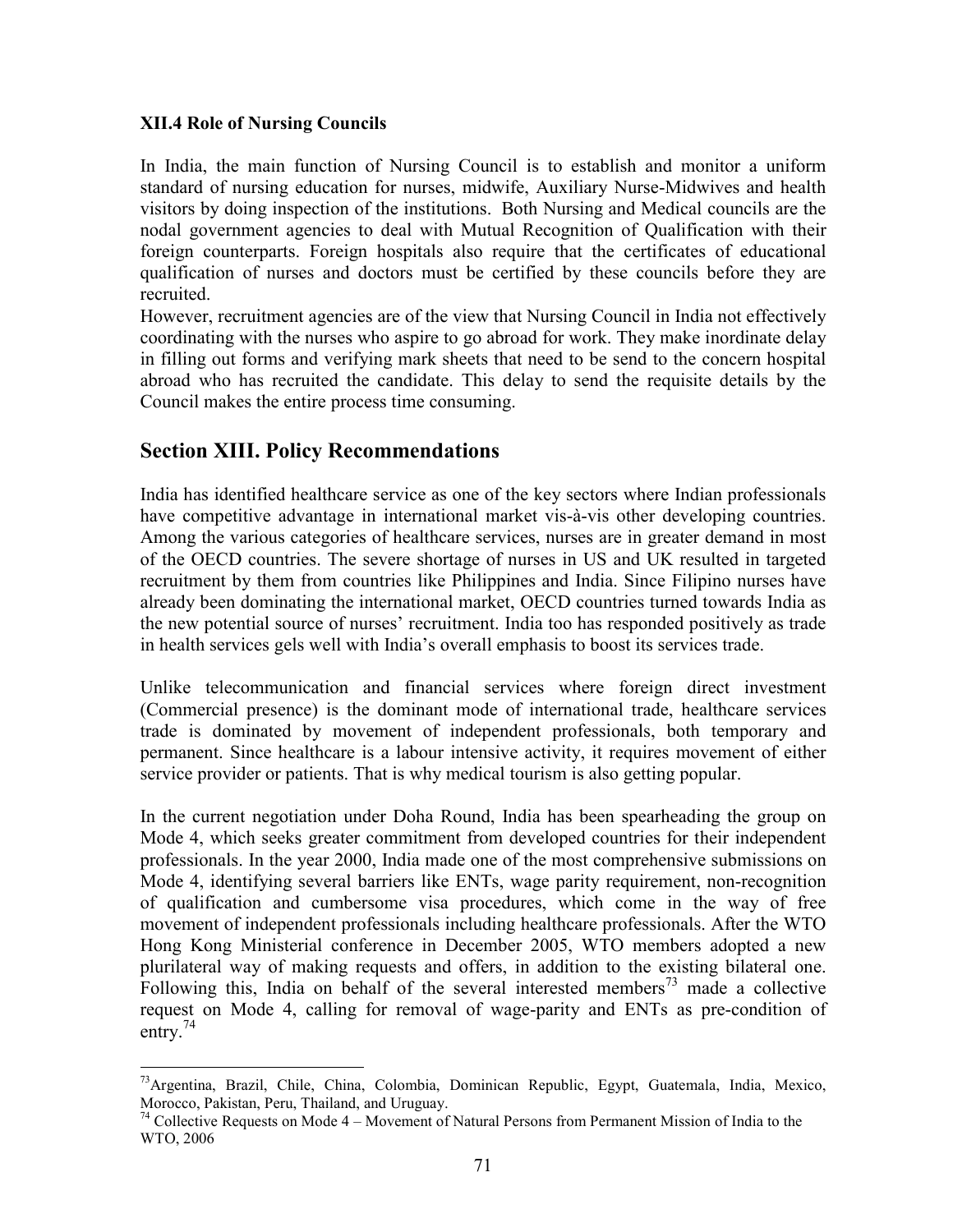However, in case of healthcare professionals, to fulfill stringent qualification requirement is the main barrier. Most of the stakeholders (overseas health care recruitment agencies) in India are of the view that once a candidate clear all the tests required for practicing nursing/medicine in a host country, visa is not a problem. The problem arises mainly because of multiplicity of tests. For example, in order to become a qualified nurse to get a job in the US hospital a candidate has to go through minimum three tests – CGFNS, NCLEX and mandatory language tests. As per information provided by stakeholders in India, majority of the nurses fail to qualify all the three tests in one attempt. This creates problem when a passing certificate of a particular test is valid for a shorter time period. If the remaining tests are not cleared within the stipulated time period, then a candidate may have to take the test again, which she has already cleared.

Thus, MRA on qualification is the most critical for free movement of healthcare professionals. MRA enables the qualifications of professional services suppliers to be mutually recognised by signatory member countries, hence facilitating easier flow of professional services providers. The GATS allows Members to deviate from the MFN requirement and set up bilateral or plurilateral MRAs. However, if those agreements, instead of being trade-creating become mainly trade distorting, and if they become instruments that facilitate trade only or mainly among developed countries, their overall objective may be missed. At present developing country participation in MRAs is limited and concerns only the most dynamic among them. Lack of recognition of professional qualifications remains a major obstacle for developing country professionals willing to provide their services abroad (UNCTAD, 2005).

There is a need to devise some mechanisms and put in place to facilitate developing country effective participation in MRAs: market forces will not by themselves provide a solution to the problem. The ongoing GATS negotiations and countries' engagements in bilateral/regional free trade agreements (FTAs) provide an opportunity for developing mechanisms that would ensure that MRAs become effective tools for facilitating the international movement of professionals, including developing country professionals. Health services is perhaps relatively easier in which MRA could be signed among at least developed and larger developing countries as professional requirements and training courses do not vary much. In this context, GATS Article IV may be highly relevant for giving recognition to professional degrees and certificates of developing countries. The article suggests that developed countries should make efforts aimed at facilitating the recognition of the academic and professional qualifications of developing country professionals, and developing country effective participation in MRAs.

#### XIII.1 Feasibility of MRAs with Major Countries for India

At present India does not have much experience in negotiating MRAs. So far India has signed only five FTAs but except in case of Singapore, services is not a part of agreement. Though the talks have started with Singapore on MRAs in health services, but at the moment it is stuck on the number of educational institutions to be recognised on mutual basis. India, being a large country in comparison to Singapore, would definitely like to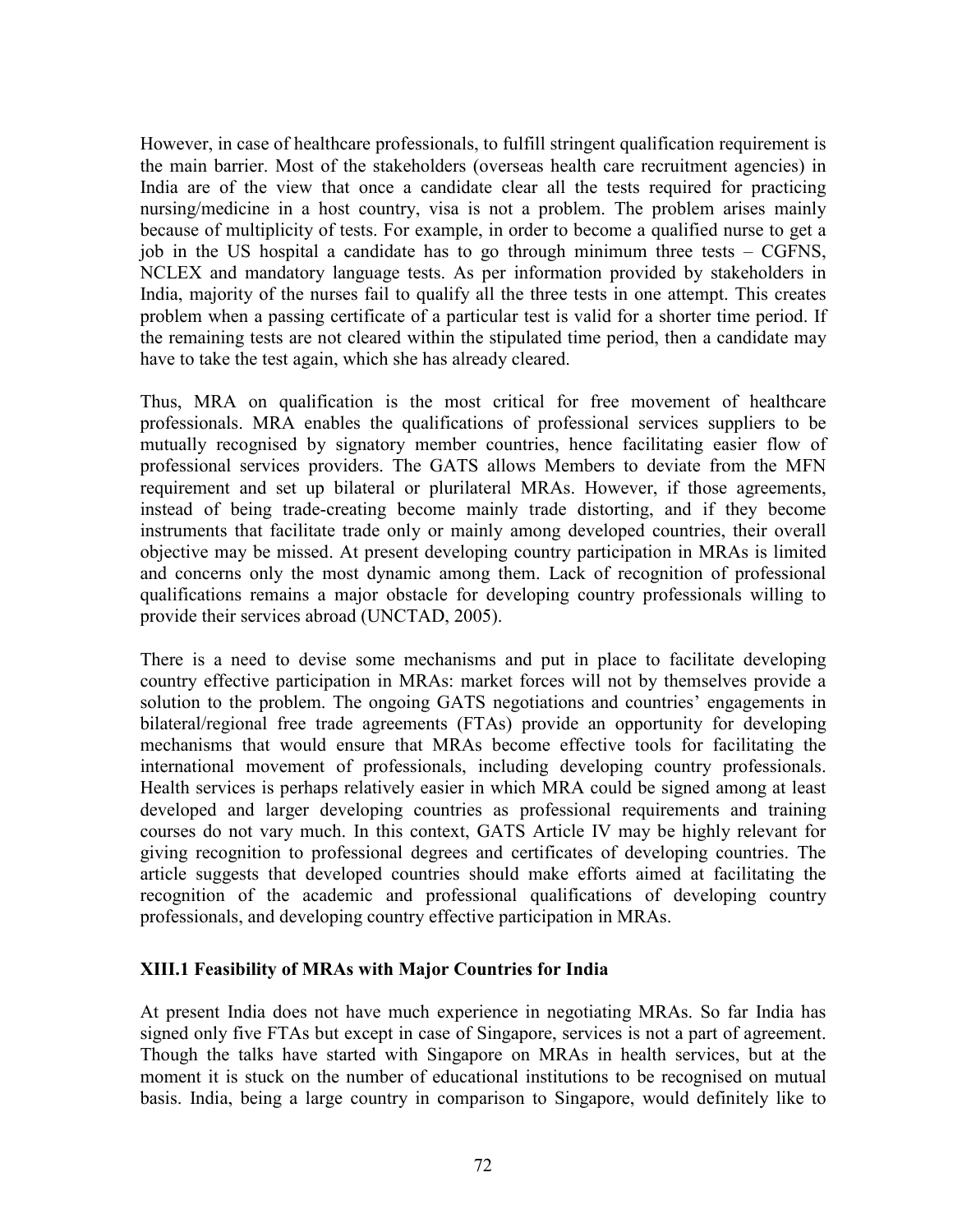have larger number of its medical/nursing/dental institutions to be considered for mutual recognition of qualification.

Given the growing importance of the US, UK, Canada and Australia as destination markets for healthcare service providers, India would definitely like to have MRAs on qualification with these countries. Since stringent qualification requirements imposed by host countries have become major barriers in the free movement of healthcare professionals, MRAs with them would considerably ease the complex procedures and thereby reduce the time in the migration of professionals. However, there is a real practical problem in negotiating MRAs, particularly with large federal countries like US, Australia and Canada. These countries have regulating agencies functioning at federal and state levels, resulting in multiplicity of qualification and licensing requirements.

The situation in EU is peculiar as the 27-member regional trading block has power to negotiate free trade agreement but no mandate to negotiate MRAs with country outside the block. It means in the upcoming EU-India FTA despite Services being a part of negotiating agenda, MRAs cannot be negotiated. In other words, for MRAs, India will have to go bilateral with as many EU members as it wishes to negotiate. It means the choice boils down to a few select countries like UK and Ireland, where India is already the leading supplier of doctors and nurses. Hence, the EU-India FTA is unlikely to improve upon the present situation in terms of providing Indian health care professionals better market access to EU countries.

The US is very crucial for India as far as MRA on medical qualification is concerned. While the US is the world largest market of healthcare service, Indian health professionals too consider US as the most attractive destination. Of late many big US-based hospitals have made India as the target country for recruitment healthcare professionals, particularly nurses. However, it is the US where the qualification requirements are more stringent, causing much delay in issuance of visa and work permit. The importance of India as source country of nurses is also evident from the fact that there are five examination centres of NCLEX-RN in India as against only one in Philippines.

As per the GATS Article VII, WTO member nations have the option to go either way – bilateral/regional/multilateral – for MRAs. It would be worthwhile to see US' approach on MRAs on medical qualification in its bilateral trade agreements. For quite some time the US is on FTA signing spree. Since the launch of Doha round in 2001, the US has signed as many as seven FTAs with countries ranging from Australia in the down South to Chile in Southern America. These FTAs are in addition to NAFTA and FTA with Israel. Besides, there are eight other FTAs in pipeline, which would soon be operational. In most of these FTAs, there is a mandate under "Cross Border Trade in Services" chapter to initiate negotiation on MRAs.<sup>75</sup> But, in none of the case, there is any progress so far on MRAs.

Now looking at the feasibility of MRA between Indo-US on medical qualification, can it be possible in the absence of bilateral FTA between the two countries? If Singapore, Australia

 $\overline{a}$ <sup>75</sup> Article 11.9 of US-Chile FTA Text, Annex 8 C of US-Singapore Text, and Article 10.9 of US-Australia Text provide mandate to both the parties to initiate negotiation on MRAs for various professional qualifications.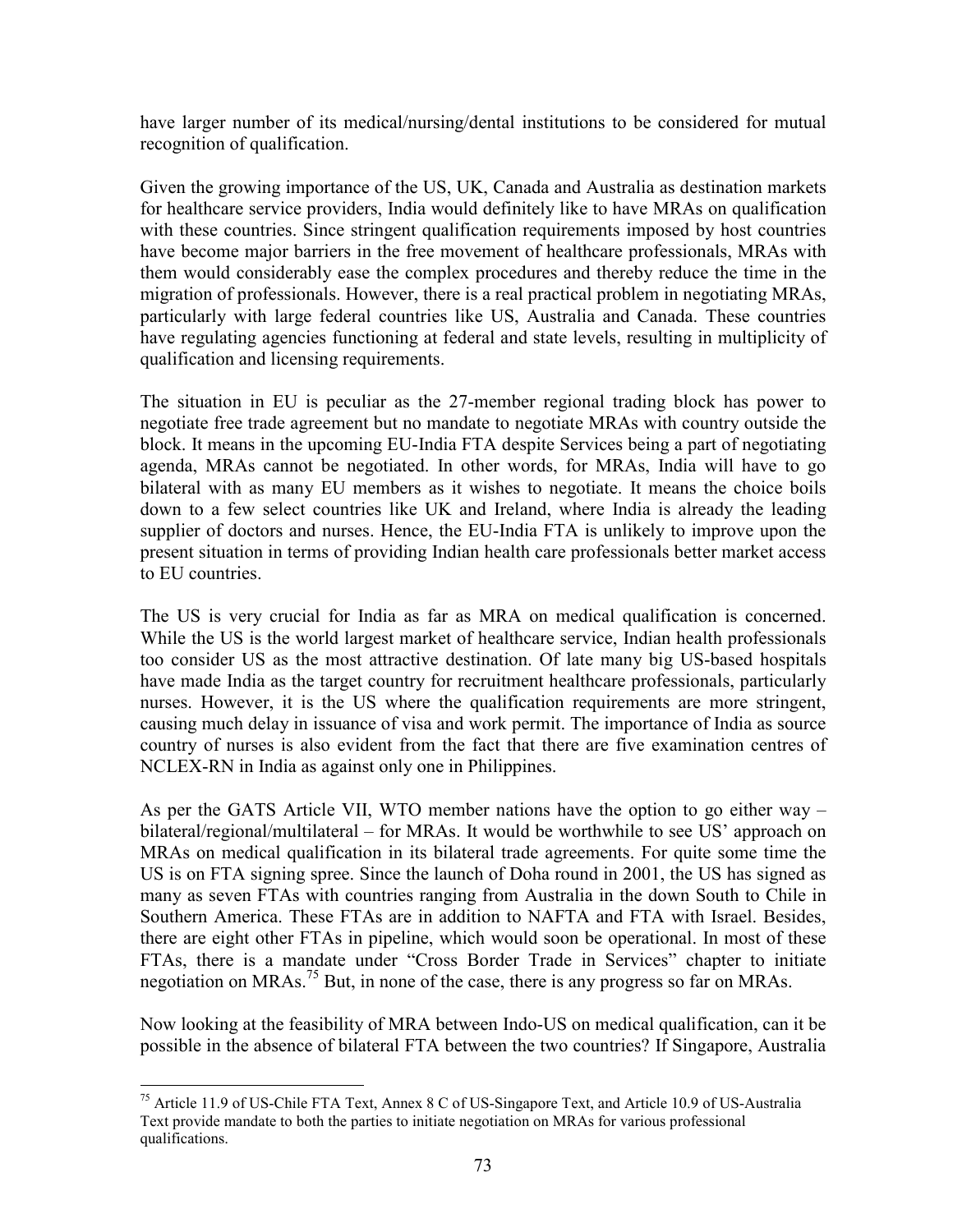and Chile, which have FTAs with USA, could not make any progress on MRAs, how can India do it? Does this mean that for negotiating MRAs with the USA, India first require to sign FTA with it? Theoretically, the answer may be no but practically FTA with USA would be one step forward in this direction. Besides the FTA would double the mandate (in addition to Article VII of GATS) to both US and India to go for bilateral MRAs. However, the FTA between India and the US in the near future does not seem feasible.

Though, debates are going on for Indo-US FTA, there seems to be not enough political support for it in India at least. Moreover, the present US' FTA framework pushes for social clause like labour standards and seeks WTO plus commitments under TRIPs, which India would not like to see in any trade agreement. There were also talks of Indo-US FTA on services trade, but the US seems to be not very enthusiastic about it.

It is not the absence of bilateral FTA, there are other problems too which are adding complexity in negotiating MRAs. For instance, US, Canada and Australia are large federal country, where there are state level regulatory authorities in addition to federal regulatory authority. Often, an independent healthcare professional has to satisfy the qualification and licensing requirements of both federal and state level regulating agencies. This practice is most common in the US. In such a situation, MRAs with federal government would serve the purpose much. And negotiating MRAs with 50-odd states of US is next to impossible.

Another problem is technological and knowledge gap arises due to variations in health care systems. The US health care system, for instance, relies heavily on technology for diagnostic, preventive and palliative care. Contrary to this, in India, the government medical and nursing institutions, from where maximum number of students acquires their degrees, are not well equipped with advanced technology. Further, the Western medicine relies heavily on drugs to treat patient illness, many of which are not use in developing countries. Therefore, the more similar the health care system, the easier it would be to negotiate MRAs.

#### XIII.2 Tackling Economic Needs Tests

Among trade barriers, the second most important measure is ENTs. According to WTO, UNCTAD and OECD analyses, GATS Article  $XVI:2(d)^{76}$  and the Scheduling Guidelines set out the rules on ENTs with respect to Mode 4. Members are not supposed to use ENTs to limit the number of natural persons; however, if members wish to continue to use such ENTs, they are supposed to cite and describe them in their schedules. Some members have indicated that ENTs or labour market tests are not applicable to certain categories of natural persons covered. However, because of the lack of transparency of their commitments or lack of available information on their national and sub-national regimes, it sometimes looks

 $\overline{a}$  $76$  Article XVI:2(d) says: In sectors where market-access commitments are undertaken, the measures which a Member shall not maintain or adopt either on the basis of a regional subdivision or on the basis of its entire territory, unless otherwise specified in its Schedule, are defined as: […] limitations on the total number of natural persons that may be employed in a particular service sector or that a service supplier may employ and who are necessary for, and directly related to, the supply of a specific service in the form of numerical quotas or the requirement of an economic needs test [...]".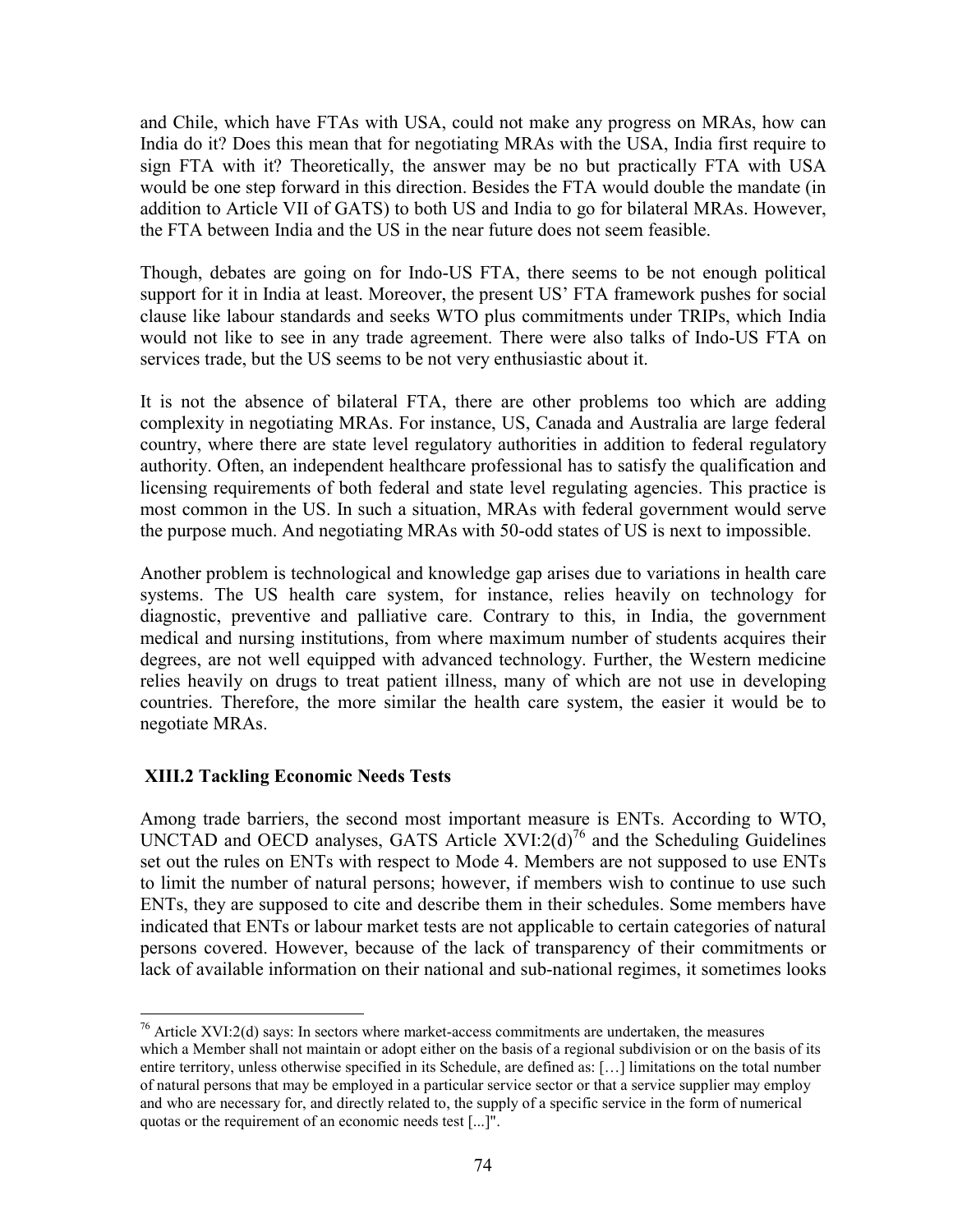as if ENTs or labour market tests are indeed operating. In health service also some countries have relaxed it but one cannot be sure.

Developing countries have pointed out that ENTs or labour market tests constitute a Mode 4 barrier that needs to be addressed in the current negotiations, so that improved market access could result. The main reason behind its arbitrary and non-transparent application is lack of multilaterally agreed definition of ENTs under GATS. Research studies have shown that within the category of labour market tests, the most frequent factor is the availability of similar workers in the host country, or whether a foreign worker would be competing with or displacing a domestic worker.

WTO members have suggested several ways to dealing with ENTs. Canada, for instance, proposed ENTs or labour market tests should either a) not be applied to the categories of natural persons covered by a Member's mode 4 commitments or b) if applied, should be included in the Member's schedule of specific commitments.<sup>77</sup> India, however, demands either its complete removal or substantial reduction. In case ENTs are substantially reduced, their application must be non-discriminatory. But above all, what is required urgently is to define ENTs, and laying down proper criteria and conditions for its application. India also wanted wage-parity requirement should not be a pre-condition for ENTs as it is in many developed countries.

## XIII.3 Visa Procedures

Another important barrier is visa procedure. Priority should be given to standardise visa and work permit regulations for professionals. Entry visas should be easily granted for medical professionals, with a short prescribed duration for procedural formalities. Within these procedural formalities, there is a need to ensure transparency and certainty particularly a transparent application processes, simplified renewal and transfer procedures, and recourse mechanisms to ascertain the status of an application and reasons for rejections. Further, quantitative restrictions on number of visas to be granted under temporary movement of professionals should not be there, just as there are no quantitative limitations on trade in goods.

# XIII.4 Miscellaneous Issues

Moreover, the fees, charges etc., applicable to residents and/or citizens with a view to provide social security nets or retirement benefits should not be made applicable on those foreign professionals who migrate to a foreign country only for a temporary period rather than for permanent residence or citizenship. Or if collected these temporary professionals should be entitled to a refund of such contributions after their stay. A distinction between permanent and temporary movement of medical professionals is required so that procedures and requirements that apply to permanent movement do not hinder the commitments made for temporary movement. All the more the conditions of entry and stay for temporary movement should be less stringent than for permanent immigration.

 $\overline{a}$ <sup>77</sup> Communications from Canada, TN/S/W/46, S/CSC/W/47, 21 June 2005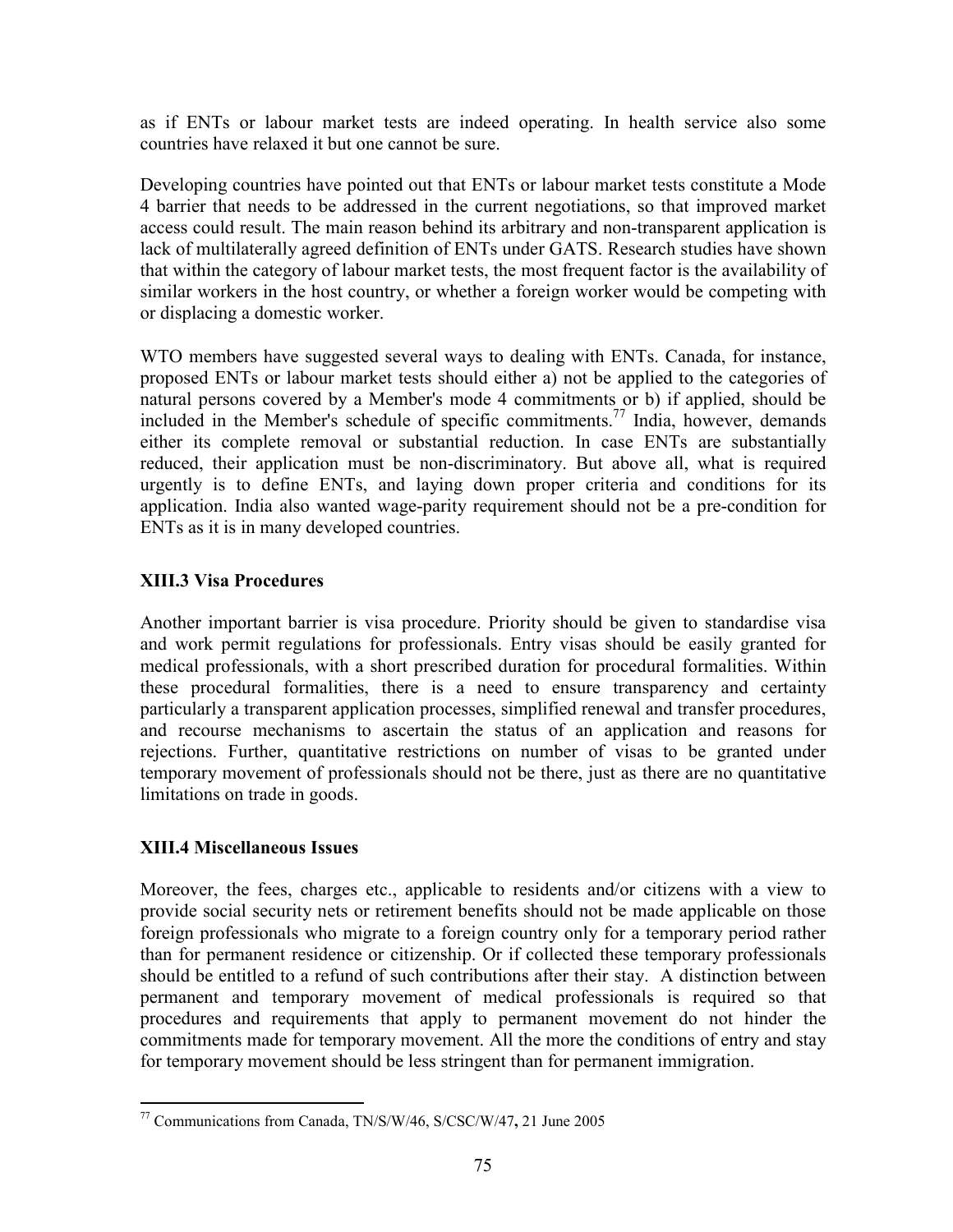Apart from dealing with external barriers, there are some critical domestic issues which also need urgent attention of policy makers in India. At first medical and nursing councils who are the nodal agencies responsible for regulation and maintenance of a uniform standard of training for doctors and Nurses/Midwives/Auxiliary Nurse-Midwives respectively, need to be more proactive. Since these Councils prescribe the syllabi and regulations for various health care related professional degrees, it is important for them to make Indian professional and technical degrees at par with international standard. This would help them in negotiating the bilateral/plurilateral/multilateral MRAs.

Another domestic issue is government active involvement in generating surplus healthcare manpower for export purpose. India has been able to substantially increase its annual flow of healthcare professionals but so far it has been largely private sector initiative. To produce surplus healthcare professionals is very crucial otherwise increase in migration of nurses and doctors would start adversely impacting on domestic health care facilities. We must pre-empt to make sure that in future as a result of greater outflow of our healthcare professionals, India should not land up in a situation where there would be a critical shortage of healthcare staff as being faced by many SSA countries today.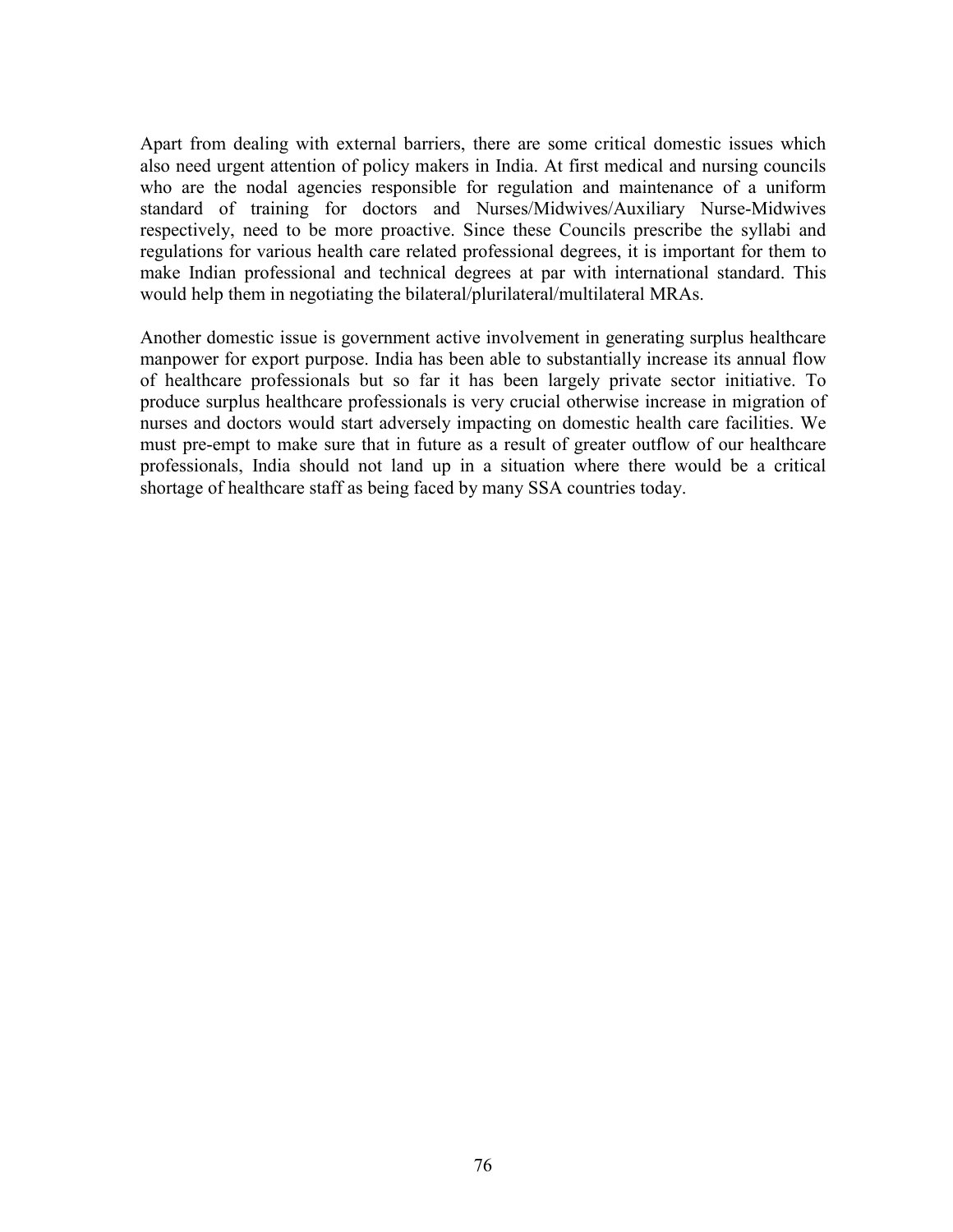# **References**

Adkoli, B. (2006). "Migration of Health Workers: Perspectives from Bangladesh, India, Nepal, Pakistan and Sri Lanka", Regional Health Forum – Volume 10, Number 1, 2006

Adlung, R. and A. Carzaniga (2002). "Health Services under the General Agreement on Trade in Services", in Vieira, Cesar (ed.), "Trade in Health Services: Global, Regional and Country Perspectives", Pan American Health Organisation and World Health Organisation.

Bach, S. (2003). "International Migration of Health Workers: Labour and Social Issues", Working Paper, International Labour Office, ILO, Geneva

Chanda, R. (2001). "Trade in Health Services", CMH Working Paper Series, Paper No. WG 4:5, Commission on Macroeconomics and Health.

CIHI (2002). "Workforce Trends of Registered Nurses in Canada – A Report", Canadian Institute for Health Information

Dalmia, S. (2006). "*Migration and Indian Doctors*", Indian Journal of Surgery, Accessible at <www.indianjsurg.com/text.asp?2006/68/5/280/28009>

Davis, C. (2004). "Crossing Borders: International Nurses in the US Workforce", Imprint Features, National Student Nurses' Association, US

Deighton-Smith, R, and B. Harris and K. Pearson (2001). "Reforming the Regulation of the Professions, Staff Discussion Paper", National Competition Council, Australia.

Docquiera, F. and H. Rapoportb (2005). "Skilled Migration: The Perspective of Developing Countries", World Bank Policy Research Working Paper No. 3382, July 2005. Accessible at <http://papers.ssrn.com/sol3/papers.cfm?abstract\_id=625259>

Forcier, M., S. Simoens, and A. Giuffrida (2004). "Impact, regulation and health policy implications of physician migration in OECD countries", Hum Resour Health. 2004; 2: 12. Published online 2004 July 16. doi: 10.1186/1478-4491-2-12.

Ganguly, D. (2005). "Barriers to Movement of Natural Persons: A Study of Federal, State, and Sector-Specific Restrictions to Mode 4 in the United States of America", Working Paper No. 169, Indian Council for Research on International Economic Relations, New Delhi. Accessible at <www.icrier.org/pdf/WP169.pdf>

Government of India (2001). "Report of the High Level Commission on the Indian Diaspora", Ministry of External Affairs, India

Hutchinson, B. (2005). "Medical Tourism Growing Worldwide", UDaily, University of Delaware, USA

Immigration Consultancy Firm, UK <www.workpermit.com>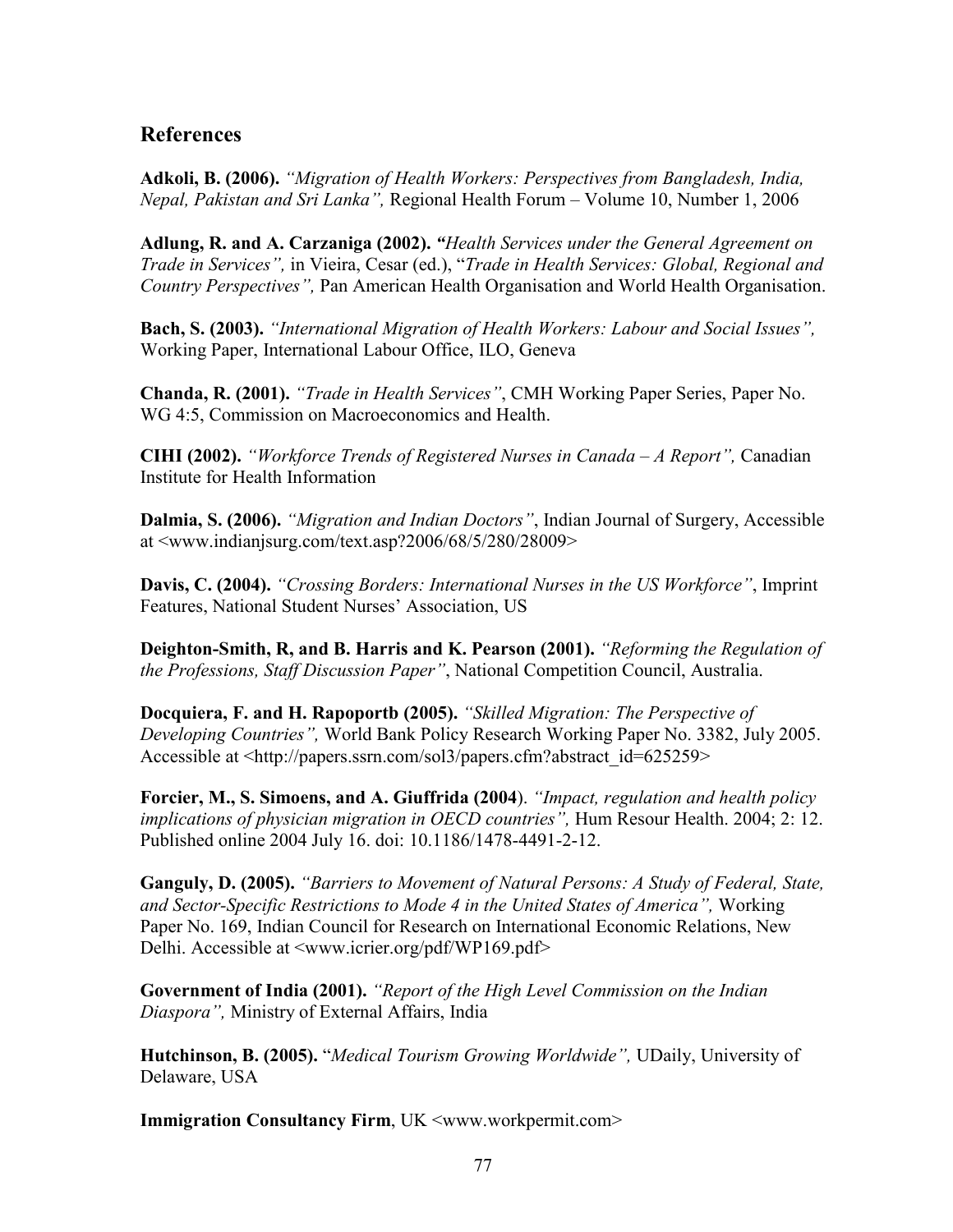Kamalakanthan, A. & S. Jackson (2006). "The Supply of Doctors in Australia: Is There a Shortage?" Discussion Paper No. 341, School of Economics, The University of Queensland. Accessible at:  $\lt$ http://eprint.uq.edu.au/archive/00004125/01/econ\_dp\_341\_06.pdf >

Khadria, B. (2004). "Migration of Highly Skilled Indians: Case Studies of IT and Health

Professionals", STI Working Paper 2004/6, OECD

Martin, P. (2003). "Highly Skilled Labor Migration: Sharing the Benefits", International Institute for Labour Studies, International Labour Organisation, Geneva, 2003. Accessible at <www.ilo.org/public/english/bureau/inst/download/migration2.pdf>

Mejia, A. (1978). "Migration of Physicians and Nurses: A Worldwide Picture", International Journal of Epidemiology 7(3).

Mejia, A. and H. Pizurki (1976), "World Migration of Health Manpower", WHO Chronicle 30

Mullan, F. (2005). "The Metrics of the Physician Brain Drain", New England Journal of Medicine 353, no. 17 (2005): 1810-1818.

Narayan. K (2003). "Indian Diaspora: A Demographic Perspective", Occasional Paper No. 3, Centre for Study of Indian Diaspora, University of Hyderabad, India

NASSCOM (2006). "Annual Survey", National Association of Software and Services Companies (Nasscom), India

OECD (2002). "International Mobility of the Highly Skilled", OECD, Paris

OECD (2006), "The Supply of Physician Services in OECD Countries", OECD Health Working Papers No.21, Directorate for Employment, Labour and Social Affairs Group on Health, Paris, France

Percot, M (2005). "Indian Nurses in the Gulf: Two Generations of Female Migration", Paper presented at the Sixth Mediterranean Social and Political Research Meeting of the Mediterranean Programme of the Robert Schuman Centre for Advanced Studies at the European University Institute, Montecatini Terme, March 2005"

Raymer, S. (2004), "Indian Doctors Help Fill US Health Care Needs", Yale Global, Accessible at <http://yaleglobal.yale.edu/display.article?id=3340>

UNCTAD (1999), "List of Economic Needs Tests in the GATS Schedules of Specific Commitments", UNCTAD/ITCD/TSB/8, September 06, 1999

UNCTAD (2004). "World Investment Report: The Shift towards Services", United Nations, Geneva